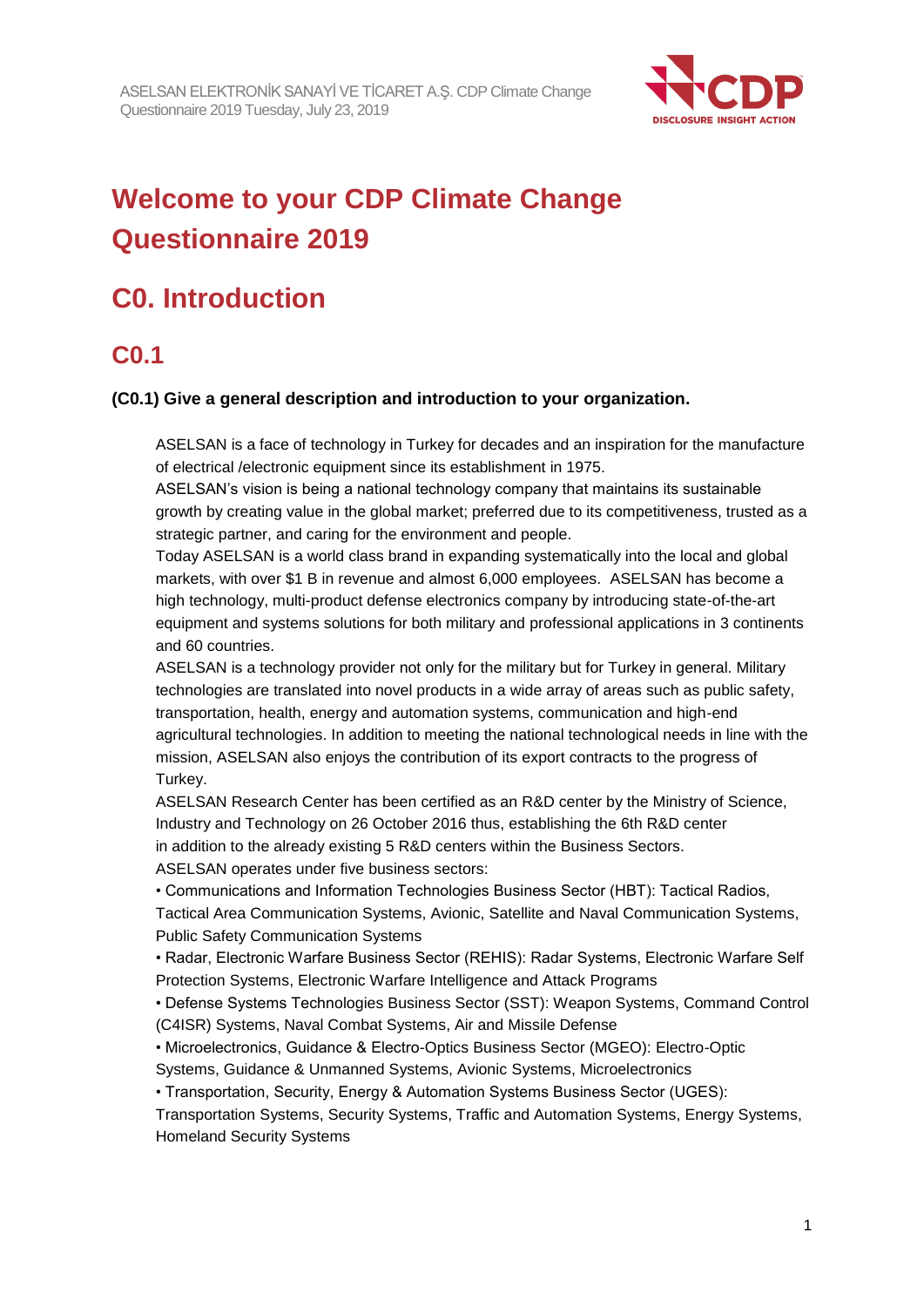

The Company maintains engineering operations in Ankara, production and engineering operations in Macunköy, Akyurt and Gölbaşı. General Management is located in Ankara Macunköy. Some management offices are located in Istanbul Teknopark.

The Macunköy Facility was established over a total area of 186,000 m2, of which 110,000 m2 is closed. ASELSAN Macunköy Facility is home to the CEO, Communications and Information Technologies Business Sector and Defense System Technologies Business Sector and Transportation, Security Energy and Automation Business Sector. The Akyurt Facility was established on a total area of 231,000 m2 of which 54,000 m2 is closed. The Microelectronics Guidance and Electro-Optic Business Sector is located in the ASELSAN Akyurt Facility

The Gölbaşı Facility was established in the Gölbaşı district of Ankara, and houses production plants for radar and electronic warfare systems for land, air, sea, space and unmanned platforms. This Facility was established on a total area of 350,000 m2, of which 75,000 m2 is closed. The Facility of which construction began in 2013, was inaugurated in 2015 In ASELSAN, where decreasing carbon emission is one of the strategic goals, carbon emission is monitored since 2009. In 2018 ASELSAN was ranked in A (-) band, she is the first and only company that is ranked with the highest initial score among Defense Industry firms in Turkey and in the Region, participating in CDP survey. ASELSAN has decreased carbon emission significantly through its efforts, and continues its operations by increasing momentum in the fields of increasing energy efficiency in production, giving priority to production technologies that decrease carbon emission, switching to use of energy that does not cause carbon emission. Having certifications for ISO 14001 Environmental Management System and ISO 45001 Work Health and Safety Integrated Management System; ASELSAN will proceed to take part in pioneer applications through actualization of national and international initiatives. **ASELSAN's Corporate Governance rating, which was confirmed as 9.20 out of 10, was published by SAHA on12 December 2018.** 

As a result of the evaluation of the ASELSAN Sustainability Report, published in Turkish and English for the first time before the Index assessments back in 2014, ASELSAN was among the 15 firms that were approved to be included in BIST Sustainability Index. ASELSAN has managed to maintain its position in the Index since then.

## **C0.2**

|     | <b>Start date</b>  | <b>End date</b>      | Indicate if you are providing emissions data for past<br>reporting years |
|-----|--------------------|----------------------|--------------------------------------------------------------------------|
| Row | January 1,<br>2018 | December 31,<br>2018 | <b>No</b>                                                                |
|     |                    |                      |                                                                          |

**(C0.2) State the start and end date of the year for which you are reporting data.**

## **C0.3**

### **(C0.3) Select the countries/regions for which you will be supplying data.**

**Turkey**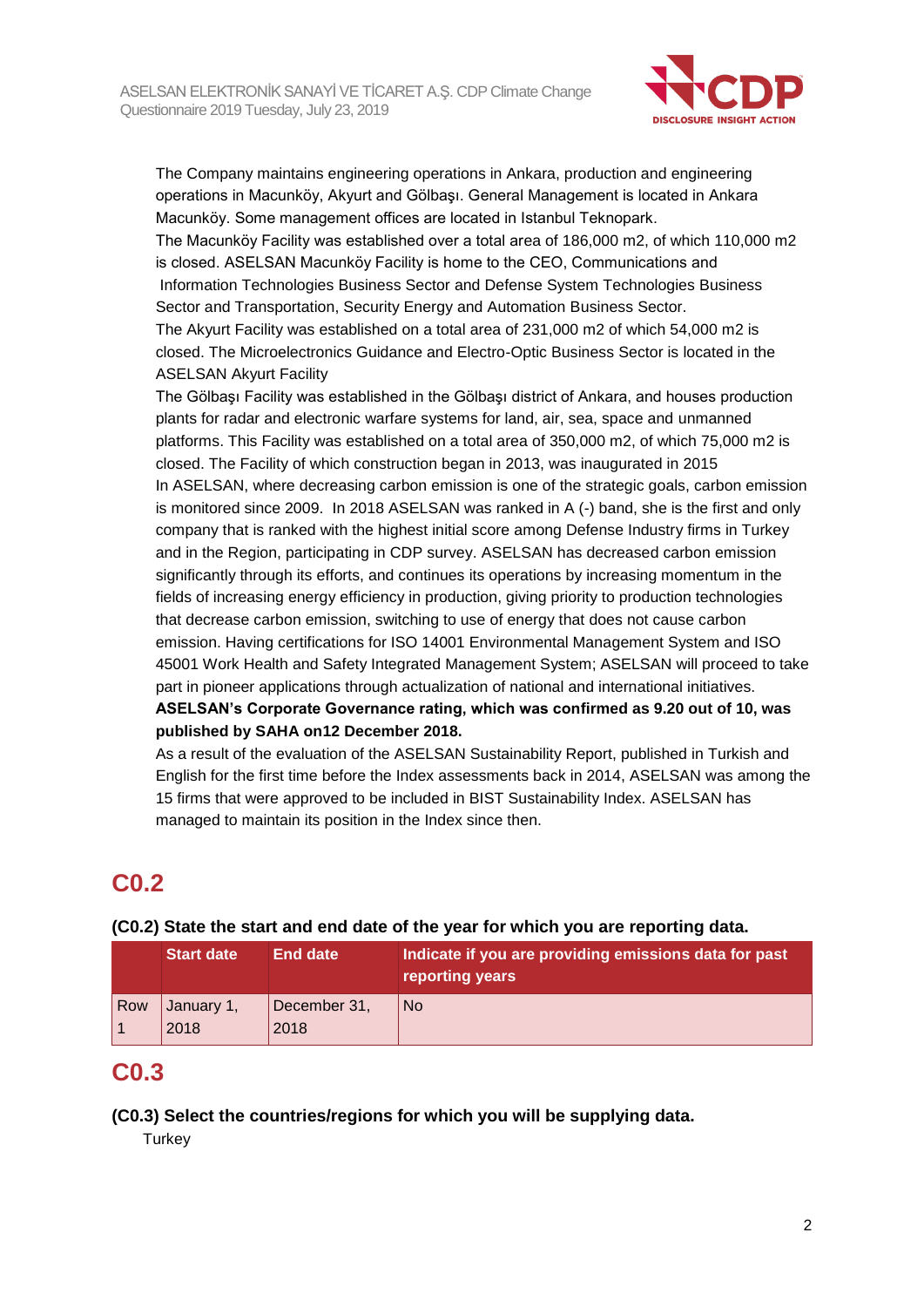

## **C0.4**

**(C0.4) Select the currency used for all financial information disclosed throughout your response.**

**TRY** 

## **C0.5**

**(C0.5) Select the option that describes the reporting boundary for which climaterelated impacts on your business are being reported. Note that this option should align with your consolidation approach to your Scope 1 and Scope 2 greenhouse gas inventory.**

Operational control

# **C1. Governance**

## **C1.1**

**(C1.1) Is there board-level oversight of climate-related issues within your organization?**

Yes

# **C1.1a**

**(C1.1a) Identify the position(s) (do not include any names) of the individual(s) on the board with responsibility for climate-related issues.**

| <b>Position of</b><br>individual(s)     | <b>Please explain</b>                                                                                                                                                                                                                                                                                                                                                                                                                                                                                                                                                                                                                                                                                                                                                                                                                                                                                                                                                                                                                                                    |
|-----------------------------------------|--------------------------------------------------------------------------------------------------------------------------------------------------------------------------------------------------------------------------------------------------------------------------------------------------------------------------------------------------------------------------------------------------------------------------------------------------------------------------------------------------------------------------------------------------------------------------------------------------------------------------------------------------------------------------------------------------------------------------------------------------------------------------------------------------------------------------------------------------------------------------------------------------------------------------------------------------------------------------------------------------------------------------------------------------------------------------|
| <b>Chief Executive</b><br>Officer (CEO) | The Board Chair who has been assigned as CEO as of April 27, 2018 has a direct<br>responsibility for climate related issues on behalf of the Board and EC. The CEO<br>has also an execution responsibility in the field of social responsibility and<br>environment. All members of the Board are responsible from the economic<br>performance of the Company.<br>The board consider climate-related issues when reviewing and guiding their<br>business strategy. Following the Strategic Plan, the Board carry out oversight<br>power on Sustainability Committee's Program integrated with climate related<br>issues impacting economic, social and environmental performance of the<br>company. In order to conduct its responsibilities ASELSAN's Board of Directors<br>formed three committees:<br>Audit Committee, Corporate Governance Committee, Early Detection and<br>Management of Risk Committee. The 3rd one is comprised of two Board members<br>who ensure the determination of the operational, strategic, financial and other<br>climate related R&Os. |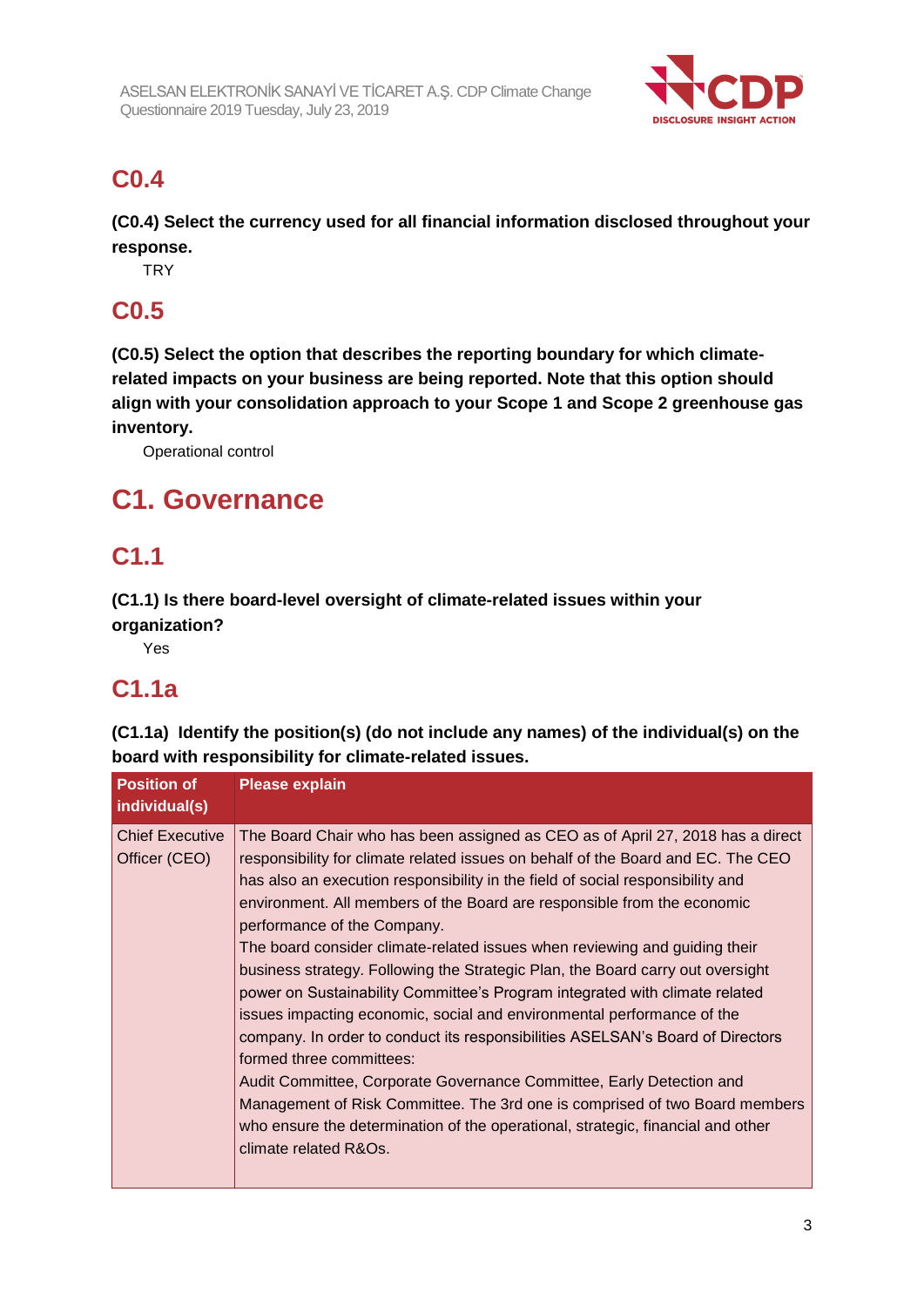

# **C1.1b**

### **(C1.1b) Provide further details on the board's oversight of climate-related issues.**

| <b>Frequency with</b><br>which climate-<br>a scheduled<br>agenda item | Governance<br>mechanisms into<br>related issues are which climate-related<br>issues are integrated                                                                                                                                                                                                                                                                                                                                                                                                                                            | <b>Please explain</b>                                                                                                                                                                                                                                                                                                                                                                                                                                                                                                                                                                                                                                                                                                                                                                                                                                                                                                                                                                                                                                                                                                                                                                                                                                                                                                                                                                                                                                           |
|-----------------------------------------------------------------------|-----------------------------------------------------------------------------------------------------------------------------------------------------------------------------------------------------------------------------------------------------------------------------------------------------------------------------------------------------------------------------------------------------------------------------------------------------------------------------------------------------------------------------------------------|-----------------------------------------------------------------------------------------------------------------------------------------------------------------------------------------------------------------------------------------------------------------------------------------------------------------------------------------------------------------------------------------------------------------------------------------------------------------------------------------------------------------------------------------------------------------------------------------------------------------------------------------------------------------------------------------------------------------------------------------------------------------------------------------------------------------------------------------------------------------------------------------------------------------------------------------------------------------------------------------------------------------------------------------------------------------------------------------------------------------------------------------------------------------------------------------------------------------------------------------------------------------------------------------------------------------------------------------------------------------------------------------------------------------------------------------------------------------|
| Scheduled - all<br>meetings                                           | Reviewing and guiding<br>strategy<br>Reviewing and guiding<br>major plans of action<br>Reviewing and guiding<br>risk management<br>policies<br>Reviewing and guiding<br>annual budgets<br>Reviewing and guiding<br>business plans<br>Setting performance<br>objectives<br>Monitoring<br>implementation and<br>performance of<br>objectives<br>Overseeing major<br>capital expenditures,<br>acquisitions and<br>divestitures<br>Monitoring and<br>overseeing progress<br>against goals and<br>targets for addressing<br>climate-related issues | The Board review and guide, climate related risk<br>management policies as scheduled. The Corporate<br>Management Vice President who leads the<br>Sustainability Committee, briefs the executive<br>committee (EC) of ASELSAN about climate related<br>developments and practices by bringing the attention<br>of the EC to social, legal and environmental R&O's<br>that may have an impact on the Risk Management<br>Policy of the Company. The CEO and the Board of<br>Directors oversee policy by considering global climate<br>related issues, government relations and corporate<br>responsibility including reviewing and providing<br>oversight of the Company's Environmental<br>Sustainability Program. The board consider also<br>climate-related issues when reviewing and guiding the<br>whole business strategy, plans, risk management<br>policies, budget plans as well as, setting<br>organizational performance objectives, monitoring<br>implementation and performance, and overseeing<br>major capital expenditures, acquisitions and<br>divestitures. In 2018 the following decision was<br>carried out for addressing climate-related risks and<br>opportunities: In order to manage the PMR meetings<br>which will be executed by the Ministry (MoEU), the<br>Board Chair assigned some sustainability committee<br>members to participate the PMR meetings where<br>National Cap & Trade System will be discussed in the<br>workshops. |

## **C1.2**

## **(C1.2) Provide the highest management-level position(s) or committee(s) with responsibility for climate-related issues.**

| Name of the position(s) | <b>Responsibility</b> | <b>Frequency of reporting to the</b> |
|-------------------------|-----------------------|--------------------------------------|
| and/or committee(s)     |                       | board on climate-related             |
|                         |                       | <b>issues</b>                        |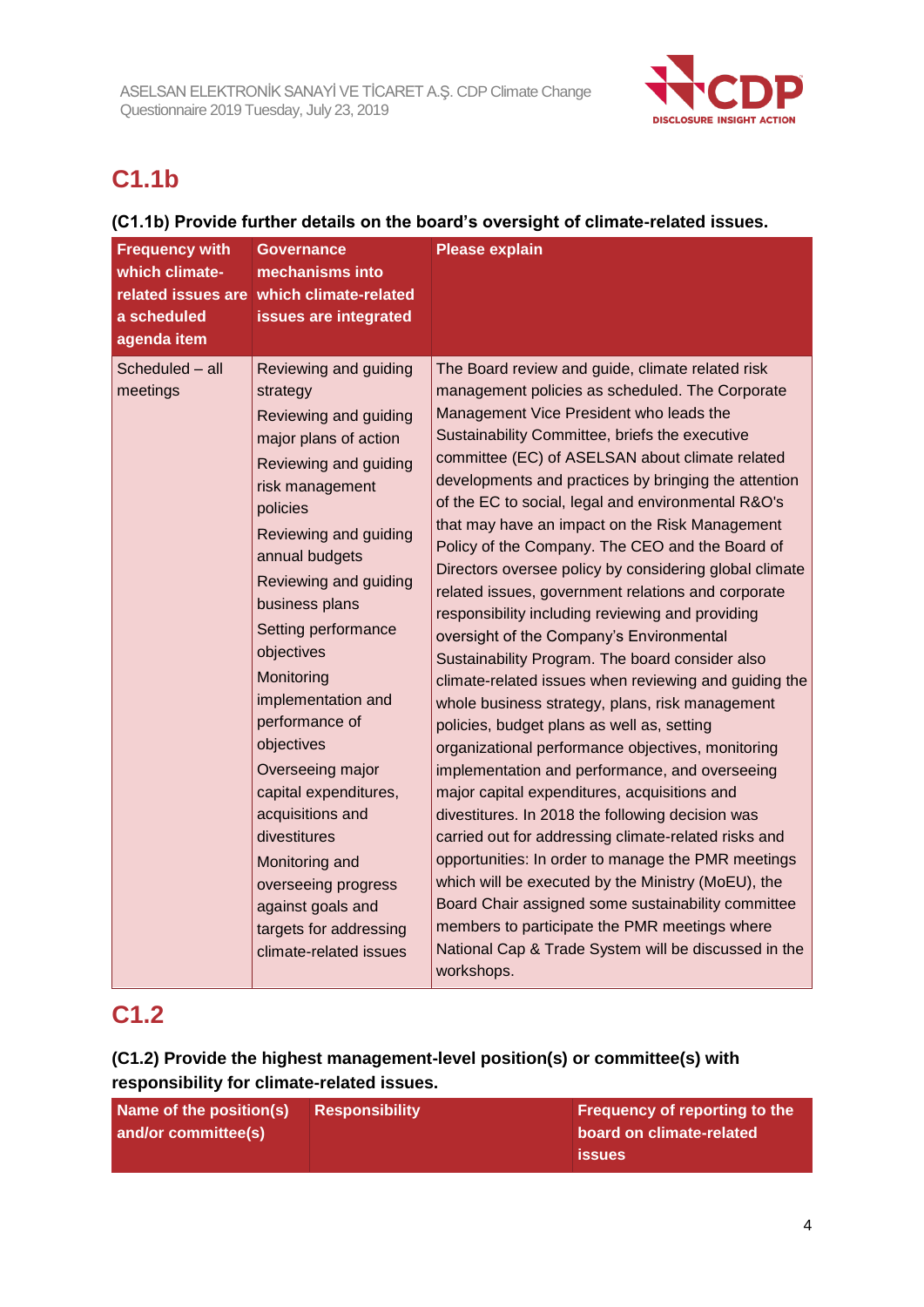

| <b>Chief Executive Officer</b> | Both assessing and managing | More frequently than quarterly |
|--------------------------------|-----------------------------|--------------------------------|
| $ $ (CEO)                      | climate-related risks and   |                                |
|                                | opportunities               |                                |

## **C1.2a**

**(C1.2a) Describe where in the organizational structure this/these position(s) and/or committees lie, what their associated responsibilities are, and how climate-related issues are monitored (do not include the names of individuals).**

The direct responsibility for climate change within ASELSAN lies with Executive Committee headed by the CEO representing also the Board Chair.

The CEO informs the board of directors who oversight the company performance on climate related issues. The Board assign strategic and program management responsibility to applicable board committees. In order to conduct its duties and responsibilities in a healthy manner, ASELSAN's Board of Directors formed following committees to ensure the communication based integrated management of risks & opportunities.

**Early Detection and Management of Risk Committee** is comprised of two Board members. It is chaired by an independent Board member. Committee ensures the determination of the operational, strategic, financial and other climate related risks and those risks are managed in compliance with company's corporate risk-taking profile. The Committee assembles at least six times a year. It oversees the performance of the corporate risk management system.

**Audit Committee** is comprised of three independent Board members. Its main duties are to ensure disclosure of the financial data and to oversee the functioning and effectiveness of the accounting, independent audit, internal audit and internal control systems of ASELSAN. **Internal Audit Presidency's** main duties are to ensure the follow-up of corporate risk management system aligned with ASELSAN's strategy, politics and other process. It oversees the functioning and effectiveness of the risk management system processes. Internal Audit Presidency reports directly to Audit Committee and Board of Directors. The committee assembles at least four times a year

**Corporate Risk Management Coordination Committee,** is responsible to assign a risk representative who has the duties to prepare risk detection and management documents and to make the coordination of related activities which are reported to Early Detection and Management of Risk Committee. ASELSAN's vision is to be the national defense industry company by maintaining its sustainable growth with creating value in the global market and to be preferred due to its competitiveness, to be trusted as a strategic partner, and to care for the environment and people. In line with this vision, the Company prepare five-year strategic plans that are updated every year, as well as operational plans and three-year budgets. Through this method, the Company's short- and mid-term targets are determined by taking long-term targets into account with resource planning, process improvement and other development activities. One of the EC core members who is the Vice President of Shared Services presides the Sustainability Committee for sustainability and climate related actions. Vice Presidencies carry out the necessary activities in line with the targets, while their performances are evaluated through the Balanced Scorecard Method.

The Sustainability Committee develops and implements economic, environmental and social sustainability strategies focusing on responsible consumption and production by setting targets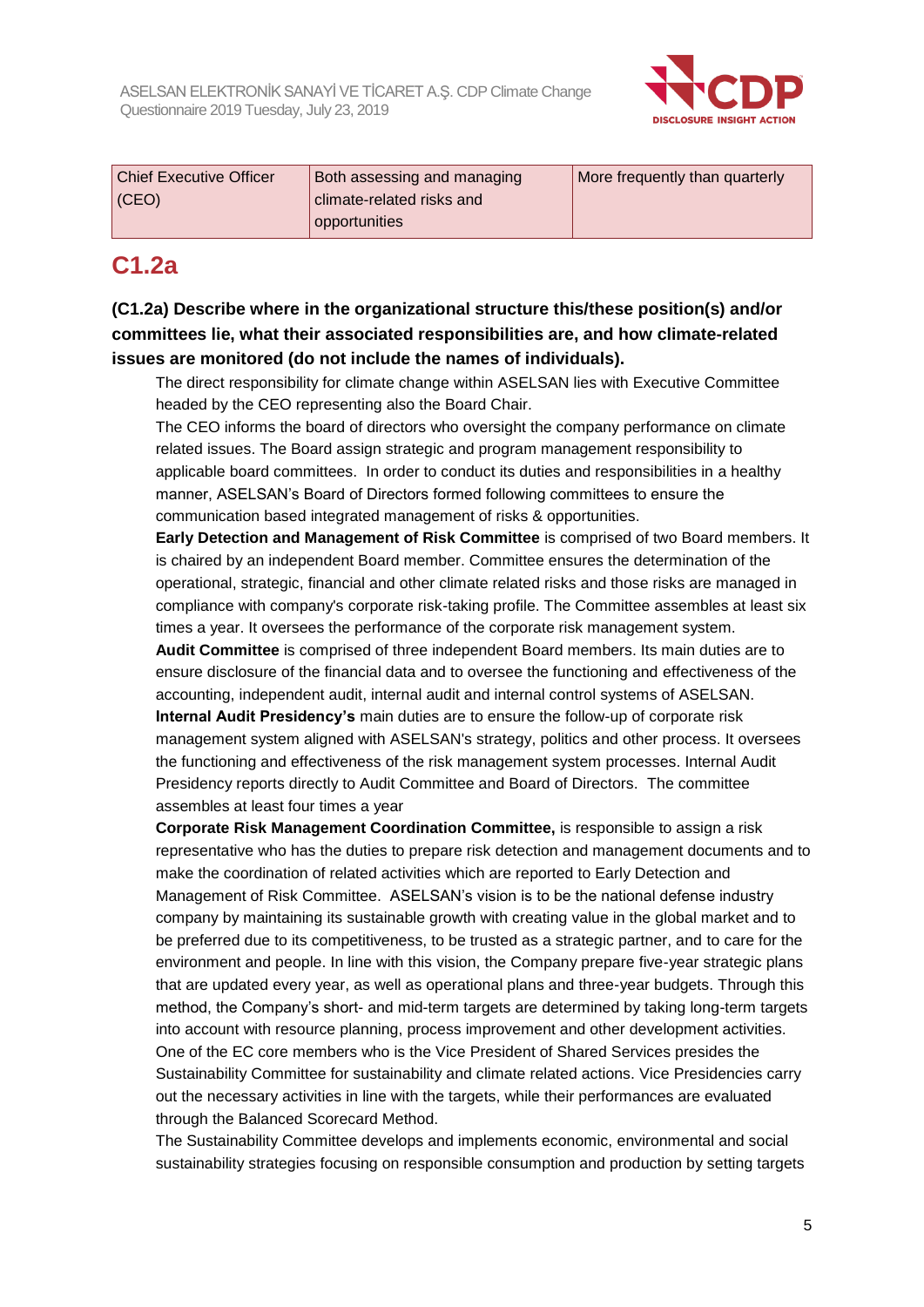

to reduce the impact of identified risks and making performance reviews. The seize of identified opportunities are also discussed in this committee.

The Corporate Management Vice President is the authorized person who drives and adapts climate related decisions of the company. The activities are executed by the following positions in the Sustainability Committee: Management Director of Infrastructure and Facilities who performs energy related legal and operational issues in the operational field.

Finance Director, Strategy Management Director, Investors Relations Manager, Enterprise Risk Management and Internal Control Manager, Supply Chain Management Manager provide all guidance on their own expertise about climate management issues by reporting to Vice President.

The Integrated Management Systems (IMS) Manager works with all facilities' leaders to drive an integrated, enterprise-wide management that includes the products, services, processes, operations, contractors and employees. IMS ensures to drive the calculation of carbon footprint value of the facilities annually in compliance with ISO 14064 International Standard for Greenhouse Gases Emissions Inventories and Verification, making notifications to national/international initiatives in connection therewith. ASELSAN's objective "to minimize the impact on global climate change by monitoring and reporting of greenhouse gas emissions in a transparent approach" was included in the Environmental Management System Policy by the top management of ASELSAN, with the guidance of IMS. The information forming base on climate related R&Os are updated first by the IMS position. With the collaboration of internal control manager, the risk mapping is updated for identifying the potential risks of flooding and storms, but also the consequences of these events: environmental, property damage, impact on the business, etc.

## **C1.3**

**(C1.3) Do you provide incentives for the management of climate-related issues, including the attainment of targets?**

Yes

## **C1.3a**

**(C1.3a) Provide further details on the incentives provided for the management of climate-related issues (do not include the names of individuals).**

**Who is entitled to benefit from these incentives?** Chief Executive Officer (CEO)

#### **Types of incentives** Monetary reward

### **Activity incentivized**

Emissions reduction target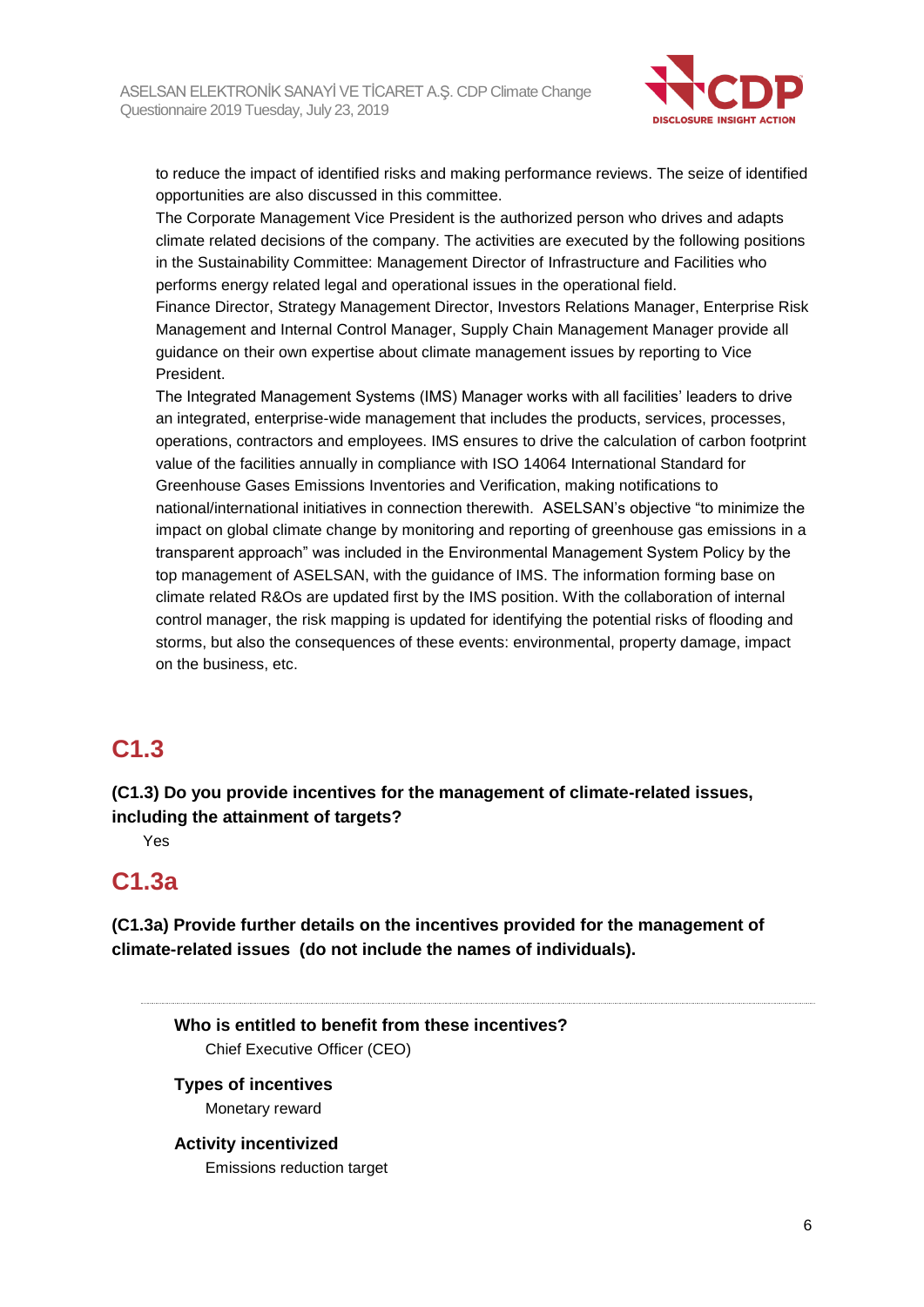

#### **Comment**

The CEO carry out performance assessments and decisions in line with support to Sustainability and CDP Reporting. Performance of the activities' incentive metrics is reported to the Board of Directors and factor into executive compensation through the Balanced Scorecard Method.

#### **Who is entitled to benefit from these incentives?**

Other C-Suite Officer

#### **Types of incentives**

Monetary reward

#### **Activity incentivized**

Emissions reduction project

#### **Comment**

The CEO carry out performance assessments and decisions in line with support to Sustainability and CDP Reporting. Performance of the activities' incentive metrics is reported to the Board of Directors and factor into executive compensation through the Balanced Scorecard Method.

#### **Who is entitled to benefit from these incentives?**

Environment/Sustainability manager

#### **Types of incentives**

Monetary reward

#### **Activity incentivized**

Emissions reduction project

#### **Comment**

Performance indicators cover CO2 emission reduction, energy and natural resources consumption reduction, support for Sustainability and CDP reporting. And these indicators find place as a target in the Balanced Score Card Method. The corporate and personal performance is evaluated through the Balanced Scorecard Method and the realisation scores has a direct impact on the salary increase.

## **Who is entitled to benefit from these incentives?**

All employees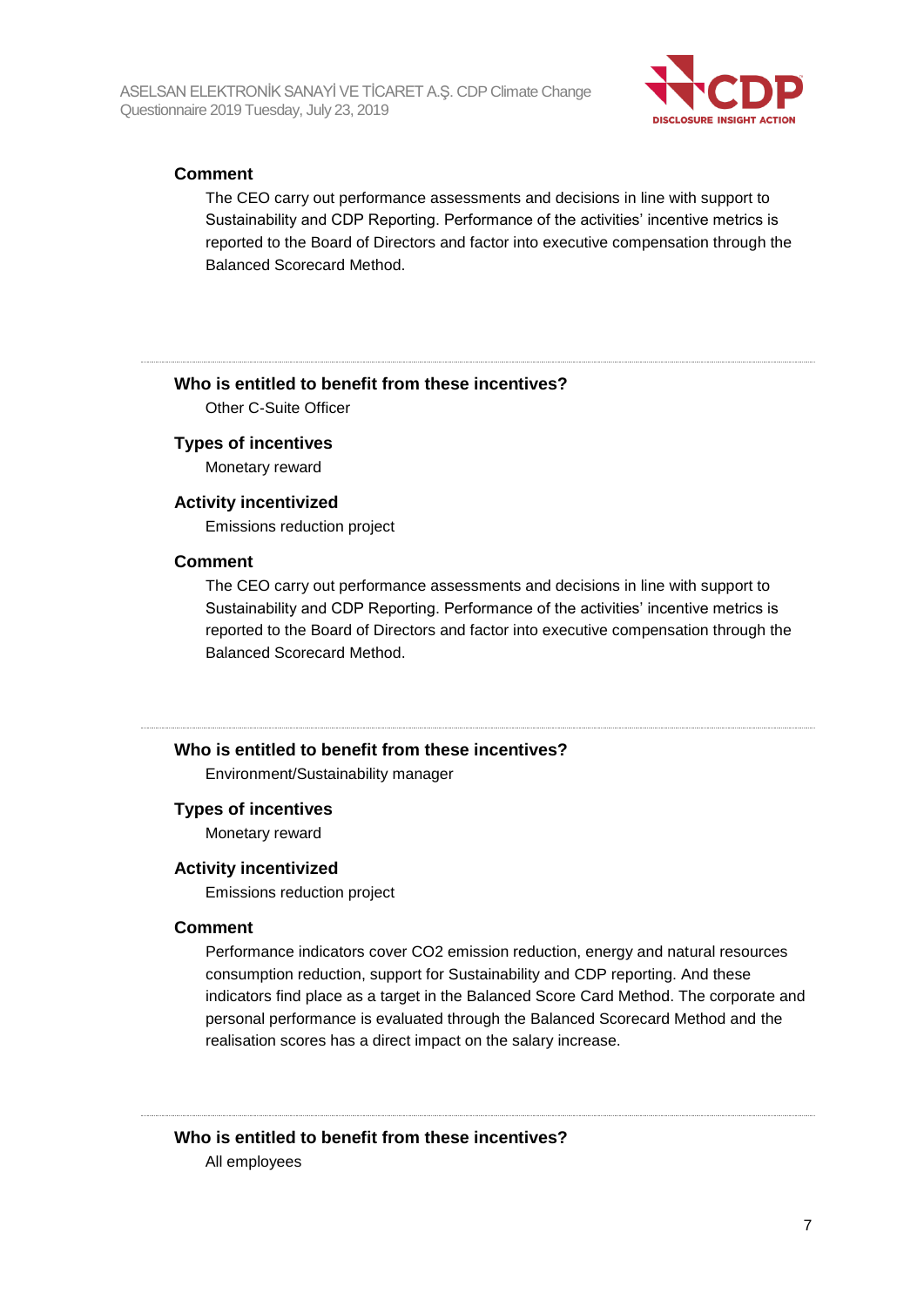

## **Types of incentives**

Monetary reward

### **Activity incentivized**

Efficiency target

#### **Comment**

In ASELSAN, there is suggestion system called "Idea Management System" in the intranet since 2013. This system is accessible for all employees. An employee who has an innovative idea on climate change, energy efficiency or improvement on any other topic can send his/her idea note to the Strategy Department through this suggestion system.

The Strategy Department evaluates the idea and if it is feasible, the idea note is shared with the related department. The employee is entitled with a monetary reward if the idea is assessed to be applicable and profitable for the company.

If the proposal results with an emission reduction the reward is 3 gold coins. Other rewards:

1-In the districts designated in Ankara, together with the Ministry of National Education, we are organizing an environment, energy and climate change painting competition (classes 5.6.7.8). Some gold coin rewards are given to the top three.

2. We hold a Question Cube competition every 3 months among ASELSAN employees. In the Question Cube competition, we ask to the staff 6 questions about climate change and the environment. We reward 3 people chosen by lot from among those who know the questions correctly.

3. The Information Cube is published quarterly. Here we deal with issues such as climate change, cardboard cup reduction, energy reduction

4. We added environmental clauses to the competition held every year among the Sector Presidencies. Thus, we try to improve the employee knowledge in terms of awareness raising.

# **C2. Risks and opportunities**

## **C2.1**

**(C2.1) Describe what your organization considers to be short-, medium- and long-term horizons.**

|                | <b>From</b><br>(years) | Т٥<br>(years) | <b>Comment</b>                                                                                                                                                                                                                                                                     |
|----------------|------------------------|---------------|------------------------------------------------------------------------------------------------------------------------------------------------------------------------------------------------------------------------------------------------------------------------------------|
| Short-<br>term | 0                      |               | Major global, national and corporate risks and opportunities which<br>have potential impacts on our operations and life of our assets<br>according to the profile of the climate related risks that we may face<br>are<br>considered in 1 year period for short-term time horizon. |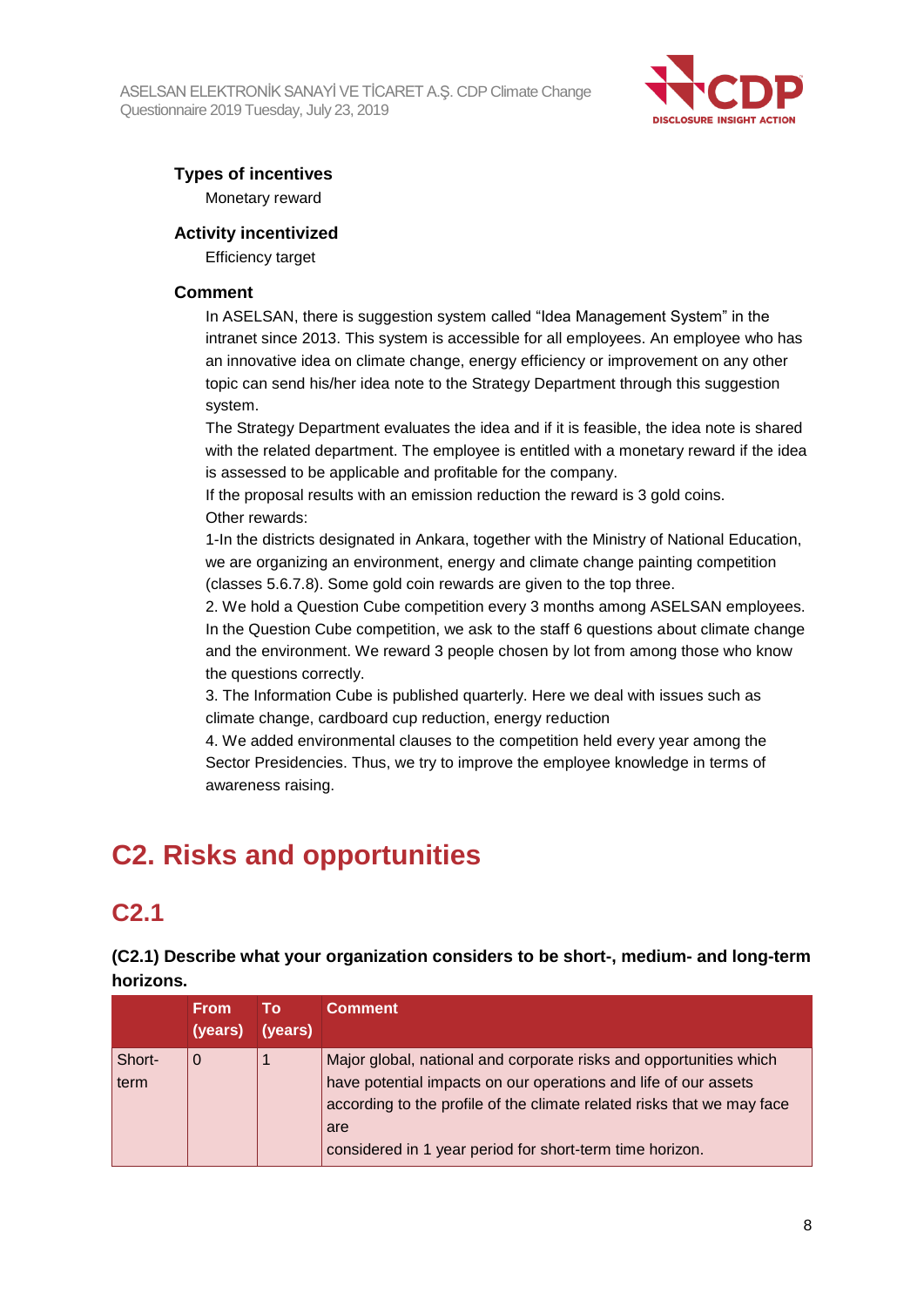

| Medium-<br>term |   | 3 | Major global, national and corporate risks and opportunities which<br>have potential impacts on our operations and life of our assets<br>according to the profile of the climate related risks that we may face<br>are considered in 3 years period for medium-term time horizon. |
|-----------------|---|---|-----------------------------------------------------------------------------------------------------------------------------------------------------------------------------------------------------------------------------------------------------------------------------------|
| Long-<br>term   | 3 | 5 | Major global, national and corporate risks and opportunities which<br>have potential impacts on our operations and life of our assets<br>according to the profile of the climate related risks that we may face<br>are considered in 5 years period for long-term time horizon.   |

## **C2.2**

**(C2.2) Select the option that best describes how your organization's processes for identifying, assessing, and managing climate-related issues are integrated into your overall risk management.**

Integrated into multi-disciplinary company-wide risk identification, assessment, and management processes

## **C2.2a**

**(C2.2a) Select the options that best describe your organization's frequency and time horizon for identifying and assessing climate-related risks.**

|                     | monitoring                           | Frequency of How far into the<br>future are risks<br>considered? | <b>Comment</b>                                                                                                                                                                                                                                                                                                                                                                                                                                                                                                                                                                                                                                                                             |
|---------------------|--------------------------------------|------------------------------------------------------------------|--------------------------------------------------------------------------------------------------------------------------------------------------------------------------------------------------------------------------------------------------------------------------------------------------------------------------------------------------------------------------------------------------------------------------------------------------------------------------------------------------------------------------------------------------------------------------------------------------------------------------------------------------------------------------------------------|
| Row<br>$\mathbf{1}$ | Six-monthly or<br>more<br>frequently | >6 years                                                         | Climate related risks are identified and tracked by the<br>Sustainability Committee. The risks are first analysed at<br>the facility and activity level as project risks, operational<br>risks, management and adaptation risks. These are<br>assessed according to the methodology given in C 2.2.d<br>The identified risks are then classified to be; very low,<br>low, medium, high and critical. The results of the<br>evaluation are reported to the EC.<br>ASELSAN's overall risk management objective is to<br>reduce controllable risk impacts and minimise the impact<br>of the ones that cannot be controlled. We analyse risks<br>that may arise up to ten years in the future. |

## **C2.2b**

## **(C2.2b) Provide further details on your organization's process(es) for identifying and assessing climate-related risks.**

At both company and asset levels, climate change related risks and opportunities include, changes in fuel and energy prices, climate related laws and regulations, global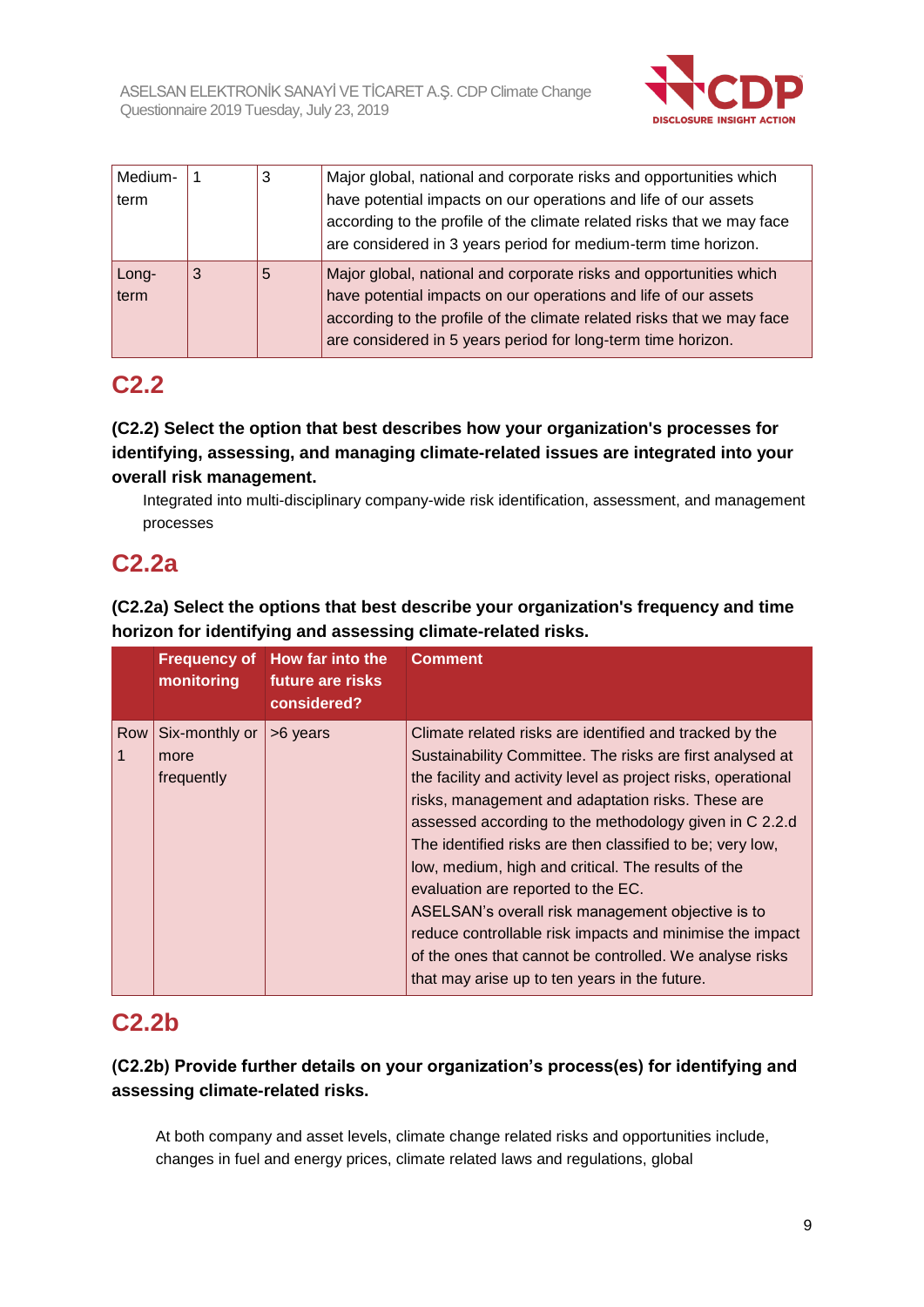

competitiveness, changing customer needs, potential threats of national security and employee related issues.

The climate related risks and opportunities at the company level are assessed by the Sustainability Committee. Risks and opportunities associated with the environment or climate change are often coupled with energy-related activity and are subject to our Risk & Opportunity Evaluation Process. The Strategy Department in coordination with the Sustainability Committee is responsible of setting targets to reduce the impact of identified risks and making performance reviews to assess whether the climate related targets are met and also decides on how and when the identified opportunities can be seized. Sustainability Committee and the Early Detection and Management of Risk Committee review and finalize all climate related risk analysis and present the critical risks that are assessed to be of "High" importance to the Board of Directors according to the scoring methodology defined in C2.2d. They also present a report to Board of Directors about the financial and operational measures that need to be taken by ASELSAN to prevent the occurrence of the identified risks. The Board of Directors decides which measures shall be applied and the evaluations are then reported to the Early Detection and Management of Risk Committee to be monitored and brought into action. Additionally, when the relative significance of climate-related risks is determined by the strategic decision makers after a comparable structured review, they are itemized as implementation plan within the scope of ISO 14001:2015 for a detailed assessment and

planning. Annex: Environmental R&Os. The major climate related risks and opportunities at the asset level are the events that may

have a major effect on the GHG emissions of ASELSAN. These events usually are related to energy and fossil fuel consumption. Renovations in product design that lead to less energy consumption may be assessed as an opportunity, and increased consumption of fossil fuel during production is assessed as a major climate related risk.

ASELSAN defines substantive potential impact on her business as the change to operations and cost, and considers reputation risks having negative impact on company's own business, operations, revenue, profitability and overall market value in Borsa Istanbul. Some foreign continental European institutional investors of ASELSAN are very sensitive to environment related issues and proper reporting related with environment. Taking these concerns into account, we consider the most important aspect of climate change that influences the strategy as the opportunity to develop a green business.

ASELSAN managed to maintain its position on the Borsa Istanbul (BIST) Sustainability Index, where companies are being evaluated on their sustainability performance against some ground rules. ASELSAN was one of the 15 companies to be included in the BIST Sustainability Index at its inception back in 2014 and has been listed on it for four consecutive years in a row. ASELSAN has been in BIST-50 Index of Borsa Istanbul as well as Corporate Governance Index since 2012 and Sustainability Index since its inception and has also been in BIST-30 Index since April 2017. Corporate governance rating is a prerequisite for presence in Corporate Governance Index of BIST and with the latest revisions in Corporate Governance Principles; sustainability has become a new dimension for corporate governance rating of companies. Thus, climate change aspect is now embedded in the corporate governance rating.

ASELSAN management values ASELSAN share's inclusion in prestigious indices of BIST such as BIST-30, Corporate Governance and Sustainability Indices. In addition to this, there are long term institutional investors in ASELSAN's investor base. The evaluation of corporate governance rating performed by SAHA Corporate Governance and Credit Rating Services were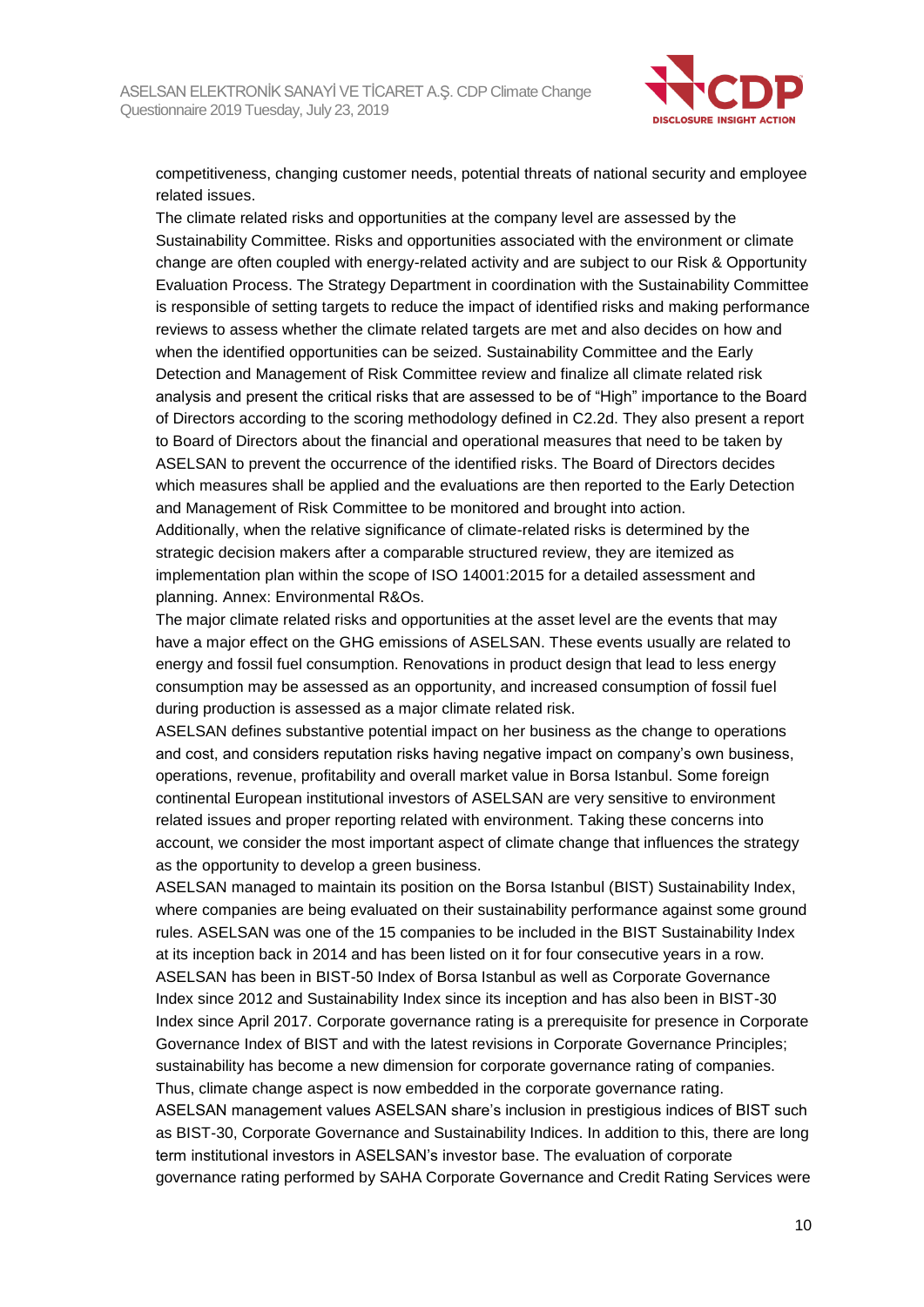

concluded during the last quarter of 2018. According to the review, the score of 12.12.2017, 9,20 was confirmed as 9,20 out of 10 on 12.12.2018.

## **C2.2c**

### **(C2.2c) Which of the following risk types are considered in your organization's climate-related risk assessments?**

|                       | <b>inclusion</b>                | Relevance & Please explain                                                                                                                                                                                                                                                                                                                                                                                                                                                                                                                                                                                                                                                                                                                                                                                                                                                                                                                                                                                                                                                                                                                                                                                                                                                                                                                                                                                                                                                                                                                                                                                                                                                                                                                                                                                                                                                                                                                                                                                                                                                                                                                                                                                                                                                                                                                                 |
|-----------------------|---------------------------------|------------------------------------------------------------------------------------------------------------------------------------------------------------------------------------------------------------------------------------------------------------------------------------------------------------------------------------------------------------------------------------------------------------------------------------------------------------------------------------------------------------------------------------------------------------------------------------------------------------------------------------------------------------------------------------------------------------------------------------------------------------------------------------------------------------------------------------------------------------------------------------------------------------------------------------------------------------------------------------------------------------------------------------------------------------------------------------------------------------------------------------------------------------------------------------------------------------------------------------------------------------------------------------------------------------------------------------------------------------------------------------------------------------------------------------------------------------------------------------------------------------------------------------------------------------------------------------------------------------------------------------------------------------------------------------------------------------------------------------------------------------------------------------------------------------------------------------------------------------------------------------------------------------------------------------------------------------------------------------------------------------------------------------------------------------------------------------------------------------------------------------------------------------------------------------------------------------------------------------------------------------------------------------------------------------------------------------------------------------|
| Current<br>regulation | Relevant,<br>always<br>included | ASELSAN is always in compliance with current regulation, when a<br>current regulation- based climate related potential risk is detected, it is<br>forwarded to Corporate Risk Management Coordination Committee<br>Representative via "Risk Cards". ASELSAN management identified<br>with a form the risks and opportunities which have impact on<br>Integrated Management Systems' performance (IMS). This form is<br>called AS-F-81-Environmental Risk and Opportunities Assessment<br>Form. The climate related detailed R&Os (e.g. MRV, PMR activities<br>etc.) are assessed based on the context of the company.<br>Although ASELSAN is not in the scope of MRV, in 2018, Current<br>National MRV regulation was reviewed with an approach of detecting<br>potential risks that our industry may face in mid-term period referring<br>PMR project of the Ministry.<br>Sustainability Committee and the Early Detection and Management of<br>Risk Committee reviews and finalizes all climate related risk analysis,<br>and presents the critical risks that are assessed to be of high<br>importance to the Board of Directors, according to process described<br>in C 2.2b and the scoring methodology defined in C 2.2d. They also<br>present a report to Board of Directors about the financial and<br>operational measures that need to be taken by ASELSAN to prevent<br>the occurrence of the identified risks. The Board of Directors decides<br>which measures shall be applied and the evaluations are then<br>reported to the Early Detection and Management of Risk Committee<br>to be monitored and brought into action.<br>Additionally when the relative significance of current regulation risks<br>are identified and assessed by the strategic decision makers after a<br>comparable structured review, they are itemized as implementation<br>plan within the scope of ISO 14001:2015 for a detailed management.<br>Annex: Environmental R and O's Risk rating is classified as low-<br>medium and high rate. When high rated climate related risks are<br>identified, the action planning commence with the initiation of IMS<br>department. Risks and Opportunities document is annually updated<br>and reviewed with the collaboration of IMS Department and Corporate<br>Risk Management Coordination Committee Representative. |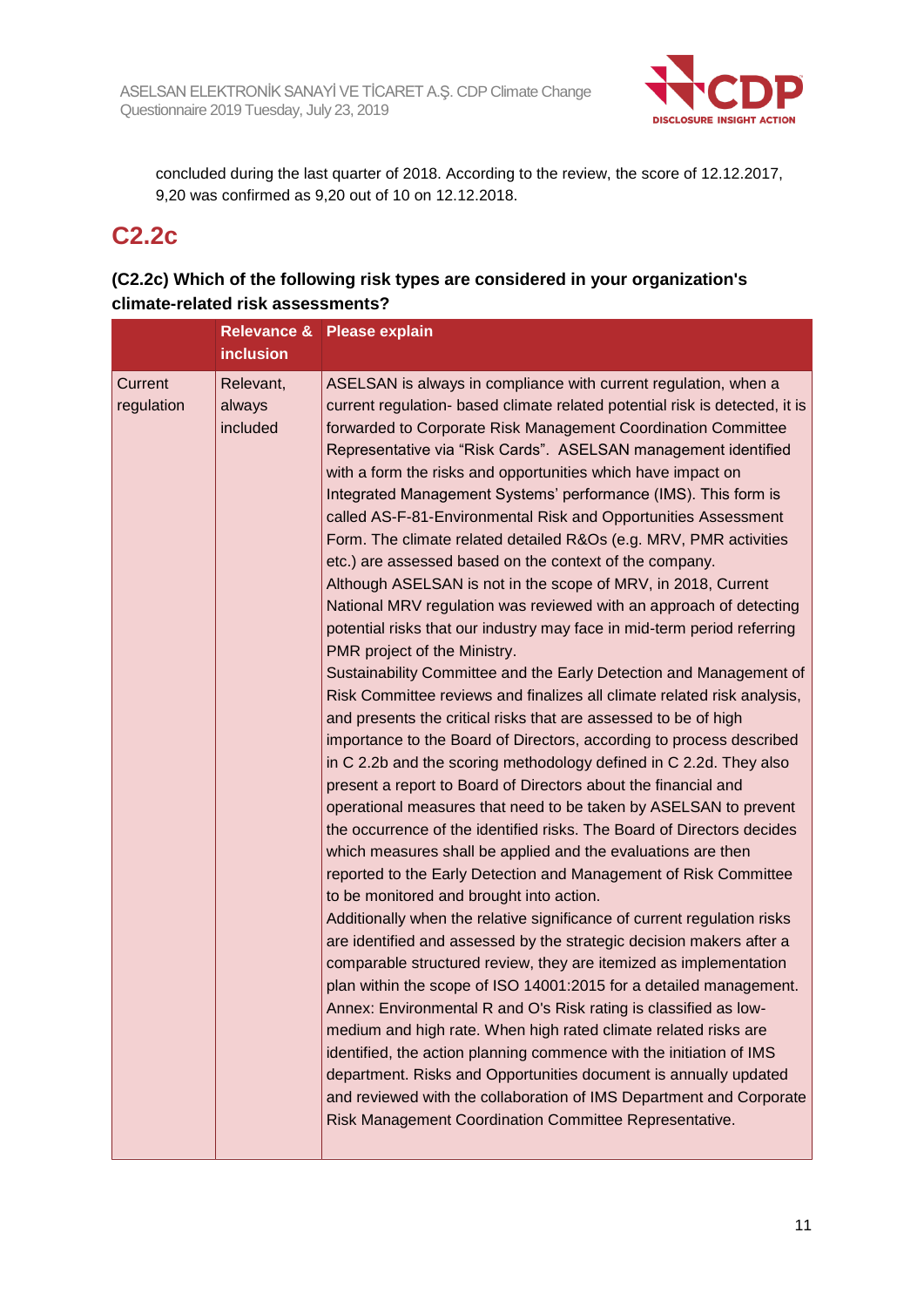

| Emerging   | Relevant,     | Emerging Regulatory risks indicate the potential increase in costs                                                            |
|------------|---------------|-------------------------------------------------------------------------------------------------------------------------------|
| regulation | always        | (carbon taxes related with energy and raw material or future cap &                                                            |
|            | included      | trade implementation plans) and the discouragement for the                                                                    |
|            |               | establishment of new production facilities. These potential threats are                                                       |
|            |               | always assessed by the Sustainability Committee who is responsible                                                            |
|            |               | of bringing attention to these potential impacts. When an emerging                                                            |
|            |               | regulation-based climate related potential risk is detected, it is                                                            |
|            |               | forwarded to Corporate Risk Management Coordination Committee                                                                 |
|            |               | Representative via "Risk Cards". ASELSAN management identified                                                                |
|            |               | with a form the R&O's which have impact on Integrated Management<br>Systems' performance. (IMS). This form is called AS-F-81- |
|            |               | Environmental Risks and Opportunities Assessment Form. The                                                                    |
|            |               | climate related detailed R and O's (e.g. MRV, PMR activities etc) are                                                         |
|            |               | assessed based on the context of the company. Sustainability                                                                  |
|            |               | Committee and the Early Detection and Management of Risk                                                                      |
|            |               | Committee reviews and finalizes all climate related risk analysis, and                                                        |
|            |               | presents the critical risks that are assessed to be of high importance                                                        |
|            |               | to the Board of Directors according to process described in C 2.2b                                                            |
|            |               | and the scoring methodology defined in C 2.2d. They also present a                                                            |
|            |               | report to Board of Directors about the financial and operational                                                              |
|            |               | measures that need to be taken by ASELSAN to prevent the                                                                      |
|            |               | occurrence of the identified risks. The Board of Directors decides                                                            |
|            |               | which measures shall be applied and the evaluations are then                                                                  |
|            |               | reported to the Early Detection and Management of Risk Committee                                                              |
|            |               | to be monitored and brought into action.                                                                                      |
|            |               | Additionally when the relative significance of emerging regulation risks                                                      |
|            |               | are identified and assessed by the strategic decision makers after a                                                          |
|            |               | comparable structured review, they are itemized also as                                                                       |
|            |               | implementation plan within the scope of ISO 14001:2015 for a                                                                  |
|            |               | detailed management. Annex: Environmental R&O's. Risk rating is                                                               |
|            |               | classified as low, medium and high rate. When high rated climate                                                              |
|            |               | related risks are identified, the action planning commence with the                                                           |
|            |               | initiation of IMS department. Risk and Opportunities document is                                                              |
|            |               | annually updated and reviewed with the collaboration of IMS                                                                   |
|            |               | Department and Corporate Risk Management Coordination                                                                         |
|            |               | Committee Representative.                                                                                                     |
| Technology | Not relevant, | Substitution of existing products with lower emission options will not                                                        |
|            | included      | cause technology-based climate related risks for ASELSAN. There is                                                            |
|            |               | a growing potential for low carbon technologies, like smart digital                                                           |
|            |               | solutions, smart mobility, solar cells, insulation etc. for different                                                         |
|            |               | sectors. Producing such technologies will enable ASELSAN to                                                                   |
|            |               | differentiate. This potential is always assessed by the Sustainability                                                        |
|            |               | Committee who is responsible of bringing attention to these potential                                                         |
|            |               | impacts with the collaboration of research and development,                                                                   |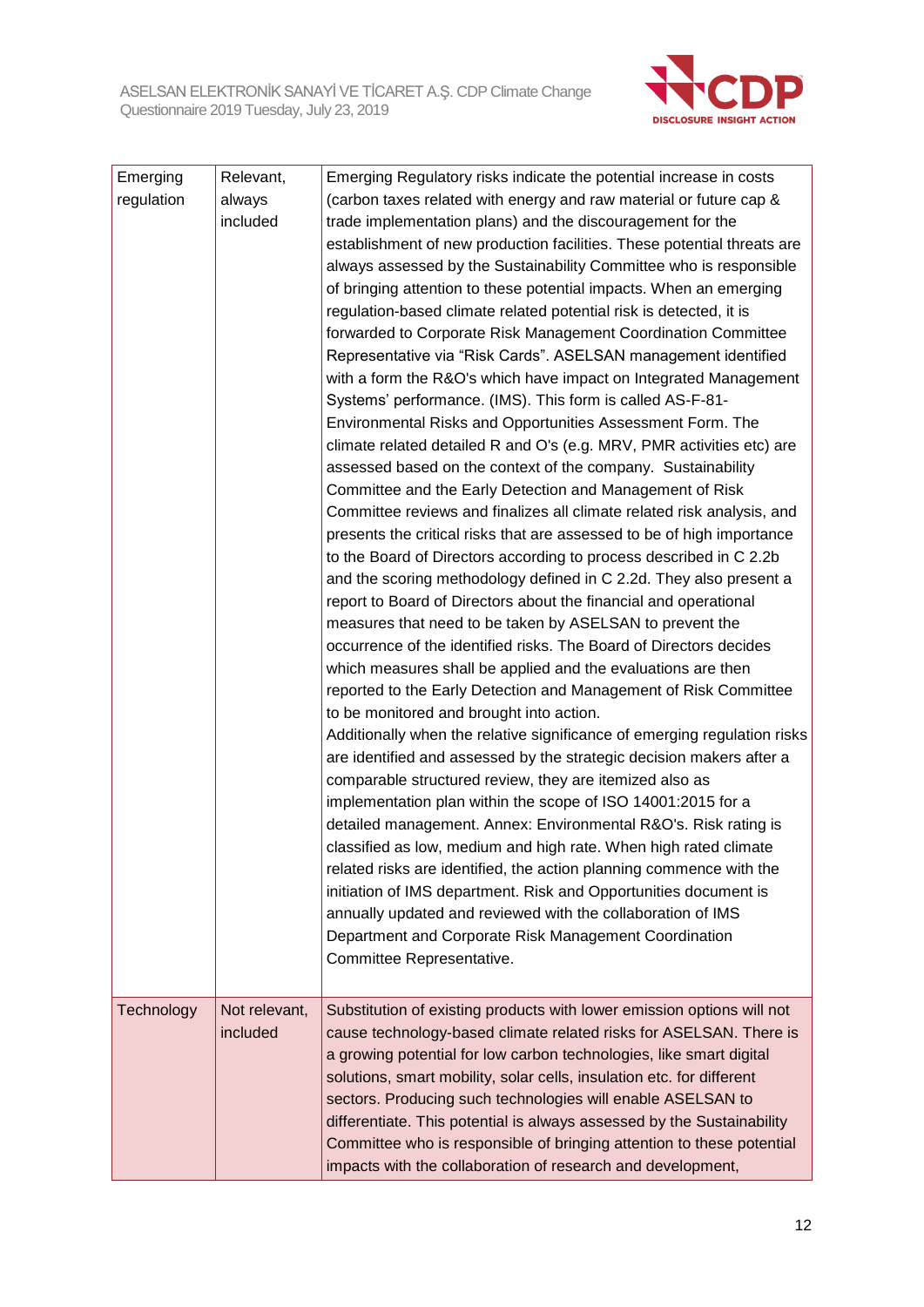

|               |                                 | production and other related departments. At company level major<br>global and national risks that meet ASELSAN's risk management<br>criteria are included in annual risk assessment reports. The Strategy<br>Department in coordination with the Sustainability Committee is<br>responsible of setting targets to reduce the impact of identified risks<br>and making performance reviews. The Committee decides which risks<br>and opportunities shall be reported to the Board of Directors<br>according to process described in C 2.2b and the scoring<br>methodology defined in C 2.2d These reports are presented to senior<br>executives for subsequent follow-up.                                                                                                                                                                                                                                                                                                                                                                                                                                                       |
|---------------|---------------------------------|---------------------------------------------------------------------------------------------------------------------------------------------------------------------------------------------------------------------------------------------------------------------------------------------------------------------------------------------------------------------------------------------------------------------------------------------------------------------------------------------------------------------------------------------------------------------------------------------------------------------------------------------------------------------------------------------------------------------------------------------------------------------------------------------------------------------------------------------------------------------------------------------------------------------------------------------------------------------------------------------------------------------------------------------------------------------------------------------------------------------------------|
| Legal         | Relevant,<br>always<br>included | Legal risks indicate increasing pricing of GHG emissions which could<br>result in increased product prices. These potential threats are always<br>assessed by the Sustainability Committee who is responsible of<br>bringing attention to these potential impacts with the collaboration of<br>production and other related departments. At company level low<br>carbon products become more attractive for customers. This is an<br>opportunity for ASELSAN who has the ability to produce technologies<br>for low carbon products. The Strategy Department in coordination with<br>the Sustainability Committee is responsible of setting targets to<br>reduce the impact of identified risks and making performance reviews.<br>The Committee decides which risks and opportunities shall be<br>reported to the Board of Directors according to process described in<br>C2.2b and the scoring methodology defined in C2.2d These reports<br>are presented to senior executives for subsequent follow-up.                                                                                                                     |
| <b>Market</b> | Relevant,<br>always<br>included | Market risks indicate increasing production costs due to changing<br>input prices like materials, water, energy, etc. ASELSAN elaborates<br>digital solutions for major defense industry companies in Europe and<br>US. As a sub-contractor ASELSAN realizes the assessments about<br>the effects of the products on climate change in order to be able to<br>compete with the sector peers.<br>These potential threats or opportunities are always assessed by the<br>Sustainability Committee who is responsible of bringing attention to<br>these potential impacts with the collaboration of production,<br>purchasing, marketing and other related departments. At company<br>level low carbon products become more attractive for customers. This<br>is an opportunity for ASELSAN who has the ability to produce<br>technologies for low carbon products. The Sustainability Committee<br>decides which risks and opportunities shall be reported to the Board<br>of Directors according to the scoring methodology defined in C 2.2.d.<br>These reports are presented to senior executives for subsequent<br>follow-up. |
| Reputation    | Relevant,<br>always<br>included | Reputation risks indicate potential impacts associated with negative<br>perceptions experienced by the public around ASELSAN's carbon<br>performance. These potential threats are always assessed by the                                                                                                                                                                                                                                                                                                                                                                                                                                                                                                                                                                                                                                                                                                                                                                                                                                                                                                                        |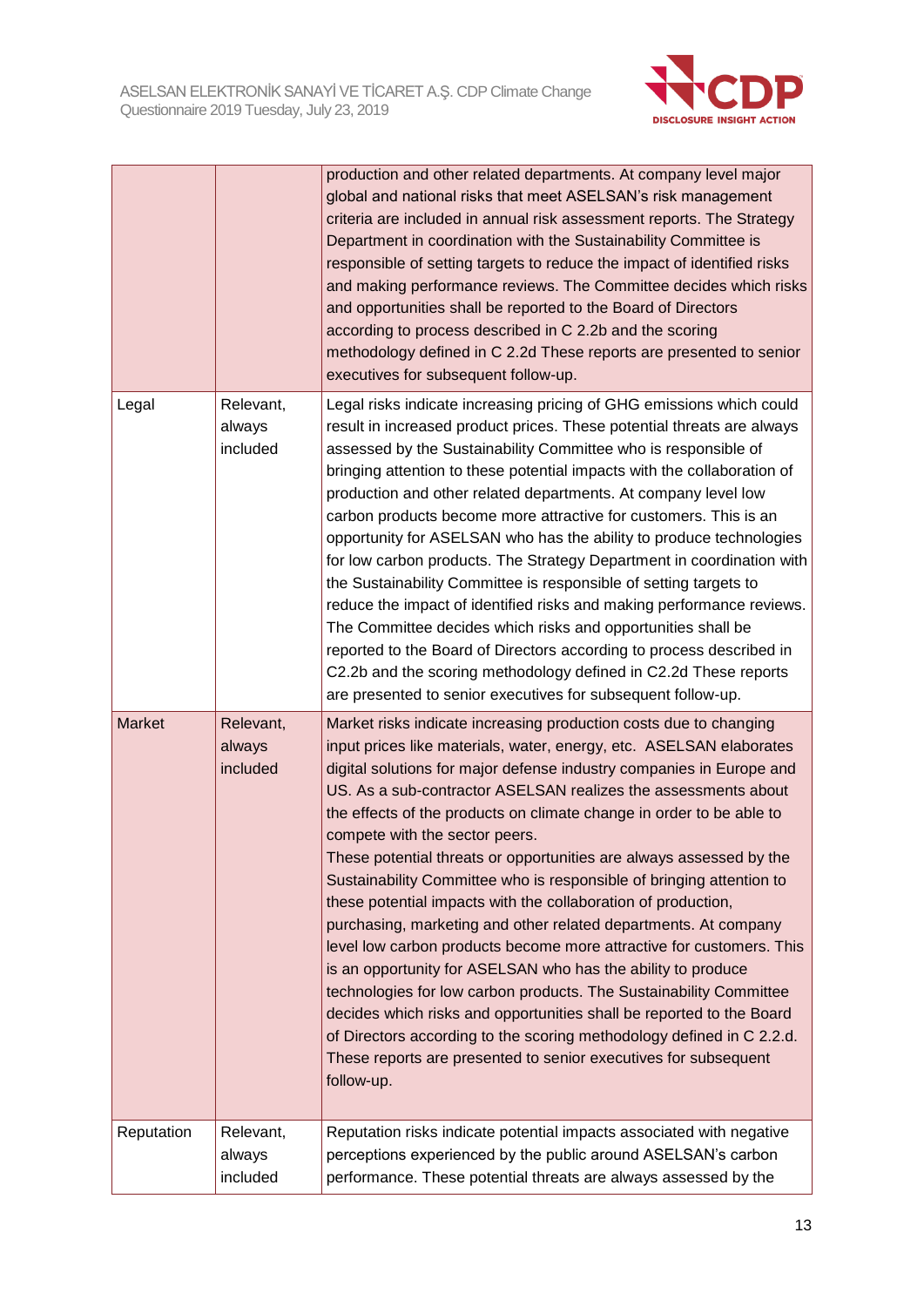

|                     |                                    | Sustainability Committee who is responsible of bringing attention to<br>potential impacts with the collaboration of production and other<br>related departments. The Sustainability Committee decides which<br>risks and opportunities shall be reported to the Board of Directors<br>according to process described in C 2.2b and the scoring<br>methodology defined in C 2.2d. These reports are presented to senior<br>executives for subsequent follow-up                                                                                                                                                                                                                            |
|---------------------|------------------------------------|------------------------------------------------------------------------------------------------------------------------------------------------------------------------------------------------------------------------------------------------------------------------------------------------------------------------------------------------------------------------------------------------------------------------------------------------------------------------------------------------------------------------------------------------------------------------------------------------------------------------------------------------------------------------------------------|
| Acute<br>physical   | Relevant,<br>always<br>included    | Acute physical risks indicate extreme weather events which can lead<br>to higher operational costs due to supply chain disruption. These<br>potential threats are always assessed by the Sustainability Committee<br>who is responsible of bringing attention to potential impacts with the<br>collaboration of production, utility and other related departments. The<br>Sustainability Committee decides which risks and opportunities shall<br>be reported to the Board of Directors according to process described<br>in C 2.2b and the scoring methodology defined in C 2.2d. These<br>reports are presented to senior executives for subsequent follow-up.                         |
| Chronic<br>physical | Relevant,<br>always<br>included    | Chronic physical risks indicate changed precipitation and droughts<br>patterns which can have negative impact on energy management in<br>the facilities.<br>These potential threats are always assessed by the Sustainability<br>Committee who is responsible of bringing attention to potential<br>impacts with the collaboration of production, utility and other related<br>departments. The Sustainability Committee decides which risks and<br>opportunities shall be reported to the Board of Directors according to<br>process described in C 2.2b and the scoring methodology defined in<br>C 2.2d These reports are presented to senior executives for<br>subsequent follow-up. |
| Upstream            | Relevant,<br>sometimes<br>included | Upstream risks indicate extreme weather events which can lead to<br>higher operational costs due to supply chain disruption. These<br>potential threats are always assessed by the Sustainability Committee<br>who is responsible of bringing attention to potential impacts with the<br>collaboration of production, purchasing and other related<br>departments. The Sustainability Committee decides which risks and<br>opportunities shall be reported to the Board of Directors according to<br>process described in C 2.2b and the scoring methodology defined in<br>C2.2d These reports are presented to senior executives for<br>subsequent follow-up.                           |
| Downstream          | Relevant,<br>sometimes<br>included | Downstream risks indicate extreme weather events which can lead to<br>higher operational costs due to downstream activities. These potential<br>threats are always assessed by the Sustainability Committee who is<br>responsible of bringing attention to potential impacts with the<br>collaboration of production, planning and other related departments.<br>The Sustainability Committee decides which risks and opportunities                                                                                                                                                                                                                                                      |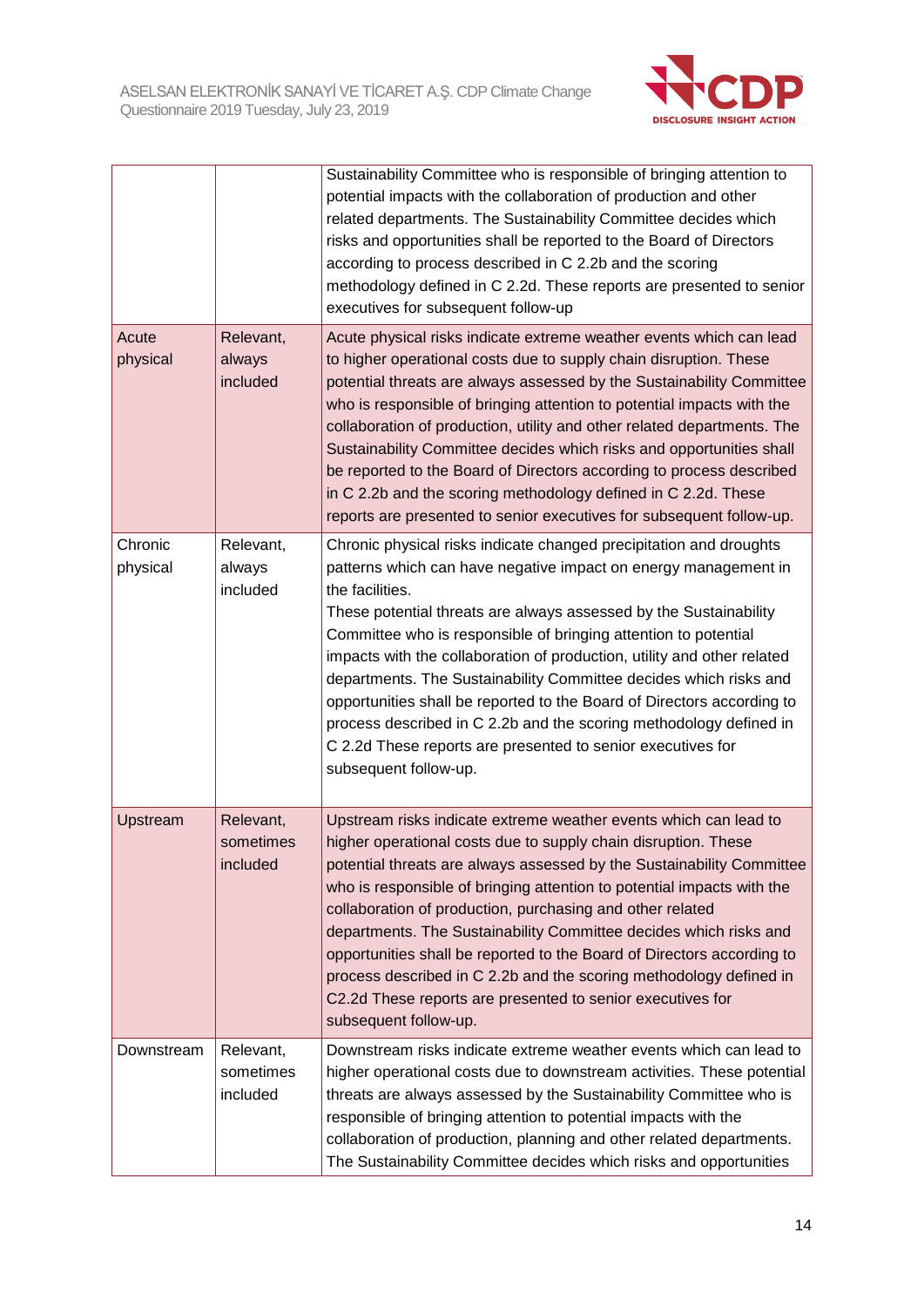

| shall be reported to the Board of Directors according to process |
|------------------------------------------------------------------|
| described in C2.2b and the scoring methodology defined in C2.2d  |
| These reports are presented to senior executives for subsequent  |
| follow-up                                                        |

## **C2.2d**

### **(C2.2d) Describe your process(es) for managing climate-related risks and opportunities.**

The major climate related risks and opportunities at the asset level are the events that may have a major effect on the GHG emissions of ASELSAN.

These events usually are related to energy and fossil fuel consumption.

Renovations in product design enabling less energy consumption may be assessed as an opportunity.

The process is described as follows:

First, the probability of occurrence of the identified risk is scored as given below:

- 1. Very low: 0%-10% occurrence
- 2. Low: 11% 30% occurrence

3. Medium: 31% - 70% occurrence

4. High: 71% - 90% occurrence

5. Very high: 91% - 100% occurrence

Then, the impact of the identified risk event is determined:

- 1. Not important: Financial and reputation impact is negligible
- 2. Low: Reasonable financial and reputation impact
- 3. Medium: Likely to have moderate financial and reputation impact
- 4. Important: Material financial and reputation impact
- 5. Critical: Crucial financial and reputation threat for ASELSAN

The risk rating matrix is compiled according to the combined score (risk level) as shown below. According to this final score the risks and opportunities are prioritised:

0-2 Very low: No immediate action

3-4 Low: No immediate action but the risk event needs to be monitored annually

5-12 Medium: Actions need to be planned

13-16 High: Poses a threat and shall be dealt with. The risk event and the measures to be applied are reported to the Board of Directors

17-25: Critical: Immediate actions need to be planned.

The risk event and the measures to be applied are reported to the Board of Directors. Sustainability Committee and the Early Detection and Management of Risk Committee review and finalize all climate change related risk analysis and presents the critical risks that are assessed to be of High importance to the Board of Directors. They also present a report to Board of Directors about the financial and operational measures that need to be taken by ASELSAN to prevent the occurrence of the identified risks. The Board of Directors decides which measures shall be applied and the evaluations are then reported to the Early Detection and Management of Risk Committee to be monitored and brought into action.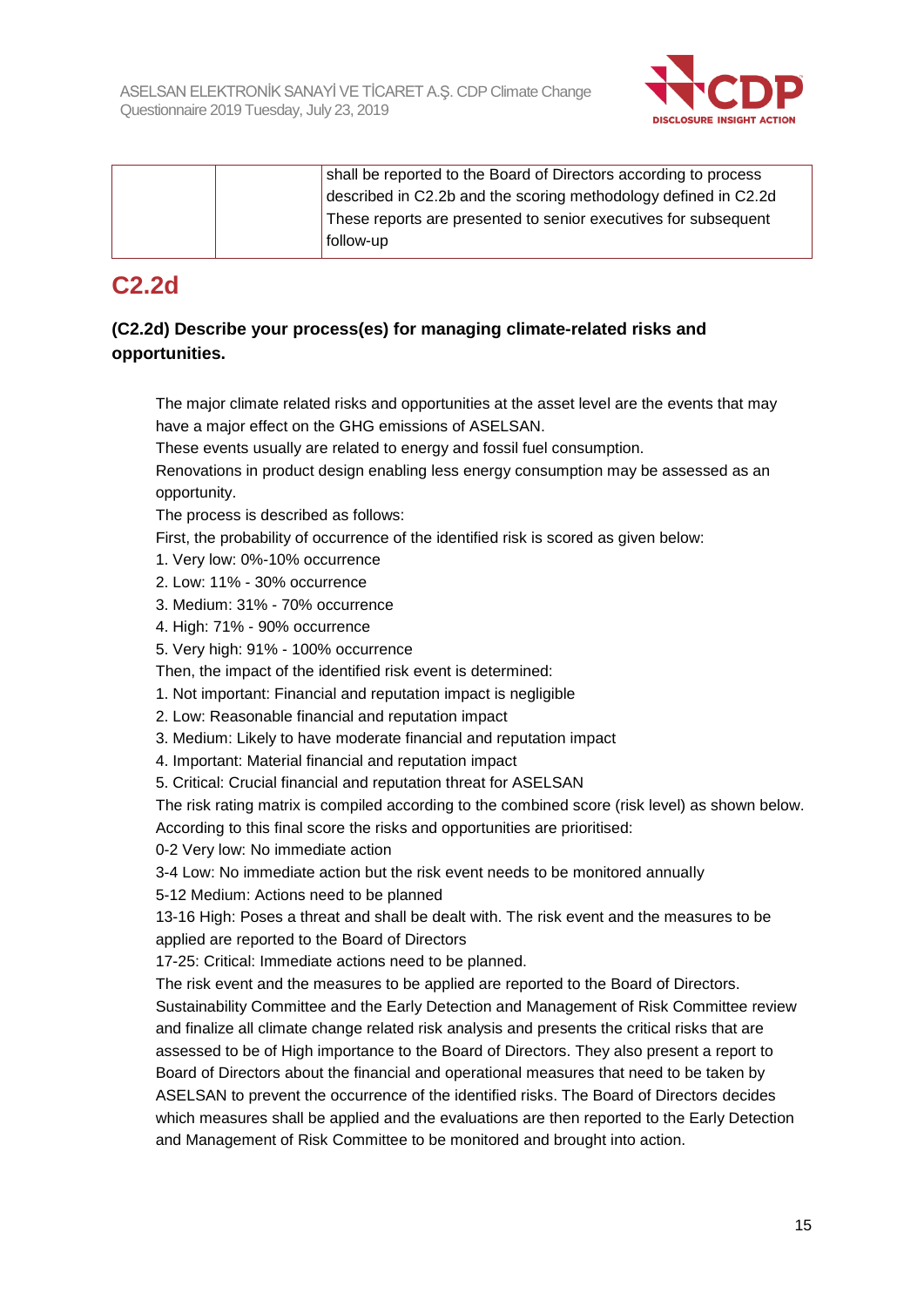

The opportunity is evaluated by the related department and reported to the Board of Directors. If there are new opportunities detected for long-term time horizon, they are included in the annual budget planning.

Loss of productive labor force as a consequence of health problems caused by environment and climate related problems is an example of physical risk assessment realized by ASELSAN's OHS department.

Another example for transition risk is to make some additional modifications in the performance parameters of designed products as a consequence of climate related conditions. (Specific confidentiality constraints prohibiting the disclosure)

## **C2.3**

**(C2.3) Have you identified any inherent climate-related risks with the potential to have a substantive financial or strategic impact on your business?**

Yes

## **C2.3a**

**(C2.3a) Provide details of risks identified with the potential to have a substantive financial or strategic impact on your business.**

#### **Identifier**

Risk 1

**Where in the value chain does the risk driver occur?**

Direct operations

#### **Risk type**

Transition risk

#### **Primary climate-related risk driver**

Policy and legal: Increased pricing of GHG emissions

#### **Type of financial impact**

Increased operating costs (e.g., higher compliance costs, increased insurance premiums)

### **Company- specific description**

The Paris Agreement bears high future possibilities of additional regulations coming into force in the future. The last negotiations of Climate Summit concluded and focused on the "rule book" which will bring along the operation of the compliance matters. Turkey has submitted its Intended Nationally Determined Contribution (INDC) to UNFCCC as part of Paris Agreement and has committed to reduce its GHG emissions by 21% from the Business as Usual (BAU) scenario until 2030. This commitment is going to be revised in the next summit. The cap and trade principle which is the main solution of the EU's policy to combat climate change is adopted by EU-ETS. For the purpose to be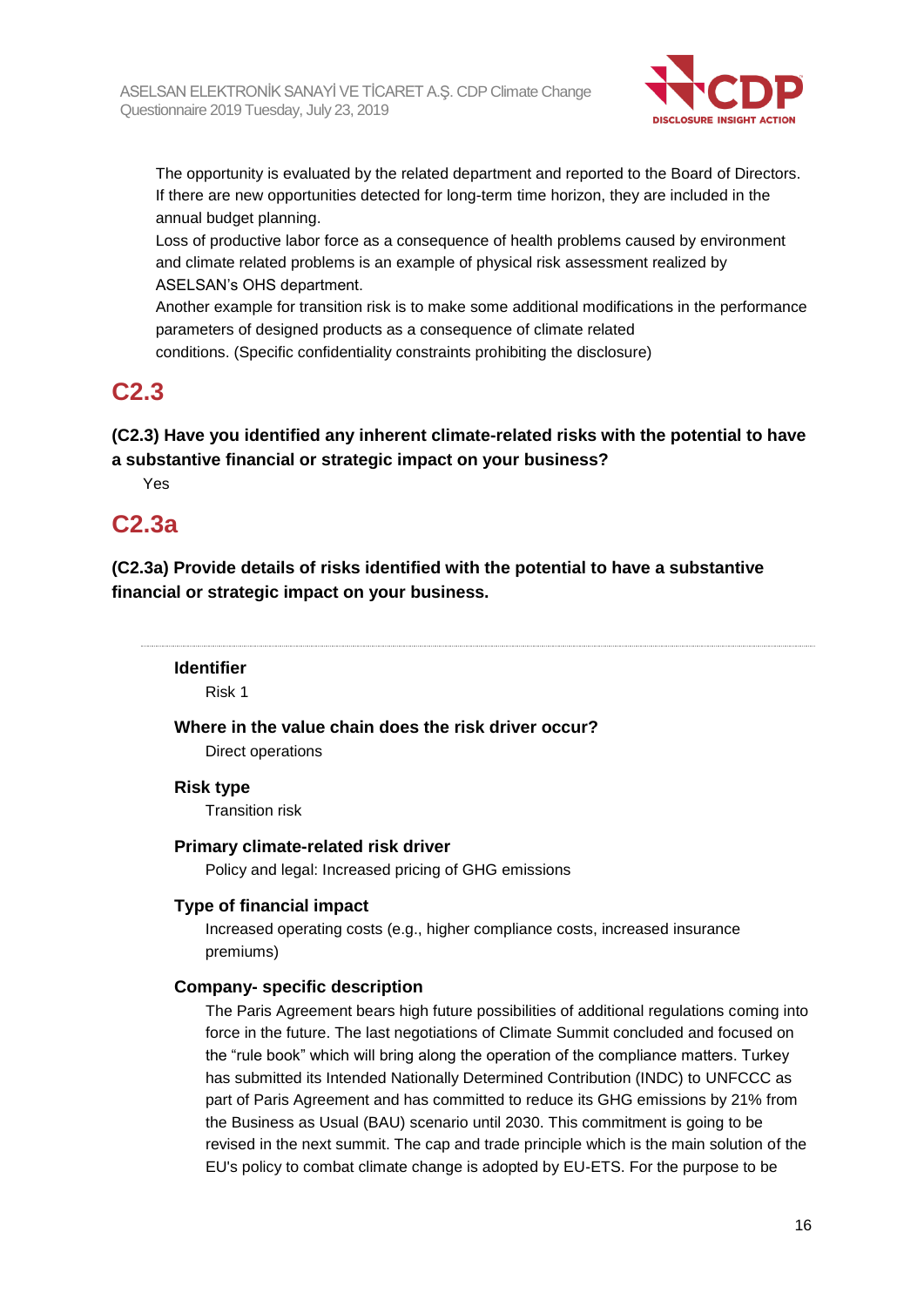

ready to the future commitment, this system was taken in the agenda of Turkish Ministry of Environment & Urbanization who announced that the phase 2 of PMR project studies will be started in 2019 and pilot implementations will be realized between 2020-2021 For 2 years this new system will have uncertainties which may result to pose some potential risks on ASELSAN such as; obligation to reduce the GHG emissions. Additional cost could be associated with "carbon pricing" resulting with an increase in operational cost. ASELSAN is not in the scope of MRV. The National MRV regulation is likely to be revised; which may bring additional emission quotas forcing our industry to face carbon cap allocation

#### **Time horizon**

Medium-term

#### **Likelihood**

Very likely

## **Magnitude of impact**

Medium-low

## **Are you able to provide a potential financial impact figure?**

Yes, an estimated range

#### **Potential financial impact figure (currency)**

**Potential financial impact figure – minimum (currency)** 399,903

## **Potential financial impact figure – maximum (currency)**

799,807

#### **Explanation of financial impact figure**

At present, three-quarters of the global emissions covered by government carbon pricing are priced below US\$10 per ton CO2-e This is far short of the level needed to drive transformation change to stay well below the 2 C degree target of Paris Agreement.

Estimated levels by the World Bank are: \$40-80 per ton by 2020 and \$50-100 per ton by 2030.

ASELSAN's 2018 total Scope1 CO2-e emissions were 10737 tons. If we were in the context of MRV system, 8314 tonnes of total Scope1 emissions would be taken into account. As carbon pricing figure, we decided to use \$10-20 in calculations, for 2020 For med-term time horizon financial implication could vary between 83140 USD (399903 TRY) and 166280 USD (799807 TRY) regarding to international cap & trade current system results.

#### **Management method**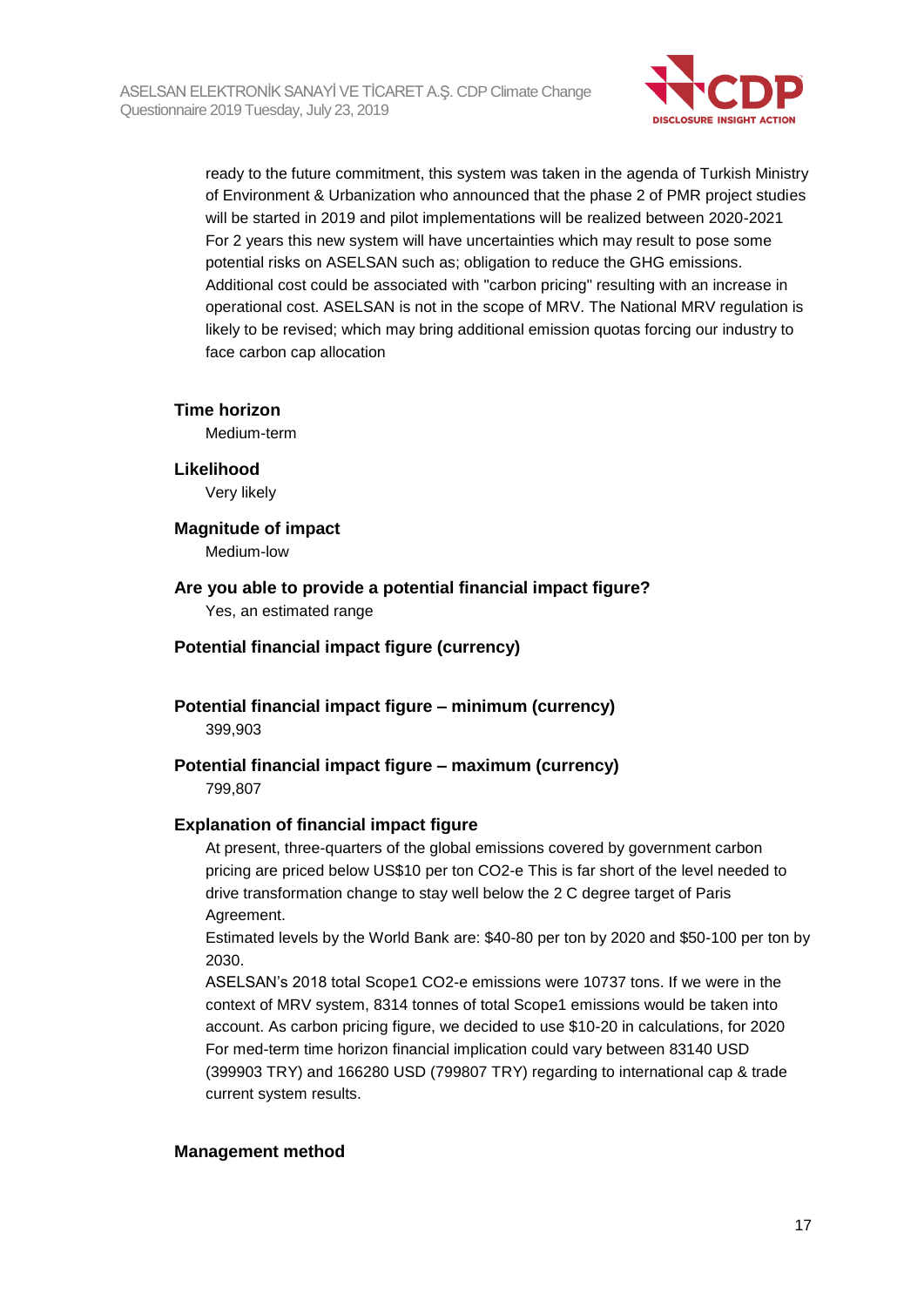

In order to manage this risk ASELSAN's Board chair assigned some sustainability committee members to participate the PMR meetings executed by the Ministry. This communication will prepare our company to this approaching system. Internally we started to assess our energy saving potential and possible optimization points in our operations. It is planned to set Energy Management System in our facilities. The risk magnitude of impact on our operations will be reduced by these activities. Therefore, this risk will be likely to have less impact on our OPEX even after the foreseen time horizon

#### **Cost of management**

90,000

#### **Comment**

Cost of managing this risk is approximately 90000 TRY, covering management activities' related expenses to frame up energy management system in our facilities.

#### **Identifier**

Risk 2

#### **Where in the value chain does the risk driver occur?**

Direct operations

#### **Risk type**

Transition risk

#### **Primary climate-related risk driver**

Policy and legal: Mandates on and regulation of existing products and services

#### **Type of financial impact**

Increased operating costs (e.g., higher compliance costs, increased insurance premiums)

#### **Company- specific description**

In ASELSAN one of the primary goals is to increase the activities as a subcontractor for major defense industry companies in Europe and the US by providing services in such a way that enables the company to contribute to the development of global defense industry. However, as the environmental regulation especially in Europe is more advanced than Turkey, soon ASELSAN may face product labeling requirements. Carbon footprint assessment of all the products that is planned to produce as subcontractors of European and American companies may force the company to perform a more detailed and enhanced analysis of the systems, including assessing the environmental impacts of the products throughout the whole life cycle (i.e. a detailed LCA). ASELSAN may also need to comply with Eco-Labeling standards such as EPD in order to be able to export the products and systems to the US and Europe, which may force to make changes in product design to be able to compete with the sector peers.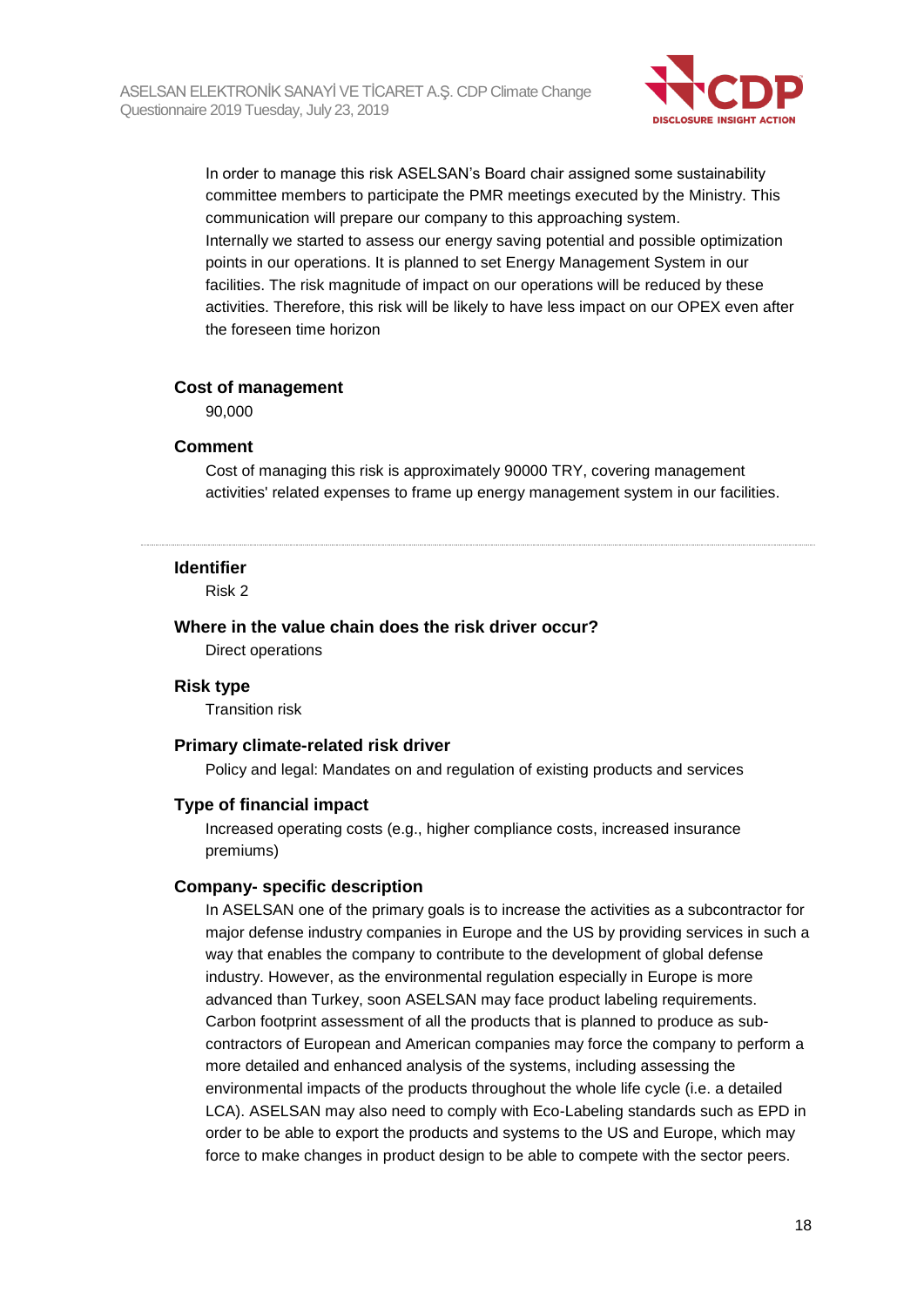

**Time horizon**

Long-term

**Likelihood** More likely than not

**Magnitude of impact** Low

### **Are you able to provide a potential financial impact figure?**

Yes, a single figure estimate

### **Potential financial impact figure (currency)**

2,434,438

**Potential financial impact figure – minimum (currency)**

### **Potential financial impact figure – maximum (currency)**

### **Explanation of financial impact figure**

It is expected that these types of requirements will not exceed 0.5% of our OPEX. (ASELSAN Annual Report-2018 Financial Information section for OPEX details)

#### **Management method**

We closely follow the Environmental regulations in our target markets, and whenever we see that there is a need for such action, we will perform the related environmental analysis before it becomes a regulatory obligation.

ASELSAN is very meticulous in such actions and in the past many standards and reporting schemes such as ISO 27001, CDP, CMMI (Capability Maturity Model Integration) have been applied even before it was asked for by our clients. LCA thinking which is a new evolving requirement of ISO 14001: 2015 that our company was certified in the reporting year, is inherently in the concern of ASELSAN

### **Cost of management**

250,000

#### **Comment**

The cost may consist of acquiring consultancy and verification services regarding "Environmental Product Declaration". This cost of management was calculated for the same product family

#### **Identifier**

Risk 3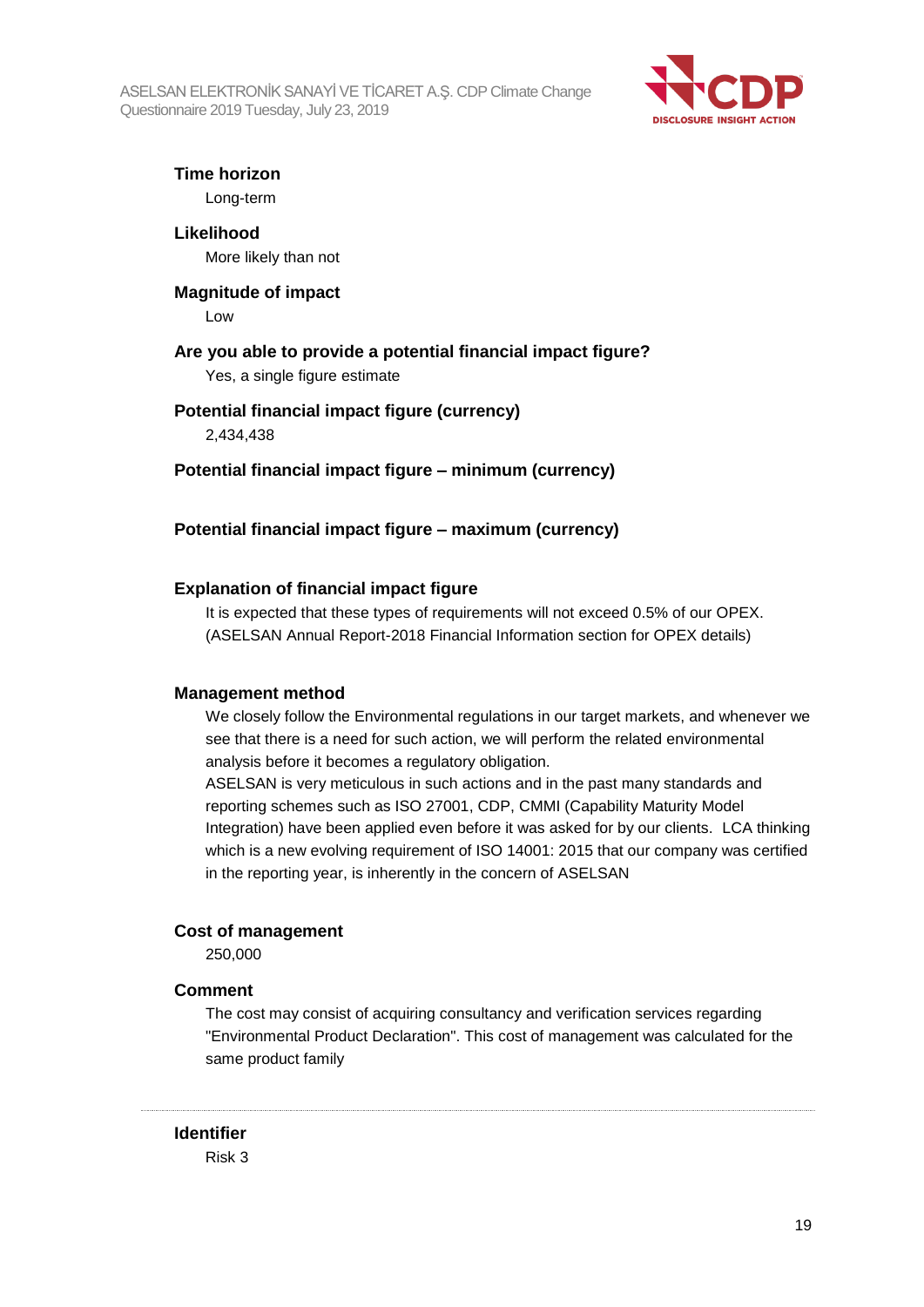

### **Where in the value chain does the risk driver occur?** Direct operations

#### **Risk type**

Physical risk

#### **Primary climate-related risk driver**

Chronic: Rising mean temperatures

#### **Type of financial impact**

Reduced revenue and higher costs from negative impacts on workforce (e.g., health, safety, absenteeism)

#### **Company- specific description**

Featured in IPCC assessment reports our country is in a vulnerable location which could be impacted by extreme weather events. Our facilities may potentially be impacted by some big and sudden events due to extreme changes such as: Heat waves, floods, hail storms.

Changes in temperature extremes will result in an increase in cooling demand in the summer period and heating demand in the winter period. The business continuity is ensured by the deployment of specific protection systems.

This change may cause an increase in the energy expenses of ASELSAN.

#### **Time horizon**

Long-term

#### **Likelihood**

More likely than not

#### **Magnitude of impact**

Medium-low

#### **Are you able to provide a potential financial impact figure?**

Yes, a single figure estimate

## **Potential financial impact figure (currency)**

2,434,438

#### **Potential financial impact figure – minimum (currency)**

#### **Potential financial impact figure – maximum (currency)**

#### **Explanation of financial impact figure**

As the energy expenses constitute approximately 1% of our OPEX, this risk may increase our energy expenses. 50% rise will result in energy expenses to constitute over 1.5% of our OPEX.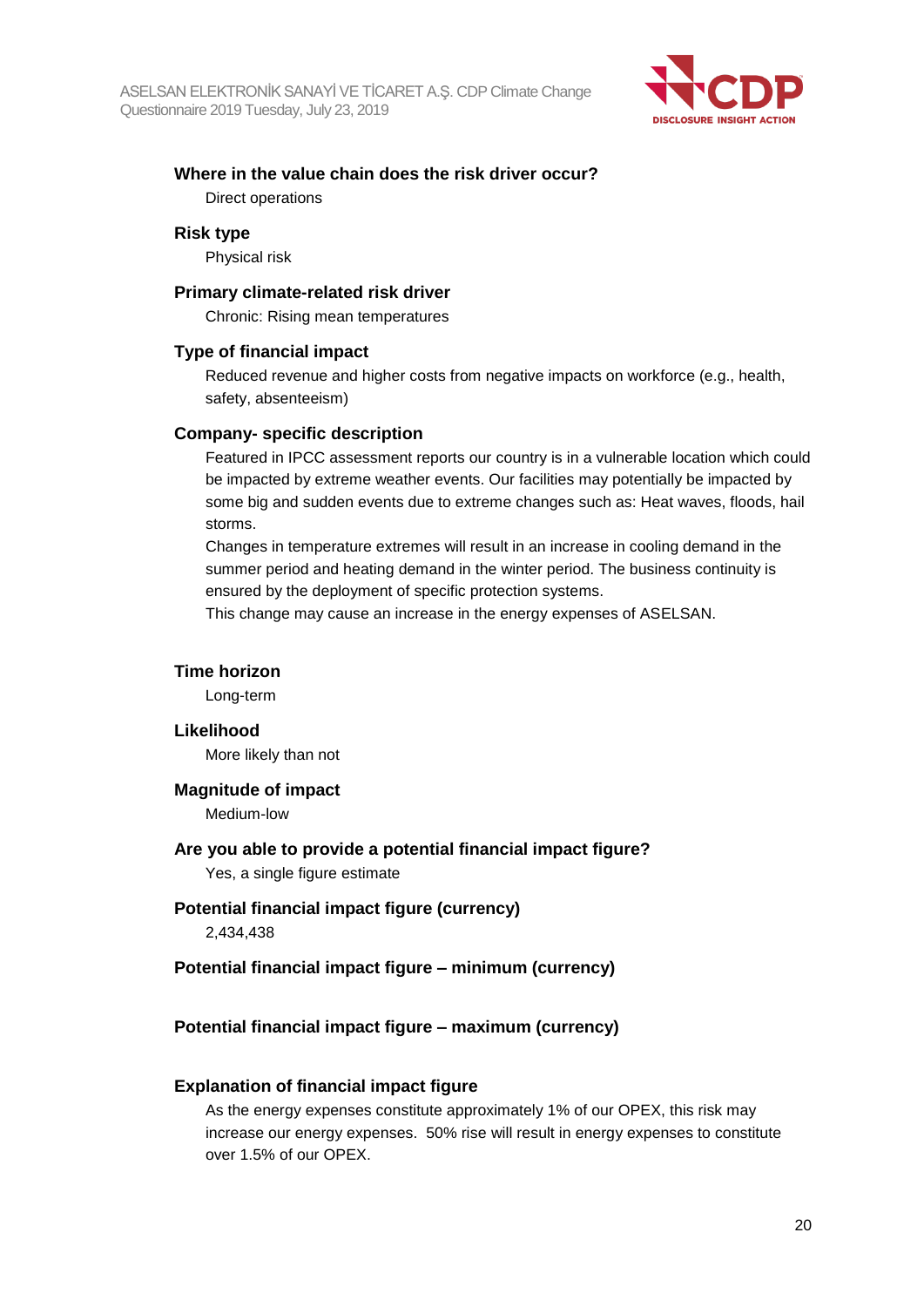

ASELSAN Annual Report- 2018 Financial Information section for OPEX details

#### **Management method**

In order to manage this risk, we priorities managing the assets in a way to prevent excessive energy consumption by enhancing building and infrastructure insulation to be able to optimize the energy consumption and reduce both cooling and heating demand to an optimum level. With these precautionary projects, ASELSAN tries to be better prepared to temperature extremes.

The business interruption loss insurance is in place. Those risks are managed through our insurance process. Accordingly, other improvement measures will enable ASELSAN to reduce the likelihood of this risk to about as likely as not.

#### **Cost of management**

 $\Omega$ 

#### **Comment**

No monetary investments were made regarding managing this risk during the reporting period.

#### **Identifier**

Risk 4

#### **Where in the value chain does the risk driver occur?**

Direct operations

#### **Risk type**

Physical risk

#### **Primary climate-related risk driver**

Acute: Increased severity of extreme weather events such as cyclones and floods

#### **Type of financial impact**

Reduced revenue from decreased production capacity (e.g., transport difficulties, supply chain interruptions)

#### **Company- specific description**

Climate-related risks for natural and human systems depend on the magnitude and rate of warming, geographic location, levels of development and vulnerability, and on the choices and implementation of adaptation and mitigation options. Impacts on natural and human systems from global warming have already been observed. Many land and ocean ecosystems and some of the services they provide have already changed due to global warming. It is determined that the hailstorm or precipitation activities in coastal regions, will arise aridity at internal regions because of extreme changes such as: heat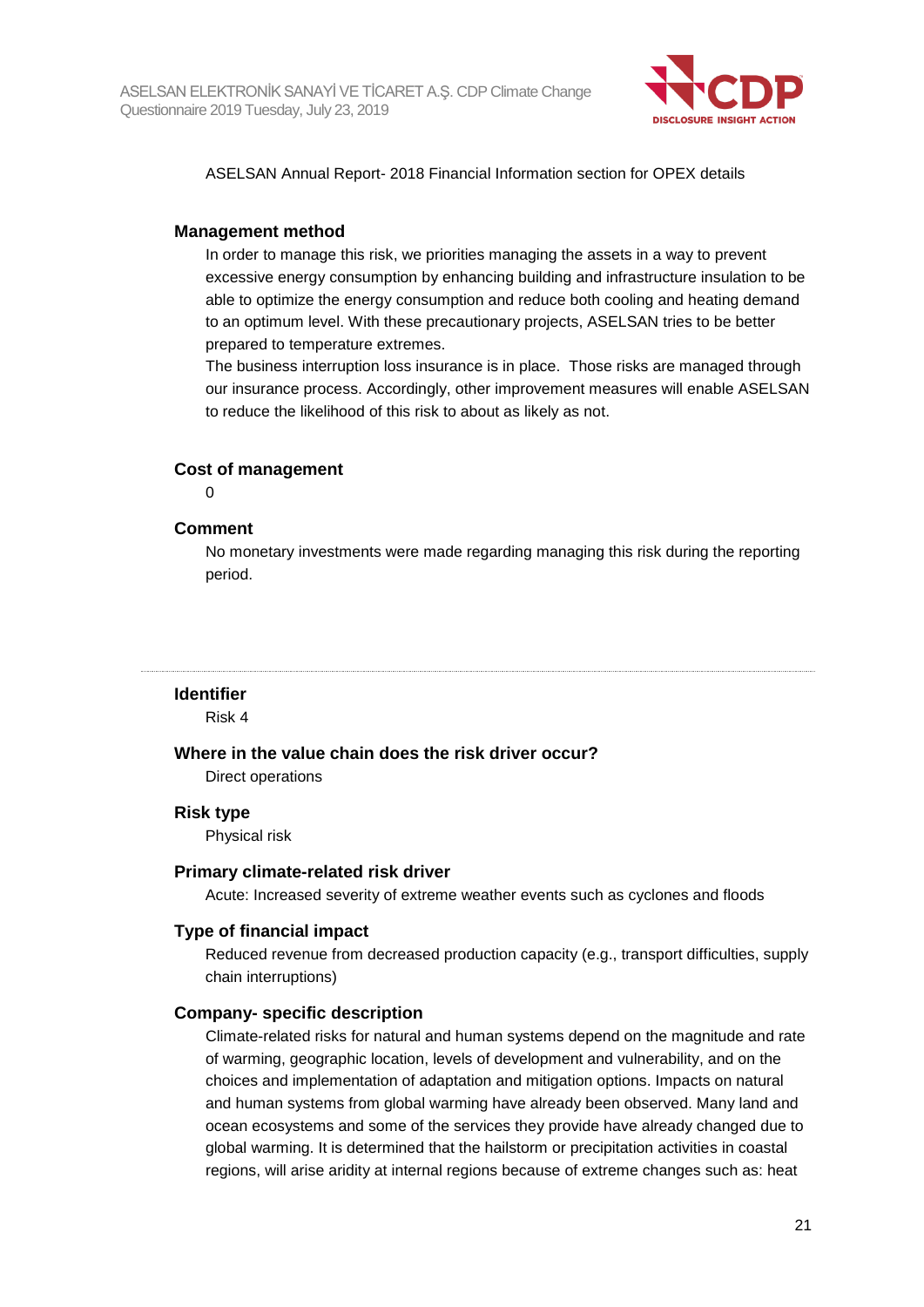

waves, floods, storms and rises at sea levels. Turkey which is situated in Mediterranean Basin may face some significant impacts due to these conditions. Regional temperature changes will cause sudden and important changes which may pose risks on the assets of our facilities. For the purpose to handle the problem, periodic emergency drills are performed, emergency action plans are prepared and implemented. This factor may increase our operational costs

#### **Time horizon**

Medium-term

**Likelihood** More likely than not

**Magnitude of impact**

Medium

- **Are you able to provide a potential financial impact figure?** Yes, a single figure estimate
- **Potential financial impact figure (currency)**

38,829,812

**Potential financial impact figure – minimum (currency)**

**Potential financial impact figure – maximum (currency)**

#### **Explanation of financial impact figure**

The financial impact figure is calculated based on sales or delivery figure of the impacted day. The financial implication of a daily shut-off due to supplier activity disruption would not exceed 38,829,812 TRY Calculation: (Revenues) 9,008,516,373 / 232 (working days) = 38,829,812 TRY

#### **Management method**

Supplier and value chain engagement is the management method of this risk driver. Those risks are managed through our insurance system. The business interruption loss insurance is in place.

#### **Cost of management**

3,500,000

#### **Comment**

The cost is related with insurance premium value, covering only physical risk driver.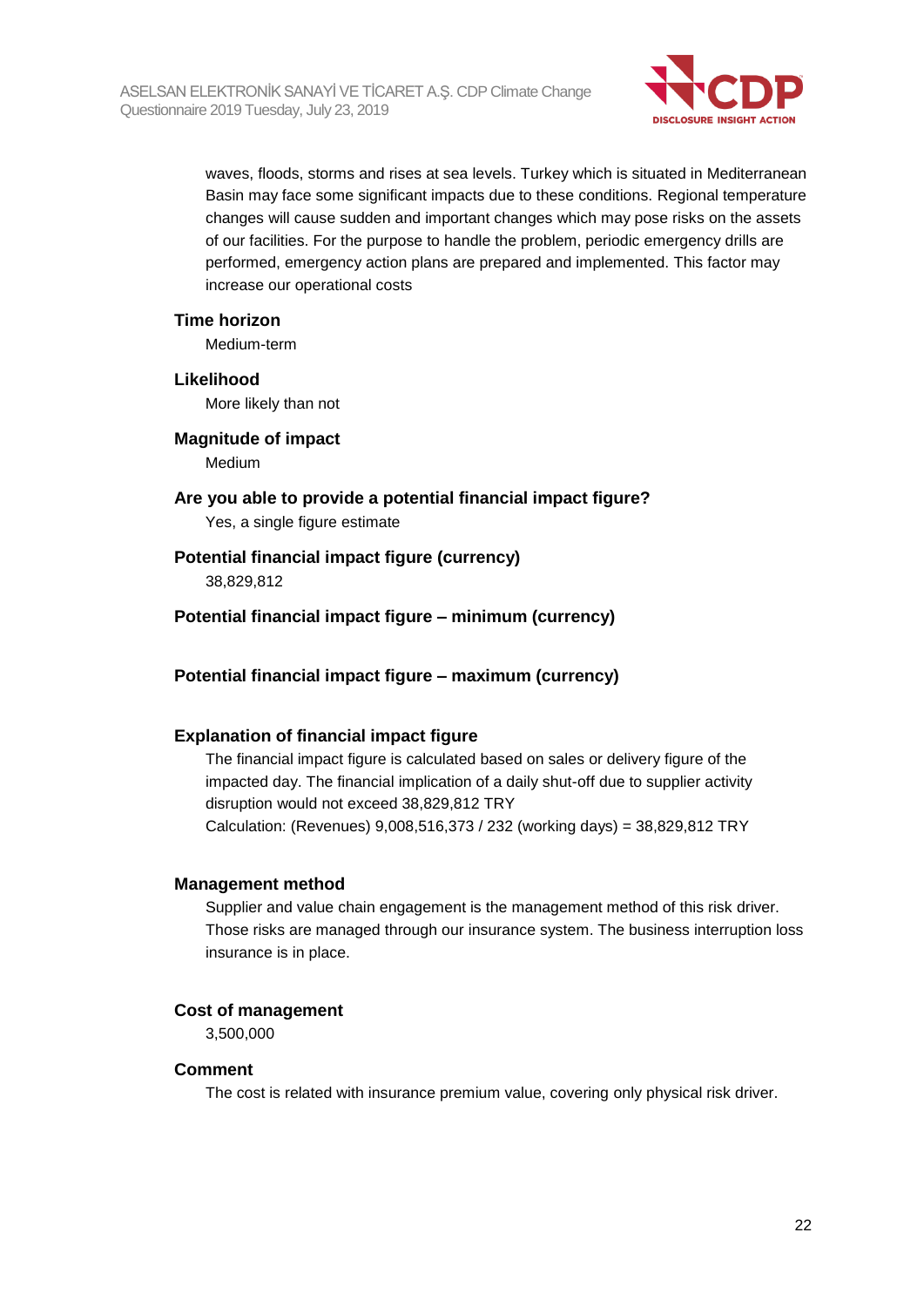

## **C2.4**

**(C2.4) Have you identified any climate-related opportunities with the potential to have a substantive financial or strategic impact on your business?**

Yes

## **C2.4a**

**(C2.4a) Provide details of opportunities identified with the potential to have a substantive financial or strategic impact on your business.**

**Identifier** Opp1 **Where in the value chain does the opportunity occur?** Direct operations **Opportunity type Markets Primary climate-related opportunity driver** Access to new markets

### **Type of financial impact**

Increased revenues through access to new and emerging markets (e.g., partnerships with governments, development banks)

### **Company-specific description**

BIST has established the Sustainability Index for companies listed in BIST-30 index, in 2014. ASELSAN was one of the 15 companies listed in this index at its first launch. Since 2015, BIST-50 companies have been subjected to the assessment for Sustainability Index and ASELSAN have managed to maintain its position in the index four years in a row. Our efforts on mitigating operation base emissions played a crucial role in being listed in this index. ASELSAN is ready for future legislative framework that the company may face such as MRV system which the scope may be enlarged in Turkey. ASELSAN is aware of the future ETS mechanism, the organization is handling this issue which is under discussion in Turkey. Our on-going actions on climate related mitigation will result in getting higher scores in the Sustainability Index of BIST. This will increase the interest on the investor's side and will have a positive impact on both our existing and prospective shareholders. In 2018, we aimed to increase our role in world defense markets. In this regard, ASELSAN has strengthened its position in the global league by improving its technological depth, R&D power and design-production competencies. In the reporting year, ASELSAN moved up to 55 th place among the global defense companies, up from 57th place in 2017.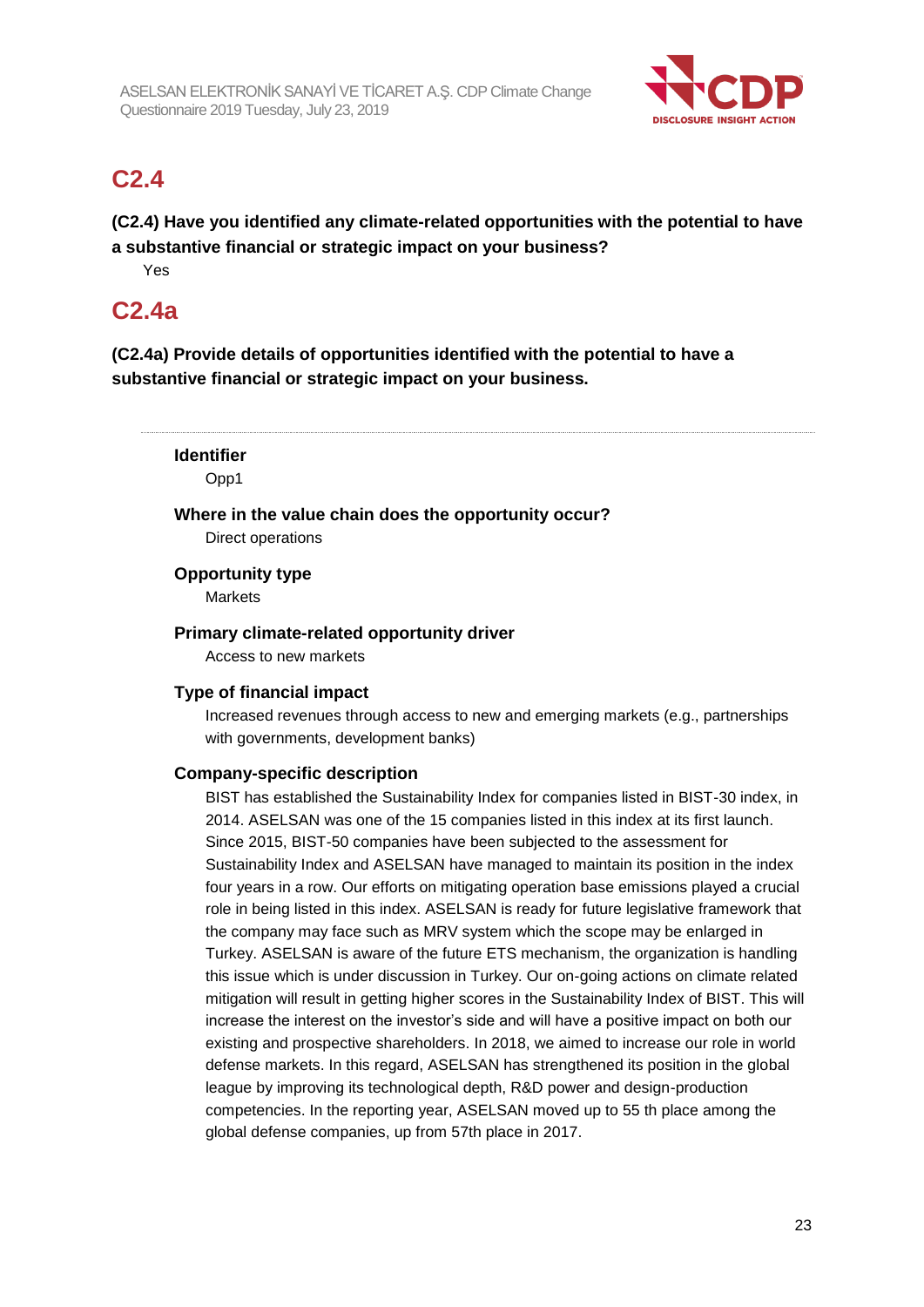ASELSAN ELEKTRONİK SANAYİ VE TİCARET A.Ş. CDP Climate Change Questionnaire 2019 Tuesday, July 23, 2019



**Time horizon**

Medium-term

**Likelihood** More likely than not

**Magnitude of impact** Medium-high

#### **Are you able to provide a potential financial impact figure?**

Yes, a single figure estimate

## **Potential financial impact figure (currency)**

19,500,000,000

### **Potential financial impact figure – minimum (currency)**

### **Potential financial impact figure – maximum (currency)**

### **Explanation of financial impact figure**

ASELSAN's efforts on climate change mitigation will help to positively differ from BIST-50 listed companies which are not involved in such projects. The efforts in improving the sustainability performance will positively affect the valuation and investor sentiment of ASELSAN 's institutional investors, especially those located in Continental Europe. GHG related actions have a crucial dimension adding value to sustainability performance. We consider our Company will have a better investment case for possible long-term investors.

A total of USD 4 billion 57 million (19,5 billion TRY) of new contracts/orders were signed in 2018, where the backlog of ASELSAN is USD 9.1 billion. ASELSAN realized 59% of its total sales of TL 9.009 million TL to the Turkish Armed Forces, 31% of its sales to private organizations or other corporate customers, and with 10% of its export

#### **Strategy to realize opportunity**

Since the previous reporting period we have included all our facilities in our GHG emissions inventory. In 2015 we have obtained the ISO 14064-1 Certificate for our Scope 1 and Scope 2 emissions. Previous year was the first time our GHG Emissions were subjected to a third-party verification and we have extended the verification boundary to include our Scope 3 emissions in 2016-2017 period. Moreover, as part of ASELSAN's 2014-2019 strategy, we have started the process to execute Energy Management System.

All these implemented measures will potentially enable us to benefit from this opportunity on a medium scale within our defined time-frame.

#### **Cost to realize opportunity**

49,000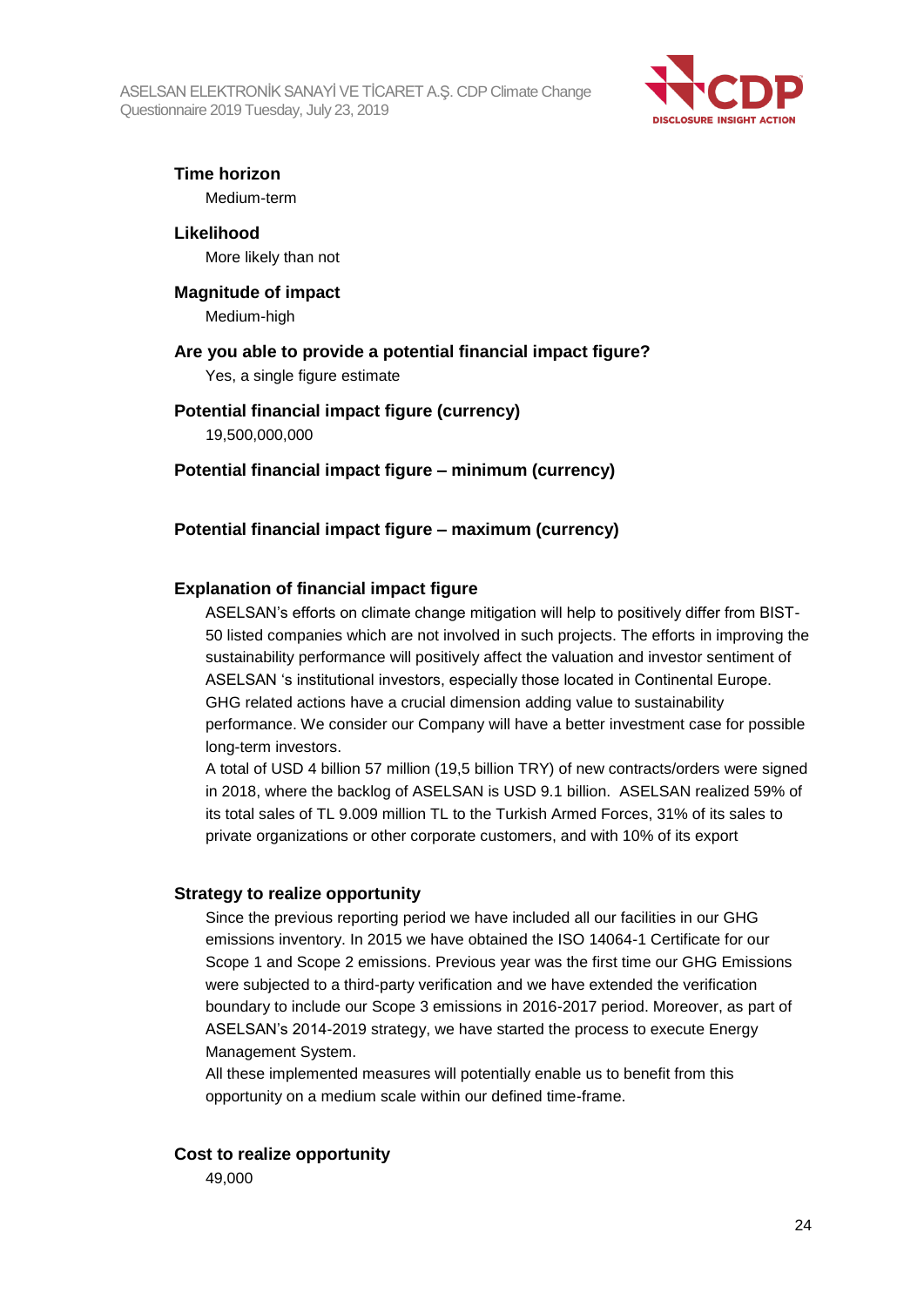

#### **Comment**

The cost of management for this opportunity constitutes of the costs of consultancy services for ISO 14064-1 Reporting, training of the ISO 14064-1 Project team and ISO certification by a third party. Such costs associated with acquiring both consultancy and verification services as part of our CDP response constitutes below 0.01% of our total OPEX. (ASELSAN Annual Report-2018 Financial Information section for OPEX details)

#### **Identifier**

Opp2

## **Where in the value chain does the opportunity occur?**

Direct operations

#### **Opportunity type**

Markets

#### **Primary climate-related opportunity driver**

Use of public-sector incentives

#### **Type of financial impact**

Increased revenues through access to new and emerging markets (e.g., partnerships with governments, development banks)

#### **Company-specific description**

By following up on all kind of technological developments pertaining to land, air, naval and aerospace platform product/system technologies, the Company not only applies technology but also designs, develops and produces product/system technologies in order to share or sell with/to national and international collaborations. Projects are striving at maximum level in order to benefit from the technological

opportunities existing in the country aiming to increase the national contribution share. For this purpose, cooperation is made with universities and various R&D organizations and importance is given to the use of local suppliers and subcontractors.

As for the projects carried out within the Group, the Research and Development incentive in compliance with the provisions of the Law on Corporate Tax numbered 5520 and Research and Development center application pursuant to the Law regarding the support of Research and Development activities numbered 5746 are being implemented together. As for non-public R&D projects, the approval of TEYDEB (Technology and Innovation Support Programs Directorate) and ARDEB (Research Support Programs Presidency) are received and supported by the institutions. Turkey's 10th Development Plan includes multi programs on different incentives including R&D projects such as Enhancing Energy Efficiency etc. ASELSAN has a chance to benefit from governmental incentives in the scope of this program

#### **Time horizon**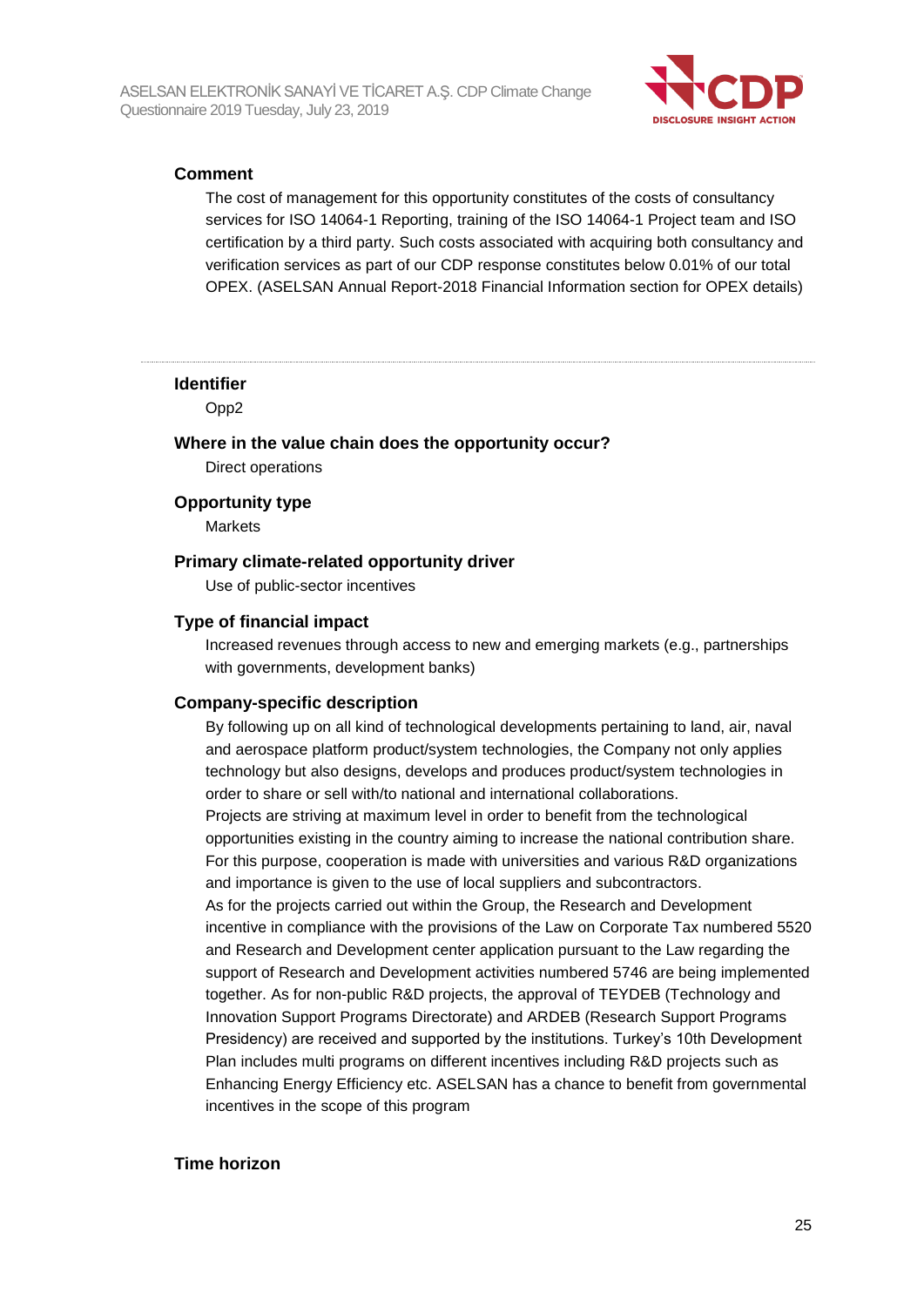ASELSAN ELEKTRONİK SANAYİ VE TİCARET A.Ş. CDP Climate Change Questionnaire 2019 Tuesday, July 23, 2019



Short-term

**Likelihood** Very likely

**Magnitude of impact** Medium-high

**Are you able to provide a potential financial impact figure?** Yes, a single figure estimate

#### **Potential financial impact figure (currency)**

54,000,000

**Potential financial impact figure – minimum (currency)**

**Potential financial impact figure – maximum (currency)**

#### **Explanation of financial impact figure**

The incentive obtained consists of the incentives that are accrued in accordance with TÜBİTAK's R&D recognition letter prepared with respect to the Group's ongoing projects Current government total grants and incentives (1000TL) - 2018 Annual Report 2018------53.818 2017------41.643

This figure represents the total grants covering also climate related ones.

#### **Strategy to realize opportunity**

The Group obtains capital support from "Support and Price Stabilization Fund" of Central Bank of Turkey via Under secretariat of Foreign Trade's consent. The Scientific and Technological Research Council of Turkey ("TÜBİTAK") and Technology Development Foundation of Turkey ("TTGV") act as intermediary in accordance with Communique No:98/10 published by the Money-Loans and Coordination Board. In accordance with Law on Technology Development Zones numbered 4691, Group utilizes withholding income tax incentive, social security premium incentive and stamp tax exceptions. Such incentives are utilized through not paying withholding income tax incentive, social security premium incentive and stamp tax exceptions calculated based on research and development and software personnel payroll. Income generated in accordance with law on Technology Development Zones numbered 4691 is exempt from corporate income tax until 31 December 2023

#### **Cost to realize opportunity**

 $\Omega$ 

#### **Comment**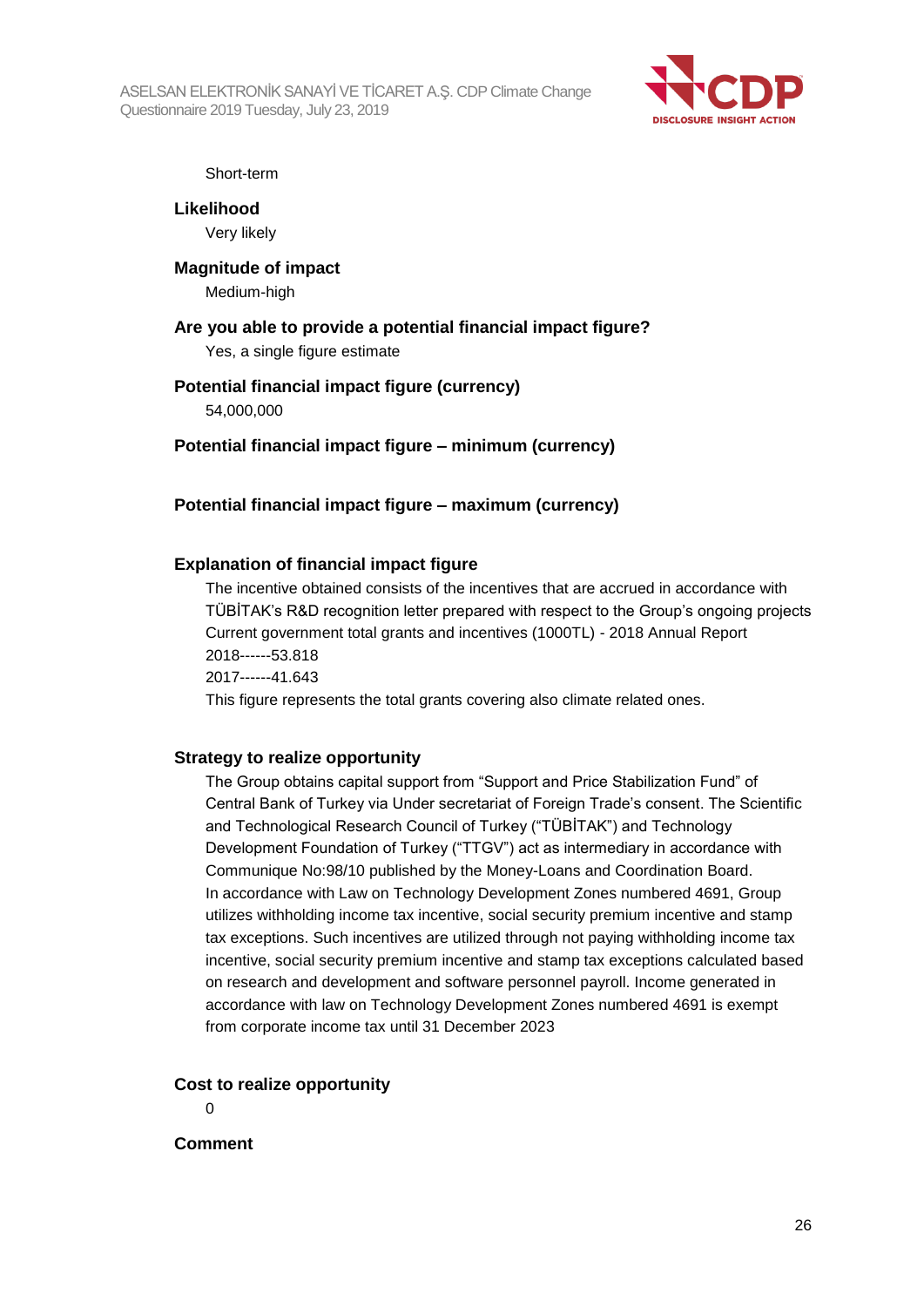

We don't have any cost regarding the management of this opportunity, we strictly monitor the incentive programs and apply to the ones that are related to our scope of business.

#### **Identifier**

Opp3

**Where in the value chain does the opportunity occur?**

Customer

#### **Opportunity type**

Products and services

#### **Primary climate-related opportunity driver**

Development of new products or services through R&D and innovation

#### **Type of financial impact**

Better competitive position to reflect shifting consumer preferences, resulting in increased revenues

#### **Company-specific description**

As climate change is one of the biggest challenges the humanity has faced, consumers are becoming more and more environmentally aware. At company level low carbon products become more attractive for customers. This is an opportunity for ASELSAN who has the ability to produce technologies for low carbon products.

Activities have been carried out to develop innovative and original technologies which will provide an efficient and uninterrupted supply of electricity from Turkey's extensive renewable energy resources, specifically aimed at solar and wind energy. Critical components have been developed with the maximum national means in order to provide a competitive advantage in micro grid base hybrid renewable energy system solutions. In the field of wind energy, the design, development and production processes of full scale wind energy power converter systems and power grid connection algorithms, which are required by wind turbine manufacturers, have been completed. The first 300 kW power converter systems, which was ordered by the Northel EMK Company, has been successfully commissioned in the field.

In the field of solar energy, very high efficiency c-Si photovoltaic cell and module development studies have been continuing with the IBC (Interdigitated Back Contact) technology. Within the scope of the joint studies carried out with GÜNAM at METU (Middle East Technical University), production infrastructure has been completed and prototype IBC solar cells have been manufactured.

Preliminary work for Renewable Energy Micro Grid System R&D project has been completed. Detailed studies and designs will be performed in 2019.

#### **Time horizon**

Medium-term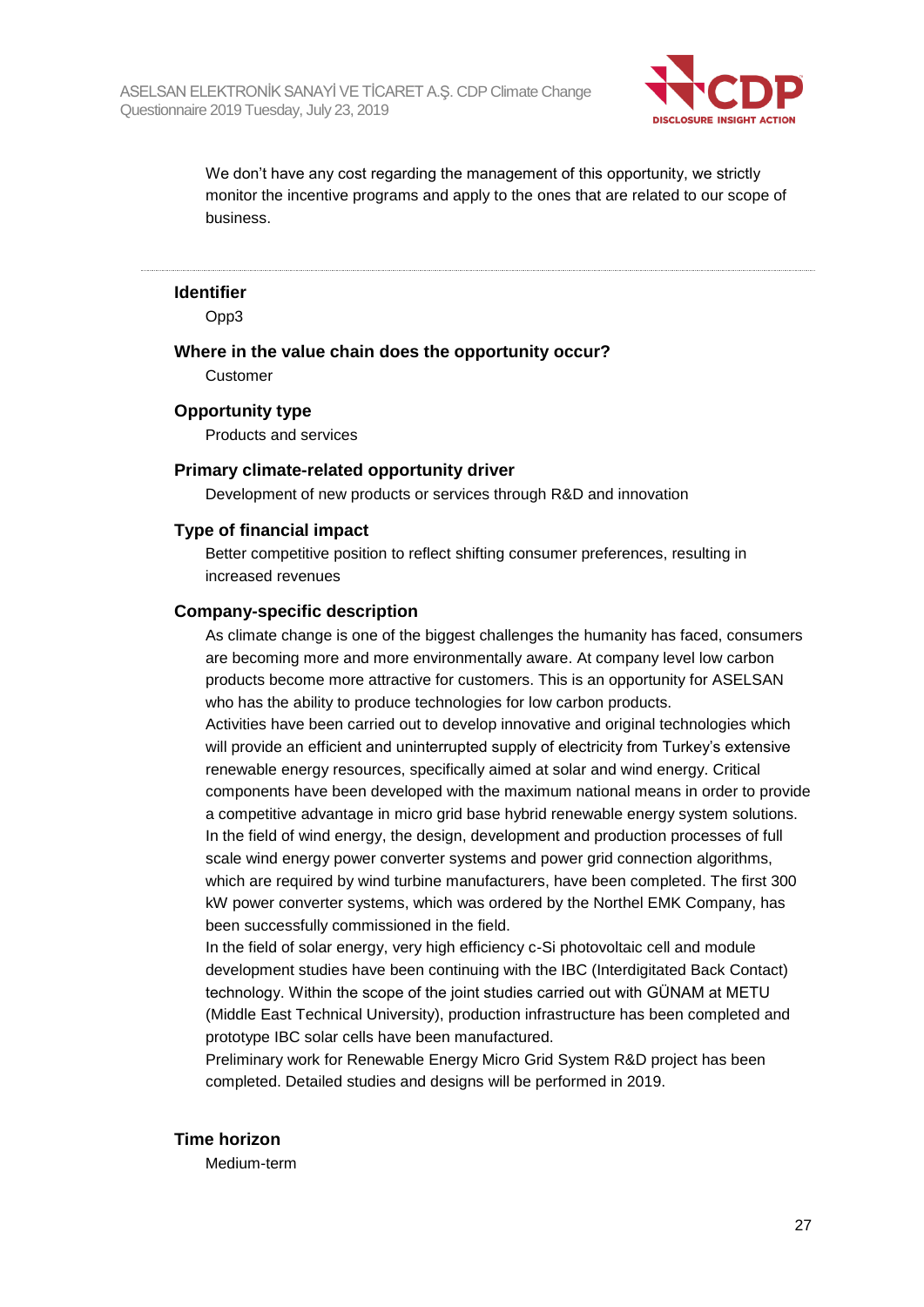

**Likelihood**

Very likely

**Magnitude of impact** Medium-high

## **Are you able to provide a potential financial impact figure?** No, we do not have this figure

### **Potential financial impact figure (currency)**

### **Potential financial impact figure – minimum (currency)**

### **Potential financial impact figure – maximum (currency)**

### **Explanation of financial impact figure**

Financial implications of these projects are evaluated. They have the potential to increase our revenue in the med-term. The financial figures are sensitive data. Specific confidentiality constraints prohibiting the disclosure.

#### **Strategy to realize opportunity**

ASELSAN's Technology Road Map and Investment Plan is created in line with ASELSAN's Strategic Plan having detailed plans on each technology area (including climate friendly technologies) that will be researched and developed in the next 5 years along with the required investments." The progress of this plan is monitored every year and used as a measure in corporate performance.

In 2018, ASELSAN actively followed a policy that would ensure maximum efficiency and profitability while seizing new opportunities offered by the latest technologies. Research and Development activities for new climate friendly product groups are currently being analysed and planned for implementation such as electric vehicles to be used for public transport as well as portable hybrid electricity generation system using renewable energy sources. We are already on the process of extending our product line to include renewable energy sources' implementation.

Therefore, the time frame of this opportunity is well performed as we can already project an increase in our revenue. And in 2019, the company will improve the competitiveness by upgrading current technologies and by introducing innovative, environmentallyfriendly and energy efficient systems and products. Producing new and more climate friendly products is a good opportunity for the company to gain new markets.

#### **Cost to realize opportunity**

 $\Omega$ 

#### **Comment**

The Research and Development activities we hold as part of this opportunity has third parties involved to this subject. Within the scope of the joint studies carried out with GÜNAM at METU (Middle East Technical University), production infrastructure has been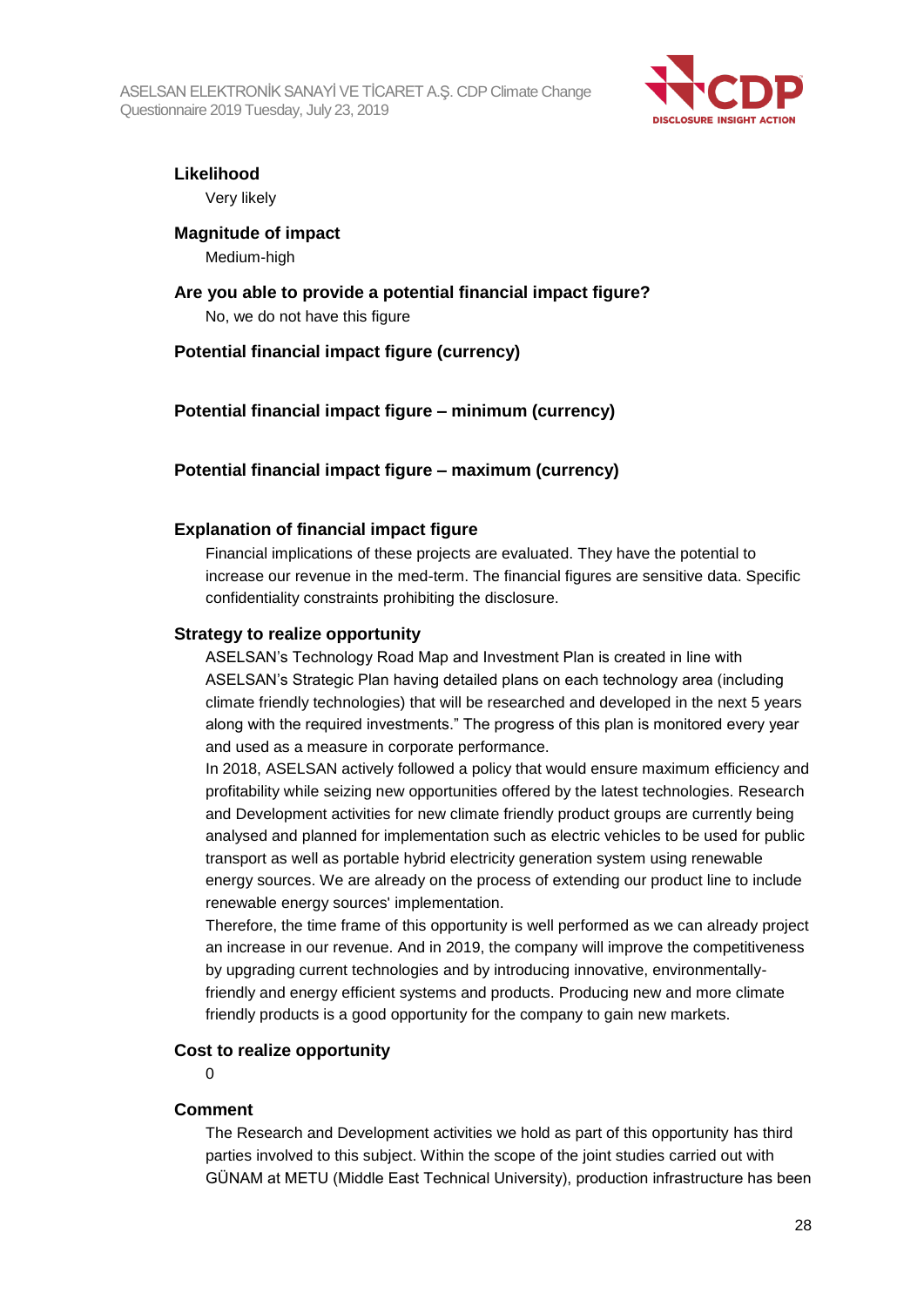

completed and prototype IBC solar cells have been manufactured. Specific confidentiality constraints prohibiting the disclosure (cost to realize opportunity) .

**Identifier**

Opp4

**Where in the value chain does the opportunity occur?**

Customer

#### **Opportunity type**

Products and services

#### **Primary climate-related opportunity driver**

Development of new products or services through R&D and innovation

#### **Type of financial impact**

Better competitive position to reflect shifting consumer preferences, resulting in increased revenues

#### **Company-specific description**

ASELSAN's Technology Road Map and Investment Plan is created in line with ASELSAN's Strategic Plan having detailed plans on each technology area (including climate friendly technologies) that will be researched and developed in the next 5 years along with the required investments." The progress of this plan is monitored every year and used as a measure in corporate performance. ASELSAN has the ability to produce technologies for low carbon products/ services. In 2019, the company will improve the competitiveness by upgrading current technologies and by introducing innovative, environmentally-friendly and energy efficient systems and products.

ASELSAN, as the leading Turkish company in toll collection systems, has carried out intensive work in this field in 2018 as well. On the Istanbul-Izmir Highway, Yavuz Sultan Selim Bridge and Northern Ring road, along the newly opened road sections, new toll collection stations have been added to the existing tolling systems. The toll collection system for the new ambitious Northern Marmara Highway is provided by ASELSAN. In 2018, ASELSAN's tolling systems achieved a record by collecting tolls from about 300 million vehicles both on the 2,200 km long state operated highways and on the highways operated by private concessions. MLFF Vehicle recognition system, recognizes the license plate of a vehicles on the roadway.

Vehicles of interest are identified and tracked throughout different system locations. MLFF system that allows highway users to pass through tolling point at high speed even when changing lanes without having to slow down to pay for toll. Congestion at MLFF is decreased at about %21 according to toll plazas. MLFF system reduce congestion rate at the Toll Plazas by increasing vehicles' throughput at more than 1500 vehicles per hour. The research shows that the average delay of vehicle is 13 seconds per vehicle per km (comparing to the MLFF). In general, higher penetration rates give better results in term of emission reductions. On the highway road, modeled benefits at the macro level are 1.5% reduction in CO2 emissions for a %20 penetration rate, 4.5% reduction in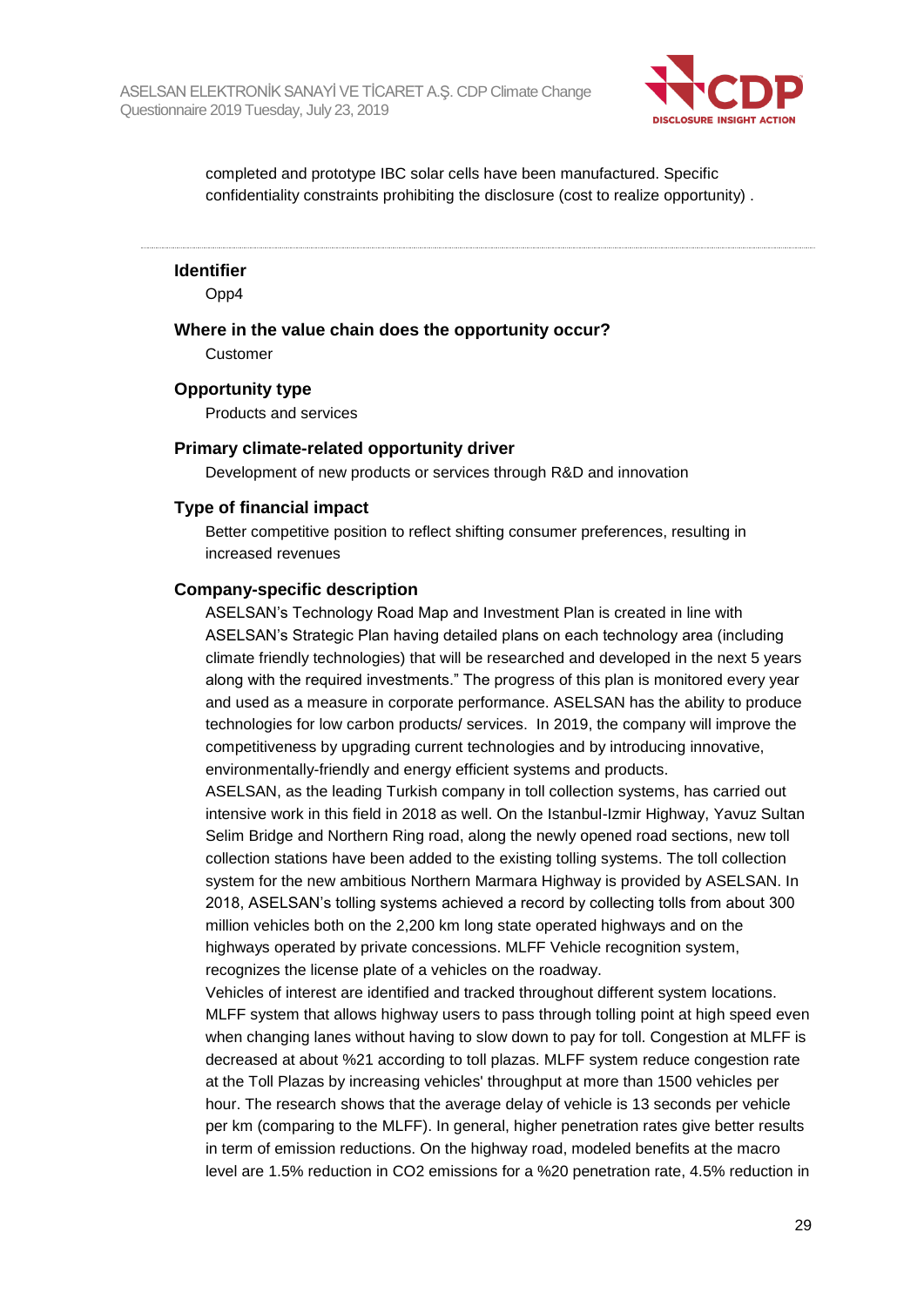

CO2 emissions for a %60 penetration rate, 6.5% reduction in CO2 emissions for a %90 penetration rate. Thus MLFF improve public transportation and help to reduce air pollution, NOx and CO2 and road noise via a decline in traffic.

#### **Time horizon**

Short-term

#### **Likelihood**

Virtually certain

#### **Magnitude of impact High**

**Are you able to provide a potential financial impact figure?** No, we do not have this figure

### **Potential financial impact figure (currency)**

**Potential financial impact figure – minimum (currency)**

### **Potential financial impact figure – maximum (currency)**

#### **Explanation of financial impact figure**

Financial implications of these projects are evaluated. They have the potential to increase our revenue in the med-term. The financial figures are sensitive data. Specific confidentiality constraints prohibiting the disclosure.

#### **Strategy to realize opportunity**

Research and Development activities for this system is analysed and planned for the implementation Therefore, the time frame of this opportunity is well performed as we can already project an increase in our revenue. The activities for this important tolling project will be continued in 2019 as well. Furthermore, a new contract is signed in 2018 for the Toll Collection Systems on Menemen-Aliağa-Çandarlı Highway. However, the actions to be taken in order to manage this opportunity will consequently cause an increase in our OPEX in the first place. ASELSAN Annual Report-2018 Financial Information section for OPEX details)

#### **Cost to realize opportunity**

50,197,216

#### **Comment**

The Research and Development activities we hold as part of this opportunity has third parties involved to this subject. In addition to securing tolls for the constructed highways, ASELSAN toll collection systems also play an important role in the revenue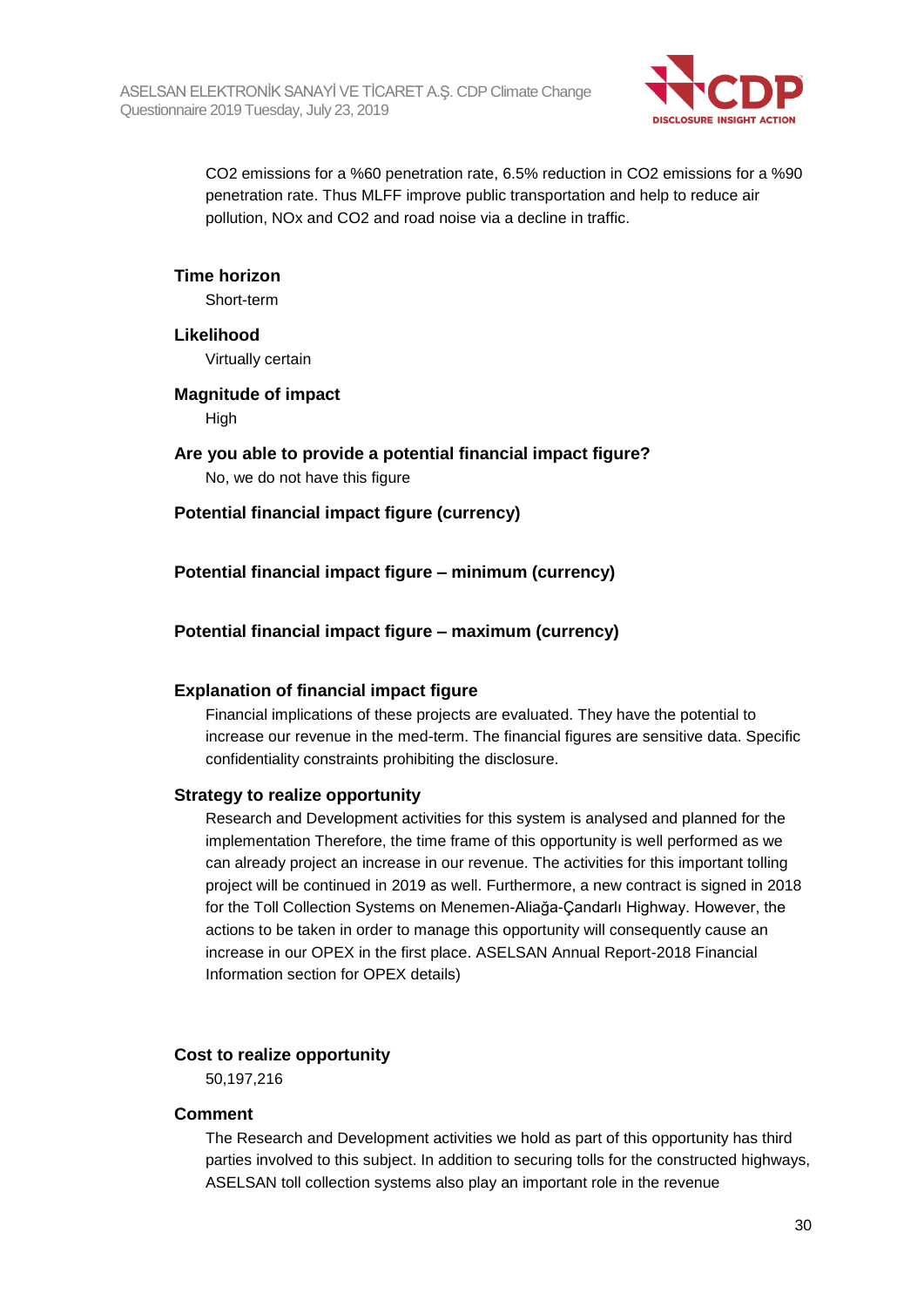

reconciliation and auditing of private concessions by state institutions. For this task, special solutions were developed in order to provide security, integrity, trace-ability and control-ability of the data recorded in the system.

## **C2.5**

### **(C2.5) Describe where and how the identified risks and opportunities have impacted your business.**

|                          | <b>Impact</b>                                                         | <b>Description</b>                                                                                                                                                                                                                                                                                                                                                                                                                                                                                                                                                                                                                                                                                                                                                                                                                                                                                                                                                                                                                                                                                                                                                                                                                                                                                                                                                                                                                                                                                                                                                                                                                                                                                                                                                                                                                                                                                                                                                                                                                                                                                                                                                                                                                                                                                                                                                                              |
|--------------------------|-----------------------------------------------------------------------|-------------------------------------------------------------------------------------------------------------------------------------------------------------------------------------------------------------------------------------------------------------------------------------------------------------------------------------------------------------------------------------------------------------------------------------------------------------------------------------------------------------------------------------------------------------------------------------------------------------------------------------------------------------------------------------------------------------------------------------------------------------------------------------------------------------------------------------------------------------------------------------------------------------------------------------------------------------------------------------------------------------------------------------------------------------------------------------------------------------------------------------------------------------------------------------------------------------------------------------------------------------------------------------------------------------------------------------------------------------------------------------------------------------------------------------------------------------------------------------------------------------------------------------------------------------------------------------------------------------------------------------------------------------------------------------------------------------------------------------------------------------------------------------------------------------------------------------------------------------------------------------------------------------------------------------------------------------------------------------------------------------------------------------------------------------------------------------------------------------------------------------------------------------------------------------------------------------------------------------------------------------------------------------------------------------------------------------------------------------------------------------------------|
| Products and<br>services | Impacted for<br>some<br>suppliers,<br>facilities, or<br>product lines | ASELSAN aims to be a responsible producer for a globally<br>responsible consumption. Substitution of existing products with<br>lower emission options does not cause technology base climate<br>related risks. There is an increased demand for new low carbon<br>technologies, materials, products and services such as smart digital<br>solutions, smart mobility, solar cells, insulation etc. for different<br>sectors. ASELSAN aims to be one of the main producers of<br>renewable energy technologies in Turkey. The Electric Vehicle<br>Systems Program Management Department started a project with<br>TEMSA in March 2015 with the aim of producing the first domestic<br>electric bus. Preliminary works related with TEMSA Avenue EV 12<br>mt. Electric Bus has been completed. The first prototype which was<br>co-developed together with Anadolu ISUZU was showcased in IAA<br>(International Motor Show Germany) Fair.<br>As transportation related GHG emissions account for nearly 14% of<br>Turkey's total emissions, it is aimed to supply necessary electric<br>vehicle systems designed for public transportation of major<br>municipalities in Turkey and to take part in Turkey's National<br>Contribution (INDC) plan to reduce its emissions by 21% from 2030<br>BAU level by supporting the shift towards low carbon public<br>transportation. Project development and feasibility study activities<br>for electrical public transportation vehicles are jointly performed with<br>local public institutions.<br>ASELSAN focuses on developing hybrid system where both solar<br>and wind power sources can be used interchangeably. While<br>conducting such activities, ASELSAN aims to develop that the<br>hybrid system could be portable and can be used both on-grid and<br>off-grid. The new system will reduce the use of diesel back-up<br>generators and result in energy consumption reduction and<br>therefore GHG emissions. A maximum efficiency and profitability<br>were detected while seizing the new opportunity offered by the<br>latest technology. In 2019, approximately 40 units of hybrid energy<br>source installation will be completed on site. Each system produces<br>an average of 7000 kWh clean energy per year, resulting with 2000<br>LT fuel saving. As a total 80000 L fuel consumption reduction per<br>year will be realized. |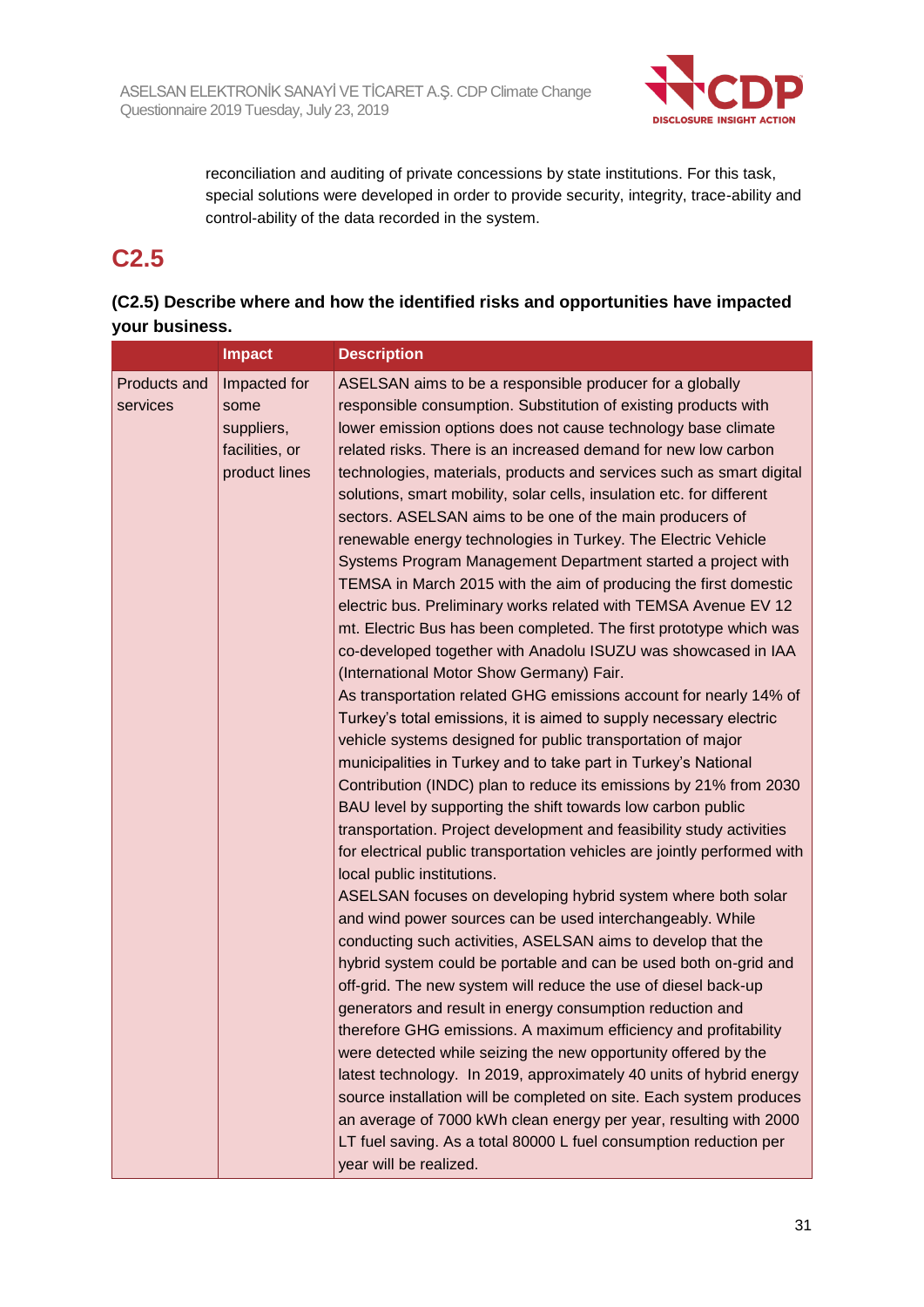

|                                       |                                                                       | Therefore, these projects are the most important business decisions<br>executed during the mid-term period and has high impacts on the                                                                                                                                                                                                                                                                                                                                                                                                                                                                                                                                                                                                                                                                                                                                                                                                                                                                                                                                                                                                                                                                                                                                                                                                                                                                                                                                                                                                                                                                                                                                                                                                                                                                                                                                                                                                                                           |
|---------------------------------------|-----------------------------------------------------------------------|----------------------------------------------------------------------------------------------------------------------------------------------------------------------------------------------------------------------------------------------------------------------------------------------------------------------------------------------------------------------------------------------------------------------------------------------------------------------------------------------------------------------------------------------------------------------------------------------------------------------------------------------------------------------------------------------------------------------------------------------------------------------------------------------------------------------------------------------------------------------------------------------------------------------------------------------------------------------------------------------------------------------------------------------------------------------------------------------------------------------------------------------------------------------------------------------------------------------------------------------------------------------------------------------------------------------------------------------------------------------------------------------------------------------------------------------------------------------------------------------------------------------------------------------------------------------------------------------------------------------------------------------------------------------------------------------------------------------------------------------------------------------------------------------------------------------------------------------------------------------------------------------------------------------------------------------------------------------------------|
|                                       |                                                                       | business strategy.                                                                                                                                                                                                                                                                                                                                                                                                                                                                                                                                                                                                                                                                                                                                                                                                                                                                                                                                                                                                                                                                                                                                                                                                                                                                                                                                                                                                                                                                                                                                                                                                                                                                                                                                                                                                                                                                                                                                                               |
| Supply chain<br>and/or value<br>chain | Impacted for<br>some<br>suppliers,<br>facilities, or<br>product lines | In order to eliminate value chain risks and to meet the needs of all<br>stakeholders in the global energy systems market with efficient,<br>reliable, economic, high quality state of-the-art products and<br>services in the areas of electricity generation, transmission,<br>distribution, consumption and management, ASELSAN has<br>established Energy Systems Programs for the research and<br>development, design, production, integration and after sales support<br>in the following areas:<br>· Energy Management and Smart Grid Systems and<br>· Renewable Energy Systems.<br>Development of system, software and hardware components for<br>national and international markets have been targeted in the field of<br>smart grids, in order to provide solutions for the monitoring,<br>optimization and management of generation, transmission,<br>distribution and consumption of energy.<br>Within the scope of Energy Management and Smart Grid Systems,<br>work has been carried out for development of system, software and<br>hardware components for SCADA / Energy Management System<br>/Distribution Management System, Micro Grid Systems.<br>SCADA systems operating over critical infrastructures like<br>electricity, oil and gas transmission/distribution systems enable<br>system operators to supervise system status in real time. By<br>improving the system observation, SCADA systems increase the<br>control of these infrastructures. Information gathered via SCADA<br>systems can be analysed and used to implement necessary<br>preliminary actions to prevent situations with deteriorating effects on<br>nature. SCADA systems help system operators to manage the load<br>and production balance efficiently in such a manner to maximize the<br>use of renewable energy systems without damaging the<br>sustainability of the system. With the help of efficient SCADA and<br>energy management systems (EMS); the amount of secondary |
|                                       |                                                                       | energy reserves which principally rely on natural gas and coal-<br>based generator units, can be significantly lowered. These systems                                                                                                                                                                                                                                                                                                                                                                                                                                                                                                                                                                                                                                                                                                                                                                                                                                                                                                                                                                                                                                                                                                                                                                                                                                                                                                                                                                                                                                                                                                                                                                                                                                                                                                                                                                                                                                            |
|                                       |                                                                       | ease the management and integration of renewable energy<br>resources and electric vehicles, thus leads to reducing carbon                                                                                                                                                                                                                                                                                                                                                                                                                                                                                                                                                                                                                                                                                                                                                                                                                                                                                                                                                                                                                                                                                                                                                                                                                                                                                                                                                                                                                                                                                                                                                                                                                                                                                                                                                                                                                                                        |
|                                       |                                                                       | emissions caused by conventional energy resources like natural                                                                                                                                                                                                                                                                                                                                                                                                                                                                                                                                                                                                                                                                                                                                                                                                                                                                                                                                                                                                                                                                                                                                                                                                                                                                                                                                                                                                                                                                                                                                                                                                                                                                                                                                                                                                                                                                                                                   |
|                                       |                                                                       | gas, coal and fuels.<br>This Program Activities will change the awareness on relative                                                                                                                                                                                                                                                                                                                                                                                                                                                                                                                                                                                                                                                                                                                                                                                                                                                                                                                                                                                                                                                                                                                                                                                                                                                                                                                                                                                                                                                                                                                                                                                                                                                                                                                                                                                                                                                                                            |
|                                       |                                                                       | impacts of business decisions executed during the mid- term and<br>long term period and has a high impact on the core business                                                                                                                                                                                                                                                                                                                                                                                                                                                                                                                                                                                                                                                                                                                                                                                                                                                                                                                                                                                                                                                                                                                                                                                                                                                                                                                                                                                                                                                                                                                                                                                                                                                                                                                                                                                                                                                   |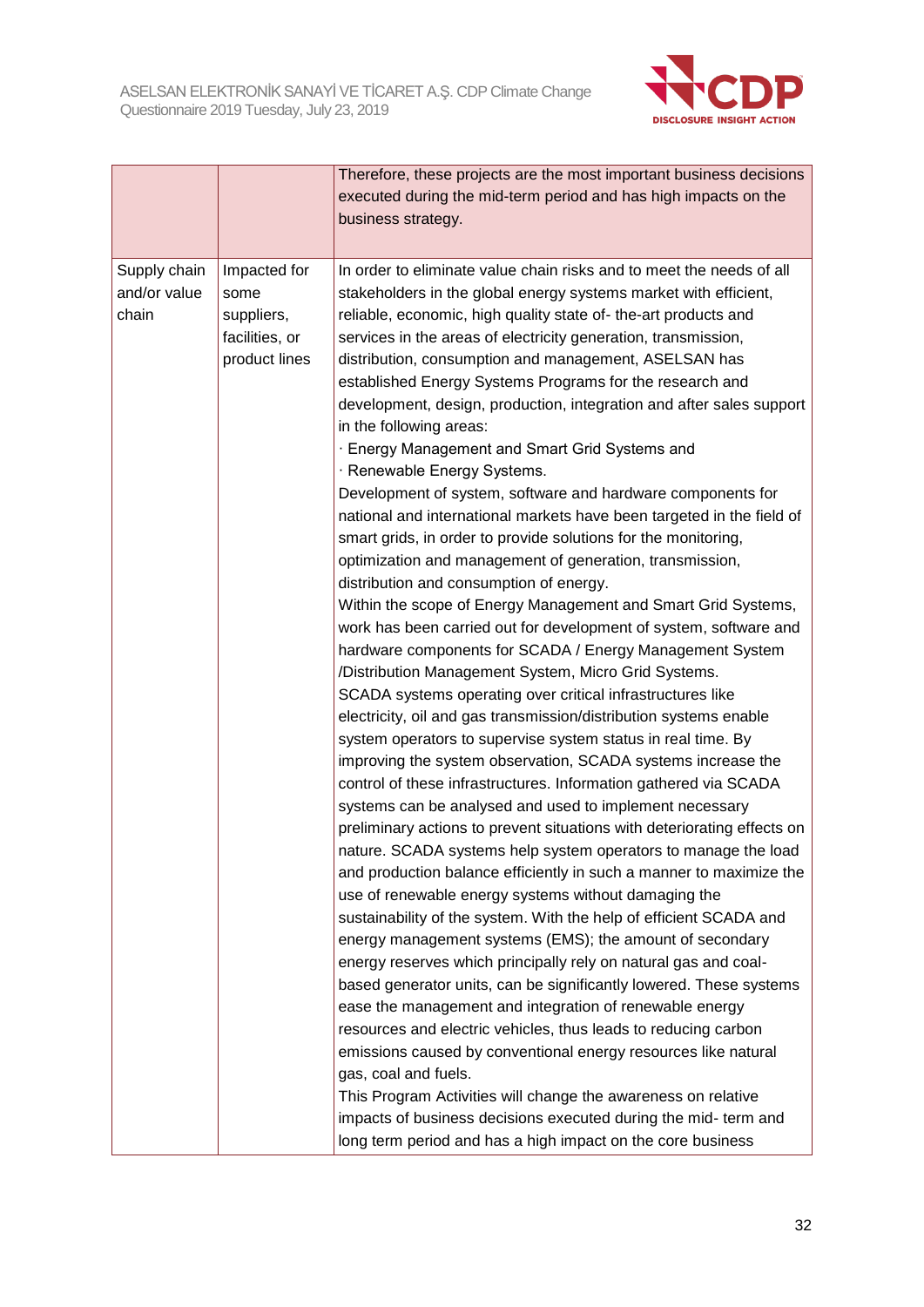

|                                            |          | starting from the revision of business strategy                                                                                                                                                                                                                                                                                                                                                                                                                                                                                                                                                                                                                                                                                                                                                                                                                                                                                                                                                                                                                                                                                                                                                                                                                                                                                                                                                                                                                                                                                                                         |
|--------------------------------------------|----------|-------------------------------------------------------------------------------------------------------------------------------------------------------------------------------------------------------------------------------------------------------------------------------------------------------------------------------------------------------------------------------------------------------------------------------------------------------------------------------------------------------------------------------------------------------------------------------------------------------------------------------------------------------------------------------------------------------------------------------------------------------------------------------------------------------------------------------------------------------------------------------------------------------------------------------------------------------------------------------------------------------------------------------------------------------------------------------------------------------------------------------------------------------------------------------------------------------------------------------------------------------------------------------------------------------------------------------------------------------------------------------------------------------------------------------------------------------------------------------------------------------------------------------------------------------------------------|
| Adaptation<br>and mitigation<br>activities | Impacted | For a Nationwide responsible consumption, ASELSAN is focusing<br>on innovative studies on renewable energy systems.<br>Innovative design and development work is being pursued for<br>systems in the renewable energy area that will supply efficient<br>and uninterrupted electric energy while maximizing benefit from<br>Turkey's rich solar and wind energy resources.<br>In the area of solar energy, a project has been initiated for the<br>development of very high efficiency c-Si photo voltaic cells and<br>modules. Furthermore, design and development of hybrid energy<br>systems that aim to minimize the use of diesel generators in off grid<br>applications has been completed. Taking into consideration the<br>needs of the Turkish wind industry, full power wind energy<br>converters have been developed and are being manufactured to be<br>delivered to local turbine manufacturers. Lastly, Research and<br>Development work has been started for the development of<br>converters for use in solar and wind power plants.<br>In the long-term the area has a high positive impact on the<br>companies' business and strategy.                                                                                                                                                                                                                                                                                                                                                                                                                |
| Investment in<br>R&D                       | Impacted | There is a growing potential for low carbon technologies, like smart<br>digital solutions, smart mobility, solar cells, insulation etc. for<br>different sectors. ASELSAN continued to grow its Research and<br>Development activities in the framework of national goals, in other<br>areas such as energy, transportation, medical systems, and next<br>generation cellular communication. ASELSAN is a technology<br>center providing electronic systems not only for the military but also<br>for Turkey in general. More and more public or private institutions<br>and companies in Turkey depend on ASELSAN for their high-tech<br>svstem requirements.<br>Military technologies are translated into novel products in a wide<br>array of areas such as public safety, energy and automation<br>systems, civil communication products and high-end agricultural<br>technologies The Group, being a leading defense industry<br>establishment developing advanced technology system solutions on<br>land, air, naval and aerospace platforms, has given importance to<br>Research and Development activities and technological gains and<br>targets since it was founded. Besides, it aims to spend<br>approximately 6% of the annual turnover to its Research and<br>Development activities financed with its own resources. Over three<br>thousand employees work in the six Research and Development<br>Centers within ASELSAN.<br>Research programs are continuing for Bio-diagnosis and CBRN<br>(defense systems against Chemical, Biologic, Radio-logic and |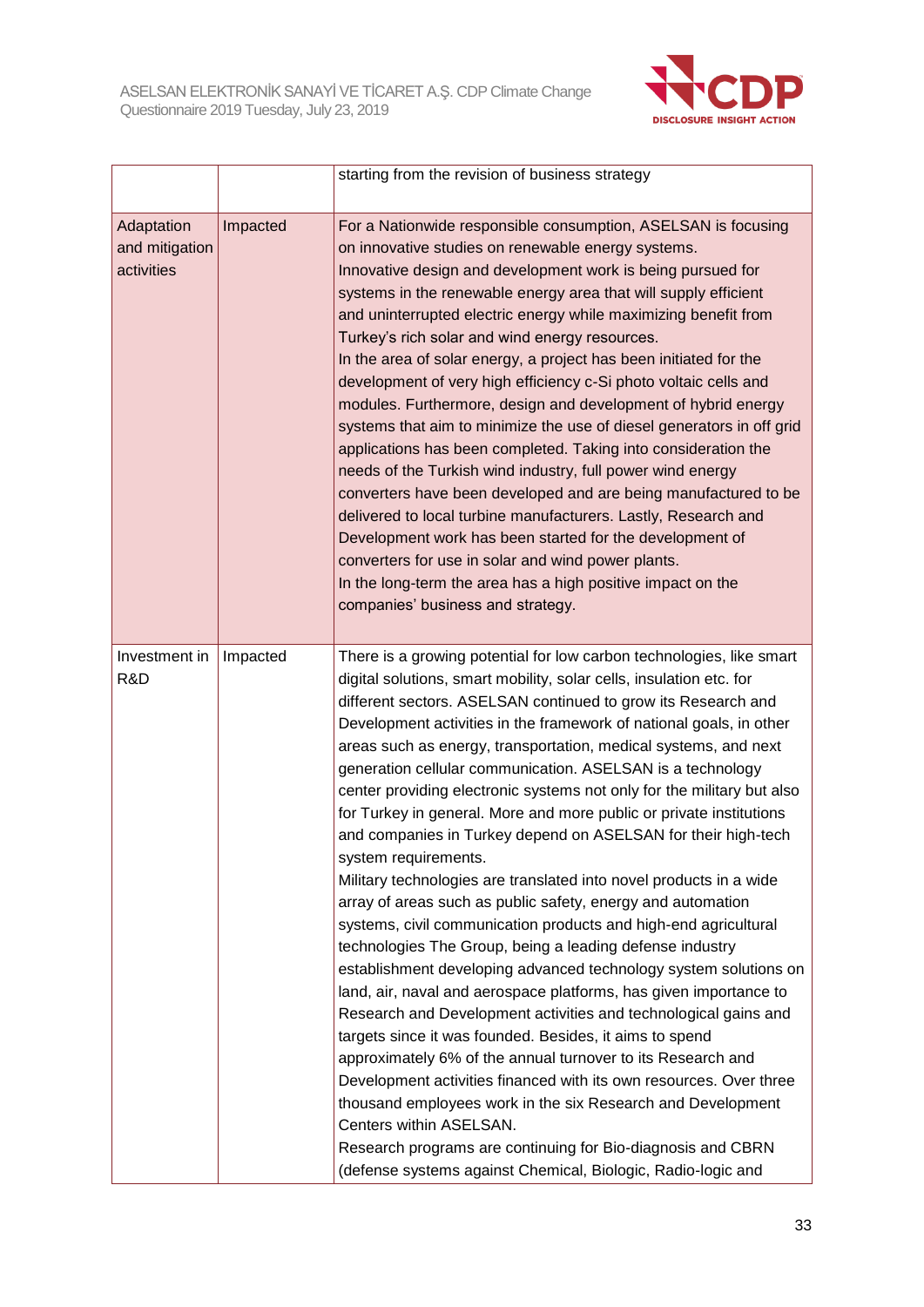

|                          |                     | Nuclear Threats) systems with a view for self-sufficiency in<br>technologies involving the detection, identification, analysis and<br>simulation systems<br>In 2018, ASELSAN actively followed a policy that would ensure<br>maximum efficiency and profitability while seizing new opportunities<br>offered by the latest technologies. ASELSAN has over 100 internally<br>financed R&D projects that comprise both ongoing projects and<br>those launched in new fields. In 2018 the total R&D expenditure was<br>2.163 million TRY, a 22% increase was detected compared to<br>previous year. The investment in R&D will continue due to these<br>emerging opportunities.<br>And in 2019, we will improve our competitiveness by upgrading our<br>current technologies and by introducing innovative, environmentally- |
|--------------------------|---------------------|---------------------------------------------------------------------------------------------------------------------------------------------------------------------------------------------------------------------------------------------------------------------------------------------------------------------------------------------------------------------------------------------------------------------------------------------------------------------------------------------------------------------------------------------------------------------------------------------------------------------------------------------------------------------------------------------------------------------------------------------------------------------------------------------------------------------------|
|                          |                     | friendly and energy efficient systems and products.<br>In the long-term the area has the highest positive impact on the<br>company business and strategy.                                                                                                                                                                                                                                                                                                                                                                                                                                                                                                                                                                                                                                                                 |
| <b>Operations</b>        | Not yet<br>impacted | Operations of the company could be impacted by energy prices.<br>This risk is assessed by the company by taking into account energy<br>savings, potential and possible optimization points in the production<br>and other activities. Other physical risks are assessed for our<br>facilities and services. The insurance system is in place.<br>This area could have a low impact on the companies' business<br>strategy and planning, in the long- term.                                                                                                                                                                                                                                                                                                                                                                |
| Other, please<br>specify | Not impacted        | There is not any other detected climate change related area which<br>has impact on the business                                                                                                                                                                                                                                                                                                                                                                                                                                                                                                                                                                                                                                                                                                                           |

## **C2.6**

## **(C2.6) Describe where and how the identified risks and opportunities have been factored into your financial planning process.**

|                 | <b>Relevance</b>                                                   | <b>Description</b>                                                                                                                                                                                                                                                                                                                                                                                                                                         |
|-----------------|--------------------------------------------------------------------|------------------------------------------------------------------------------------------------------------------------------------------------------------------------------------------------------------------------------------------------------------------------------------------------------------------------------------------------------------------------------------------------------------------------------------------------------------|
| <b>Revenues</b> | Impacted for<br>some suppliers,<br>facilities, or<br>product lines | Climate change poses an opportunity for ASELSAN to develop<br>more low-emissions goods and services. This would likely<br>impact the projected revenue in the future that ASELSAN aims<br>to be one of the main producers of renewable energy<br>technologies in Turkey. Due to emerging opportunities to<br>develop low-emission goods and services the investment in<br>R&D will continue<br>The total expenditure on R&D activities was 2163 m TRY, the |
|                 |                                                                    | previous year was 1675 m TRY.                                                                                                                                                                                                                                                                                                                                                                                                                              |
|                 |                                                                    | In 2018, ASELSAN actively followed a policy that would ensure                                                                                                                                                                                                                                                                                                                                                                                              |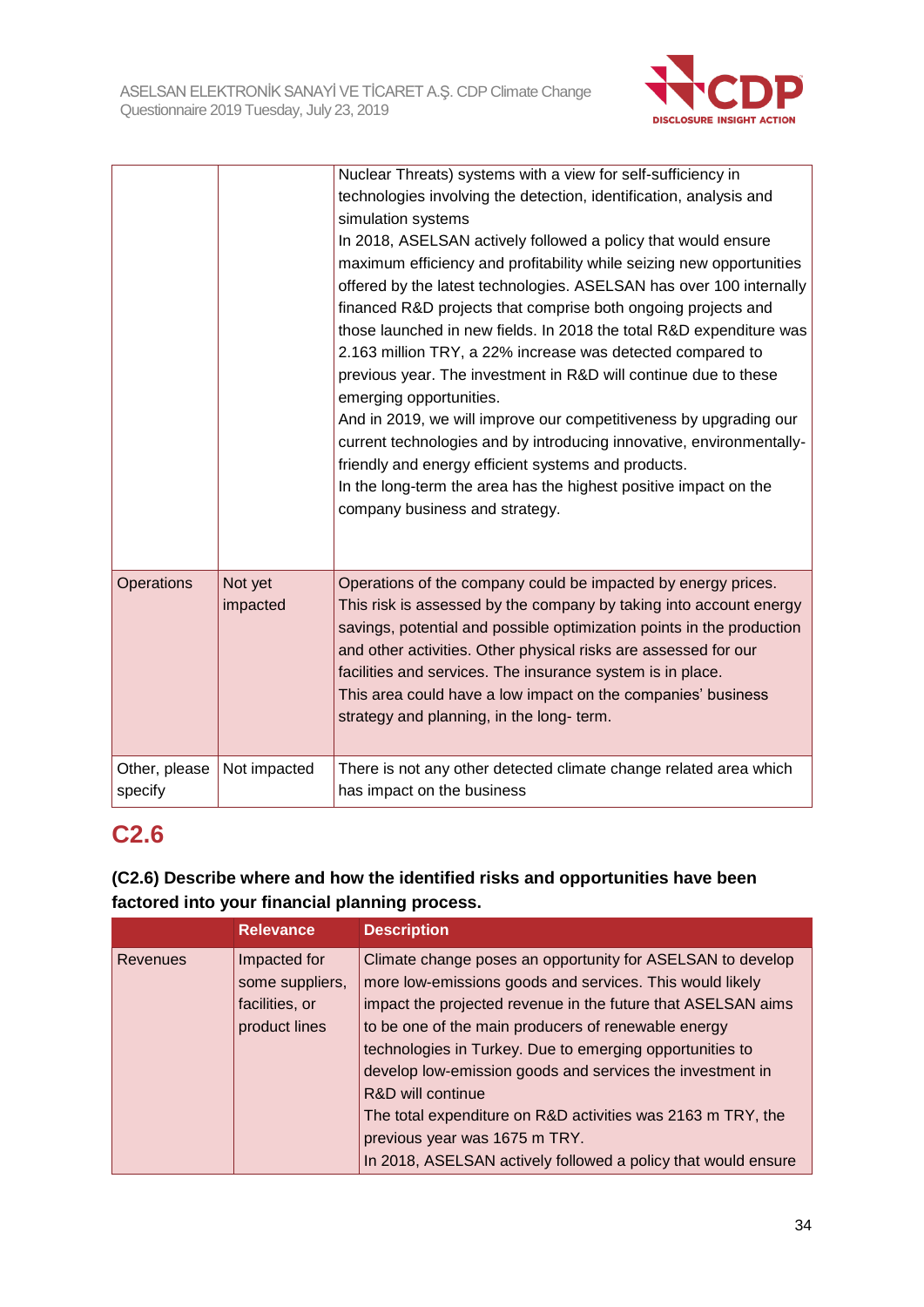

|                                                    |                                                                    | maximum efficiency and profitability while seizing new<br>opportunities offered by the latest technologies. ASELSAN has<br>over 100 internally financed R&D projects that comprise both<br>ongoing projects and those launched in new fields<br>Next year, we will improve our competitiveness by upgrading our<br>current technologies and by introducing innovative,<br>environment-friendly and energy efficient systems and products.<br>Acute and chronic physical climate-related risks don't pose<br>high risk for our direct operations. The risks magnitude would be<br>low in the long term<br>In the long-term the revenue will positively and highly be<br>impacted by the financial planning which includes long-term<br>capital allocation, investment, R&D. |
|----------------------------------------------------|--------------------------------------------------------------------|----------------------------------------------------------------------------------------------------------------------------------------------------------------------------------------------------------------------------------------------------------------------------------------------------------------------------------------------------------------------------------------------------------------------------------------------------------------------------------------------------------------------------------------------------------------------------------------------------------------------------------------------------------------------------------------------------------------------------------------------------------------------------|
| Operating costs                                    | Impacted for<br>some suppliers,<br>facilities, or<br>product lines | Climate related operating costs are factored into our financial<br>planning process which includes long-term capital allocation,<br>investment, R&D and other standard costs. In the long-term the<br>operating costs could be impacted to be overall low to medium<br>through the financial planning which includes manufactured,<br>human and social capital                                                                                                                                                                                                                                                                                                                                                                                                             |
| Capital<br>expenditures /<br>capital<br>allocation | Not yet impacted                                                   | Climate-related risks and opportunities are factored into our<br>capital expenditure planning process.<br>In case of any capital expenditure or allocation we consider<br>implementing efficient technologies compatible to reduce the<br>magnitude of climate related potential risks. It is also an<br>opportunity to reduce the costs.<br>While making an investment decision both for a new production<br>facility, a capacity increase (Gölbaşı expansion project) we<br>consider installing the most efficient technologies in order to<br>reduce the risk of high operating costs.<br>In the long-term the capital expenditure/capital allocation could<br>be impacted to be overall low to medium through the financial<br>planning                                |
| Acquisitions and<br>divestments                    | Not impacted                                                       | It is assessed that climate change may not pose risks on<br>acquisitions and divestment for ASELSAN in the long term<br>There is no any acquisitions or divestment made in the reporting<br>year and there is no any other long -term planning. In case of<br>any possibility of realizing this condition the climate related R&O<br>s could be assessed before financial planning.                                                                                                                                                                                                                                                                                                                                                                                        |
| Access to<br>capital                               | Not impacted                                                       | It is assessed that climate change may not pose risks on the<br>access to capital for ASELSAN in the short term. The climate<br>related risks and opportunities are assessed base on changing                                                                                                                                                                                                                                                                                                                                                                                                                                                                                                                                                                              |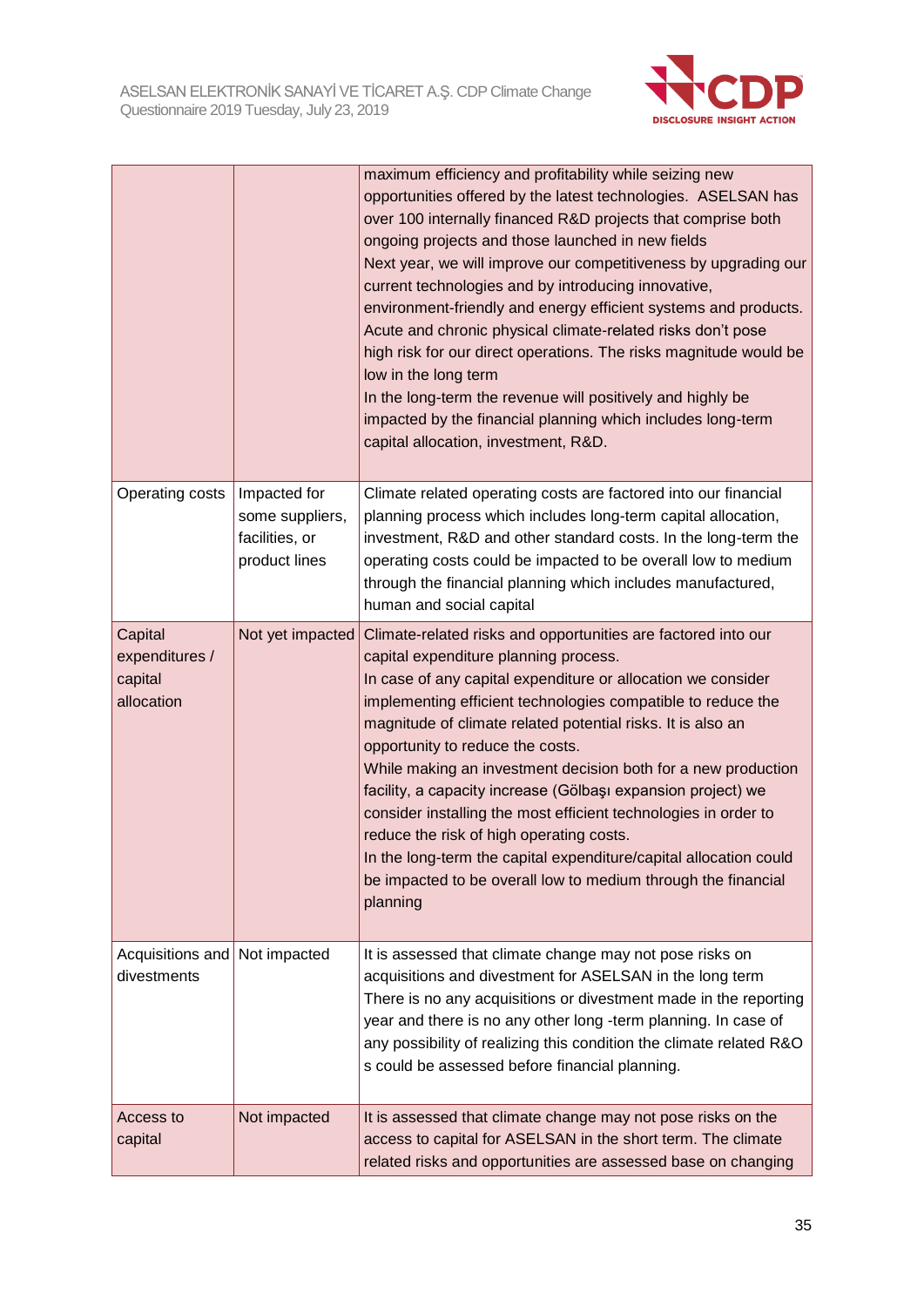

|             |              | climate circumstances. In case of any occurrence possibility, the<br>climate related R&O s could be assessed before financial<br>planning                                                                                                                                                                       |
|-------------|--------------|-----------------------------------------------------------------------------------------------------------------------------------------------------------------------------------------------------------------------------------------------------------------------------------------------------------------|
| Assets      | Not impacted | It is assessed that climate change may not pose risks on the<br>Assets for ASELSAN. The climate related risks and<br>opportunities are assessed base on changing climate<br>circumstances. In case of any occurrence possibility, the climate<br>related R&O s could be assessed before financial planning      |
| Liabilities | Not impacted | It is assessed that climate change may not pose risks on the<br>liabilities for ASELSAN. The climate related risks and<br>opportunities are assessed base on changing climate<br>circumstances. In case of any occurrence possibility, the climate<br>related R&O s could be assessed before financial planning |
| Other       | Not impacted | There is not any other detected climate change related area<br>which has impact on the financial planning process. But other<br>areas are assessed internally.                                                                                                                                                  |

# **C3. Business Strategy**

## **C3.1**

**(C3.1) Are climate-related issues integrated into your business strategy?** Yes

## **C3.1a**

## **(C3.1a) Does your organization use climate-related scenario analysis to inform your business strategy?**

No, but we anticipate doing so in the next two years

# **C3.1c**

## **(C3.1c) Explain how climate-related issues are integrated into your business objectives and strategy.**

ASELSAN has first reviewed its strategy and operations with respect to climate change after receiving the first invitation from CDP Turkey in 2012. Although energy efficiency was already a focal point for the operations, the effects of the energy efficiency studies on climate change were never assessed. Starting from 2012, ASELSAN Strategy Team has focused on evaluating ASELSAN's operations with regard to climate related issues. One of the first steps taken towards this direction was the calculation of our GHG Inventory. During the initial CDP period, a brief calculation was made for the three consecutive years starting from 2009 for the purpose of reporting to CDP.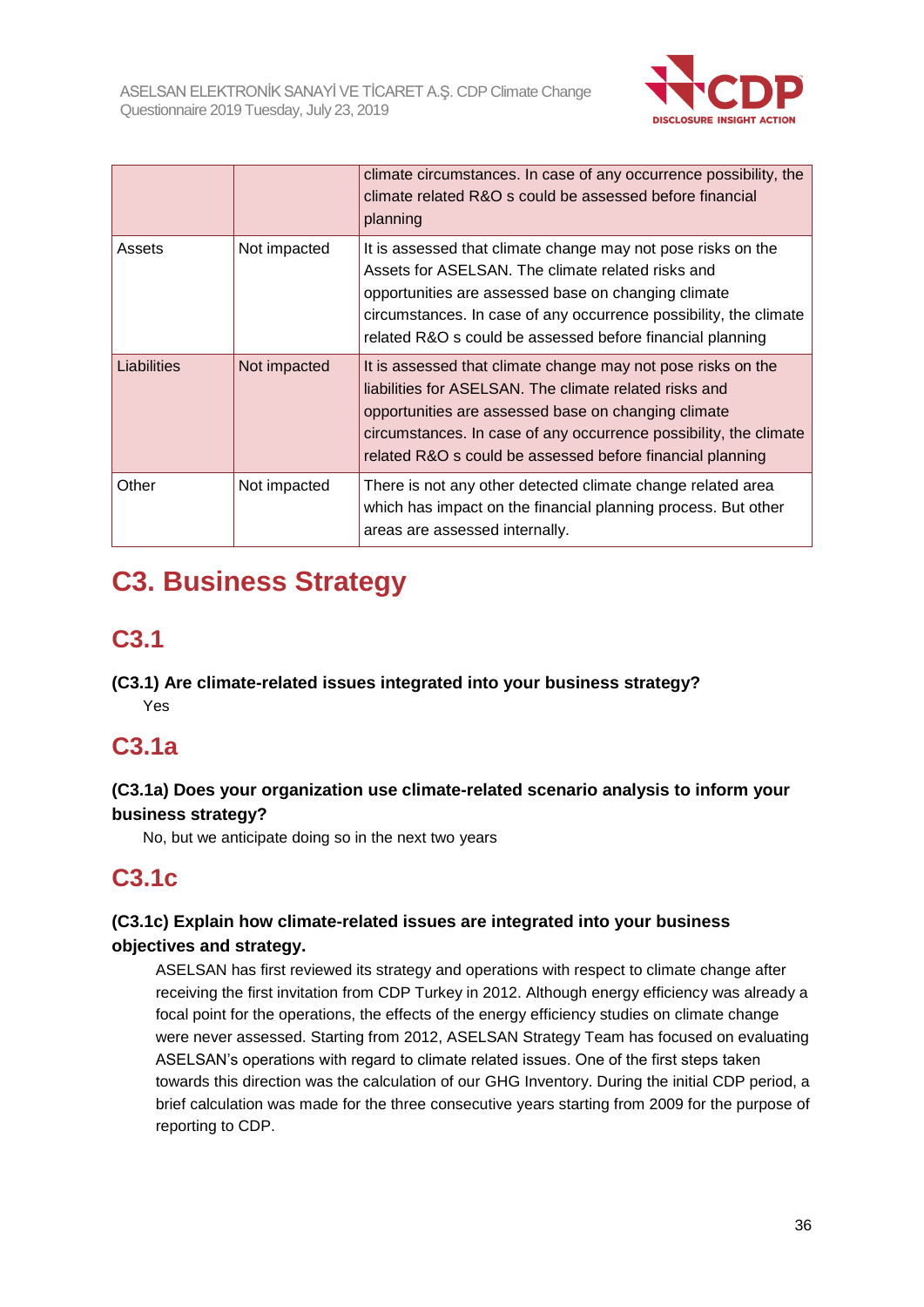

As of 2012, we have started evaluating the risks and opportunities related to climate change with a specific risk assessment process aligned with the policies determined by the top management.

As the strategy of ASELSAN was determined over a period of 5 years, climate change related issues could not be included in the strategy up until 2014. However, in 2014, the Strategy Management Directorate has implemented the climate change related issues into the strategy of the term 2015-2019. As part of this strategy ASELSAN has initially planned to reduce the absolute GHG emissions until the end of this term. However, within this period, an additional production facility, Gölbaşı, has become operational and the emissions reduction target was revised accordingly to reflect this change.

In 2018 Energy Management System setup studies has commenced with some meetings. There are some pilot studies that the energy department is planning to put into practice in the med-term. The certification phase will be realized after the materialization of facility base efficiency projects

Turkey's National Contribution (INDC) plan is to reduce its emissions by 21% from 2030 BAU level by supporting the shift towards low carbon economy. ASELSAN closely follows the recent updates on climate change mitigation efforts made both nationally and globally. We support the Paris Agreement and its aim to limit global warming below  $2 \circ C$  and potentially keep it below 1.5 ° C. In order to reduce our GHG emissions intensity, we are exploring ways to implement the use of renewable energy sources in our production facilities. **As part of the most important component of our strategy regarding climate change, due to** efficiency of our carbon reduction projects, in the reporting period **we have revised our** target's % reduction from base year; from 4.7% to 64.12%.

The board of directors has ensured strategy and risks do not threaten the long-term interests of the company, and that effective risk management is in place. The agenda and minutes of board meetings indicate that the board of directors discussed and approved strategy, ensured that resources were adequately allocated and the Board also monitored company and management performance in climate related issues.

Climate related short-term and long-term strategy of our Group is aligned with the practices of our Renewable Energy Systems Program Management Department, which is responsible from R&D of renewable energy technologies. The department has started its studies on deploying renewable energy usage throughout our company and products. ASELSAN aims to be one of the main producers of renewable energy technologies in Turkey. Our Electric Vehicle Systems Program Management Department started an R&D project with TEMSA in March 2015 with the aim of producing the first domestic electric buses. Preliminary works related with TEMSA Avenue EV 12 mt. Electric Bus that is powered by ASELSAN electric traction system which will be used on a daily basis in real life conditions, has been completed. The first prototype which was co-developed together with Anadolu ISUZU was showcased in IAA (International Motor Show Germany) Fair. As transportation related GHG emissions account for nearly 14% of Turkey's total emissions, we aim to supply necessary electric vehicle systems designed for public transportation to decision makers of major municipalities of Turkey, and take part in Turkey's National Contribution (INDC) plan to reduce its emissions by 21% from 2030 BAU level by supporting the shift towards low carbon public transportation

While conducting such R&D activities, ASELSAN aims to develop a hybrid system to be portable and can be used both on-grid and off-grid. This new system will reduce the use of diesel back-up generators and result in energy consumption reduction and therefore GHG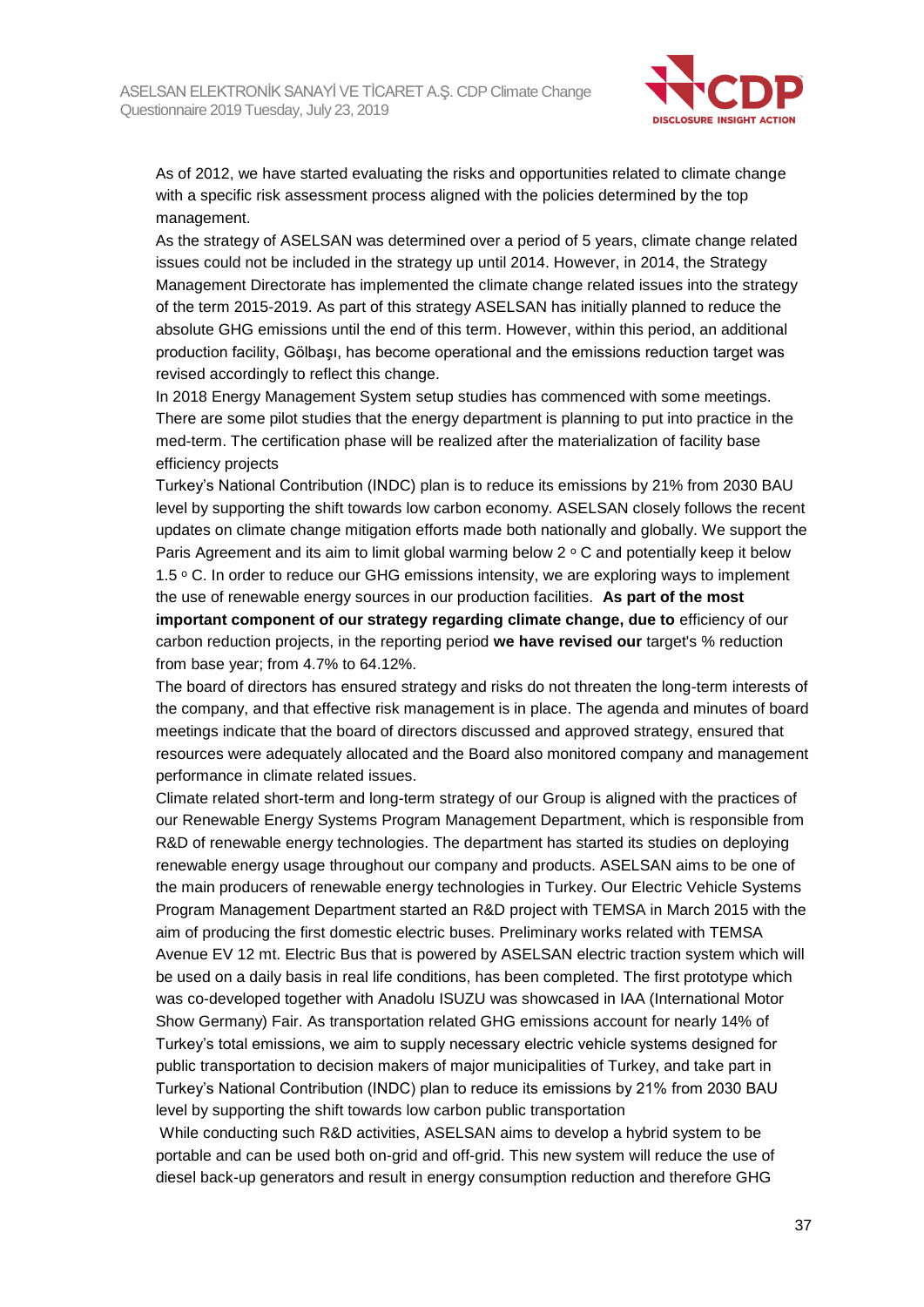

emissions. This project that has been influenced by climate change is also the most important business decision made in 2016 and still ongoing while ASELSAN has expanded the scope of its renewable sources related R&D projects by focusing on developing hybrid system where both solar and wind power sources can be used interchangeably. There are plans to remove the obstacles facing the roll-out of electric vehicles by preparing for future battery technologies, ensuring longer range and shorter charging time.

We believe that the brand value and market value of ASELSAN will be positively affected and will gain a strategic advantage over the competitors with the implementation of these decisions ASELSAN was among the 15 firms that were approved to be included in BIST Sustainability Index and has been listed on it for five years in a row.

The Index's criteria on climate change strategy and management is totally aligned with CDP, which gave us an advantage against other listed companies. ASELSAN is placed in the A- list according to 2018 results, among the firms that most successfully manage climate change risks through production process and has the highest performance on GHG emissions. ASELSAN is the first and only company that is ranked with the highest initial score among Defense Industry firms in Turkey by participating in CDP survey. Our share is now favoured by environmentally friendly institutions as well, which provides us an additional advantage among our competitors. ASELSAN has been in BIST-50 Index of Borsa Istanbul as well as Corporate Governance Index since 2012 and Sustainability Index since its inception and was also included in BIST-30 Index in April 2017. Corporate governance rating is a prerequisite for presence in Corporate Governance Index of BIST. Climate change aspect is now embedded in our corporate governance rating. This fact encourages us to persistently increase the value we attach to climate change and energy efficiency. **ASELSAN's Corporate Governance rating, which was confirmed as 9.20 out of 10, was published by SAHA on 12 December 2018.**Our Company posted an exemplary performance in 2018, and climbed to 55th place in the ranking of the world's largest 100 defense industry companies.

## **C3.1g**

## **(C3.1g) Why does your organization not use climate-related scenario analysis to inform your business strategy?**

 ASELSAN has initially planned to reduce the absolute GHG emissions in her production facilities. In 2015 Gölbaşı facility has become operational and the emissions reduction target was revised accordingly to reflect this change. In order to reduce our GHG emissions intensity, we are exploring ways to implement the use of renewable energy sources, and energy efficiency in our production facilities. Previous years were the assessment years of the climate related legislative framework for Turkish companies.

This framework was assessed base on emission reporting obligation risk driver, which does not pose additional operational cost hereafter for ASELSAN. Our company has put an emphasize on elements such as board oversight, climate risk assessment and management including integration into the company's business planning processes.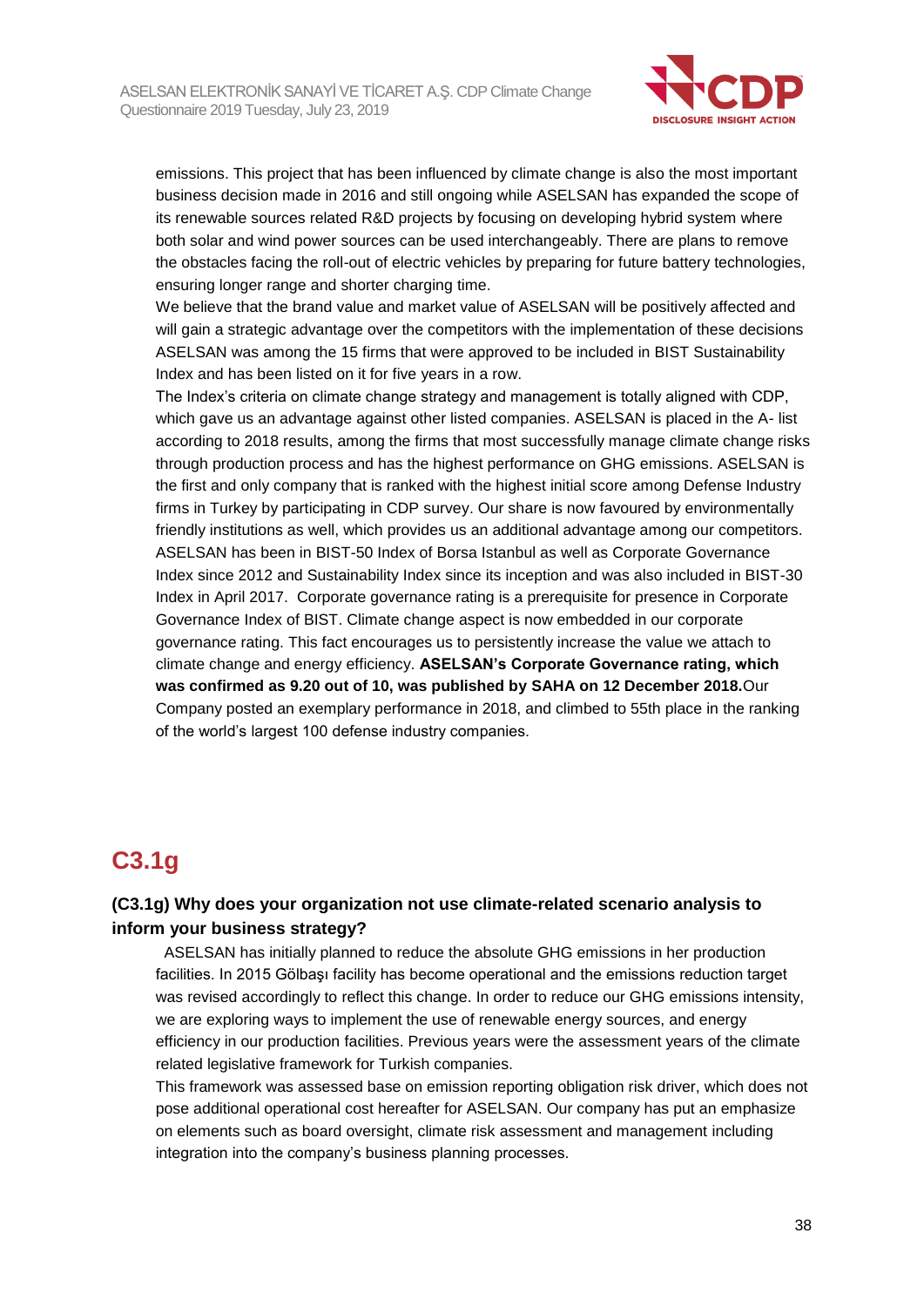

After such an uncertainty management and awareness raising period for the whole company, ASELSAN is ready now to use scenario analysis as a strategic planning tool to help herself understand how she might perform in different future states.

Turkey's National Contribution (INDC) plan is to reduce its emissions by 21% from 2030 BAU level by supporting the shift towards low carbon economy. We closely follow the recent updates on climate change mitigation efforts made both nationally and globally. We support the Paris Agreement and its aim to limit global warming below  $2 \circ C$  and potentially keep it below 1.5  $\circ C$ . ASELSAN is planning to implement climate-related scenario analysis as a strategic planning tool to explore potential futures and organization's business strategies resilience.

For this purpose, as of January 2018 ASELSAN' s Sustainability Committee started to study on some scenario analysis to inform the business strategy starting from 2019.

To evaluate potential outcomes based on assumptions, and to understand how adjusting one or more of these variables impact the organisation's business, a top-down approach has been chosen. For a suitable strategic thinking and strategy formulation, as a first step the IMS Committee has started the scenarios training in April 2018. Transitional (IEA 450, 2DS, IEA INDC) and physical scenarios were assessed. The discussion on related scenarios was started. After the review of publicly available climate related scenarios and the outcomes of Ministerial studies on Turkey's last NDC which will be revised until the next Climate Summit, we are planning to develop our own organisational and business specific scenarios in 2020. As we are advancing in monitoring our GHG emissions and assessing our emissions trend in a more advanced way, we are planning for taking the low-carbon development scenario into account while planning our future strategies.

The key considerations of assumptions are: Discount rate, carbon price, assumptions about CO2 price via trading scheme, energy demand and mix, price of key commodities/ products & LCA thinking, efficiency, technology, national carbon emission target, subsidies for fossil fuels, temperature increase relative to CO2 increase.

Analytical choices such as timing, scope of application are the main subjects.

Business Impacts/Effects will be studied for different areas such as earnings, costs, revenues, assets, investments, timing etc.

ASELSAN's management is aware that scenario analysis not only identifies potential risks but can also offer insight into opportunities including energy efficiency, changes in energy sources and/or technologies, new products and services, new markets or assets, and increased resilience.

ASELSAN aims to be one of the main producers of renewable energy technologies in Turkey. The most important aspect of climate change that influences our strategy is the opportunity to develop a green business. Although we are not yet influenced by the regulatory changes in Turkey, it is also another aspect of climate change, as we like to be prepared to the changes in regulation. Another important component is that our Renewable Energy Systems Program Management Department, which is responsible of R&D of renewable energy technologies, has started its studies on deploying renewable energy usage throughout our company and products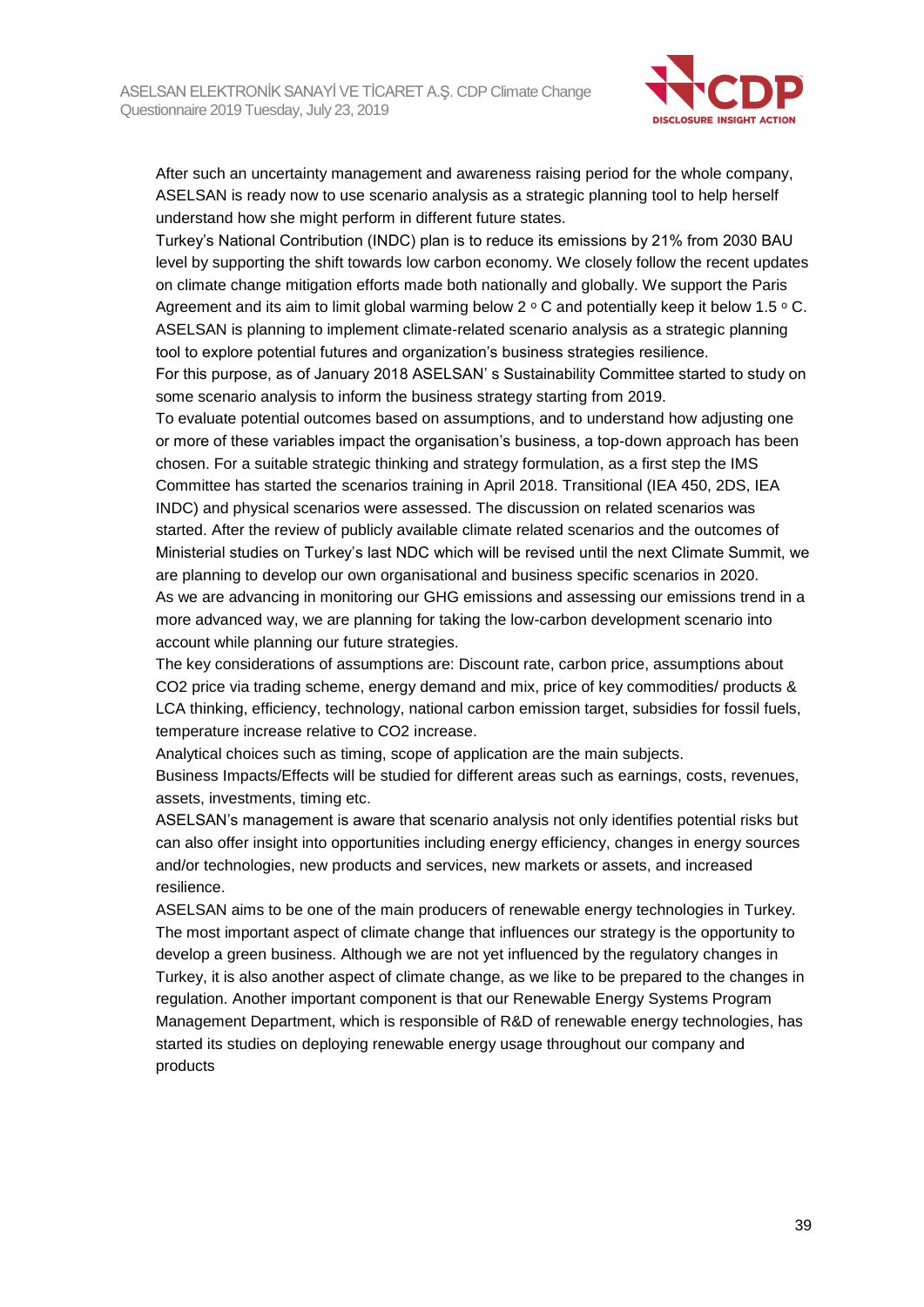

# **C4. Targets and performance**

## **C4.1**

**(C4.1) Did you have an emissions target that was active in the reporting year?** Intensity target

## **C4.1b**

**(C4.1b) Provide details of your emissions intensity target(s) and progress made against those target(s).**

**Target reference number** Int 1 **Scope** Scope 1+2 (location-based) **% emissions in Scope** 100 **Targeted % reduction from base year** 64.12 **Metric** Metric tons CO2e per unit revenue **Base year** 2016 **Start year** 2016 **Normalized base year emissions covered by target (metric tons CO2e)** 0.000014 **Target year** 2022 **Is this a science-based target?** No, but we anticipate setting one in the next 2 years **% of target achieved** 83 **Target status** Revised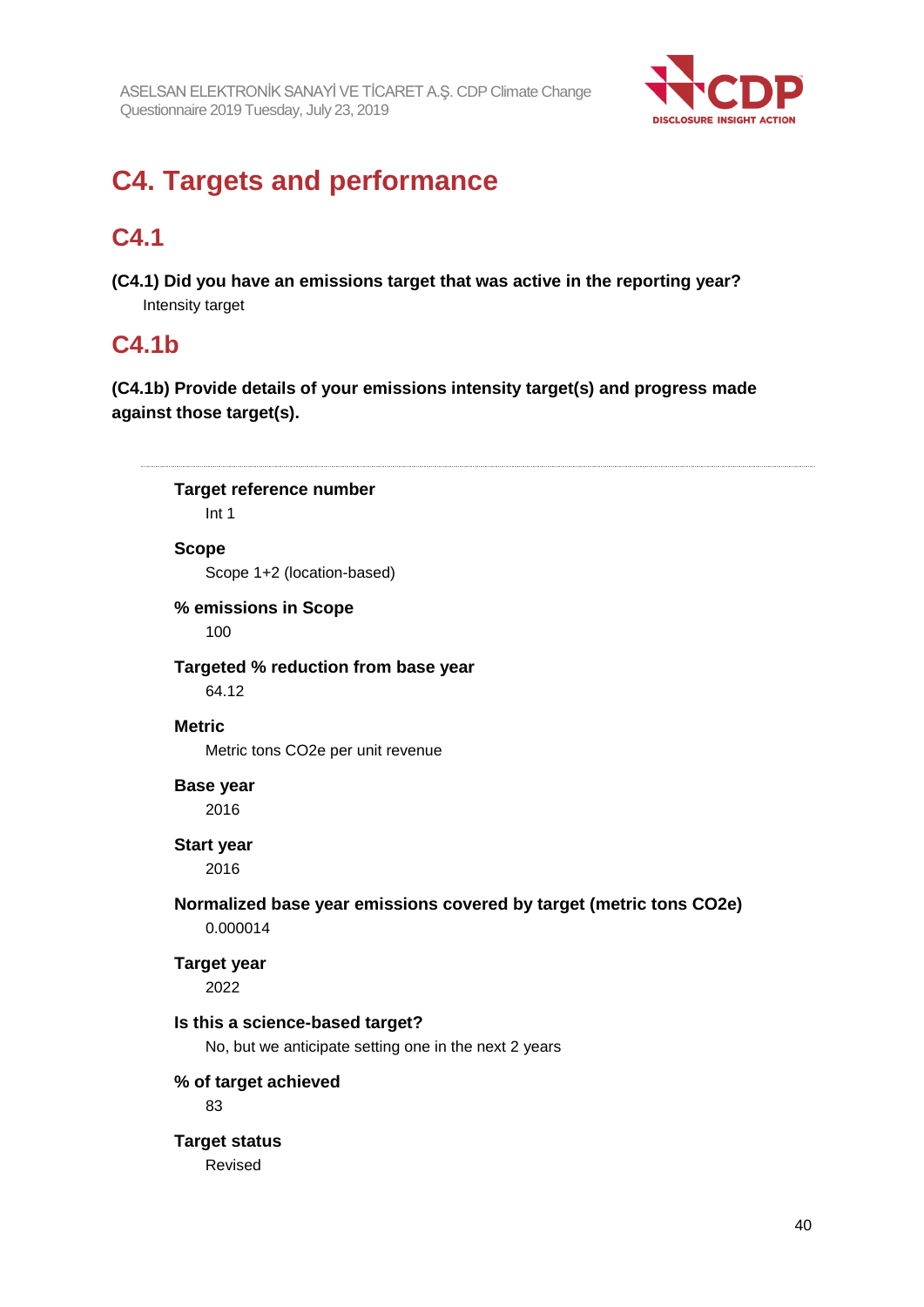

## **Please explain**

100% of emissions in scope are covered in this target. As a consequence of the effectiveness of our ambitious carbon reduction projects, we revised this target's % reduction from base year; from 4.7% to 64.12%.

There will be an increase in the absolute emissions in the following years as a consequence of our growth and expansion projects. The increase in the absolute emissions will be at minor level compared to our growth in all business dimensions. Our intensity figure at base year was 0.000014

Our intensity figure 2017 is 0.000011

Our intensity figure 2018 is 0.000006

Our intensity figure at target year will be 0.000005

In the following years there will be a continuous increase at % achieved till target year. Our revenue and GHG emissions reduction target is monitored and revised regularly. However, we can only share our projected revenue growth in 1-year forecast periods. We consider our revenue projections over 5 years as commercially sensitive data. Specific confidentiality constraints prohibiting the disclosure.

**% change anticipated in absolute Scope 1+2 emissions** 28.22

**% change anticipated in absolute Scope 3 emissions**

 $\Omega$ 

## **C4.2**

**(C4.2) Provide details of other key climate-related targets not already reported in question C4.1/a/b.**

## **C4.3**

**(C4.3) Did you have emissions reduction initiatives that were active within the reporting year? Note that this can include those in the planning and/or implementation phases.**

Yes

## **C4.3a**

**(C4.3a) Identify the total number of initiatives at each stage of development, and for those in the implementation stages, the estimated CO2e savings.**

|                     | Number of<br><i>initiatives</i> | Total estimated annual CO2e savings in metric<br>tonnes CO2e (only for rows marked *) |
|---------------------|---------------------------------|---------------------------------------------------------------------------------------|
| Under investigation |                                 | 1,000                                                                                 |
| To be implemented*  |                                 | 1,200                                                                                 |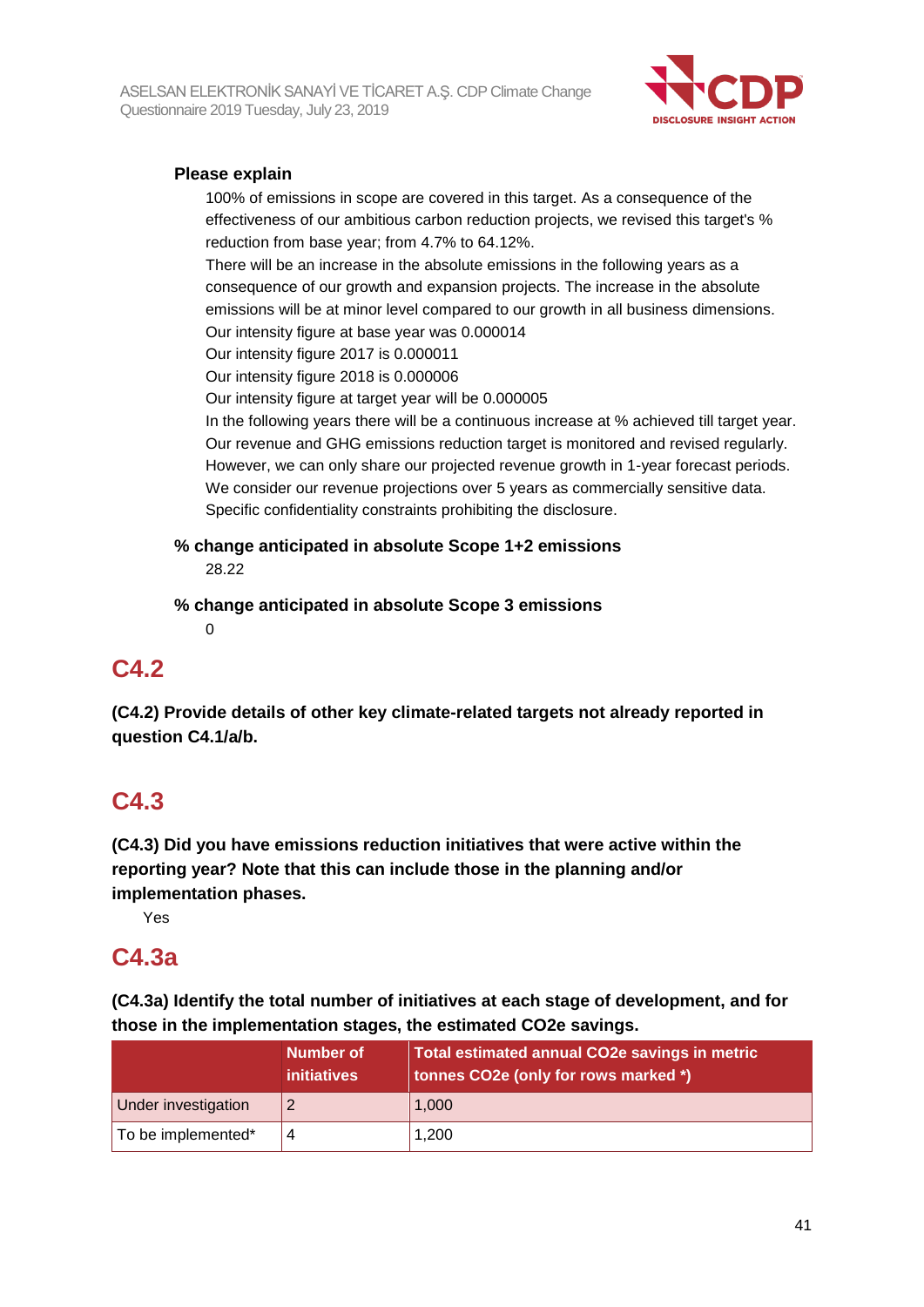

| Implementation<br>commenced*      | 500      |
|-----------------------------------|----------|
| Implemented*                      | 1,143.35 |
| Not to be implemented $ 0\rangle$ |          |

## **C4.3b**

**(C4.3b) Provide details on the initiatives implemented in the reporting year in the table below.**

## **Initiative type** Energy efficiency: Building services **Description of initiative** Lighting **Estimated annual CO2e savings (metric tonnes CO2e)** 39.43 **Scope** Scope 2 (location-based) **Voluntary/Mandatory** Voluntary **Annual monetary savings (unit currency – as specified in C0.4)** 26,000 **Investment required (unit currency – as specified in C0.4)** 54,000 **Payback period** 1-3 years **Estimated lifetime of the initiative** 11-15 years **Comment** For the purpose to be efficient in energy consumption, 2000 units of 18 W fluorescent bulbs were replaced with 8W LED bulbs, in Macunköy facility. In this way, 55% savings have been achieved. The CO2-e calculation was verified by third party, for the initiatives implemented in the reporting year.

### **Initiative type**

Energy efficiency: Processes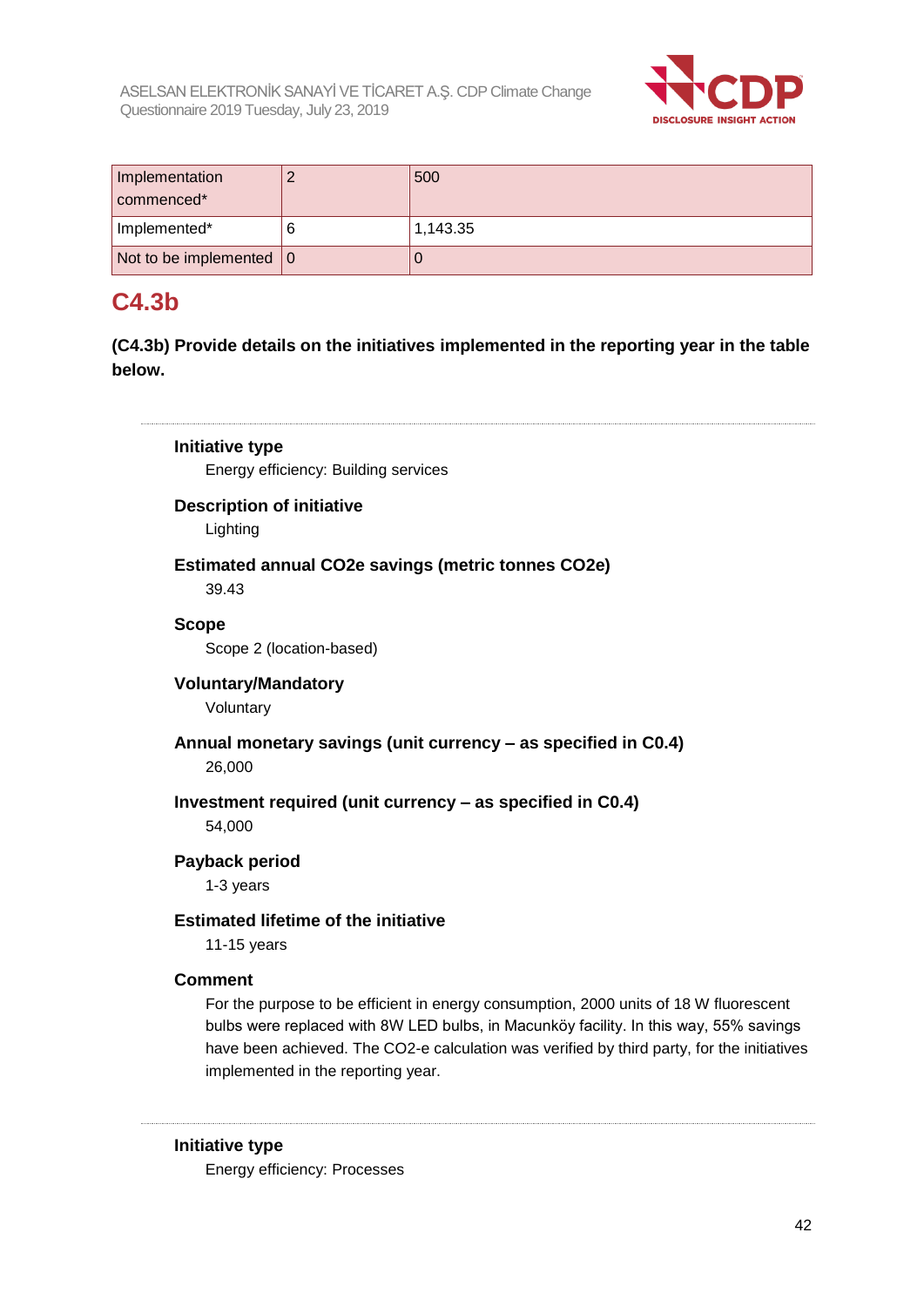

## **Description of initiative**

Machine replacement

## **Estimated annual CO2e savings (metric tonnes CO2e)**

248.22

#### **Scope**

Scope 2 (location-based)

#### **Voluntary/Mandatory**

Voluntary

**Annual monetary savings (unit currency – as specified in C0.4)** 302,500

**Investment required (unit currency – as specified in C0.4)**

320,000

### **Payback period**

1-3 years

#### **Estimated lifetime of the initiative**

11-15 years

#### **Comment**

For the purpose to be efficient in energy consumption, compressed air machine was replaced with an efficient one in Akyurt facility. We have achieved a saving of 550000 kWh/year The CO2-e calculation was verified by third party for the initiatives implemented in the reporting year.

#### **Initiative type**

Energy efficiency: Building services

## **Description of initiative**

HVAC

## **Estimated annual CO2e savings (metric tonnes CO2e)** 88.48

**Scope**

Scope 1

#### **Voluntary/Mandatory**

Voluntary

## **Annual monetary savings (unit currency – as specified in C0.4)**

65,000

#### **Investment required (unit currency – as specified in C0.4)**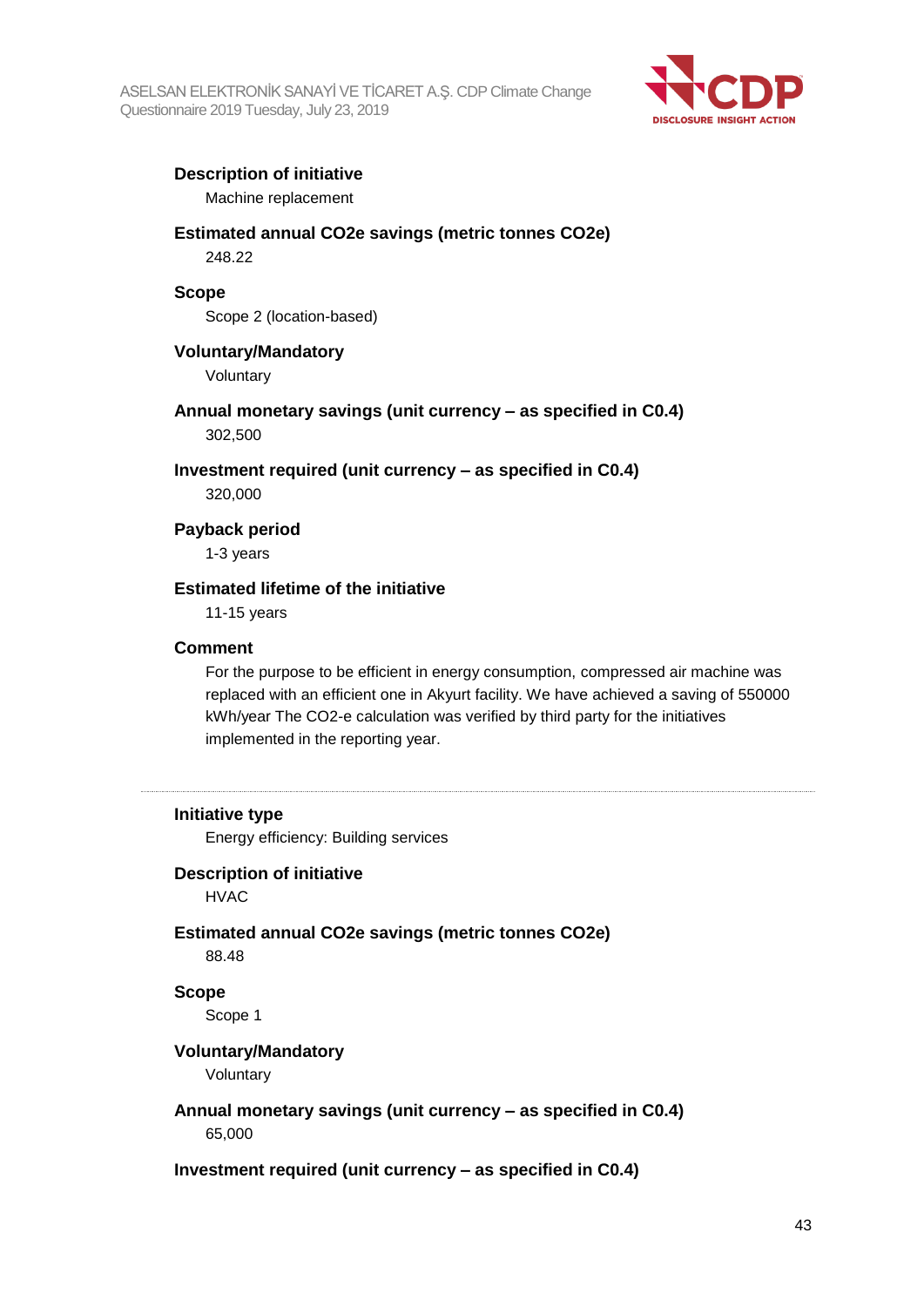ASELSAN ELEKTRONİK SANAYİ VE TİCARET A.Ş. CDP Climate Change Questionnaire 2019 Tuesday, July 23, 2019



#### 86,580

**Payback period**

1-3 years

#### **Estimated lifetime of the initiative**

11-15 years

#### **Comment**

Reverse Osmosis" system was installed for the steam boilers' feed water conditioning and the conductivity was diminished. Thus, the amount of boiler blow down was reduced and natural gas and chemical consumption was decreased in the Gölbaşı facility. We have achieved a saving of 45000 m3 NG/year and 3650 m3 water/year. 1,26 tCO2e of this saving is related to Scope 3.

The CO2-e calculation was verified by third party, for the initiatives implemented in the reporting year.

## **Initiative type**

Energy efficiency: Building services

#### **Description of initiative**

HVAC

#### **Estimated annual CO2e savings (metric tonnes CO2e)**

571.81

### **Scope**

Scope 1

#### **Voluntary/Mandatory**

Voluntary

## **Annual monetary savings (unit currency – as specified in C0.4)** 420,000

## **Investment required (unit currency – as specified in C0.4)**

128,000

#### **Payback period**

<1 year

#### **Estimated lifetime of the initiative**

11-15 years

#### **Comment**

The hot water ejected from the blow down of the steam boilers and the heat of the flash vapor release degassed into the atmosphere were recovered by the heat exchanges and transferred to the closed circuit. The project consists of 2 stages. This activity enabled natural gas consumption reduction in the Gölbaşı facility. We have achieved a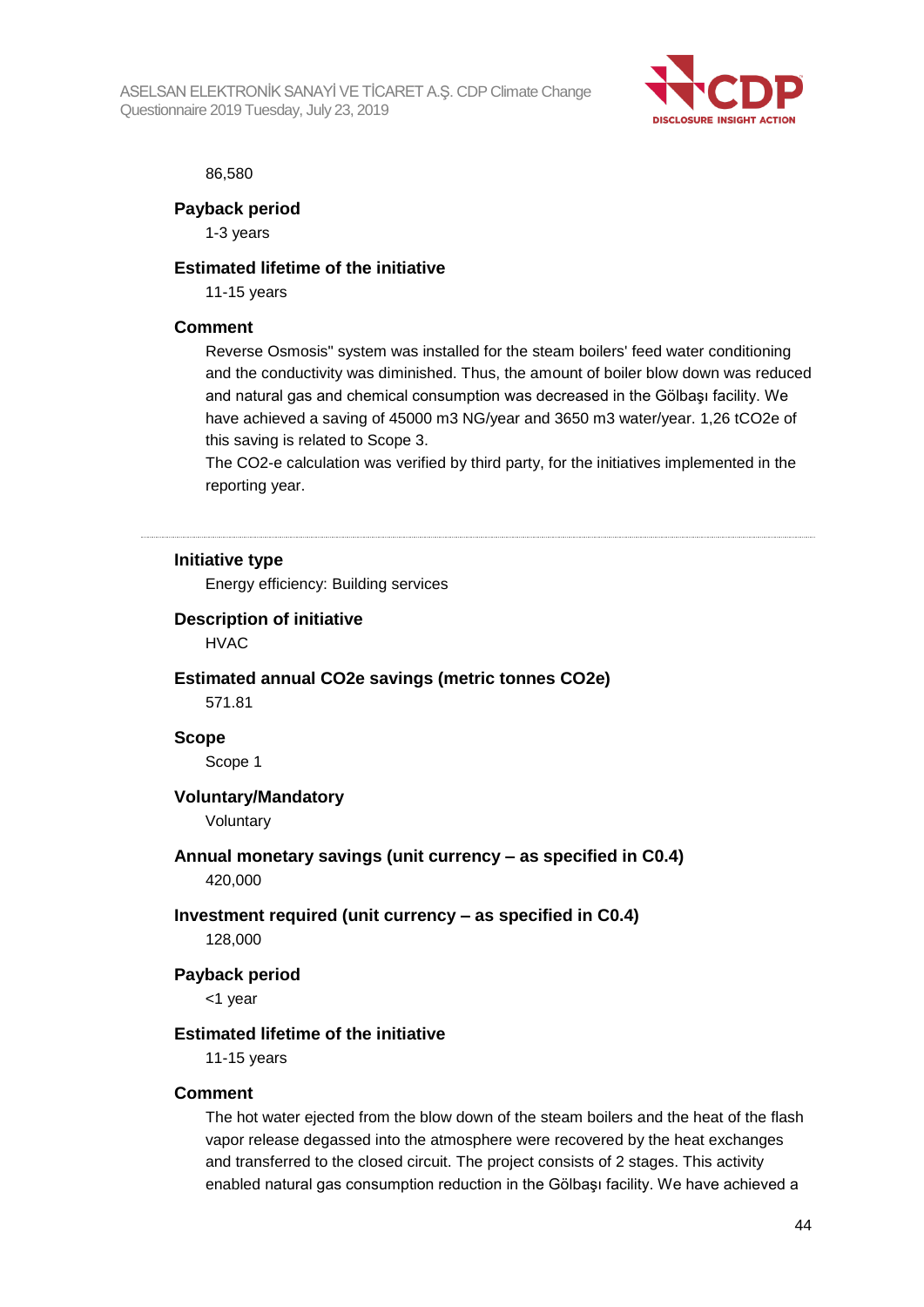

saving of 295000 m3 NG/year. The CO2-e calculation was verified by third party, for the initiatives implemented in the reporting year.

## **Initiative type**

Energy efficiency: Building services

#### **Description of initiative**

Motors and drives

#### **Estimated annual CO2e savings (metric tonnes CO2e)** 180.52

#### **Scope**

Scope 2 (location-based)

#### **Voluntary/Mandatory**

Voluntary

#### **Annual monetary savings (unit currency – as specified in C0.4)** 175,000

#### **Investment required (unit currency – as specified in C0.4)**

288,600

#### **Payback period**

1-3 years

#### **Estimated lifetime of the initiative**

11-15 years

#### **Comment**

Energy consumption was reduced by adding inverter system to the cooling towers fan motors in the Gölbaşı facility. We have achieved a saving of 400000kWh/year. The CO2-e calculation was verified by third party, for the initiatives implemented in the reporting year.

#### **Initiative type**

Energy efficiency: Building services

#### **Description of initiative**

Motors and drives

#### **Estimated annual CO2e savings (metric tonnes CO2e)**

14.89

#### **Scope**

Scope 2 (location-based)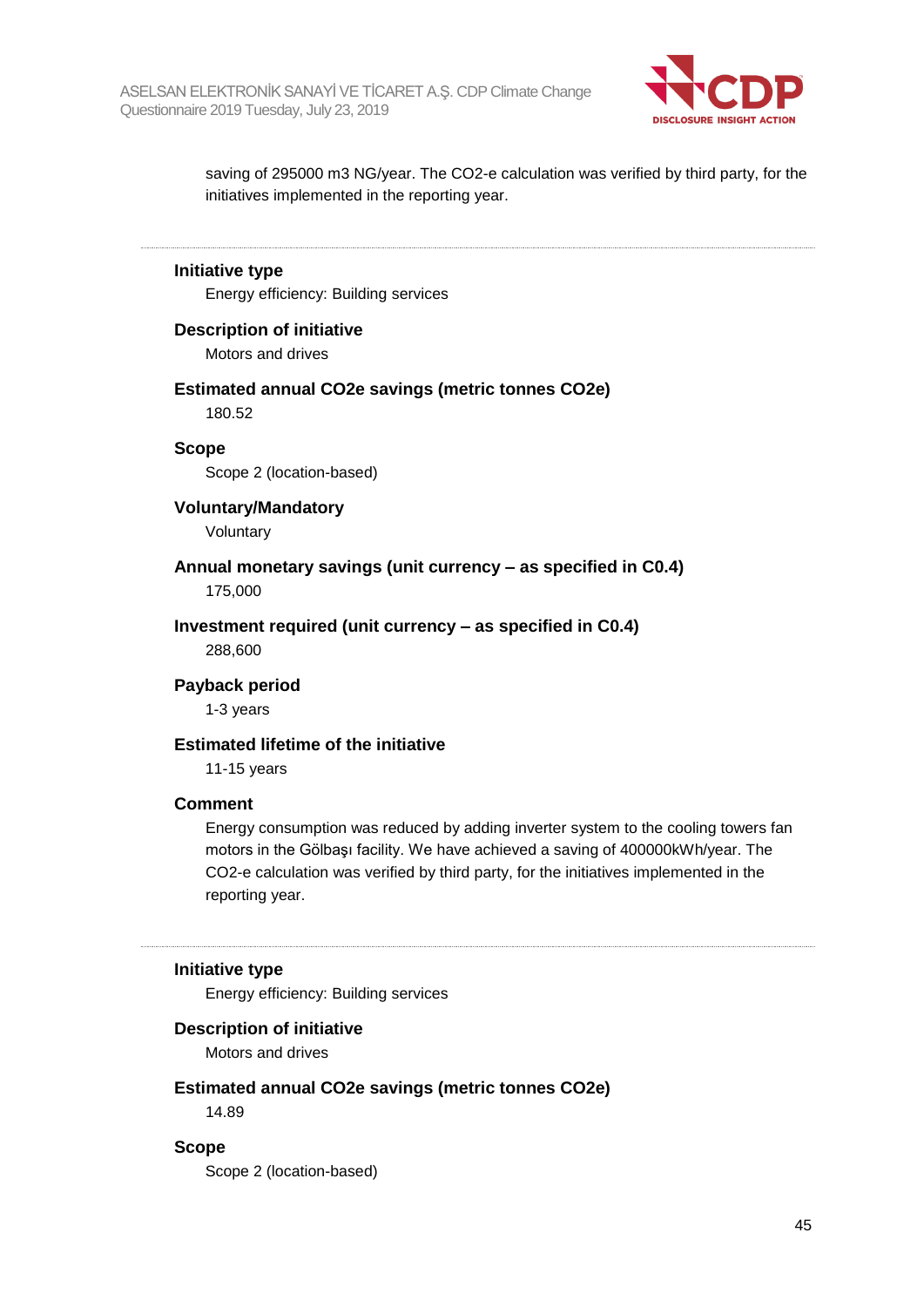

## **Voluntary/Mandatory**

Voluntary

**Annual monetary savings (unit currency – as specified in C0.4)** 38,000

**Investment required (unit currency – as specified in C0.4)**

67,340

**Payback period**

1-3 years

## **Estimated lifetime of the initiative**

11-15 years

## **Comment**

Energy and oil consumption were reduced by using dry-screw type and inverter vacuum pump instead of oil and pulley type vacuum pump in Gölbaşı facility. We have achieved a saving of 33000 kWh/year.The CO2-e calculation was verified by third party, for the initiatives implemented in the reporting year

## **C4.3c**

## **(C4.3c) What methods do you use to drive investment in emissions reduction activities?**

| <b>Method</b>                                     | <b>Comment</b>                                                                                                                                                                                                                                                                                                                                                                                                                                                                                                                                                                                                                                                                                                                                                                                                                                                     |
|---------------------------------------------------|--------------------------------------------------------------------------------------------------------------------------------------------------------------------------------------------------------------------------------------------------------------------------------------------------------------------------------------------------------------------------------------------------------------------------------------------------------------------------------------------------------------------------------------------------------------------------------------------------------------------------------------------------------------------------------------------------------------------------------------------------------------------------------------------------------------------------------------------------------------------|
| Financial<br>optimization<br>calculations         | In ASELSAN, we constantly try to develop projects that increase energy<br>efficiency. When we have a project idea, the related directorate makes a<br>detailed feasibility analysis that shows how much investment is required for a<br>certain project and how much savings (both in terms of energy and financial<br>savings) can be achieved with that particular project. If the payback period of the<br>project is below 5 years and if the project lifetime is over 10 years, a report is<br>prepared and the project is submitted for budget approval. Then this project is<br>included in the budget plans for the upcoming year. In September 2018 the GHG<br>emission target revision was materialized by Corporate Management Committee<br>for the strategic planning covering the period 2018-2022.<br>It is explained with details, in section 4.1 b |
| Dedicated budget<br>for low-carbon<br>product R&D | ASELSAN aims to be a responsible producer for a globally responsible<br>consumption. Substitution of existing products with lower emission options is<br>aligned with the Research and Development activities. There is an increased<br>demand for new low carbon technologies, materials, products and services such<br>as smart digital solutions, smart mobility, solar cells, insulation etc. for different<br>sectors. ASELSAN aims to be one of the main producers of renewable energy<br>technologies in Turkey in the mid- term. The Electric Vehicle Systems Program<br>Management Department started a Research and Development project with<br>TEMSA in March 2015 with the aim of producing the first domestic electric<br>buses. As transportation related GHG                                                                                        |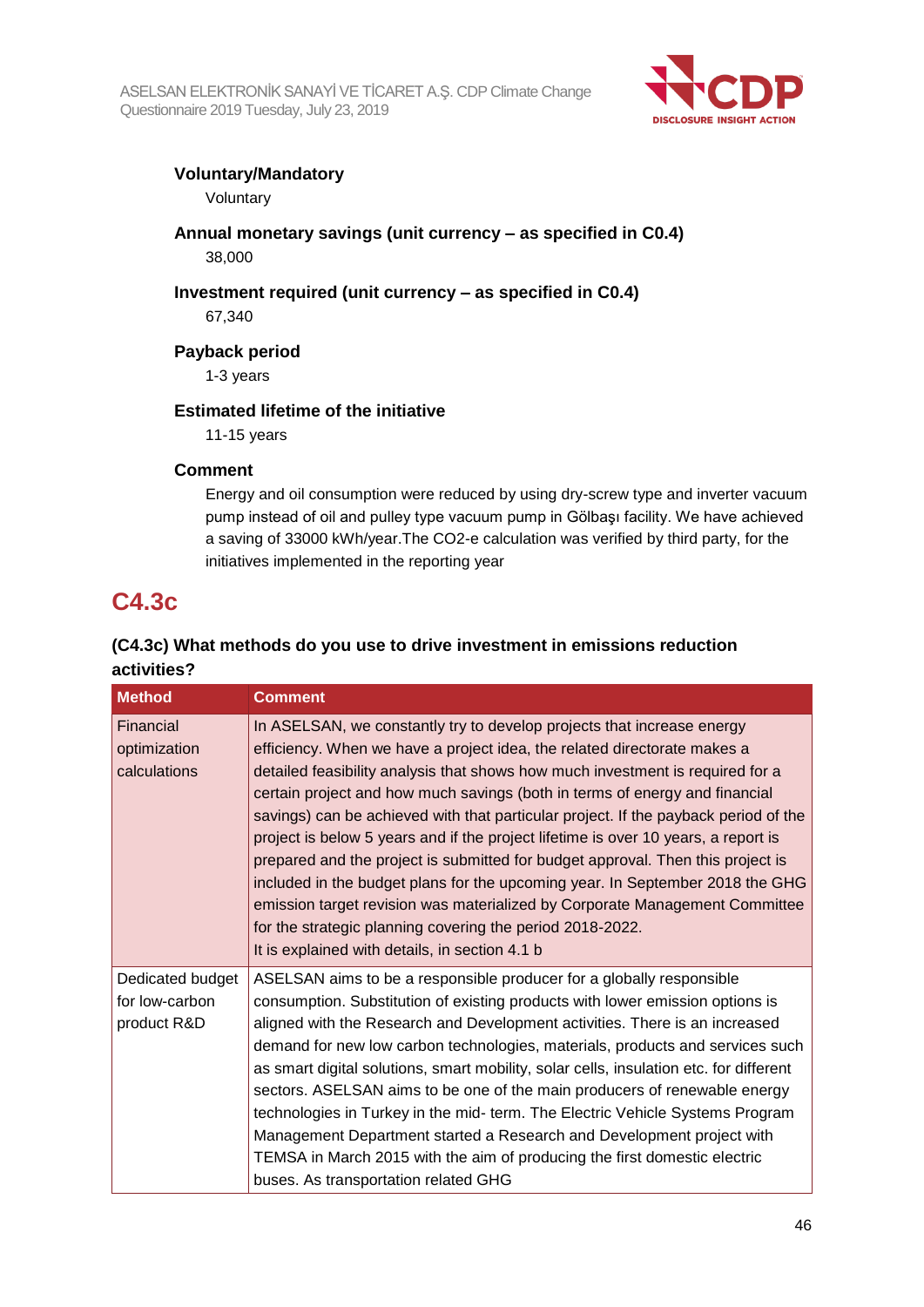

emissions account for nearly 14% of Turkey's total emissions, it is aimed to supply necessary electric vehicle systems designed for public transportation to decision makers of major municipalities of Turkey ASELSAN being a leading defense industry establishment developing advanced technology system solutions on land, air, naval and aerospace platforms, has given importance to Research and Development activities and technological gains and targets since it was founded. Besides, it aims to spend approximately 7% of the annual turnover to its Research and Development activities financed with its own resources. More than 3500 employees work in the six R&D centers within the company. ASELSAN's total R&D expense was 2163 TL million in 2018

## **C4.5**

**(C4.5) Do you classify any of your existing goods and/or services as low-carbon products or do they enable a third party to avoid GHG emissions?**

Yes

## **C4.5a**

**(C4.5a) Provide details of your products and/or services that you classify as lowcarbon products or that enable a third party to avoid GHG emissions.**

## **Level of aggregation** Group of products

## **Description of product/Group of products**

Renewable Energy Systems

Activities have been carried out to develop innovative and original technologies which will provide an efficient and uninterrupted supply of electricity from Turkey's extensive renewable energy resources, specifically aimed at solar and wind energy. Critical components have been developed with the maximum national means in order to provide a competitive advantage in micro grid base hybrid renewable energy system solutions. In the field of wind energy, the design, development and production processes of full scale wind energy power converter systems and power grid connection algorithms, which are required by wind turbine manufacturers, have been completed. The first 300 kW power converter systems, which was ordered by the Northel EMK Company, has been successfully commissioned in the field.

In the field of solar energy, very high efficiency c-Si photo voltaic cell and module development studies have been continuing with the IBC (Interdigitated Back Contact) technology. Within the scope of the joint studies carried out with GÜNAM at Middle East Technical University, production infrastructure has been completed and prototype IBC solar cells have been manufactured. The efficiency values of c-Si cells produced in the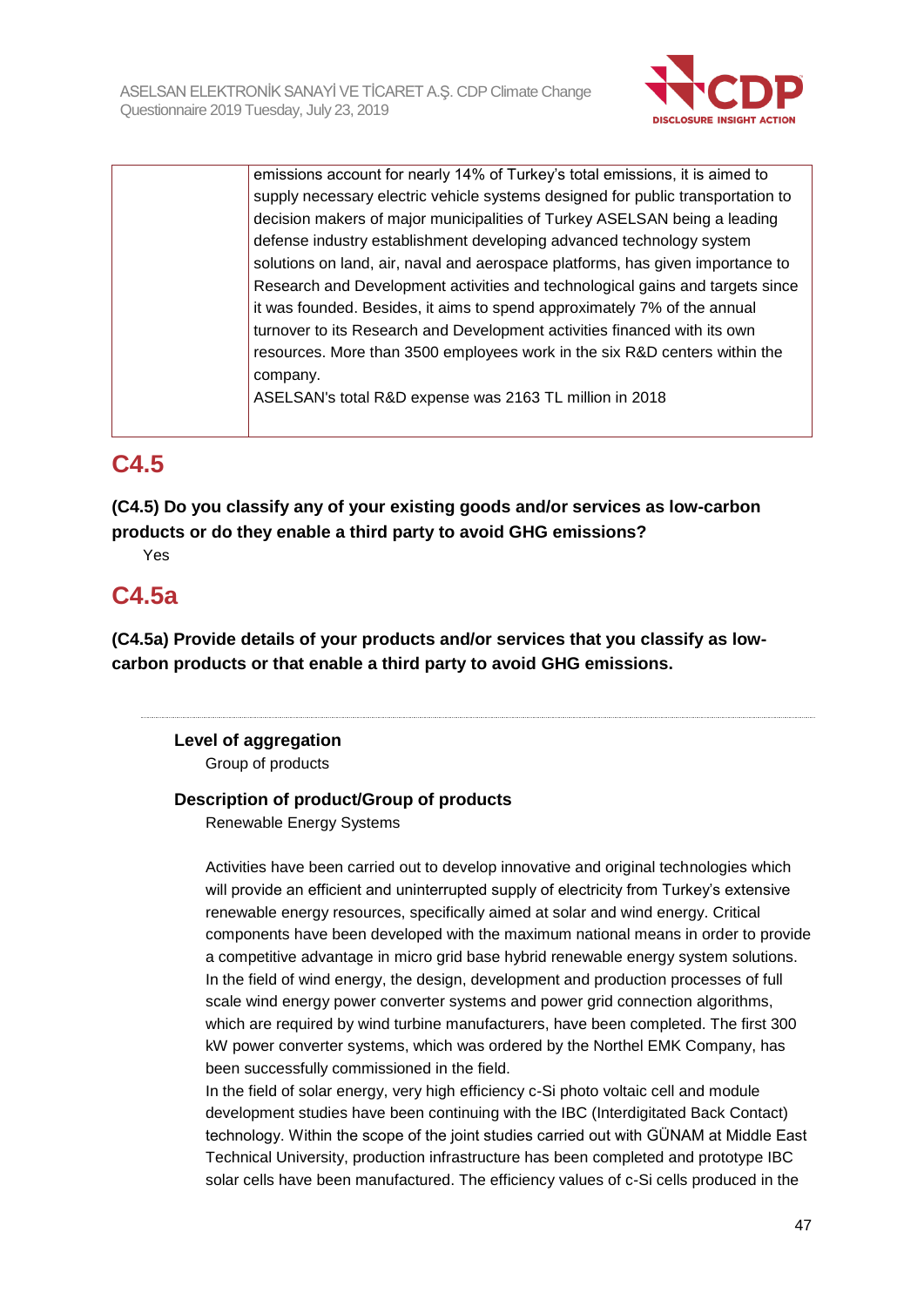

existing production lines are mostly around 17-20%. The efficiency of IBC solar cells exceeds 20%. Since IBC solar cells do not have any optical losses due to the metal on the front surface, the light coming to the surface is absorbed with much less loss. As the amount of light absorbed increases, the number of charge carriers to be formed in the cell increases and consequently the amount of current light obtained from that cell increases. For this reason, higher efficiency values are obtained with solar cells connected to the rear. In addition to the reduction of optical losses, IBC solar cells during the modulation process have much less space than standard cells. For this reason, higher module efficiencies are achieved when using IBC solar cells. Hybrid energy system solutions have been developed for military and civilian applications, providing reliable, economical and clean energy from the sun and wind. The design and production of the GURU Kompakt, a hybrid system integrated within a container, was completed and systems are in use in the field.

## **Are these low-carbon product(s) or do they enable avoided emissions?**

Avoided emissions

## **Taxonomy, project or methodology used to classify product(s) as low-carbon or to calculate avoided emissions**

Other, please specify 2006 IPCC Guidelines for ghg inventories

## **% revenue from low carbon product(s) in the reporting year**

#### **Comment**

Preliminary work for Renewable Energy Micro Grid System R&D project has been completed. Detailed studies and designs will be performed in 2019. These climate resilient goods and services will allow third party to avoid emissions. After serial production the % revenue of these products will be identified as sales figures.

#### **Level of aggregation**

Group of products

### **Description of product/Group of products**

Energy Management and Smart Grid Systems

System solutions consisting of critical hardware, algorithms and software for the National Smart Grid Network Management have been developed in order to transmit electricity efficiently, flexibly and effectively from the generation of electricity to its consumption throughout the country. In this context, the following have been carried out through national means in order to reduce external dependency and to provide energy distribution and transmission securely; Development works of Advanced Energy Measurement and Management Unit and Power Quality Measurement Devices, as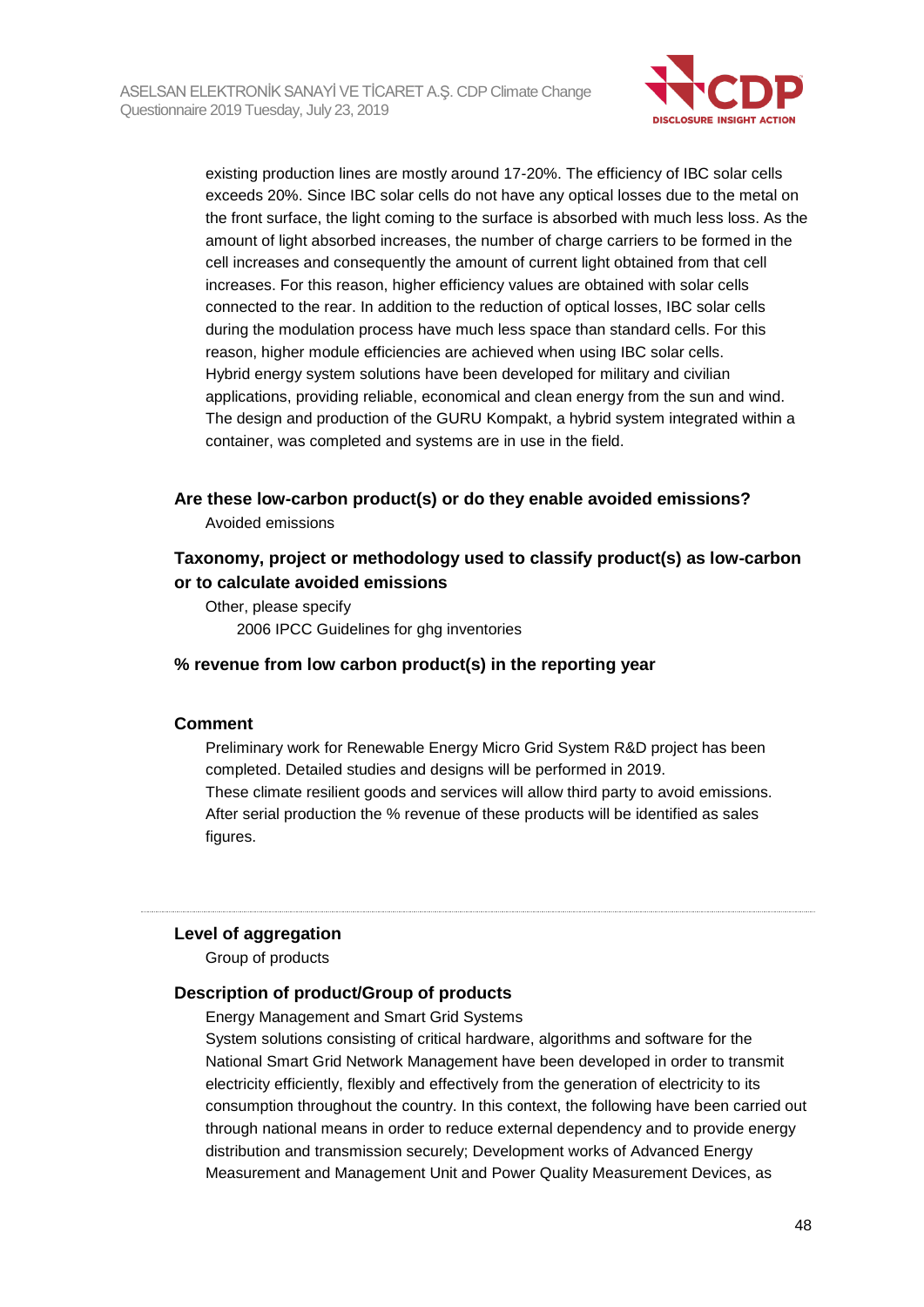

smart network power and control equipment, has continued. DEPAR Power Quality Analyzer and Measurement Devices, which were developed under the project implemented together with Boğaziçi Elektrik Dağıtım A.Ş. were installed, tested and commissioned. Development work continued on the National SCADA and National Energy Management systems, including the critical information security algorithms and software required for energy transmission and distribution. The design of the ARTU - Advanced Remote Terminal Unit has largely been completed and preparations for the first experiments in live systems have got underway by continuing algorithm and software development studies. Necessary preliminary studies were carried out for the qualification tests and certification process - which will be carried out in 2019 - of ARTU, which is targeted to be widely used in electricity, natural gas, oil and water transmission and distribution systems.

Preliminary work of National SCADA system for crude oil pipeline automation project has been carried out. These systems ease the management and integration of renewable energy resources and electric vehicles, thus leads to reducing carbon emissions caused by conventional energy resources like natural gas, coal and fuels. SCADA systems operating over critical infrastructures like electricity, oil and gas transmission/distribution systems enable system operators to supervise system status in real time. By improving the system observation, SCADA systems increase the control ability of these infrastructures.

**Are these low-carbon product(s) or do they enable avoided emissions?** Avoided emissions

## **Taxonomy, project or methodology used to classify product(s) as low-carbon or to calculate avoided emissions**

Other, please specify 2006 IPCC Guidelines for GHG inventories

#### **% revenue from low carbon product(s) in the reporting year**

#### **Comment**

These climate resilient goods and services will allow third party to avoid emissions. Detailed studies and designs will be performed in 2019. After serial production the % revenue of these products will be identified as sales figures.

#### **Level of aggregation**

Group of products

## **Description of product/Group of products**

Multilane Free Flow Electronic Toll Collection System (MLFF-ETC) which does not affect traffic on the highway during its operation, enables the collection of tolls from highways around large cities such as Istanbul, and also enables applications aimed at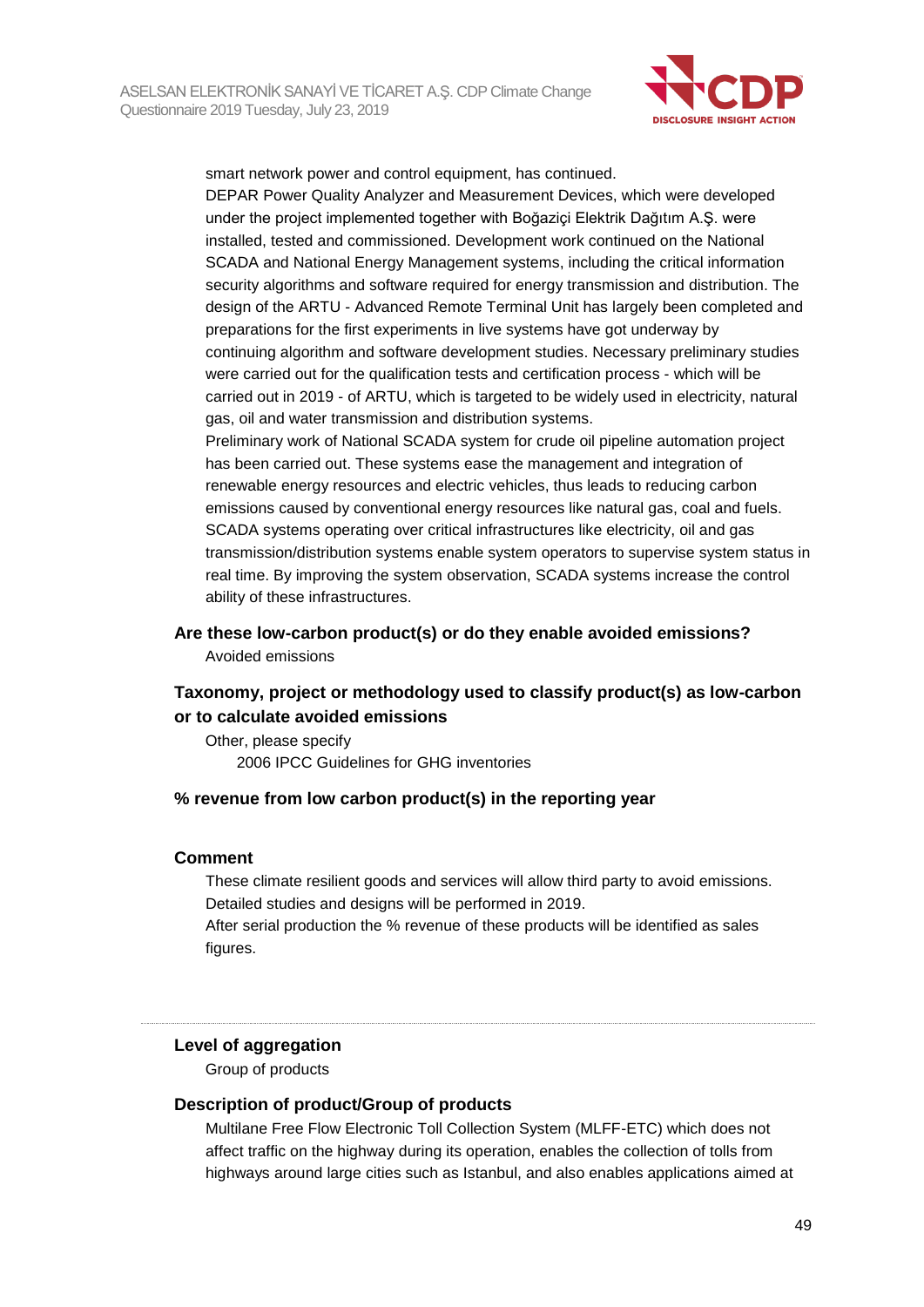

preventing traffic congestion resulting with high ghg emissions in urban roads, by introducing electronic road charging methods.

MLFF Vehicle recognition system, recognizes the license plate of a vehicles on the roadway. Vehicles of interest are identified and tracked throughout different system locations. MLFF system that allows highway users to pass through tolling point at high speed even when changing lanes without having to slow down to pay for toll. Congestion at MLFF is decreased at about %21 according to toll plazas. MLFF system reduces congestion rate at the Toll Plazas by increasing vehicles' throughput at more than 1500 vehicles per hour. The research shows that the average delay on vehicle is 13 seconds per vehicle/ km (comparing to the MLFF). In general,higher penetration rates give better results in term of emission reductions. On the highway road, modeled benefits at the macro level are 1.5% reduction in CO2 emissions for a %20 penetration rate, 4.5% reduction in CO2 emissions for a %60 penetration rate, 6.5% reduction in CO2 emissions for a %90 penetration rate. Thus MLFF improve public transportation and help to reduce air pollution, NOx and CO2 and road noise via a decline in traffic. Activities to install Toll Collection Systems on the newly opened road sections have been continued in 2018 as well. New toll collection stations have been added to the existing tolling systems. In 2018, ASELSAN's tolling systems achieved a record by collecting tolls from about 300 million vehicles both on the 2,200 km long state operated highways and on the highways operated by private concessions. The activities for this important tolling project will be continued in 2019 as well.

#### **Are these low-carbon product(s) or do they enable avoided emissions?** Avoided emissions

## **Taxonomy, project or methodology used to classify product(s) as low-carbon or to calculate avoided emissions**

Other, please specify 2006 IPCC Guidelines for GHG inventories

#### **% revenue from low carbon product(s) in the reporting year**

1

#### **Comment**

ASELSAN Toll Collection Systems are also used in Turkey's showcase Public Private Partnership (PPP) highway projects.

## **Level of aggregation**

Group of products

## **Description of product/Group of products**

ASELSAN has begun her activities to develop the energy management system which improves efficiency for railway transportation vehicles and reduces costs. In this system, it will become possible to reduce the electricity consumption of railway transportation vehicles and allow railway vehicles to be operated without a catenary system. With its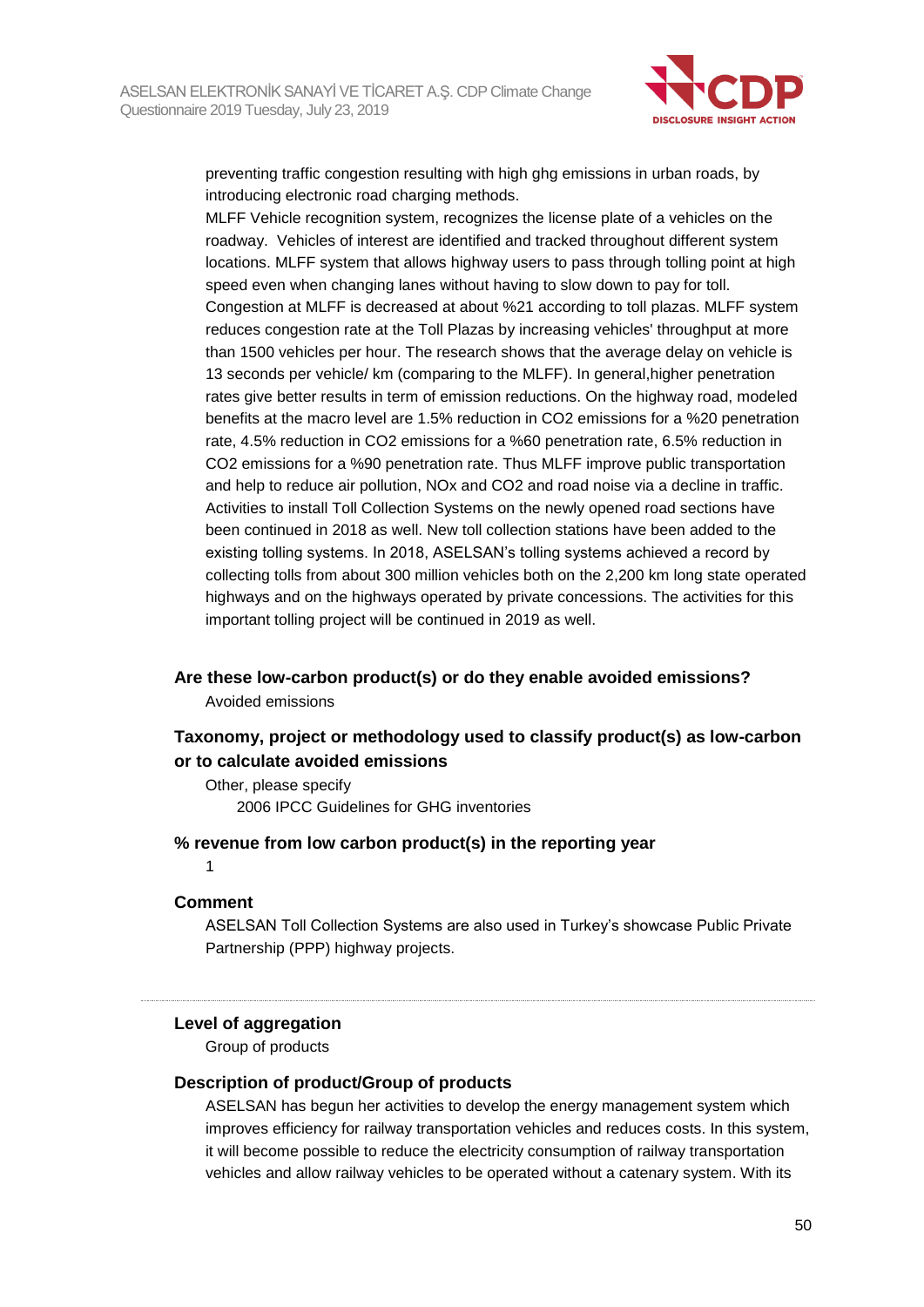

modular structure, which can be used in both the vehicle and the station, the Energy Management System (EMS) allows railway vehicles, particularly trams, to be operated without a catenary system, allowing energy savings of up to 30% on public railway lines. In this context, the Energy Management System has been developed in order to store the braking energy in the Hybrid Shunting Locomotive, to achieve emission-free operation in the close areas, to reduce the noise level and to ensure fuel saving.

## **Are these low-carbon product(s) or do they enable avoided emissions?** Avoided emissions

## **Taxonomy, project or methodology used to classify product(s) as low-carbon or to calculate avoided emissions**

Other, please specify 2006 IPCC Guidelines for ghg inventories

## **% revenue from low carbon product(s) in the reporting year**

## **Comment**

Development, production and testing activities are carried out with the aim of providing Battery Management System, Traction System (Motor Inverter and Electric Motor), Vehicle Control and Management System, along with vehicle safety software and hardware (Advanced Driving Assistance Systems) - which are the basic critical components for electric vehicles - to vehicle manufacturers and organizations (OEMs and shipyards) in a cost effective manner.

## **Level of aggregation**

Group of products

## **Description of product/Group of products**

Development, production and testing activities are carried out with the aim of providing vehicle safety software and hardware (such as autonomous vehicle control and automatic breaking) along with Battery Management System, Traction System (Engine Driver Unit and Electric Engine), Vehicle Control and Management System, advanced sensor (day / night vision camera, LIDAR, RADAR etc.) units - which are the basic critical components for land, sea and airborne electric vehicles - to vehicle manufacturers and organizations (such as factories and shipyards) in a cost effective manner.

Preliminary works related with TEMSA Avenue EV 12 mt. Electric Bus that is powered by ASELSAN electric traction system which will be used on a daily basis in real life conditions has been completed. The first prototype which was co-developed together with Anadolu ISUZU was showcased in IAA (International Motor Show Germany) Fair.

## **Are these low-carbon product(s) or do they enable avoided emissions?**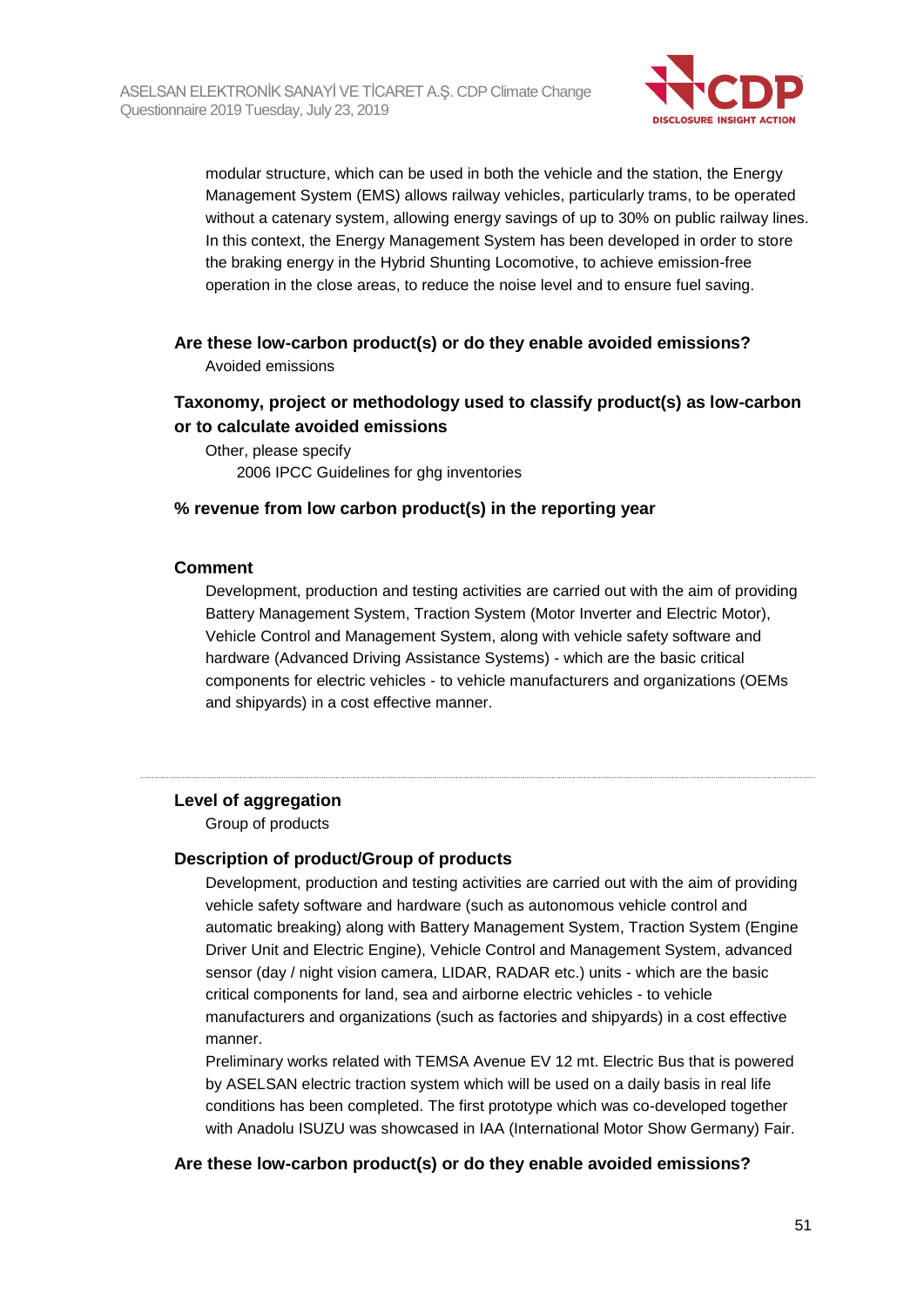

Avoided emissions

## **Taxonomy, project or methodology used to classify product(s) as low-carbon or to calculate avoided emissions**

Other, please specify 2006 IPCC Guidelines for ghg inventories

## **% revenue from low carbon product(s) in the reporting year**

## **Comment**

The design activities for electric public transportation vehicles, which are required by public institutions in Turkey, have been carried out at the level of joint feasibility studies with the authorities requiring them. Promotional activities have been carried out at municipalities, especially for electric buses that are needed by municipalities for public transportation. After serial production the % revenue of these products will be identified as sales figures.

## **C5. Emissions methodology**

## **C5.1**

**(C5.1) Provide your base year and base year emissions (Scopes 1 and 2).**

## **Scope 1**

**Base year start** January 1, 2016

#### **Base year end**

December 31, 2016

## **Base year emissions (metric tons CO2e)**

11,999.36

## **Comment**

In 2015, the Gölbaşı Facility has started its operations and the system boundary has been revised accordingly.

## **Scope 2 (location-based)**

## **Base year start**

January 1, 2016

## **Base year end**

December 31, 2016

## **Base year emissions (metric tons CO2e)**

38,650.54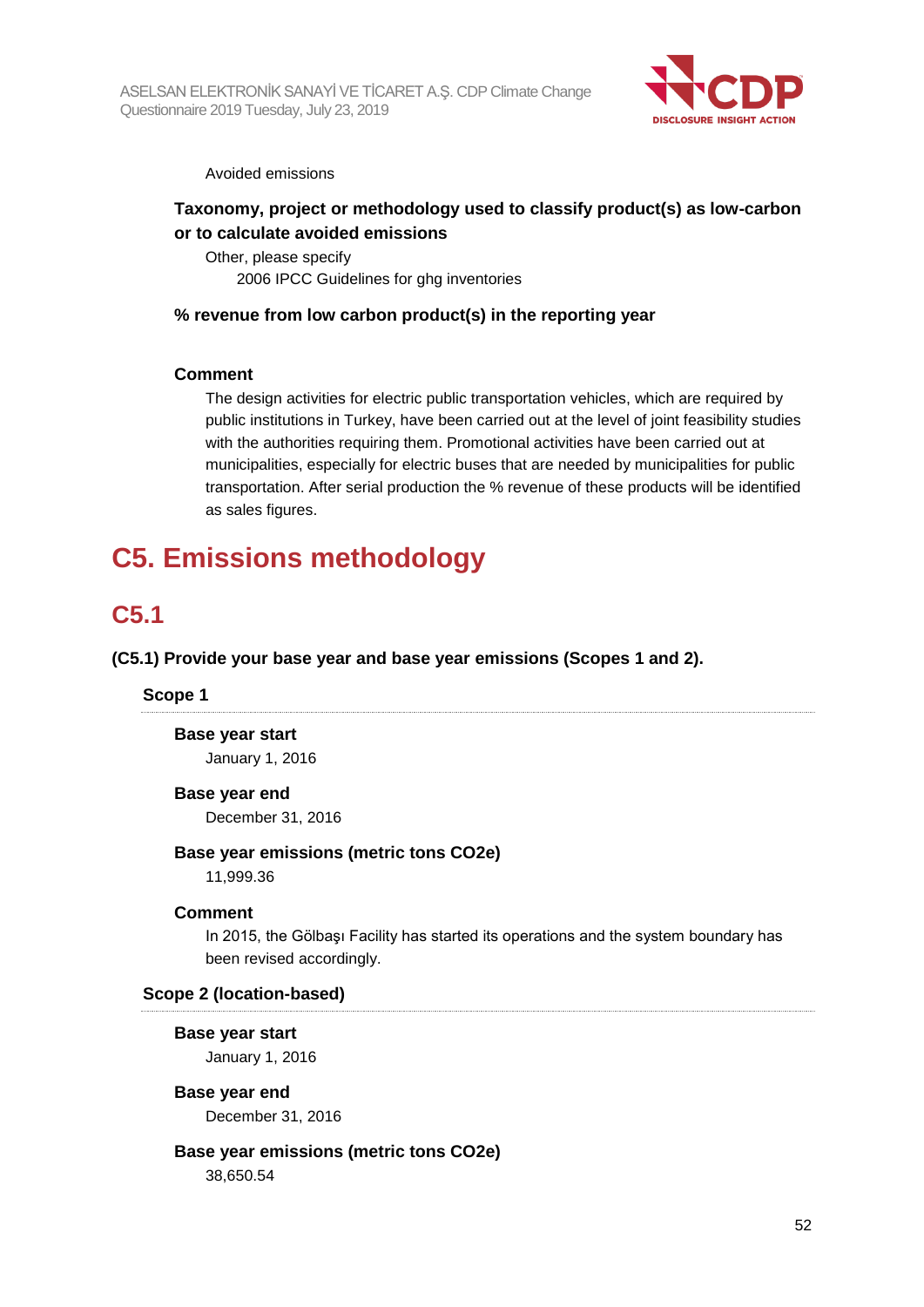

## **Comment**

Only location-based result has been used, there is no market based figure.

#### **Scope 2 (market-based)**

**Base year start** January 1, 2016

#### **Base year end**

December 31, 2016

## **Base year emissions (metric tons CO2e)**

#### **Comment**

There is no market- based figure.

## **C5.2**

## **(C5.2) Select the name of the standard, protocol, or methodology you have used to collect activity data and calculate Scope 1 and Scope 2 emissions.**

IPCC Guidelines for National Greenhouse Gas Inventories, 2006 ISO 14064-1

The Greenhouse Gas Protocol: A Corporate Accounting and Reporting Standard (Revised Edition)

## **C6. Emissions data**

## **C6.1**

## **(C6.1) What were your organization's gross global Scope 1 emissions in metric tons CO2e?**

## **Reporting year**

**Gross global Scope 1 emissions (metric tons CO2e)** 10,737.51

## **Start date**

January 1, 2018

## **End date**

December 31, 2018

#### **Comment**

The data covers the ghg emissions of all the facilities located in Ankara and Istanbul.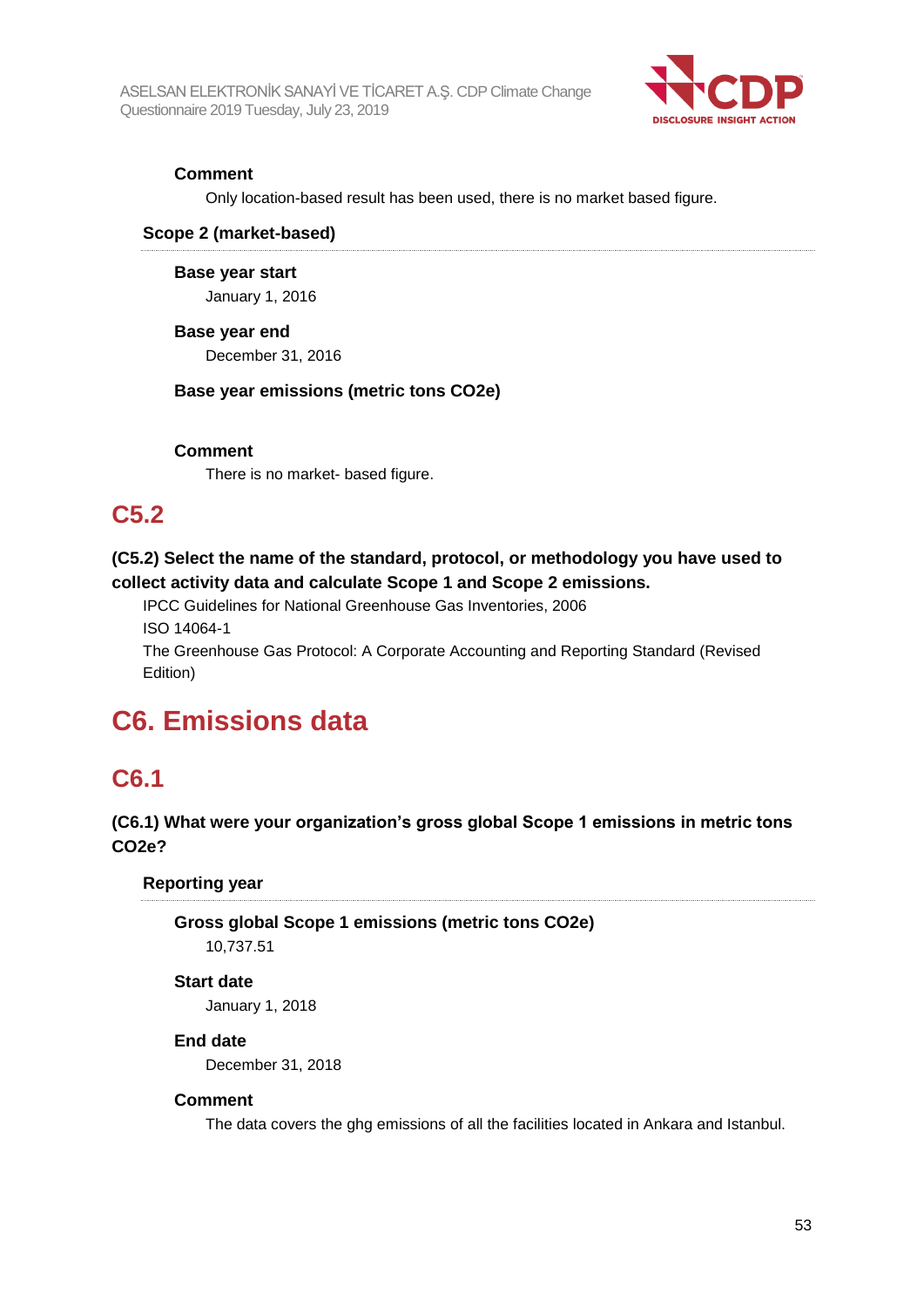

## **C6.2**

## **(C6.2) Describe your organization's approach to reporting Scope 2 emissions.**

## **Row 1**

#### **Scope 2, location-based**

We are reporting a Scope 2, location-based figure

## **Scope 2, market-based**

We have no operations where we are able to access electricity supplier emission factors or residual emissions factors and are unable to report a Scope 2, market-based figure

## **Comment**

In ASELSAN, only the electricity purchased from National Interconnected System Grid is consumed.

## **C6.3**

## **(C6.3) What were your organization's gross global Scope 2 emissions in metric tons CO2e?**

## **Reporting year**

**Scope 2, location-based** 37,662.62

## **Start date**

January 1, 2018

## **End date**

December 31, 2018

## **Comment**

This figure represents the purchased electricity from National Interconnected System ASELSAN do not have any source of market based scope 2 emissions.

## **C6.4**

**(C6.4) Are there any sources (e.g. facilities, specific GHGs, activities, geographies, etc.) of Scope 1 and Scope 2 emissions that are within your selected reporting boundary which are not included in your disclosure?**

Yes

## **C6.4a**

**(C6.4a) Provide details of the sources of Scope 1 and Scope 2 emissions that are within your selected reporting boundary which are not included in your disclosure.**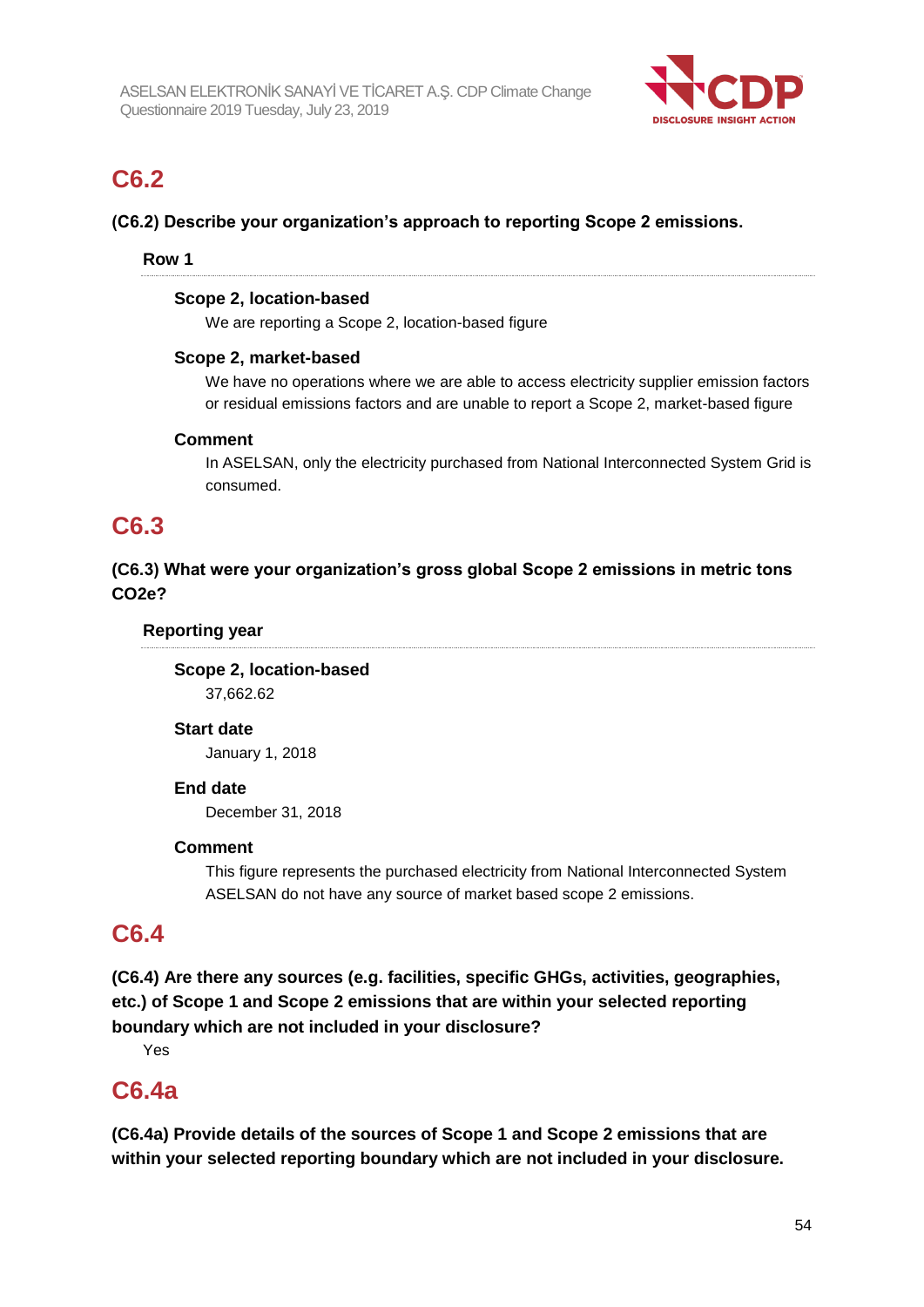

#### **Source**

Temporary Project offices in various locations in Turkey.

#### **Relevance of Scope 1 emissions from this source**

Emissions are not relevant

## **Relevance of location-based Scope 2 emissions from this source**

Emissions are not relevant

## **Relevance of market-based Scope 2 emissions from this source (if applicable)** No emissions from this source

## **Explain why this source is excluded**

We have a small number of temporary offices in various locations in Turkey. However, these offices only operate during particular project period and may not operate throughout the reporting period which makes it hard to monitor or control. Since these offices constitute a negligible operational volume, they are classified as deminimis GHG emission sources, and are excluded from the boundary.

## **C6.5**

## **(C6.5) Account for your organization's Scope 3 emissions, disclosing and explaining any exclusions.**

## **Purchased goods and services**

#### **Evaluation status**

Not relevant, explanation provided

#### **Explanation**

For this source of scope 3 emissions, we are planning to engage with our local main suppliers by training on procurement, quality and environmental management issues. For the time being, activity data gathering is difficult for our suppliers. Green procurement process will be in the concern of our company. We will focus more on these issues in 2020 based on a combination of the energy intensity of the commodities supplied and the business relationship of our main suppliers among others

#### **Capital goods**

#### **Evaluation status**

Not relevant, explanation provided

#### **Explanation**

Green procurement process is in the concern of our company. Due to the complexity of gathering information, the company does not have the information and inventory to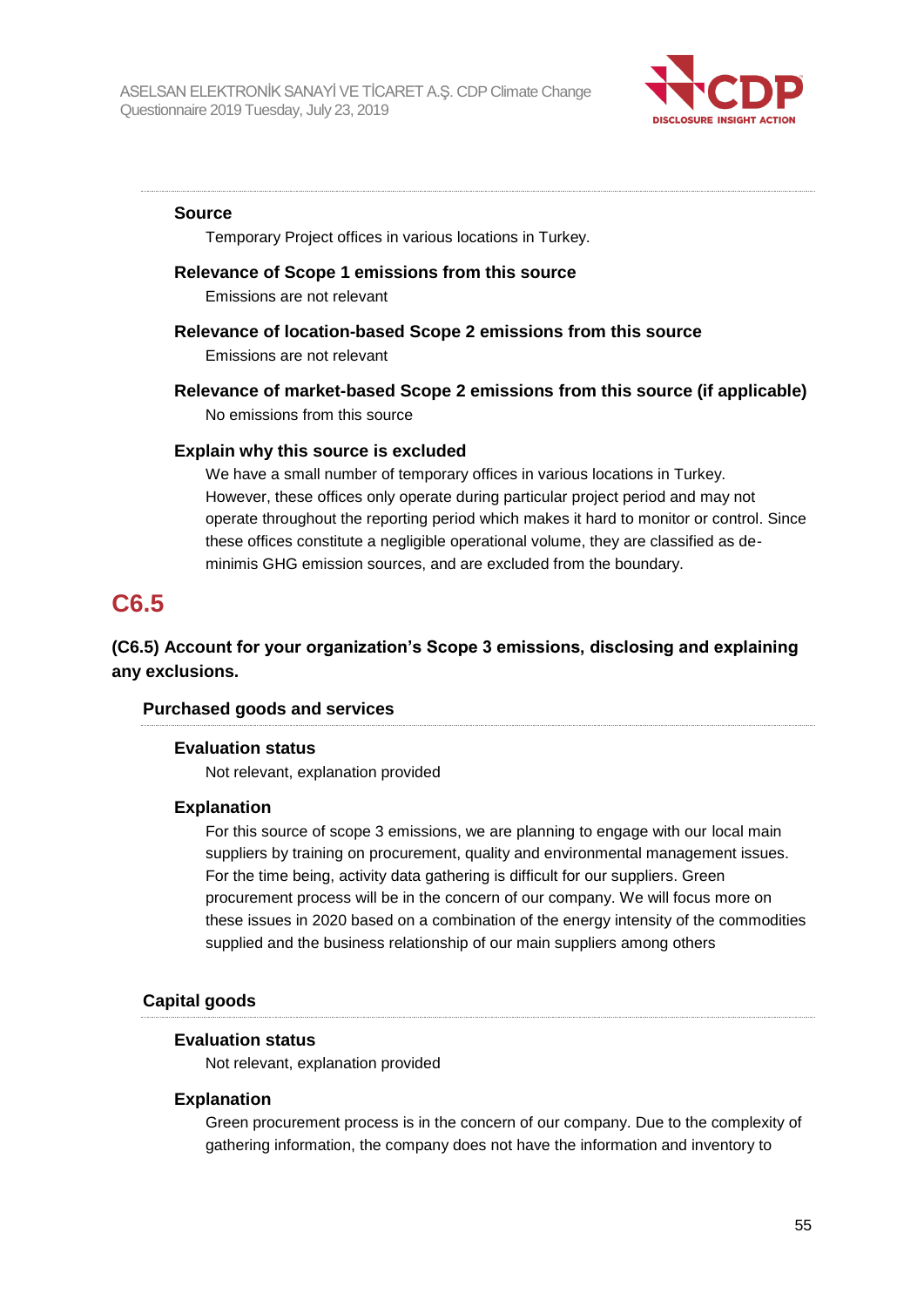

account for the emissions associated with this source. ASELSAN does not predict the full inclusion over a five years period.

#### **Fuel-and-energy-related activities (not included in Scope 1 or 2)**

#### **Evaluation status**

Not relevant, explanation provided

#### **Explanation**

In the next two years we are planning to obtain data by: Reference to the scope 1 GHG inventory, including sources and types of fuels consumed and collect data from the fuel procurement department. If necessary, collect data from fuel suppliers; and/or reference to life cycle databases and/or GHG Protocol website.

#### **Upstream transportation and distribution**

#### **Evaluation status**

Relevant, calculated

#### **Metric tonnes CO2e**

13.09

#### **Emissions calculation methodology**

DEFRA: Freighting goods-2018

## **Percentage of emissions calculated using data obtained from suppliers or value chain partners**

## **Explanation**

This data is provided from our main chemical material suppliers who transport chemicals inside our Macunköy Facility by using roadway. The great majority of this transportation's GHG gases comprise CO2 from exhaust emissions (fuel usage). We are planning to have a clear climate change related procurement policy to measure and reduce CO2 emissions generated from upstream transportation of chemicals The verification of this category is fulfilled by the 3rd party audit for 2018 activities.

#### **Waste generated in operations**

#### **Evaluation status**

Relevant, calculated

#### **Metric tonnes CO2e**

226.88

#### **Emissions calculation methodology**

The assessment and the data gathering process is in place. Waste generated in operations is calculated based on Defra 2018 methodology on waste disposal. Waste water generated from operations is calculated based on Defra 2018 methodology on water treatment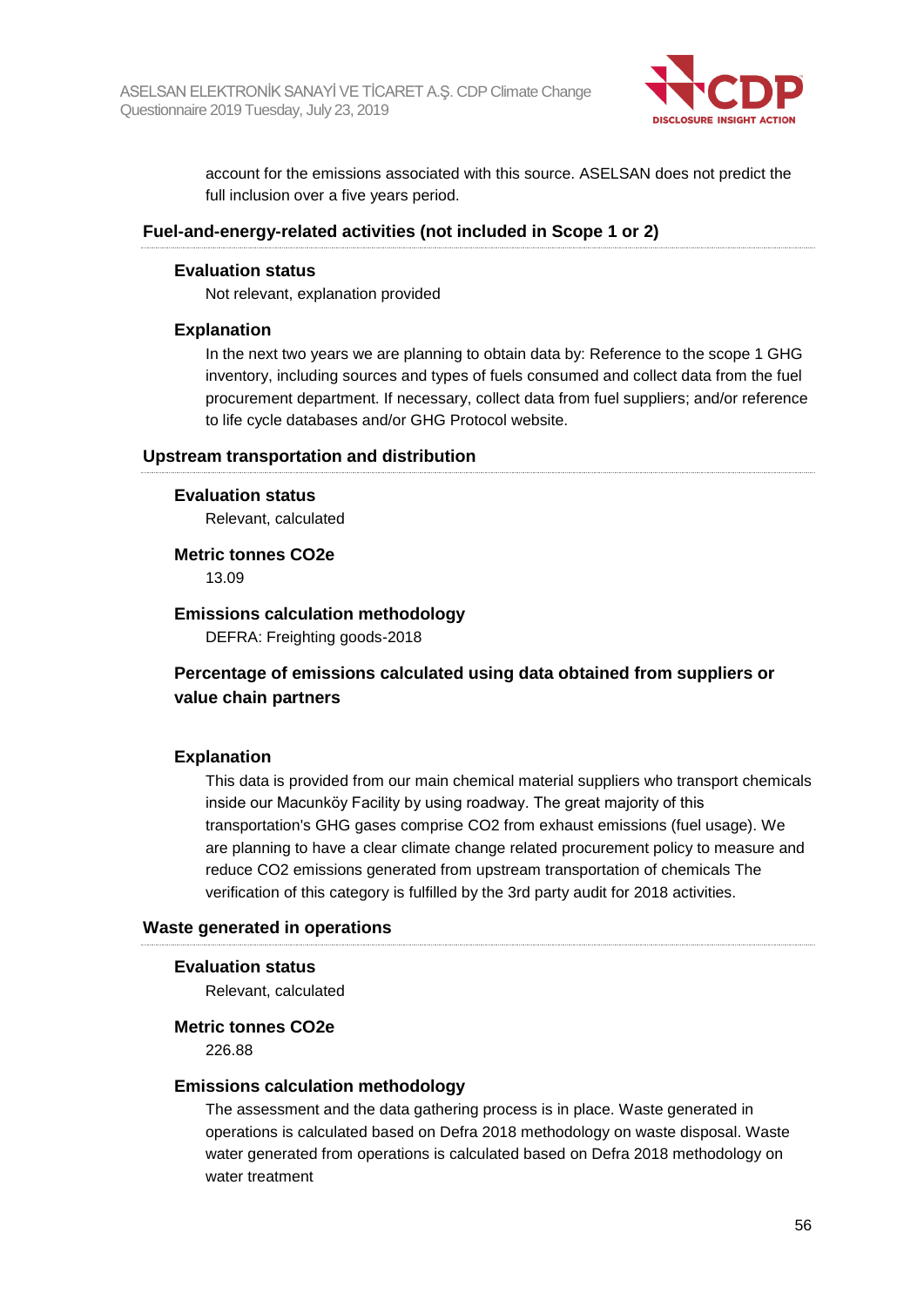

## **Percentage of emissions calculated using data obtained from suppliers or value chain partners**

## **Explanation**

This data is the sum of hazardous & scrap wastes and waste water. The first group have an emission of 20.77 tons CO2-e. This data is provided by ASELSAN and reported to the Ministry in the reporting year.

Waste water having an emission of 206.11 tons CO2-e is discharged into the municipal sewer system. The verification of all the categories is fulfilled by the 3rd party audit for 2018 activities.

#### **Business travel**

#### **Evaluation status**

Relevant, calculated

#### **Metric tonnes CO2e**

6,194.64

#### **Emissions calculation methodology**

The assessment and the data gathering process is in place. Air travel based emission is calculated based on DEFRA 2018 methodology for business travel-air.

## **Percentage of emissions calculated using data obtained from suppliers or value chain partners**

#### **Explanation**

The data is provided by ASELSAN's travel supplier. The verification of this category is fulfilled by the 3rd party audit for 2018 activities.

#### **Employee commuting**

#### **Evaluation status**

Relevant, calculated

#### **Metric tonnes CO2e**

740.89

#### **Emissions calculation methodology**

The assessment and the data gathering process is in place. Employee commuting based data is calculated based on Defra 2018 methodology for business travel- land

## **Percentage of emissions calculated using data obtained from suppliers or value chain partners**

#### **Explanation**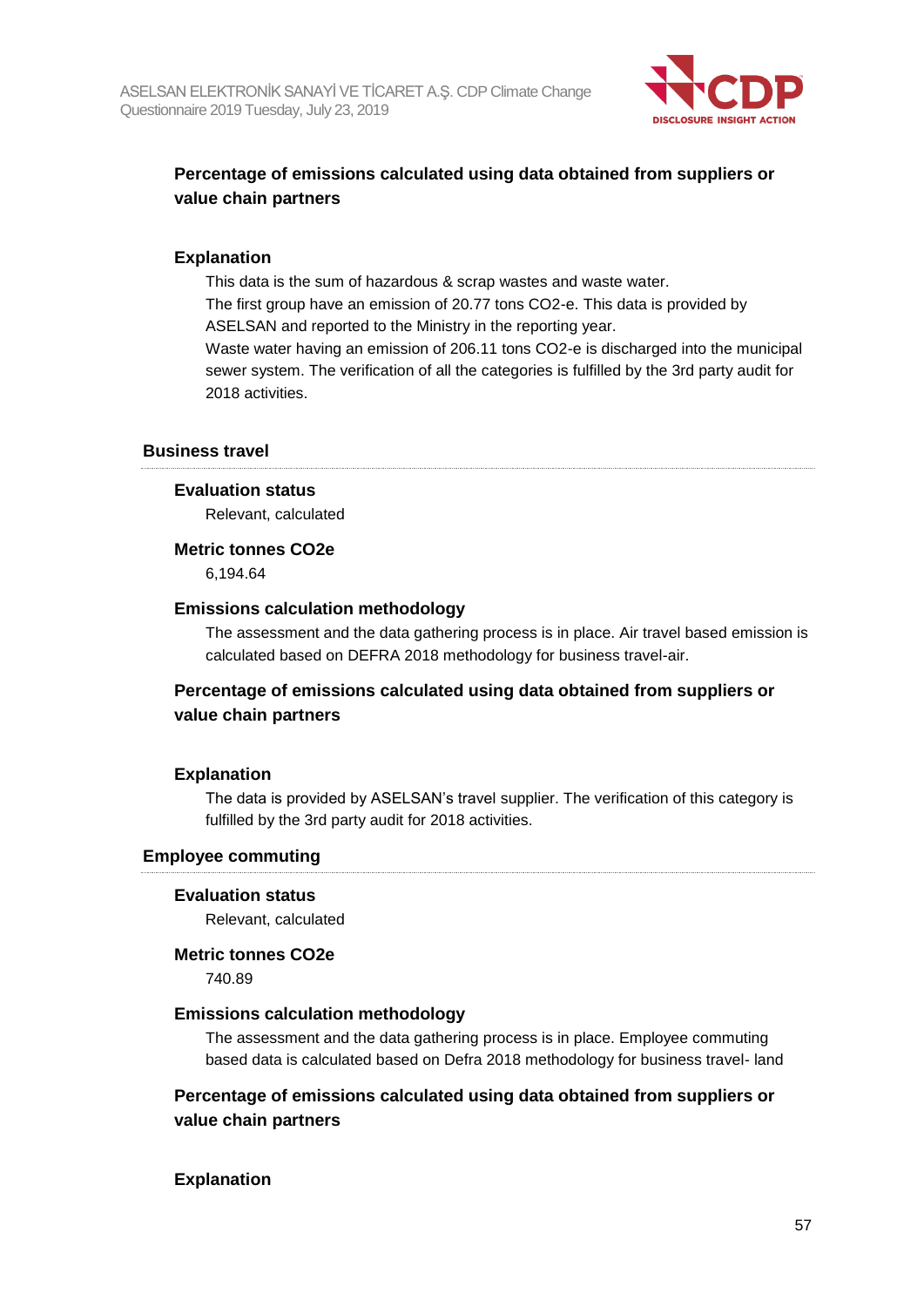

This data covers the emissions from transportation of employees to and from work. The FTE number has increased in 2018. The verification of this category is fulfilled by the 3rd party audit for 2018 activities.

#### **Upstream leased assets**

#### **Evaluation status**

Not relevant, explanation provided

## **Explanation**

We did not use upstream leased assets in 2018.

#### **Downstream transportation and distribution**

#### **Evaluation status**

Not relevant, explanation provided

#### **Explanation**

We are planning to focus on improving our data collection system with lowest possible uncertainty in 4 years. Base on emissions calculation methodology, we can focus on Supplier-Specific Method

## **Processing of sold products**

#### **Evaluation status**

Not relevant, explanation provided

## **Explanation**

Our products are not processed or re-processed any further after they have been sold. Consequently the scope 3 category "Processing of sold Products" is not relevant for ASELSAN

#### **Use of sold products**

#### **Evaluation status**

Not relevant, explanation provided

#### **Explanation**

This emission source is out of the boundary due to data gathering problem in the usage phase of sold products

#### **End of life treatment of sold products**

#### **Evaluation status**

Not relevant, explanation provided

## **Explanation**

This emission source is out of the boundary due to the lack of data about the end of life treatment of sold products

#### **Downstream leased assets**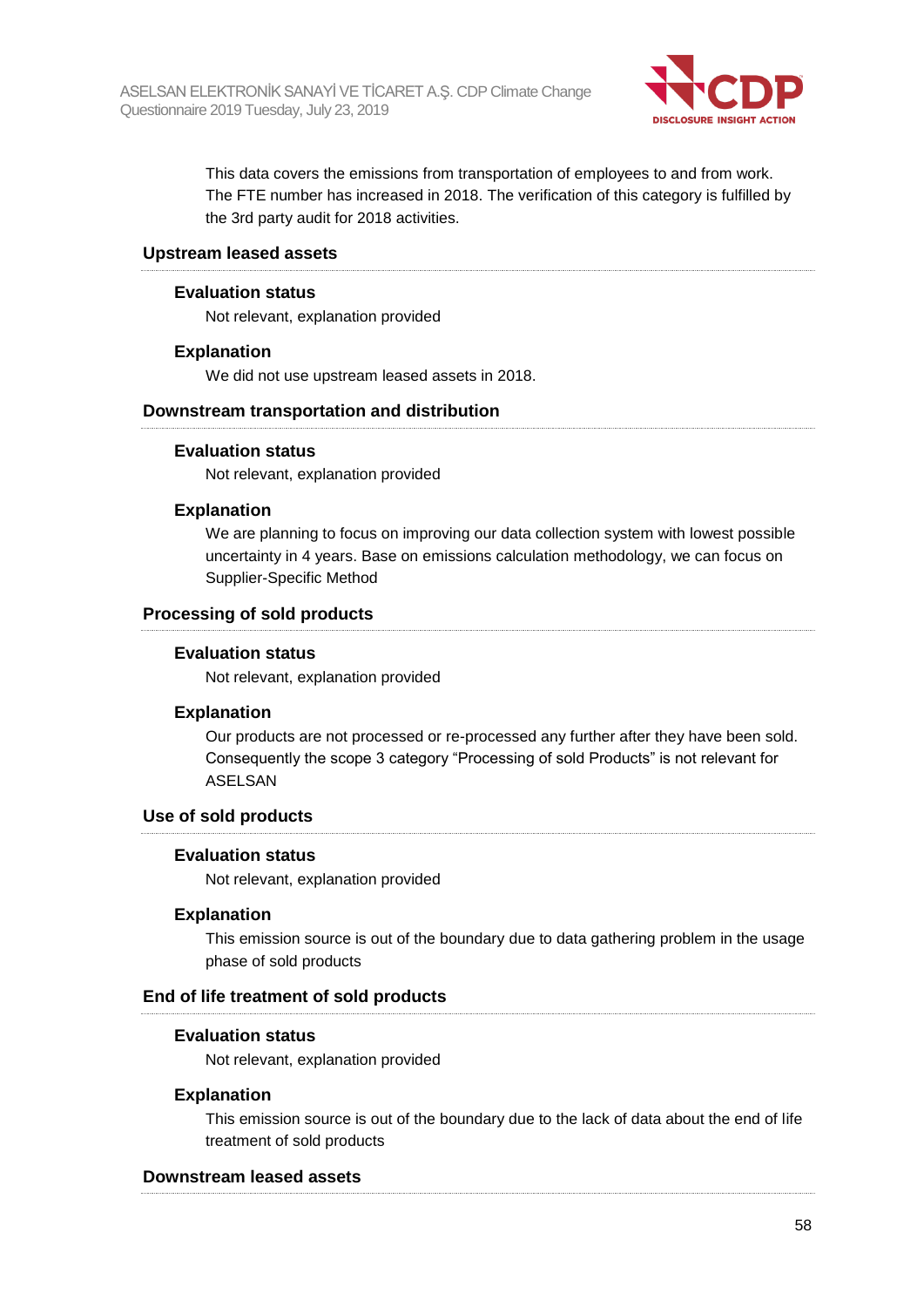

## **Evaluation status**

Not relevant, explanation provided

#### **Explanation**

There are not any leased downstream assets in ASELSAN This emission source has been excluded from the boundary

#### **Franchises**

#### **Evaluation status**

Not relevant, explanation provided

#### **Explanation**

ASELSAN has no franchises This emission source has been excluded from the boundary

#### **Investments**

#### **Evaluation status**

Not relevant, explanation provided

#### **Explanation**

No investment related emissions realised within the reporting year. In case of any new investment we can focus on Supplier- Specific Method

#### **Other (upstream)**

#### **Evaluation status**

Relevant, calculated

### **Metric tonnes CO2e**

7,824.24

#### **Emissions calculation methodology**

The assessment and the data gathering process is in place. In addition to food and beverage consumption, Glass and Paper consumption data is calculated based on methodology for DEFRA: Material Use – 2018.

Water supply data is calculated based on methodology for DEFRA: Water Supply – 2018.

## **Percentage of emissions calculated using data obtained from suppliers or value chain partners**

#### **Explanation**

The boundary of other upstream scope 3 emissions is enlarged by ASELSAN We have assessed and revised the data quality of our food and beverage, glass and paper consumption. The data is procured from the suppliers.

The water supplied by ASKİ- mains supply network, is added to the boundary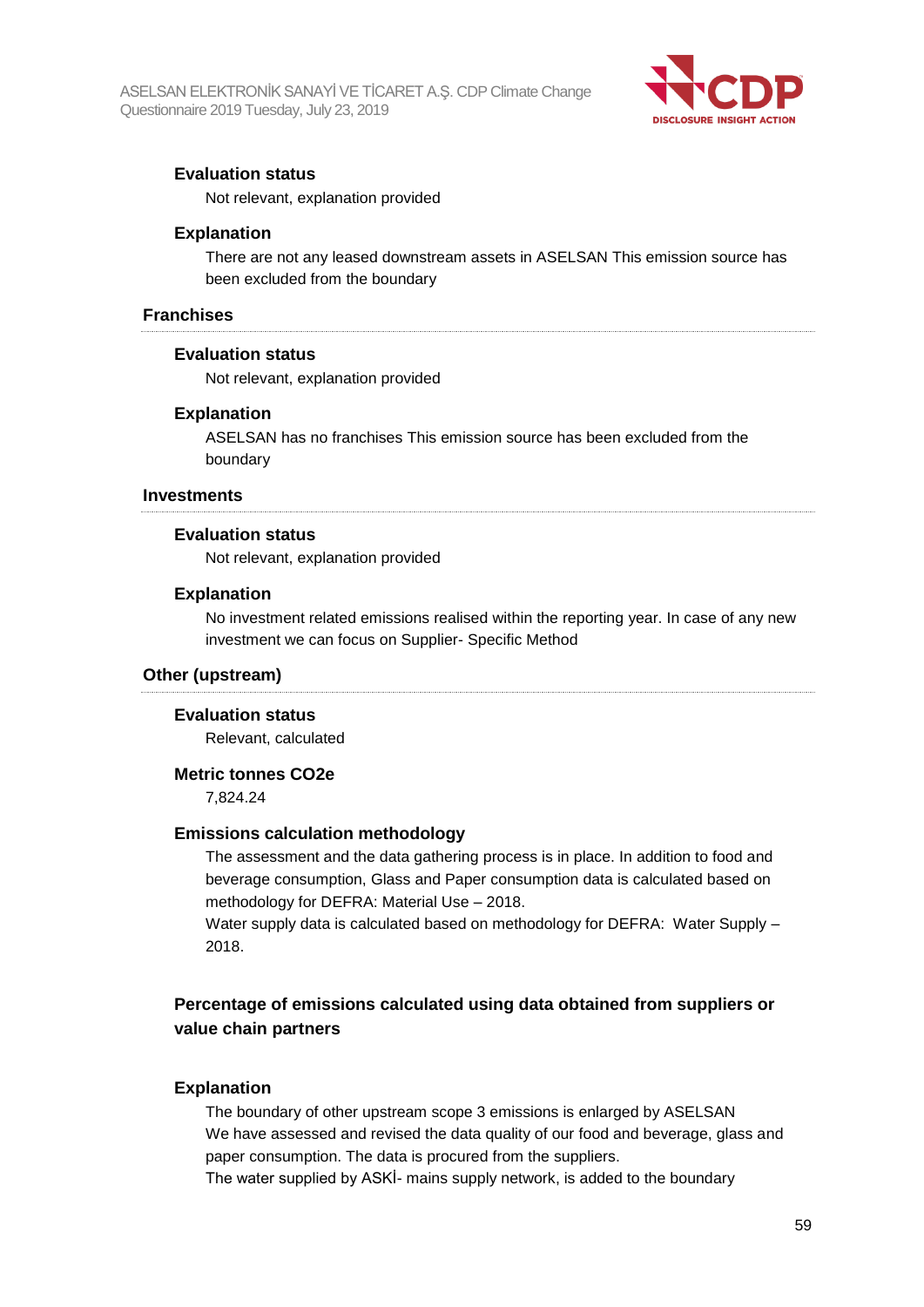

The emissions in metric tonnes CO2-e are as follows: 7613.23(F&B), 0.87(Glass), 74.93(Paper), Water Supply ( 135.21) The verification of all the categories is fulfilled by the 3 rd party audit for 2018 activities

## **Other (downstream)**

## **Evaluation status**

Not relevant, explanation provided

## **Explanation**

There are no additional other downstream emission sources for the reporting year

## **C6.7**

**(C6.7) Are carbon dioxide emissions from biologically sequestered carbon relevant to your organization?**

No

## **C6.10**

**(C6.10) Describe your gross global combined Scope 1 and 2 emissions for the reporting year in metric tons CO2e per unit currency total revenue and provide any additional intensity metrics that are appropriate to your business operations.**

**Intensity figure** 0.000006

**Metric numerator (Gross global combined Scope 1 and 2 emissions)** 48,400.13

**Metric denominator** unit total revenue

**Metric denominator: Unit total** 7,594,791,351

**Scope 2 figure used** Location-based

**% change from previous year** 40.94

**Direction of change** Decreased

**Reason for change**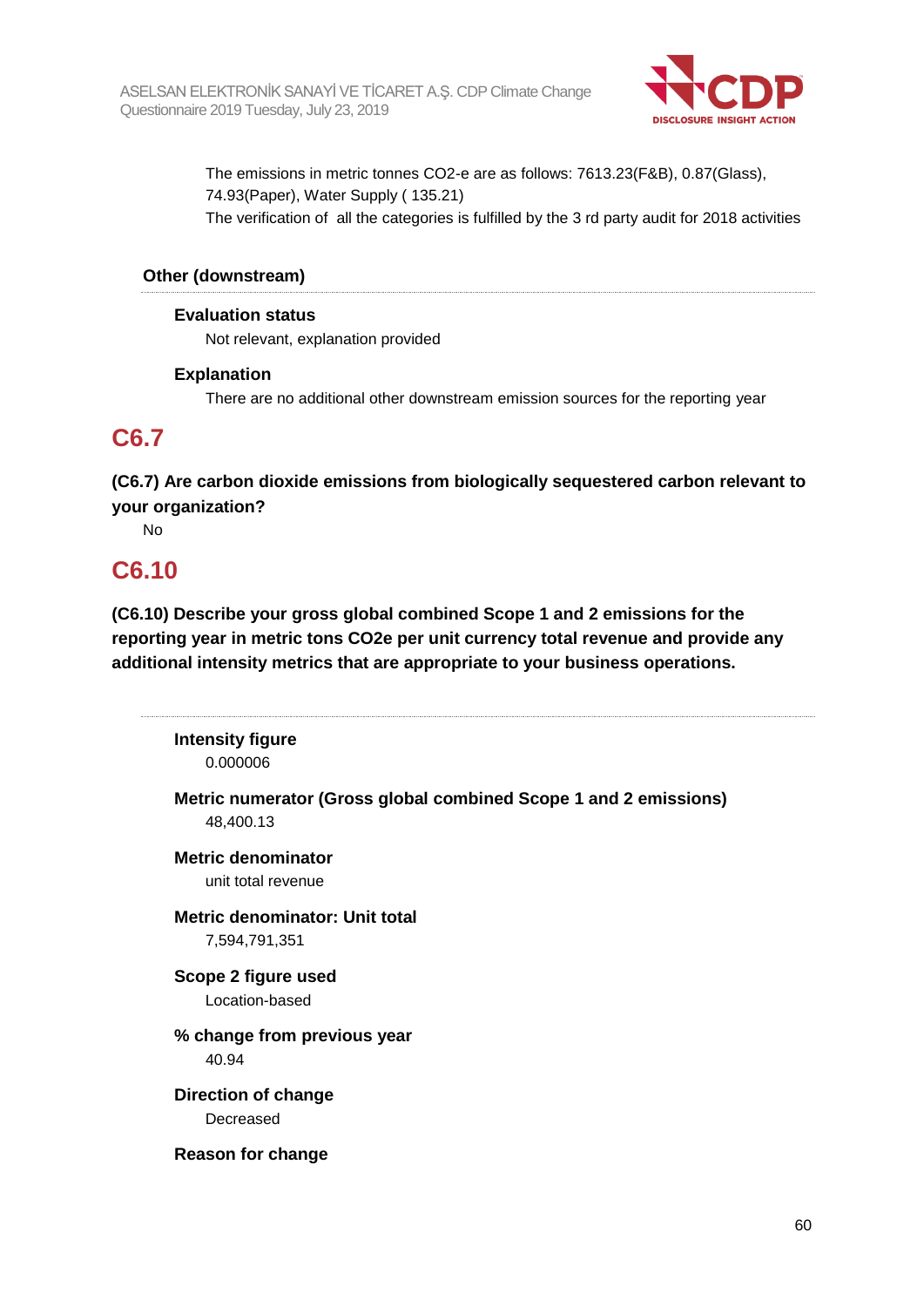

The main reason of intensity figure reduction is the revenue growth compared to previous year.

Secondly, the other emission reduction activities implemented during 2018 (question 7.9a).

# **C7. Emissions breakdowns**

## **C7.1**

**(C7.1) Does your organization break down its Scope 1 emissions by greenhouse gas type?**

Yes

## **C7.1a**

**(C7.1a) Break down your total gross global Scope 1 emissions by greenhouse gas type and provide the source of each used greenhouse warming potential (GWP).**

| <b>Greenhouse</b><br>gas | Scope 1 emissions (metric tons of GWP Reference<br>CO <sub>2</sub> e) |                                                           |
|--------------------------|-----------------------------------------------------------------------|-----------------------------------------------------------|
| CO <sub>2</sub>          | 9,658.49                                                              | IPCC Fifth Assessment Report (AR5 -<br>$100$ year)        |
| CH <sub>4</sub>          | 6.36                                                                  | IPCC Fifth Assessment Report (AR5 -<br>$100$ year)        |
| <b>N2O</b>               | 24.46                                                                 | <b>IPCC Fifth Assessment Report (AR5 -</b><br>$100$ year) |
| <b>HFCs</b>              | 1,048.2                                                               | IPCC Fifth Assessment Report (AR5 -<br>$100$ year)        |

## **C7.2**

**(C7.2) Break down your total gross global Scope 1 emissions by country/region.**

| <b>Country/Region</b> | Scope 1 emissions (metric tons CO2e) |  |
|-----------------------|--------------------------------------|--|
| <b>Turkey</b>         | 10,737.51                            |  |

## **C7.3**

## **(C7.3) Indicate which gross global Scope 1 emissions breakdowns you are able to provide.**

By facility By activity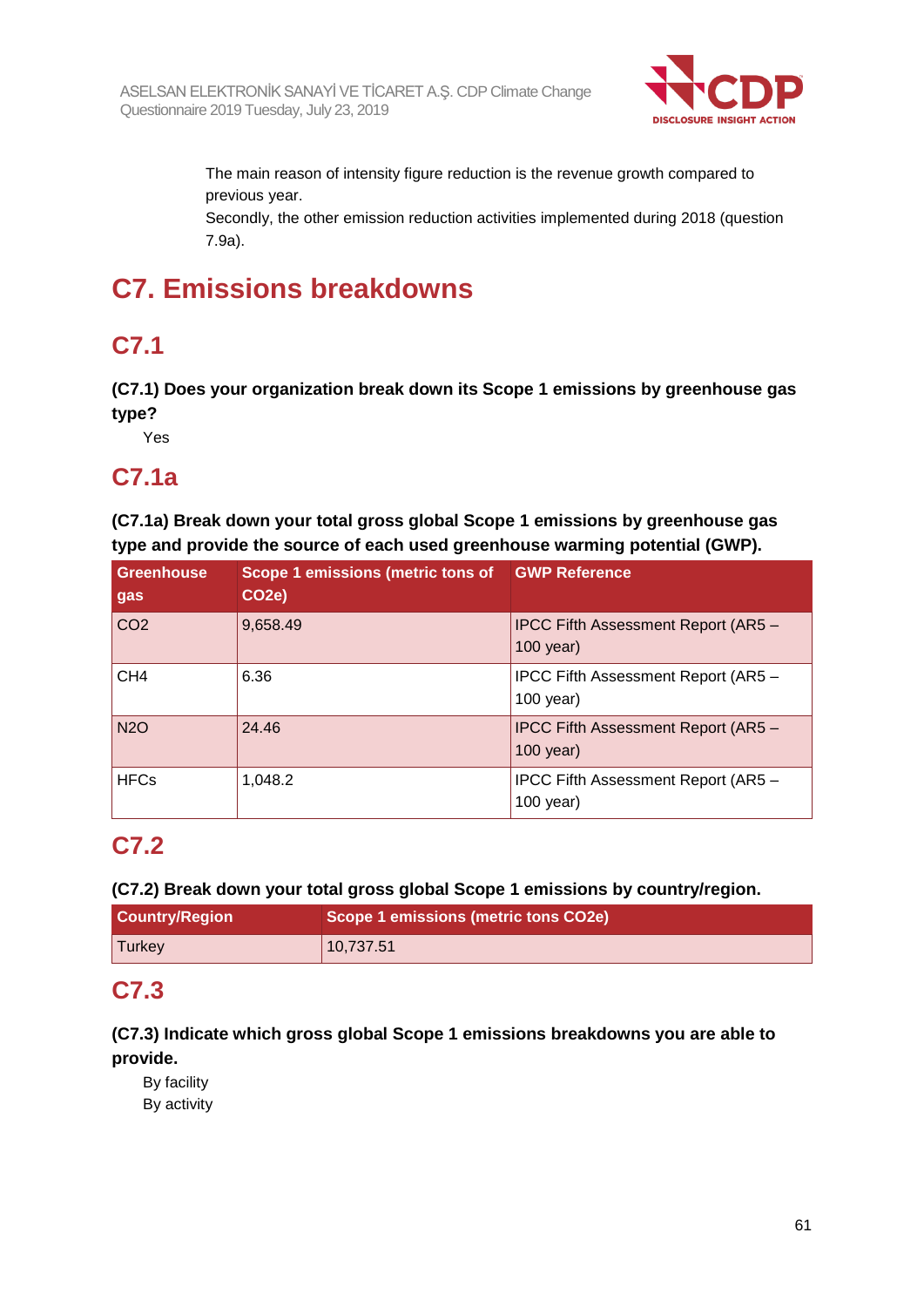

## **C7.3b**

## **(C7.3b) Break down your total gross global Scope 1 emissions by business facility.**

| <b>Facility</b> | <b>Scope 1 emissions (metric tons CO2e)</b> | <b>Latitude</b> | Longitude |
|-----------------|---------------------------------------------|-----------------|-----------|
| Macunköy        | 3,296.91                                    | 39.96763        | 32.76631  |
| Akyurt          | 2,932.43                                    | 40.08628        | 33.02409  |
| Gölbaşı         | 4.304.43                                    | 39.71837        | 32.81612  |
| Teknokent       | 154.69                                      | 39.89353        | 32.77346  |
| Şişli           | 9.2                                         | 41.05613        | 28.98536  |
| Teknopark       | 39.85                                       | 40.8513         | 29.28764  |

## **C7.3c**

## **(C7.3c) Break down your total gross global Scope 1 emissions by business activity.**

| <b>Activity</b>                                          | <b>Scope 1 emissions (metric tons CO2e)</b> |
|----------------------------------------------------------|---------------------------------------------|
| Natural Gas Consumption for heating, boilers and kitchen | 7,969.21                                    |
| Diesel consumption for generators and fire pumps         | 342.81                                      |
| LPG consumption at kitchen                               | 1.81                                        |
| CNG consumption in the production process                | 0.05                                        |
| Gasoline consumption for company cars                    | 78.26                                       |
| Diesel oil consumption for company cars                  | 1,290.59                                    |
| Diesel oil consumption for forklifts                     | 6.19                                        |
| Fugitive emissions from air conditioning system          | 579.06                                      |
| Fugitive emissions from fire extinguishers               | 469.52                                      |

## **C7.5**

## **(C7.5) Break down your total gross global Scope 2 emissions by country/region.**

| <b>Country/Region Scope 2,</b> | location-<br>based (metric<br>tons CO2e) | Scope 2,<br>market-<br>based<br>(metric tons<br>CO <sub>2e</sub> ) | <b>Purchased and</b><br>consumed<br>electricity, heat,<br>steam or cooling<br>(MWh) | <b>Purchased and consumed</b><br>low-carbon electricity,<br>heat, steam or cooling<br>accounted in market-<br>based approach (MWh) |
|--------------------------------|------------------------------------------|--------------------------------------------------------------------|-------------------------------------------------------------------------------------|------------------------------------------------------------------------------------------------------------------------------------|
| Turkey                         | 37,662.62                                |                                                                    | 83,453.63                                                                           |                                                                                                                                    |

## **C7.6**

**(C7.6) Indicate which gross global Scope 2 emissions breakdowns you are able to provide.**

By facility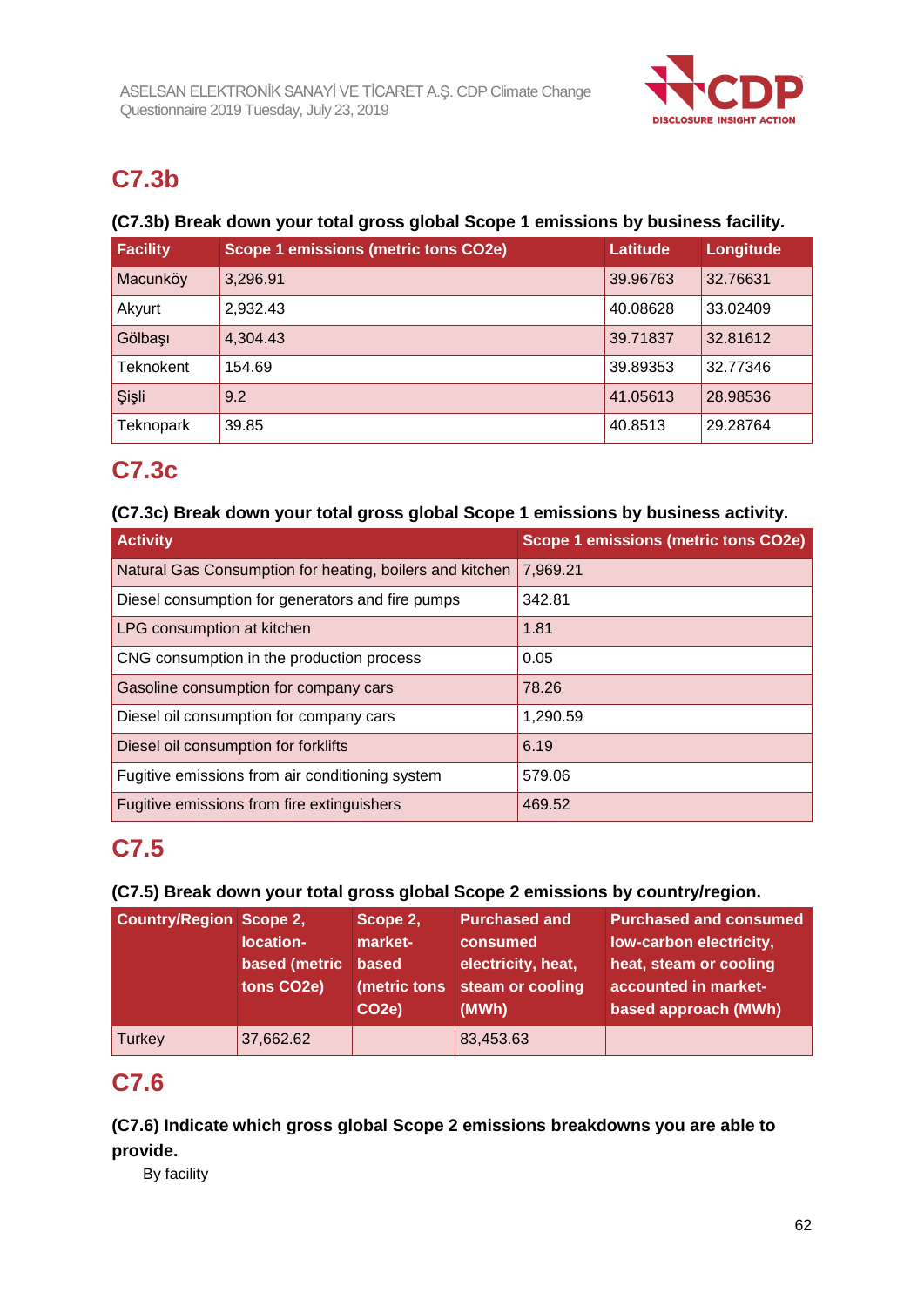

## **C7.6b**

## **(C7.6b) Break down your total gross global Scope 2 emissions by business facility.**

| <b>Facility</b>  | <b>Scope 2 location-based emissions</b><br>(metric tons CO2e) | Scope 2, market-based emissions<br>(metric tons CO2e) |
|------------------|---------------------------------------------------------------|-------------------------------------------------------|
| Macunköy         | 15,434.14                                                     |                                                       |
| Akyurt           | 11,525.83                                                     |                                                       |
| Gölbaşı          | 10,241.09                                                     |                                                       |
| Teknokent 405.96 |                                                               |                                                       |
| Şişli            | 0.63                                                          |                                                       |
| Teknopark 54.96  |                                                               |                                                       |

## **C7.9**

**(C7.9) How do your gross global emissions (Scope 1 and 2 combined) for the reporting year compare to those of the previous reporting year?**

Decreased

## **C7.9a**

**(C7.9a) Identify the reasons for any change in your gross global emissions (Scope 1 and 2 combined) and for each of them specify how your emissions compare to the previous year.**

|                                                 | <b>Change in</b><br>emissions<br>(metric<br>tons CO2e) | <b>Direction</b><br>of change | <b>Emissions</b><br>value<br>(percentage) | <b>Please explain calculation</b>                                                                                                                                                                                                                                                                             |
|-------------------------------------------------|--------------------------------------------------------|-------------------------------|-------------------------------------------|---------------------------------------------------------------------------------------------------------------------------------------------------------------------------------------------------------------------------------------------------------------------------------------------------------------|
| Change in<br>renewable<br>energy<br>consumption | $\Omega$                                               | No change                     |                                           |                                                                                                                                                                                                                                                                                                               |
| Other<br>emissions<br>reduction<br>activities   | 1,142.09                                               | Decreased                     | 2.36                                      | Other emission activities implemented<br>during 2018 have been resulted with a<br>reduction of 1,1142.09 tons of CO2-e. The<br>total scope 1 and scope 2 emissions in<br>the previous year was 48,403.37 tons of<br>CO2-e. We arrived at 2.36% through (-<br>$1,142.09/48,403.37$ <sup>*</sup> $100 = -2.36%$ |
| <b>Divestment</b>                               | $\Omega$                                               | No change                     |                                           |                                                                                                                                                                                                                                                                                                               |
| Acquisitions                                    | $\Omega$                                               | No change                     |                                           |                                                                                                                                                                                                                                                                                                               |
| <b>Mergers</b>                                  | $\Omega$                                               | No change                     |                                           |                                                                                                                                                                                                                                                                                                               |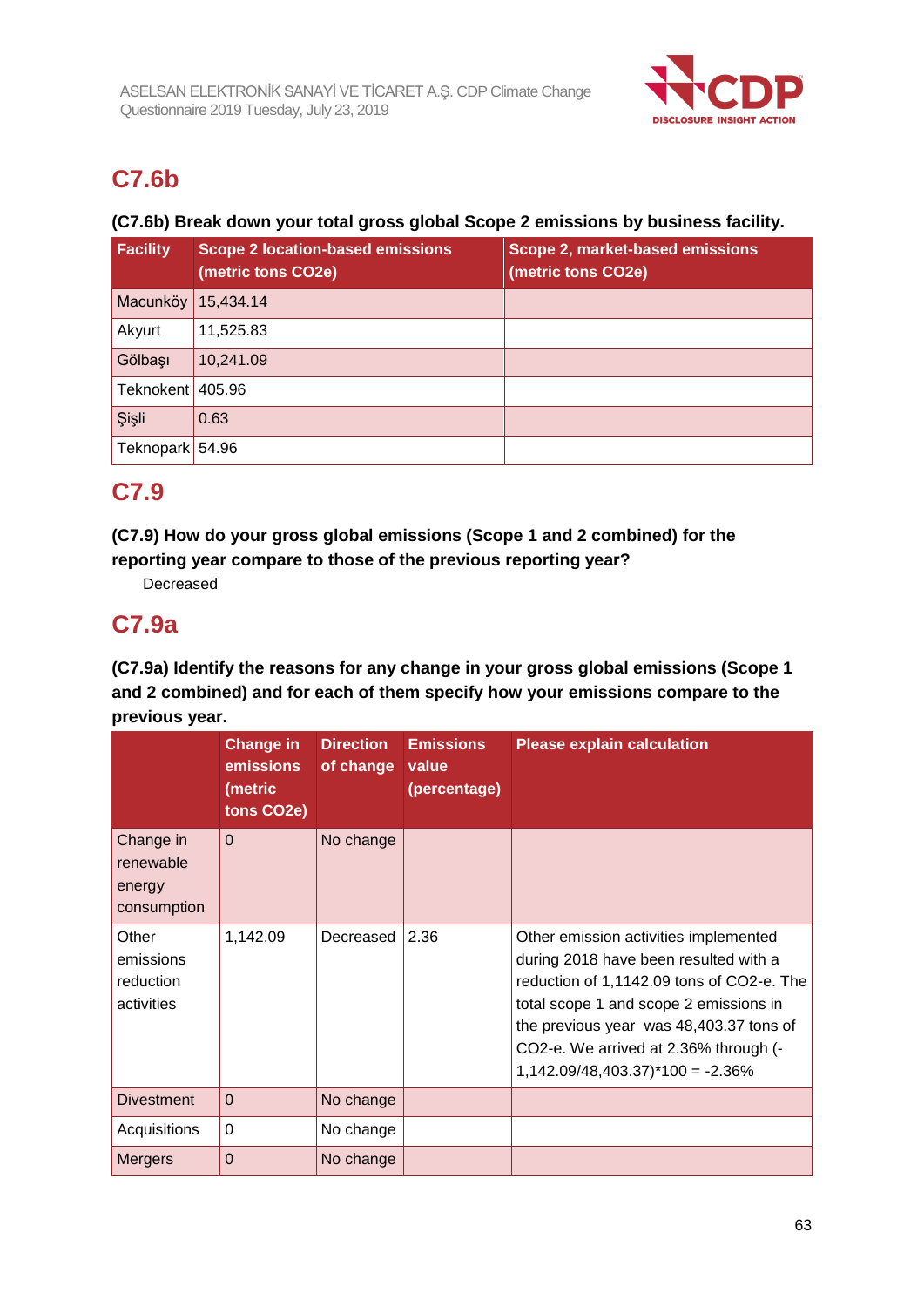

| Change in<br>output                              | $\Omega$       | No change |      |                                                                                                                                                                                                                                                                                                                                                                                                                           |
|--------------------------------------------------|----------------|-----------|------|---------------------------------------------------------------------------------------------------------------------------------------------------------------------------------------------------------------------------------------------------------------------------------------------------------------------------------------------------------------------------------------------------------------------------|
| Change in<br>methodology                         | 548.12         | Increased | 1.13 | Previous year the electricity emission<br>factor used in the calculation referred to<br>IEA 2015 Report. This year in line with the<br>update of IEA, we started to use, IEA<br>2016 Report emission factor in our<br>inventory calculation. In IEA 2015 Report,<br>the emission factor was 0.000444732 and<br>in IEA 2016 Report, the emission factor is<br>0.0004513. Calculation<br>$(548.12/48, 403.37)$ *100 = 1.13% |
| Change in<br>boundary                            | 0              | No change |      |                                                                                                                                                                                                                                                                                                                                                                                                                           |
| Change in<br>physical<br>operating<br>conditions | $\overline{0}$ | No change |      |                                                                                                                                                                                                                                                                                                                                                                                                                           |
| Unidentified                                     | $\Omega$       | No change |      |                                                                                                                                                                                                                                                                                                                                                                                                                           |
| Other                                            | 590.73         | Increased | 1.22 | Due to changes in the amount of usage of<br>the emission sources. The major items<br>which has the highest impact on the<br>change are electricity and natural gas<br>consumption. The electricity consumption<br>is 3.14% more compared to previous year.<br>On the other side the natural gas<br>consumption is 15.67% less compared to<br>previous year.                                                               |

## **C7.9b**

**(C7.9b) Are your emissions performance calculations in C7.9 and C7.9a based on a location-based Scope 2 emissions figure or a market-based Scope 2 emissions figure?**

Location-based

# **C8. Energy**

## **C8.1**

## **(C8.1) What percentage of your total operational spend in the reporting year was on energy?**

More than 0% but less than or equal to 5%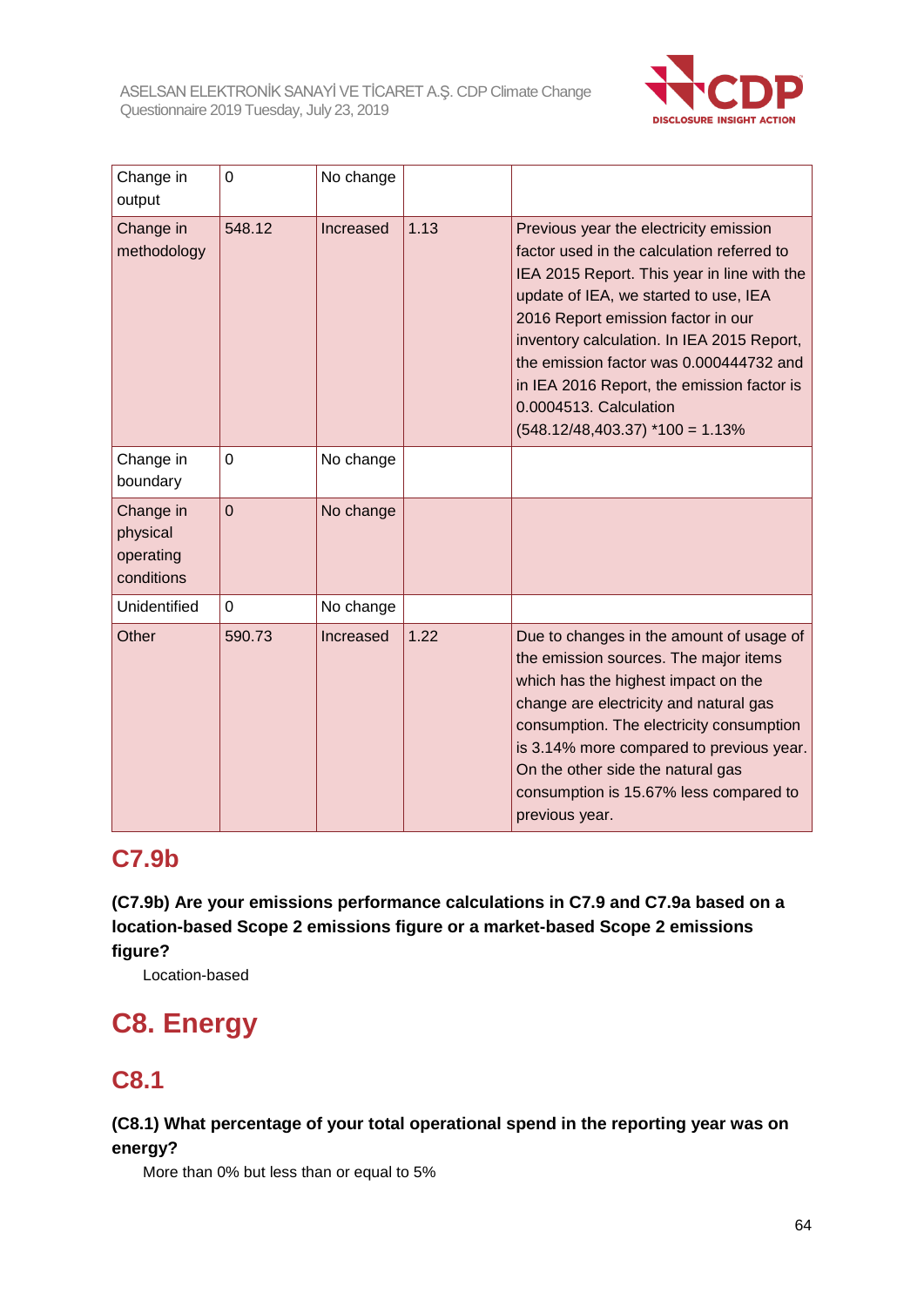

## **C8.2**

## **(C8.2) Select which energy-related activities your organization has undertaken.**

|                                                       | Indicate whether your organization undertakes this<br>energy-related activity |
|-------------------------------------------------------|-------------------------------------------------------------------------------|
| Consumption of fuel (excluding<br>feedstocks)         | Yes                                                                           |
| Consumption of purchased or<br>acquired electricity   | Yes                                                                           |
| Consumption of purchased or<br>acquired heat          | <b>No</b>                                                                     |
| Consumption of purchased or<br>acquired steam         | <b>No</b>                                                                     |
| Consumption of purchased or<br>acquired cooling       | <b>No</b>                                                                     |
| Generation of electricity, heat, steam,<br>or cooling | No                                                                            |

## **C8.2a**

## **(C8.2a) Report your organization's energy consumption totals (excluding feedstocks) in MWh.**

|                                                     | <b>Heating value</b>         | <b>MWh</b> from<br>renewable<br><b>sources</b> | <b>MWh from non-</b><br>renewable sources | <b>Total</b><br><b>MWh</b> |
|-----------------------------------------------------|------------------------------|------------------------------------------------|-------------------------------------------|----------------------------|
| Consumption of fuel<br>(excluding feedstock)        | LHV (lower<br>heating value) | 0                                              | 50,105.11                                 | 50,105.11                  |
| Consumption of purchased<br>or acquired electricity |                              | 0                                              | 83,453.63                                 | 83,453.63                  |
| Total energy consumption                            |                              | 0                                              | 133,558.74                                | 133,558.74                 |

## **C8.2b**

## **(C8.2b) Select the applications of your organization's consumption of fuel.**

|                                                          | Indicate whether your organization undertakes this<br>fuel application |
|----------------------------------------------------------|------------------------------------------------------------------------|
| Consumption of fuel for the generation of<br>electricity | N <sub>o</sub>                                                         |
| Consumption of fuel for the generation of<br>heat        | Yes                                                                    |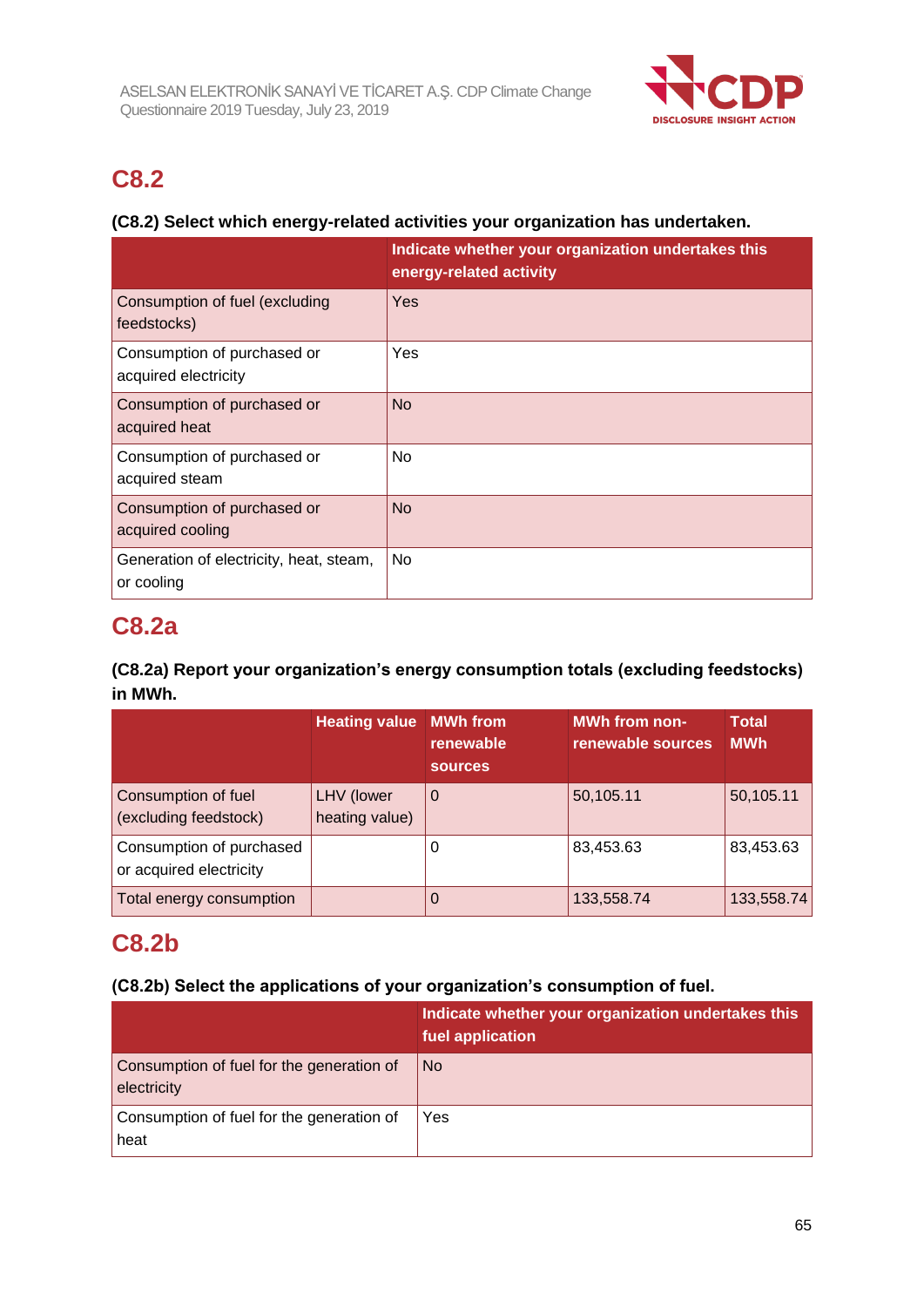

| Consumption of fuel for the generation of<br>steam         | <b>No</b> |
|------------------------------------------------------------|-----------|
| Consumption of fuel for the generation of<br>cooling       | No.       |
| Consumption of fuel for co-generation or<br>tri-generation | <b>No</b> |

## **C8.2c**

**(C8.2c) State how much fuel in MWh your organization has consumed (excluding feedstocks) by fuel type.**

**Fuels (excluding feedstocks)**

Natural Gas

## **Heating value**

LHV (lower heating value)

## **Total fuel MWh consumed by the organization**

43,744.84

#### **Comment**

The natural gas is consumed for heating purpose in the facilities of ASELSAN. The verification of the total fuel consumed by the organization is fulfilled by the 3rd party audit for 2018 activities

## **Fuels (excluding feedstocks)**

Diesel

#### **Heating value**

LHV (lower heating value)

## **Total fuel MWh consumed by the organization**

6,045.46

#### **Comment**

In the organization, diesel/ gas oil is consumed in 3 different activities that the calculation is the sum of these activities.

Diesel/Gas oil for stationary activities

Diesel/Gas oil for mobile activities

Diesel/Gas oil for Off Road activities

The verification of the total fuel consumed by the organization is fulfilled by the 3 rd party audit for 2018 activities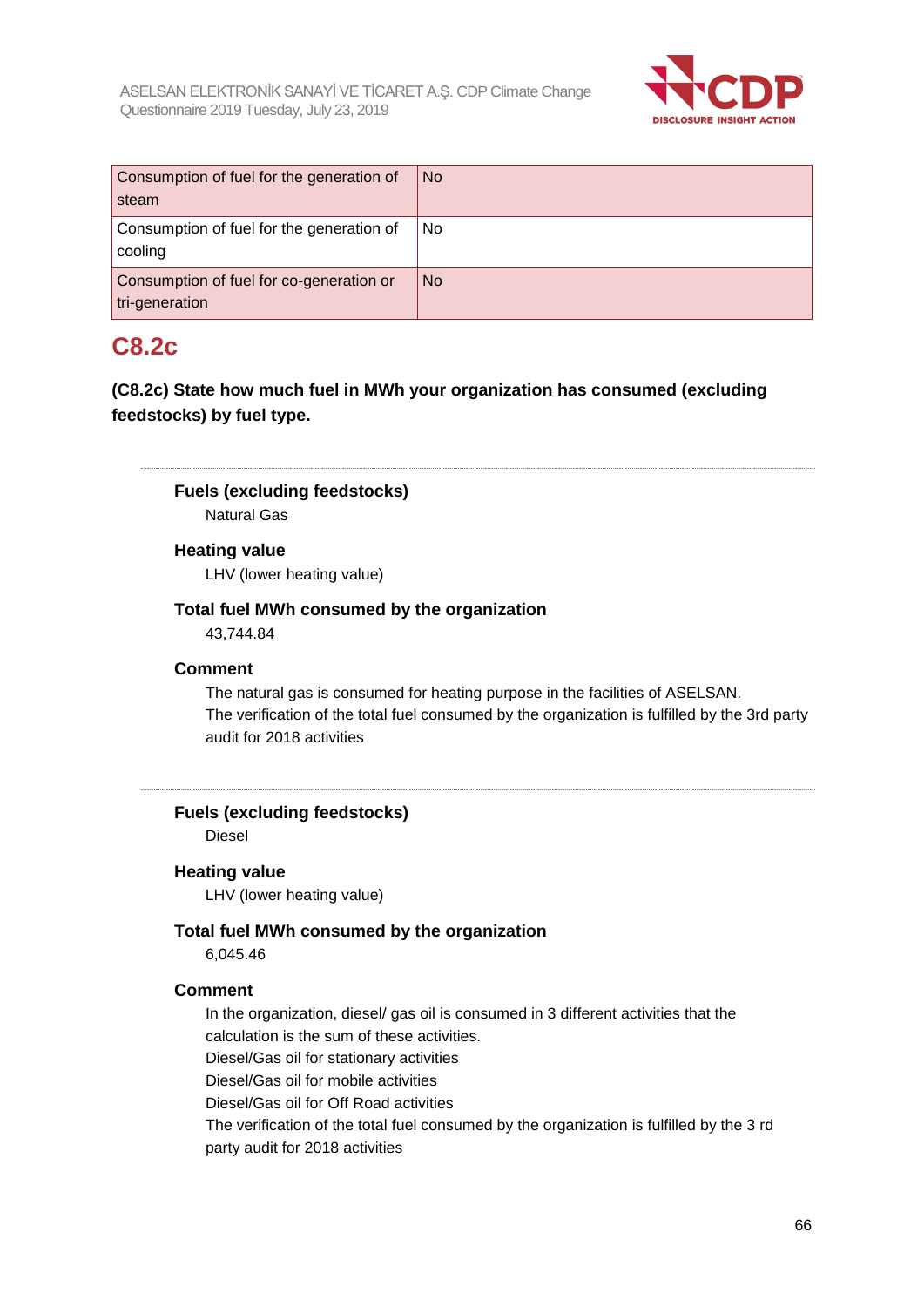

## **Fuels (excluding feedstocks)** Liquefied Petroleum Gas (LPG)

**Heating value**

LHV (lower heating value)

## **Total fuel MWh consumed by the organization**

7.98

## **Comment**

The verification of total fuel consumed by the organization is fulfilled by the third party audit for 2018 activities.

## **Fuels (excluding feedstocks)**

Motor Gasoline

## **Heating value**

LHV (lower heating value)

## **Total fuel MWh consumed by the organization**

306.56

## **Comment**

The verification of the total fuel consumed by the organization is fulfilled by the 3rd party audit for 2018 activities.

## **Fuels (excluding feedstocks)**

Compressed Natural Gas (CNG)

## **Heating value**

LHV (lower heating value)

## **Total fuel MWh consumed by the organization**

0.28

## **Comment**

CNG is consumed in Akyurt facility. The verification of total fuel consumed by the organization is fulfilled by the third party audit for 2018 activities.

## **C8.2d**

## **(C8.2d) List the average emission factors of the fuels reported in C8.2c.**

## **Compressed Natural Gas (CNG)**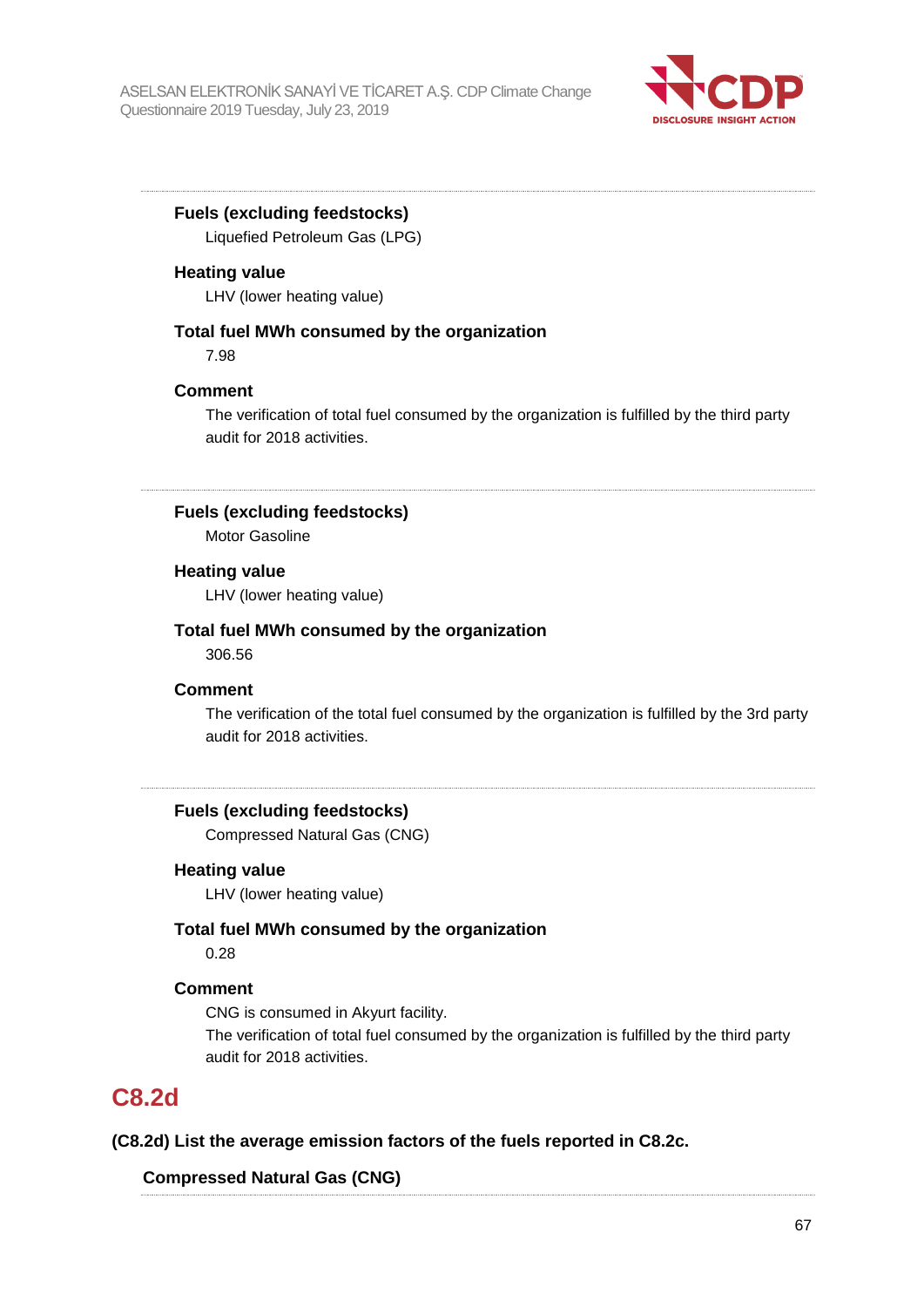

## **Emission factor**

0.00194

## **Unit**

metric tons CO2 per m3

## **Emission factor source**

IPCC Chapter 2 Stationary Combustion (Table 2.3). The verification of this emission factor is fulfilled by the third party audit for 2018 activities.

## **Comment**

CNG is consumed in Akyurt facility. The verification of this emission factor is fulfilled by the third party audit for 2018 activities.

## **Diesel**

#### **Emission factor**

0.0029

## **Unit**

metric tons CO2e per liter

## **Emission factor source**

IPCC Chapter 2 Stationary Combustion (Table 2.3) IPCC Chapter 3 Mobile Combustion (Table 3.2.1 and 3.2.2) IPCC Chapter 3 Mobile Combustion off road (Table 3.3.1) The verification of these emission factors is fulfilled by the 3rd party audit for 2018 activities.

## **Comment**

Diesel/ Gas oil is consumed in 3 different activities that the calculation is based on following tables and the result is the sum of these activities for all facilities.

Diesel/Gas oil for stationary activities IPCC Chapter 2 Stationary Combustion (Table 2.3)

Diesel/Gas oil for mobile activities IPCC Chapter 3 Mobile Combustion (Table 3.2.1 and 3.2.2)

Diesel/Gas oil for Off Road activities IPCC Chapter 3 Mobile Combustion off road (Table 3.3.1)

The verification of these emission factors is fulfilled by the 3rd party audit for 2018 activities.

## **Liquefied Petroleum Gas (LPG)**

**Emission factor**

0.00288

**Unit**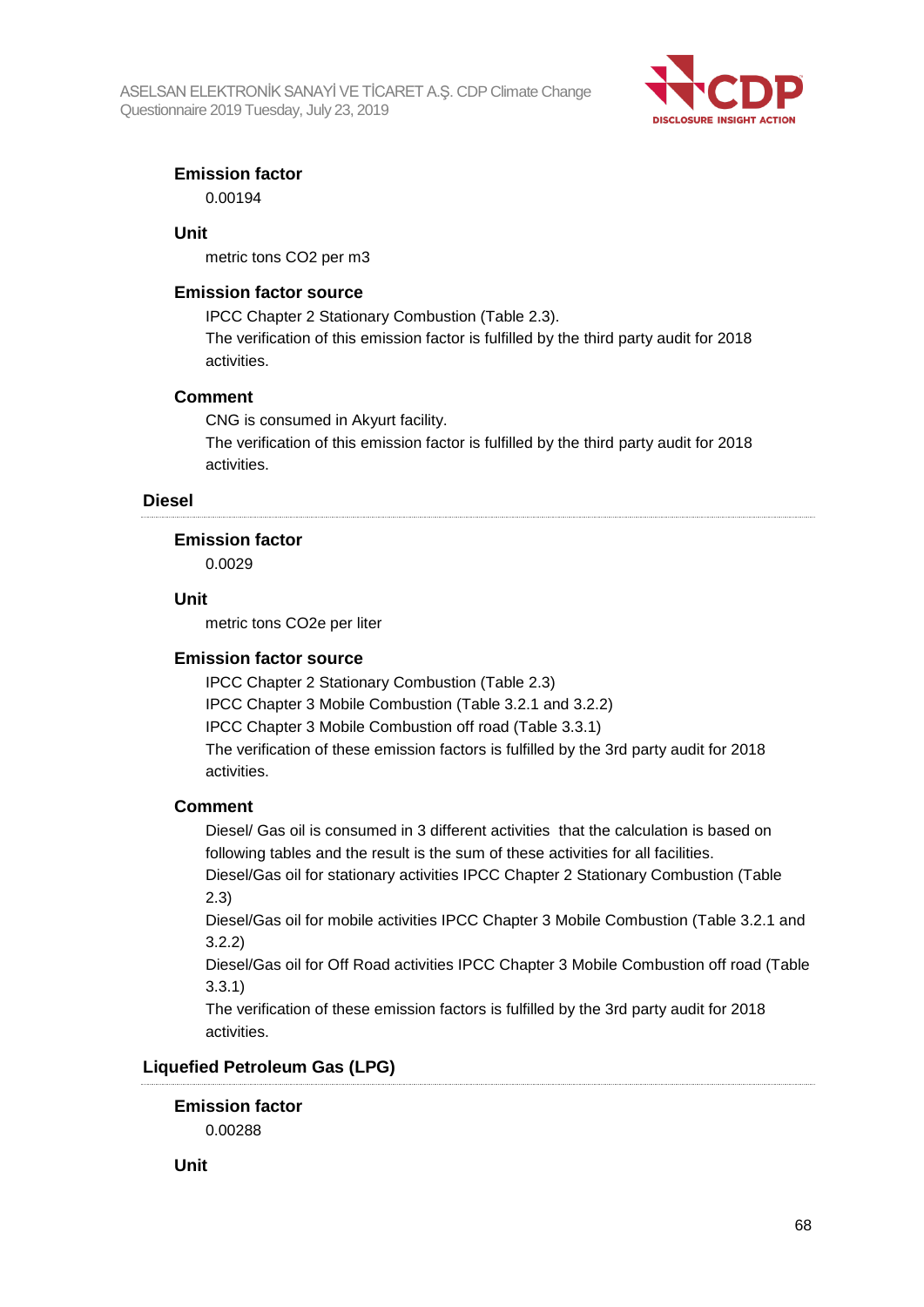

metric tons CO2e per metric ton

### **Emission factor source**

IPCC Chapter 2 Stationary Combustion (Table 2.3) The verification of this emission factor is fulfilled by the third party audit for 2018 activities.

#### **Comment**

IPCC Chapter 2 Stationary Combustion (Table 2.3) The verification of this emission factor is fulfilled by the third party audit for 2018 activities.

## **Motor Gasoline**

#### **Emission factor**

0.00227

#### **Unit**

metric tons CO2e per liter

#### **Emission factor source**

IPCC Chapter 3 Mobile Combustion (Table 3.2.1 and 3.2.2) The verification of these emission factors is fulfilled by the 3rd party audit for 2018 activities.

## **Comment**

IPCC Chapter 3 Mobile Combustion (Table 3.2.1 and 3.2.2) The verification of these emission factors is fulfilled by the 3rd party audit for 2018 activities.

## **Natural Gas**

#### **Emission factor**

0.00194

#### **Unit**

metric tons CO2e per m3

#### **Emission factor source**

IPCC Chapter 2 Stationary Combustion (Table 2.3) The verification of this emission factor is fulfilled by the third party audit for 2018

activities.

#### **Comment**

The verification of this emission factor is fulfilled by the third party audit for 2018 activities.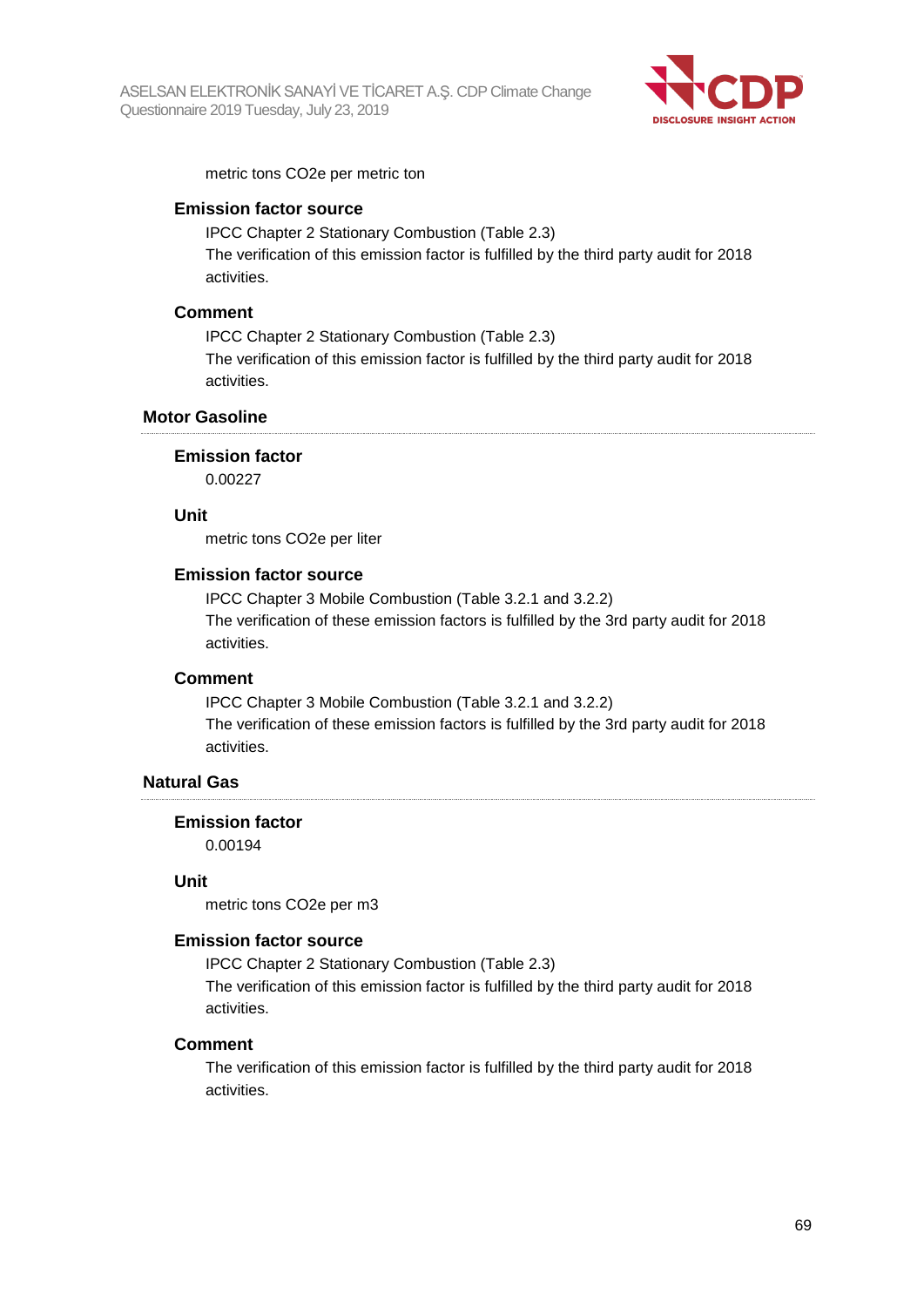

## **C8.2f**

**(C8.2f) Provide details on the electricity, heat, steam and/or cooling amounts that were accounted for at a low-carbon emission factor in the market-based Scope 2 figure reported in C6.3.**

# **C9. Additional metrics**

## **C9.1**

**(C9.1) Provide any additional climate-related metrics relevant to your business.**

**Description** Waste **Metric value** 967.72 **Metric numerator** Tonnes of waste **Metric denominator (intensity metric only) % change from previous year** 17 **Direction of change** Increased **Please explain** The previous years' metric value was 826.44 tonnes of waste generated from the locations in Ankara. ASELSAN manages the waste generated from its operations by taking the waste management hierarchy into account in a manner that minimizes their environmental impacts. This management approach starts by reducing waste at the source and continues with waste reuse, recycling and disposal as a last resort. The verification of regularly reported wastes to MoEU is fulfilled by the 3rd party audit for 2018 activities. Detailed information about all waste categories : ASELSAN Sustainability Report 2018 Page 42-43

## **Description**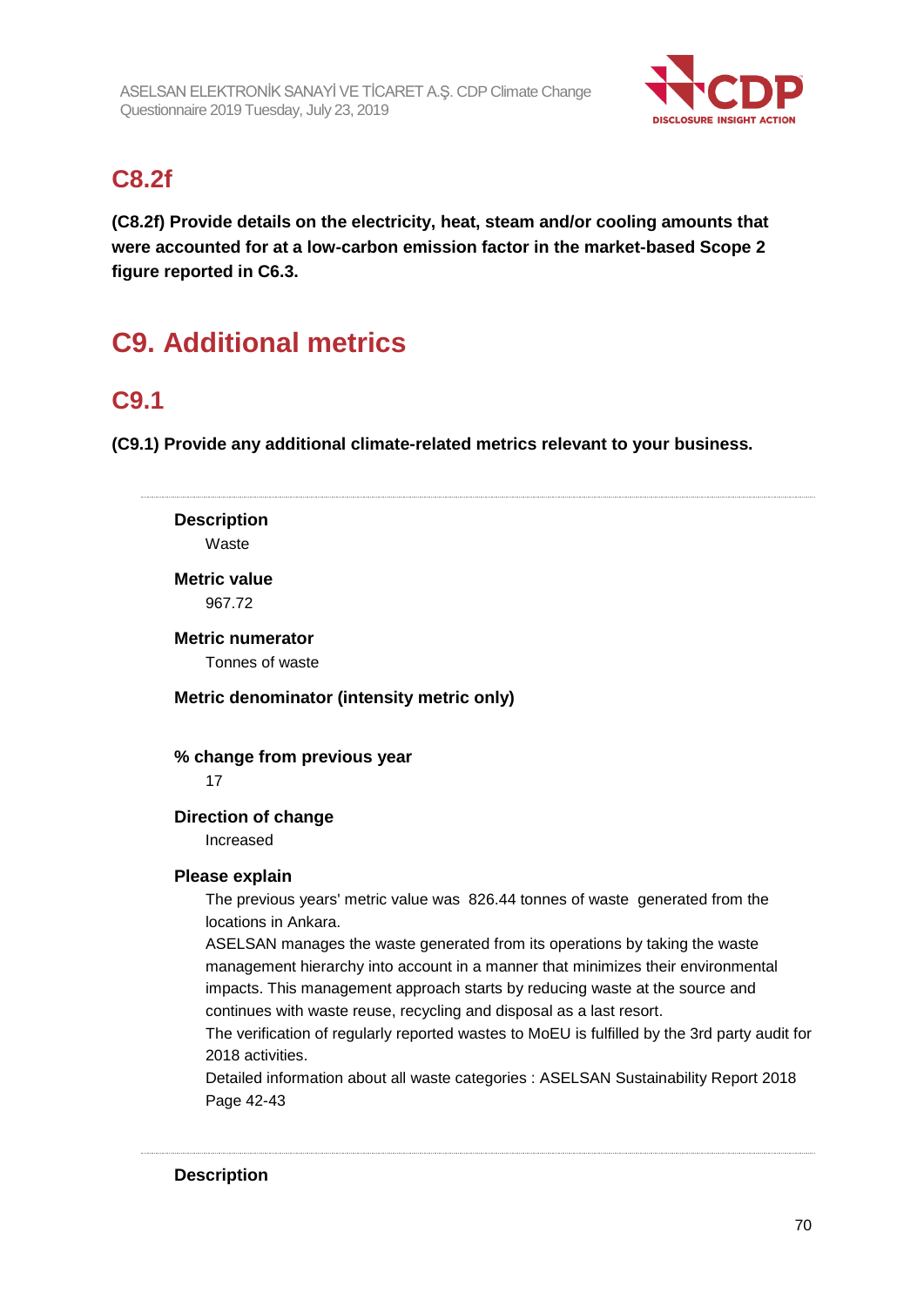

Other, please specify Waste water discharged into sewer system

#### **Metric value**

291,111

### **Metric numerator**

Cubic meter of waste water

## **Metric denominator (intensity metric only)**

#### **% change from previous year**

11

#### **Direction of change**

Decreased

#### **Please explain**

The previous years' metric value was 324048 m3 waste water discharged into the sewer system. The verification of this data is fulfilled by the 3rd party audit for 2018 activities. Despite the increase in FTE and other activities the waste water generated was reduced 11%

As in all environmental activities, water management practices in ASELSAN are conducted fully in compliance with the legislation and the wastewater discharge standards are determined in accordance with ASKI Wastewater Sewerage Network Discharge Regulation.

## **Description**

Energy usage

#### **Metric value**

50,105.11

#### **Metric numerator**

MWh from non-renewable sources Consumption of fuel

#### **Metric denominator (intensity metric only)**

#### **% change from previous year**

6

**Direction of change** Decreased

#### **Please explain**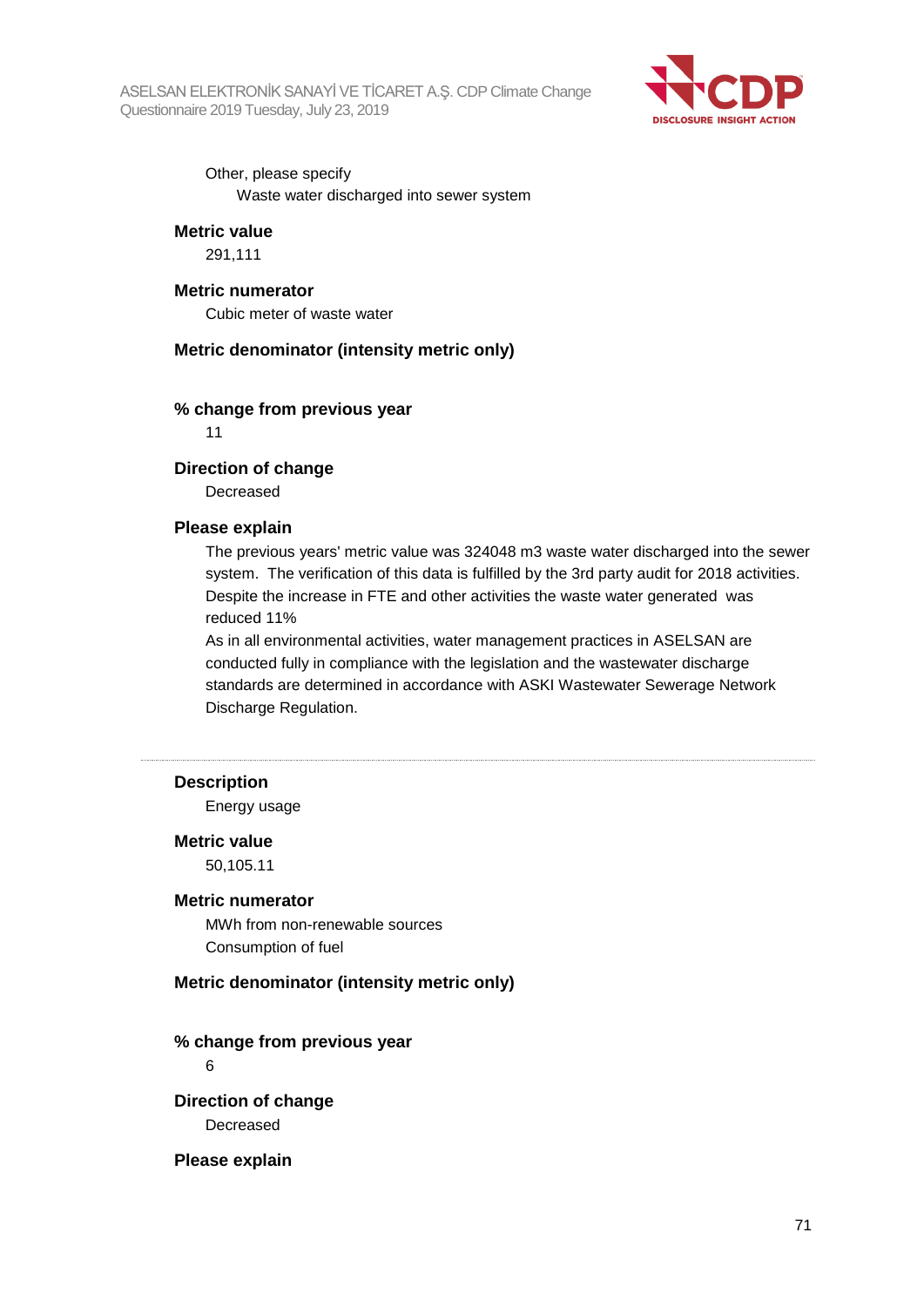

The previous years' metric value was 53094.69 MWh, as energy use Despite the increase in FTE and other activities the energy used was reduced 5.63%

# **C10. Verification**

## **C10.1**

**(C10.1) Indicate the verification/assurance status that applies to your reported emissions.**

|                                          | Verification/assurance status                          |
|------------------------------------------|--------------------------------------------------------|
| Scope 1                                  | Third-party verification or assurance process in place |
| Scope 2 (location-based or market-based) | Third-party verification or assurance process in place |
| Scope 3                                  | Third-party verification or assurance process in place |

## **C10.1a**

**(C10.1a) Provide further details of the verification/assurance undertaken for your Scope 1 and/or Scope 2 emissions and attach the relevant statements.**

## **Scope**

Scope 1

## **Verification or assurance cycle in place**

Annual process

## **Status in the current reporting year**

**Complete** 

## **Type of verification or assurance**

Reasonable assurance

## **Attach the statement**

2018 ASELSAN Carbon Footprint Verification Opinion Statement Scope 1 and 2.pdf

## **Page/ section reference**

2018 ASELSAN Carbon Footprint Verification Opinion Statement Scope 1 and 2 (Page 1)

**Relevant standard** ISO14064-3

## **Proportion of reported emissions verified (%)**

100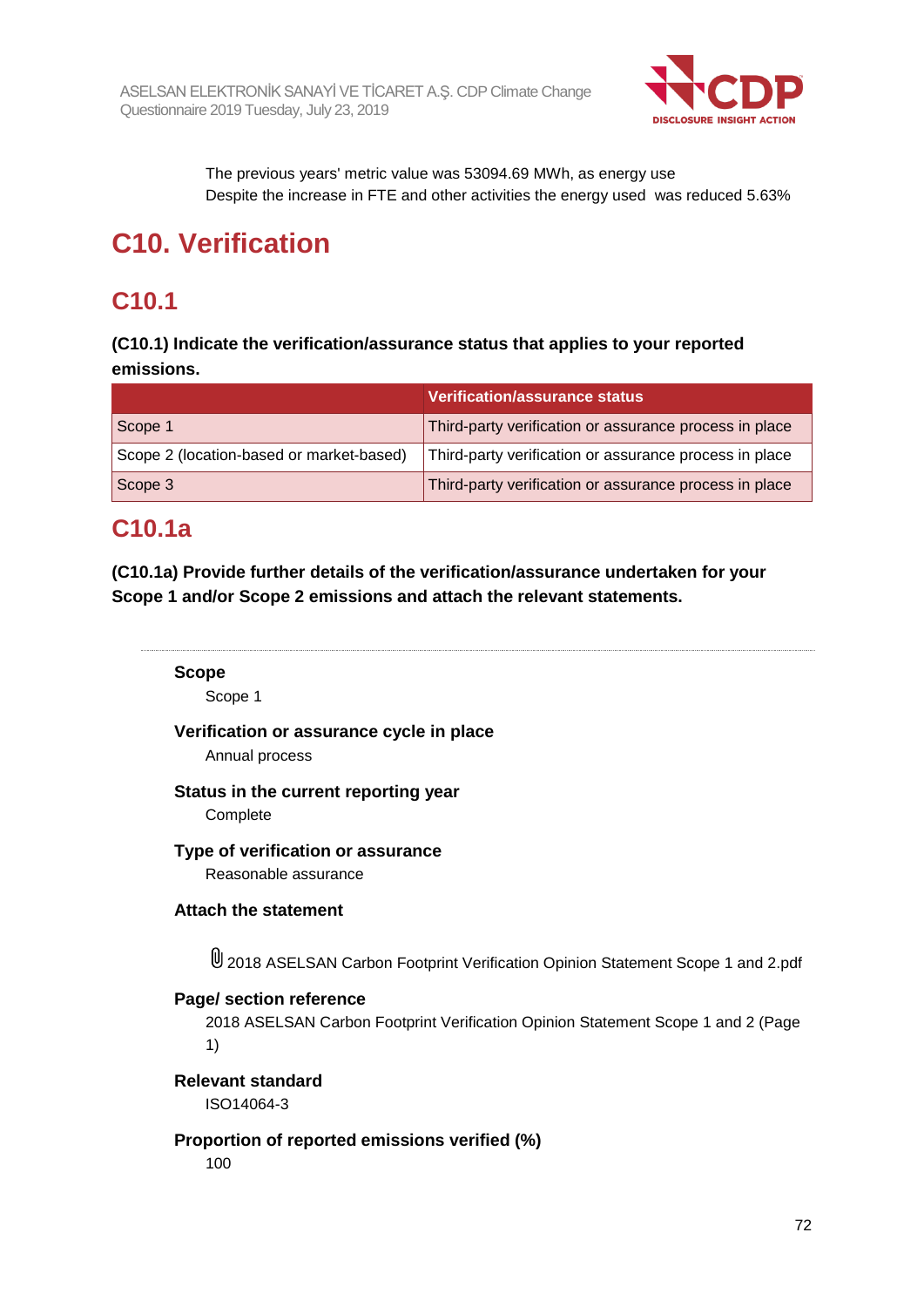

**Scope**

Scope 2 location-based

### **Verification or assurance cycle in place**

Annual process

### **Status in the current reporting year**

**Complete** 

### **Type of verification or assurance**

Reasonable assurance

### **Attach the statement**

2018 ASELSAN Carbon Footprint Verification Opinion Statement Scope 1 and 2.pdf

### **Page/ section reference**

2018 ASELSAN Carbon Footprint Verification Opinion Statement Scope 1 and 2 (Page 1)

**Relevant standard**

ISO14064-3

**Proportion of reported emissions verified (%)** 100

## **C10.1b**

**(C10.1b) Provide further details of the verification/assurance undertaken for your Scope 3 emissions and attach the relevant statements.**

**Scope**

Scope 3- all relevant categories

### **Verification or assurance cycle in place**

Annual process

### **Status in the current reporting year**

**Complete** 

### **Attach the statement**

2018 ASELSAN Carbon Footprint Verification Opinion Statement Scope 3.pdf

### **Page/section reference**

2018 ASELSAN Carbon Footprint Verification Opinion Statement Scope 3 (Page 1)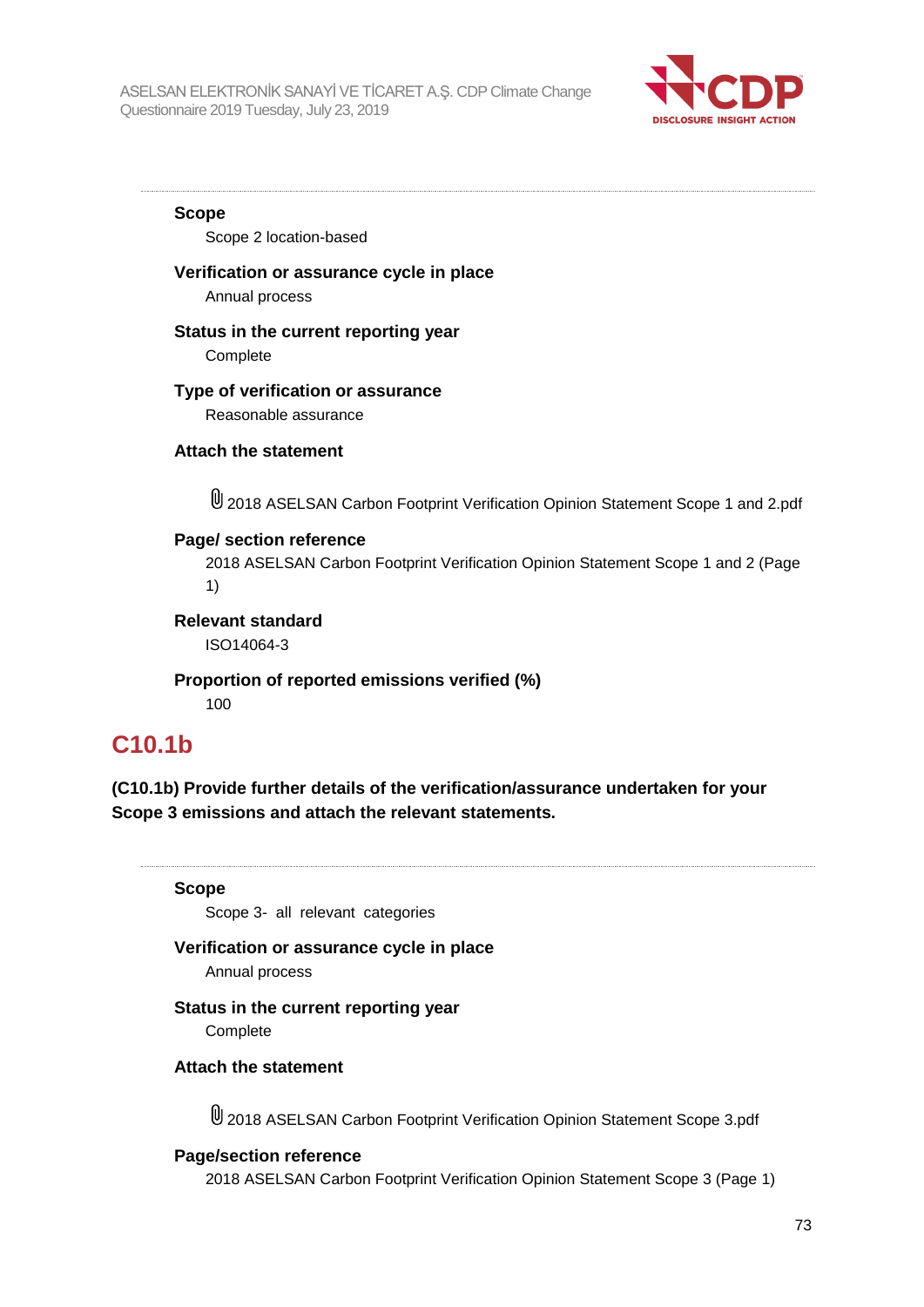

**Relevant standard** ISO14064-3

# **C10.2**

## **(C10.2) Do you verify any climate-related information reported in your CDP disclosure other than the emissions figures reported in C6.1, C6.3, and C6.5?**

No, we are waiting for more mature verification standards and/or processes

# **C11. Carbon pricing**

# **C11.1**

**(C11.1) Are any of your operations or activities regulated by a carbon pricing system (i.e. ETS, Cap & Trade or Carbon Tax)?**

No, but we anticipate being regulated in the next three years

# **C11.1d**

## **(C11.1d) What is your strategy for complying with the systems in which you participate or anticipate participating?**

Utilization of carbon pricing options offer the most cost-effective way of mitigating climate change and can be helpful for countries in upholding their mitigation commitments or potentially exceeding them. The two main policy options that are being used as carbon pricing mechanisms are carbon taxation and emissions trading systems (ETS).

While Turkey does not yet have carbon pricing systems in place, it has started to explore opportunities to implement a National Emissions Trading Scheme.

Within the scope of the Partnership for Market Readiness Project (PMR) Turkey, "Modelling of Financial, Economic and Sector Impacts of Carbon Pricing in Turkey"component, which was implemented as of March 2017 has been completed. In this context, results of modelling studies were evaluated with public and private sector representatives on March 15, 2018.

The functioning of "CGE-computable genetic equilibrium" and IMM-Industrial Market Modelling models were analysed through exercising different carbon pricing policies on the model. The outputs of modelling studies will be developed with valuable opinions acquired at the meetings and will take place in the "Synthesis Report" which is the final output of the PMR Project. The set up of a pilot ETS in Turkey – comes within political reach.

Based on its own operational and technological capabilities, the energy sector has some concerns about ETS, carbon tax and other market based instruments and activities.

In Turkey, emission data is reported to the Ministry annually by high energy intensive sectors according to the MRV regulation. ASELSAN is not in the scope of this regulation yet. However, since we have established our ISO 14064-1 system and have been calculating our emissions and processing verification by accredited third parties, we are ready to report our emissions. We anticipate that Ministry will include in three years, probably at the second quarter of 2020 the sectors which are in the scope of MRV Regulation first.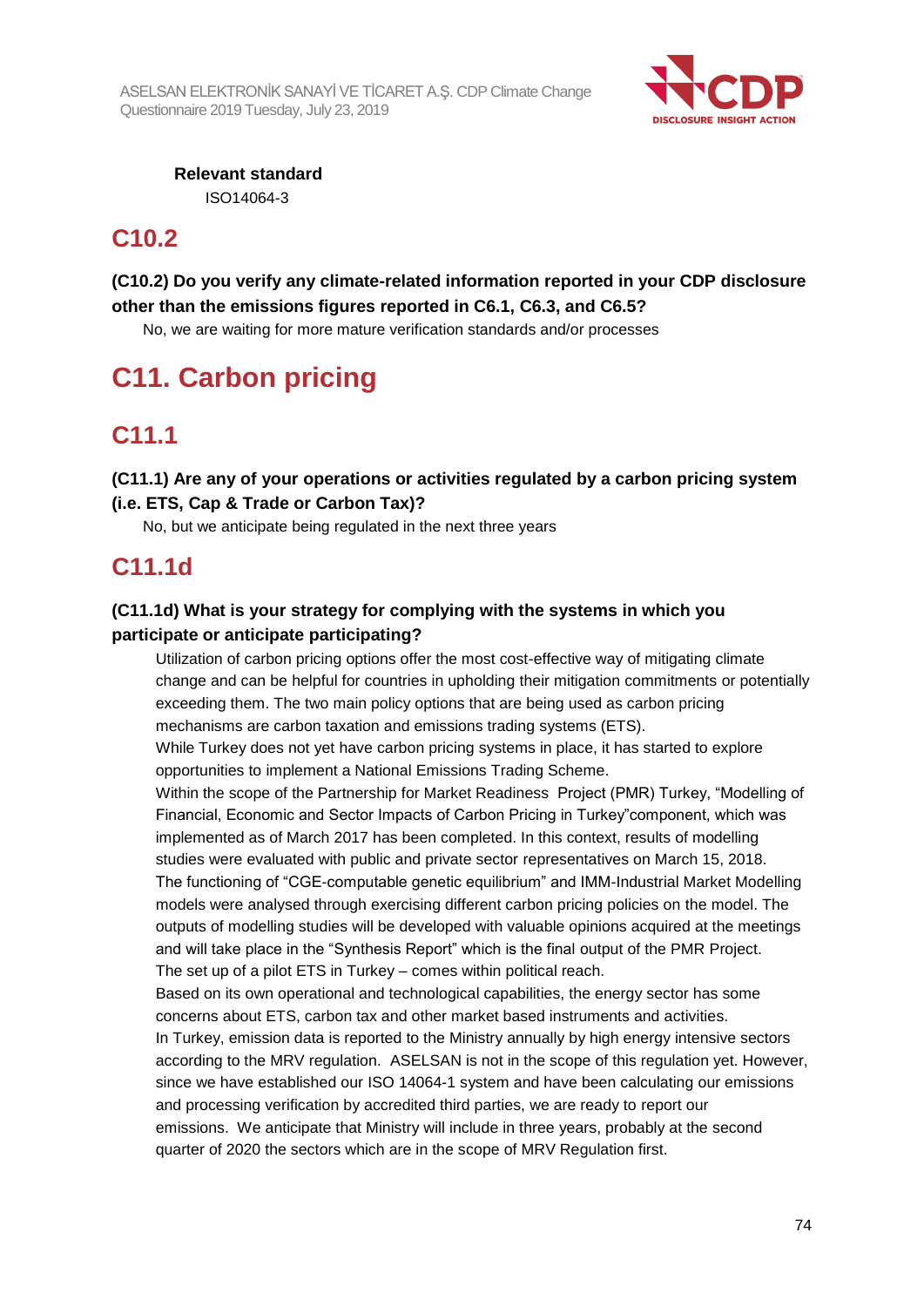

We are ready to comply with the schemes when the market is once established in Turkey. National ETS or taxation system can influence our company in 2022.

As part of our involvement in this new upcoming system, we plan to upgrade our energy efficiency with Energy Management Systems.

After 2019 renewable energy systems will be established starting from Macunköy Facility. For the purpose to drive opportunities in this new system, ASELSAN has already begun to position as a leader in technology base projects in order to meet the needs of all stakeholders in the global energy systems market with efficient, reliable, economic, high quality state of- theart products and services in the areas of electricity generation, transmission, distribution, consumption and management.

ASELSAN has established programs for the R&D, design, production, integration and after sales support in the following areas:

· Energy Management and Smart Grid Systems and

· Renewable Energy Systems.

Development of system, software and hardware components for national and international markets have been targeted in the field of smart grids, in order to provide solutions for the monitoring, optimization and management of generation, transmission, distribution and consumption of energy systems for energy sector.

# **C11.2**

## **(C11.2) Has your organization originated or purchased any project-based carbon credits within the reporting period?**

No

# **C11.3**

**(C11.3) Does your organization use an internal price on carbon?**

No, but we anticipate doing so in the next two years

# **C12. Engagement**

# **C12.1**

**(C12.1) Do you engage with your value chain on climate-related issues?**

Yes, our suppliers

Yes, our customers

Yes, other partners in the value chain

# **C12.1a**

**(C12.1a) Provide details of your climate-related supplier engagement strategy.**

**Type of engagement**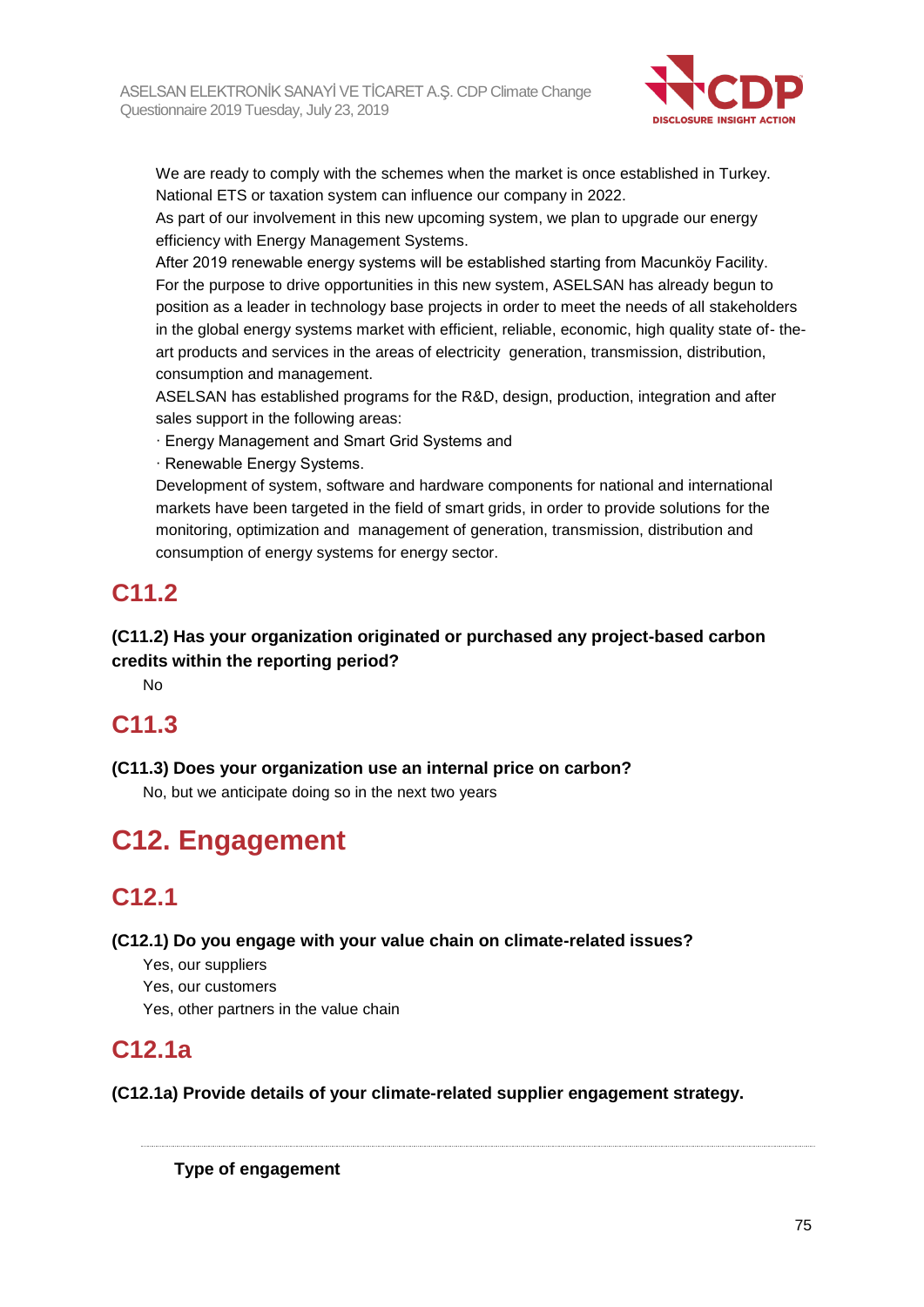

Compliance & onboarding

### **Details of engagement**

Included climate change in supplier selection / management mechanism

## **% of suppliers by number**

16

### **% total procurement spend (direct and indirect)**

6.4

### **% Scope 3 emissions as reported in C6.5**

5

### **Rationale for the coverage of your engagement**

All our activities are carried out by focusing on the "sustainability" approach embedded in our strategy and business model. Our suppliers' performance has a significant impact on the management of economic, social and environmental issues of our company. The main contractor companies play an important part in providing deepening to the industry. To build an effective supply chain; the creation of qualified subcontractors/suppliers is highly critical in terms of sector productivity and sustainability.

Our first achievement was awareness raising on GHG emissions tracking of our main suppliers. The topics of GHG emissions measurement and climate change strategies are added into environmental management questionnaire and our suppliers are monitored and scored according to their replies.

The rational for the coverage of this survey is Assessment of main suppliers having an impact on total procurement spent. We believe that this ratio will be extended in the next years. For our 2018 inventory, as a pre-assessment, we have requested data from our main subcontractors and 16 of them submitted their electricity and fossil fuel consumption data that corresponds to their production for ASELSAN. The figure is the same as the previous year's data, for the next year it is planned to use another data request system for the purpose to reach a high submission rate

### **Impact of engagement, including measures of success**

ASELSAN works with a large number of domestic and foreign suppliers and subcontractors, it is of utmost importance to ensure material quality and supply continuity. Having a strong subsidiary infrastructure is among the elements that will support the company's business continuity, steady growth and global competitiveness. Besides, development of local subsidiary industry which is especially competent, reliable and value-added in the direction of national and local product development vision is important. In order to reduce the risk arising from the failure of suppliers and subcontractors to achieve the required technical competence, expertise, quality and climate related performance, the performance of suppliers is continuously measured and analyzed, and also to improve this performance, the Company supports, developments and implementations training and programs.

As for our suppliers, in order to provide efficient information transfer, ASELSAN Supplier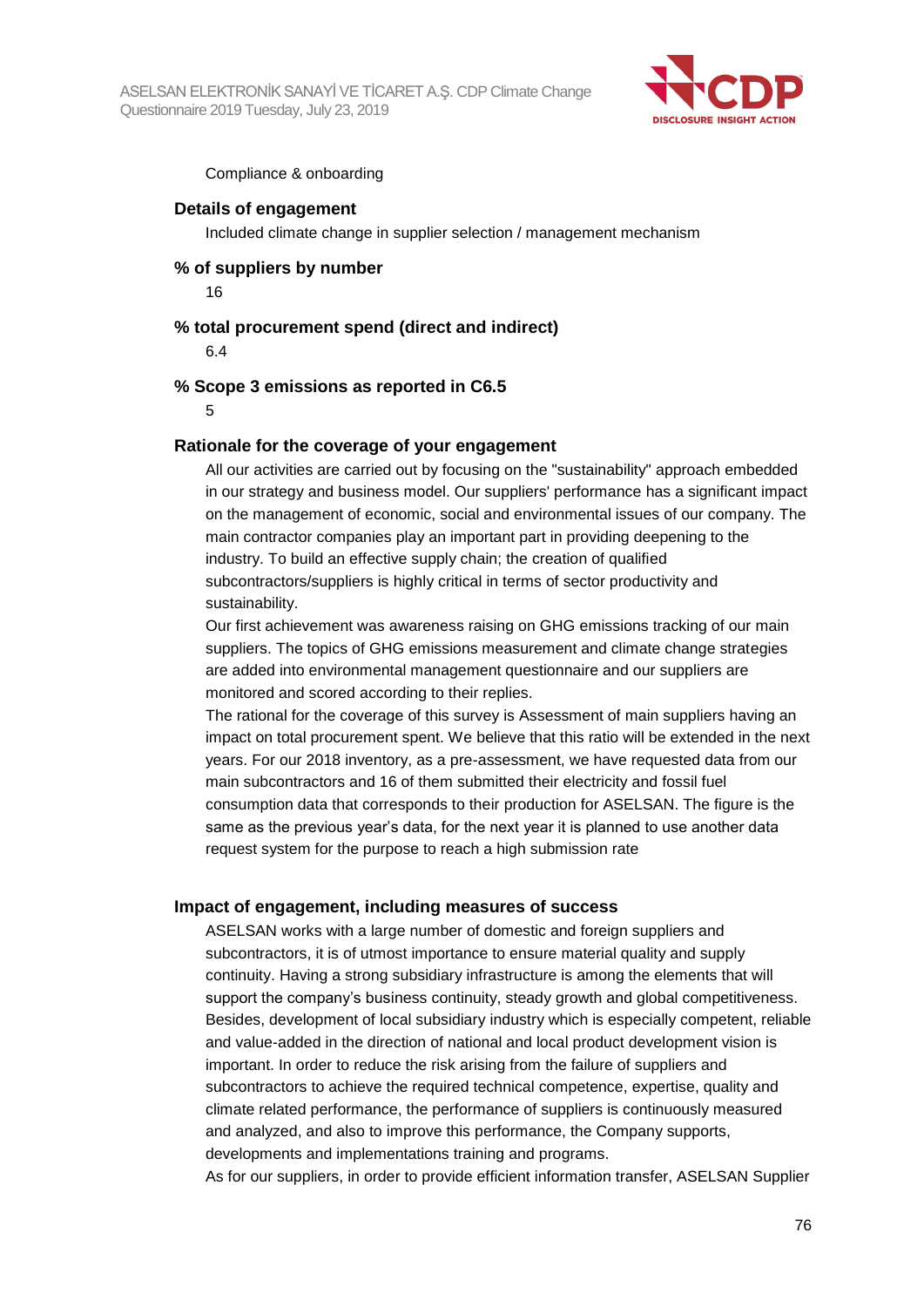

Portal started to be used in 2018, and by this way, monitoring and reporting of the data process/content between ASELSAN and its suppliers has been provided within Enterprise Resource Planning (ERP) system. On the other hand, information is also shared by ASELSAN website, joint organizations/workshops and face to face meetings. Our measure of success is to increase the response rate from suppliers and increase the rate of suppliers status from admissible to acceptable. We do not work with high risk level suppliers.

As an assessment result, we have seen that our suppliers' energy consumption is a Scope 3 GHG emission source that needs to be investigated further.

Therefore, not only do we plan to communicate with an increasing number of suppliers to collect data for the next reporting period, but also we aim to identify a key supplier group and seize opportunities to provide training for them for the purpose to better manage their energy performance and consequently reduce their GHG emissions, including target setting.

### **Comment**

To ameliorate climate change related issues, ASELSAN is planning focusing on the lead players of her value chain: People, Customers and Suppliers. Employees training on climate issues, customers needs understanding and Suppliers capacity building development will be ASELSAN's method of engagement in 3 years. A contractual document intended to align all suppliers' policies and internal processes with all the principles that ASELSAN commits to respect is in place. Potential suppliers' environmental maturity assessment revision is in place.

ASELSAN has created an ecosystem with its subcontractors that "enables growth for others while self-growing". In line with the activities carried out by the Committee established in 2018 to further activate this ecosystem, ASELSAN held the 1st Power Union Summit in February 2019 with the goal of increasing interaction by sharing road maps and targets.

At the Summit, products to be developed with subcontractors are published and shared in the form of brochures. The companies that aspire to develop these products apply to ASELSAN and explain their competencies and infrastructure. Product feasibility, necessities and sales objectives for these products are finalized through mutual evaluations

# **C12.1b**

## **(C12.1b) Give details of your climate-related engagement strategy with your customers.**

**Type of engagement** Education/information sharing

**Details of engagement**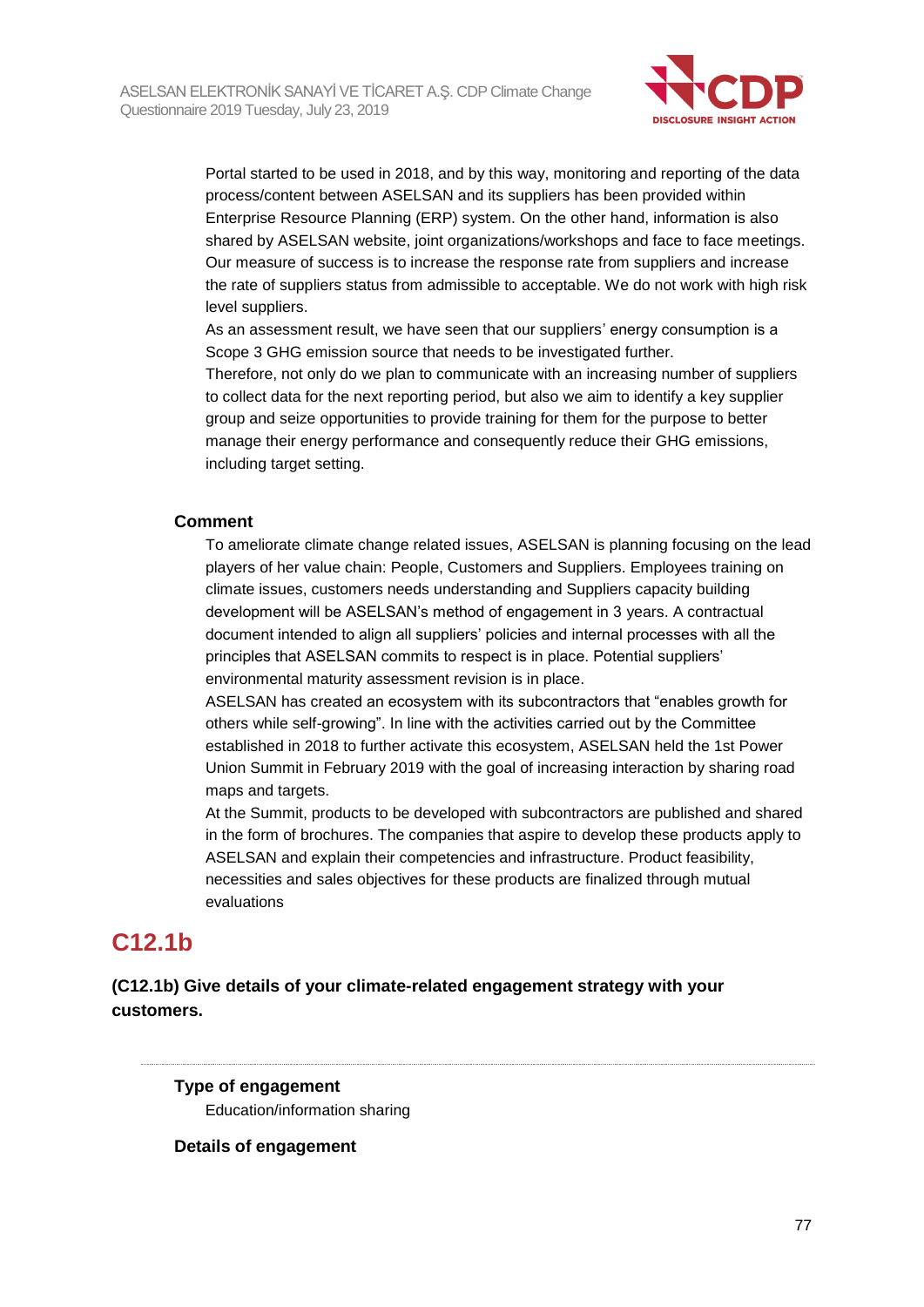

Share information about your products and relevant certification schemes (i.e. Energy STAR)

### **% of customers by number**

31

### **% Scope 3 emissions as reported in C6.5**

0

## **Please explain the rationale for selecting this group of customers and scope of engagement**

Adopting a strategy in harmony with its vision and mission, ASELSAN aims to grow, embrace globalization, create value for its customers, conduct R&D studies, remain competitive and efficient, and improve its human capital and financial structure. In this respect, we have built a Strategic Plan covering a five-year period. Accordingly, we have developed a compliance monitoring program within the Strategic Management System. We also carry out examinations, analyses and reporting to support our strategic decisions.

World's leading defense industry companies, who provide the major portion of the defense needs of their country, lack of customer diversification caused by selling to mainly a single customer. The main client of the Company is the Public Institutions and Organizations, especially the Turkish Armed Forces. This situation is accompanied by the fact that the activities of the Company are generally directed towards the public demands of our country.

It is aimed to reduce this risk by working on increasing the sales abroad and carrying the existing know-how to the civilian sectors. Such as: Civilian satellites, surface and underwater technologies, railway signalling and modernization, health systems, naval electro-optical systems, unmanned vehicle systems, advanced material for the energy systems covering electricity generation; transmission, distribution, consumption and management areas.

ASELSAN realized 59% of its total sales to the Turkish Armed Forces, 31% of its sales to private organizations or other corporate customers, and with 10% of its exports. We engage and raise our customers' awareness by information sharing on our products with the activities to offer system solutions, covering R&D, design, production, integration and after-sales support by focusing on Energy Management and Smart Grid Systems and Renewable Energy Systems (solar, wind and hybrid systems).

### **Impact of engagement, including measures of success**

High quality standards and high technological solutions are offered for services or delivered products with regard to customer needs and expectations so as to meet customer satisfaction. Requirements of these quality standards are met and inspections, tests are applied through every process from projects' start till the delivery phases. Our all processes are administered by directives, quality plans, standards, audits and test instructions. Our processes have been certified by internationally accepted standards such as

AS 9100, ISO 9001, ISO 14001, ISO 14064,ISO 45001, AQAP and CMMI so that our products and services are secured to protect quality standards. These certificates are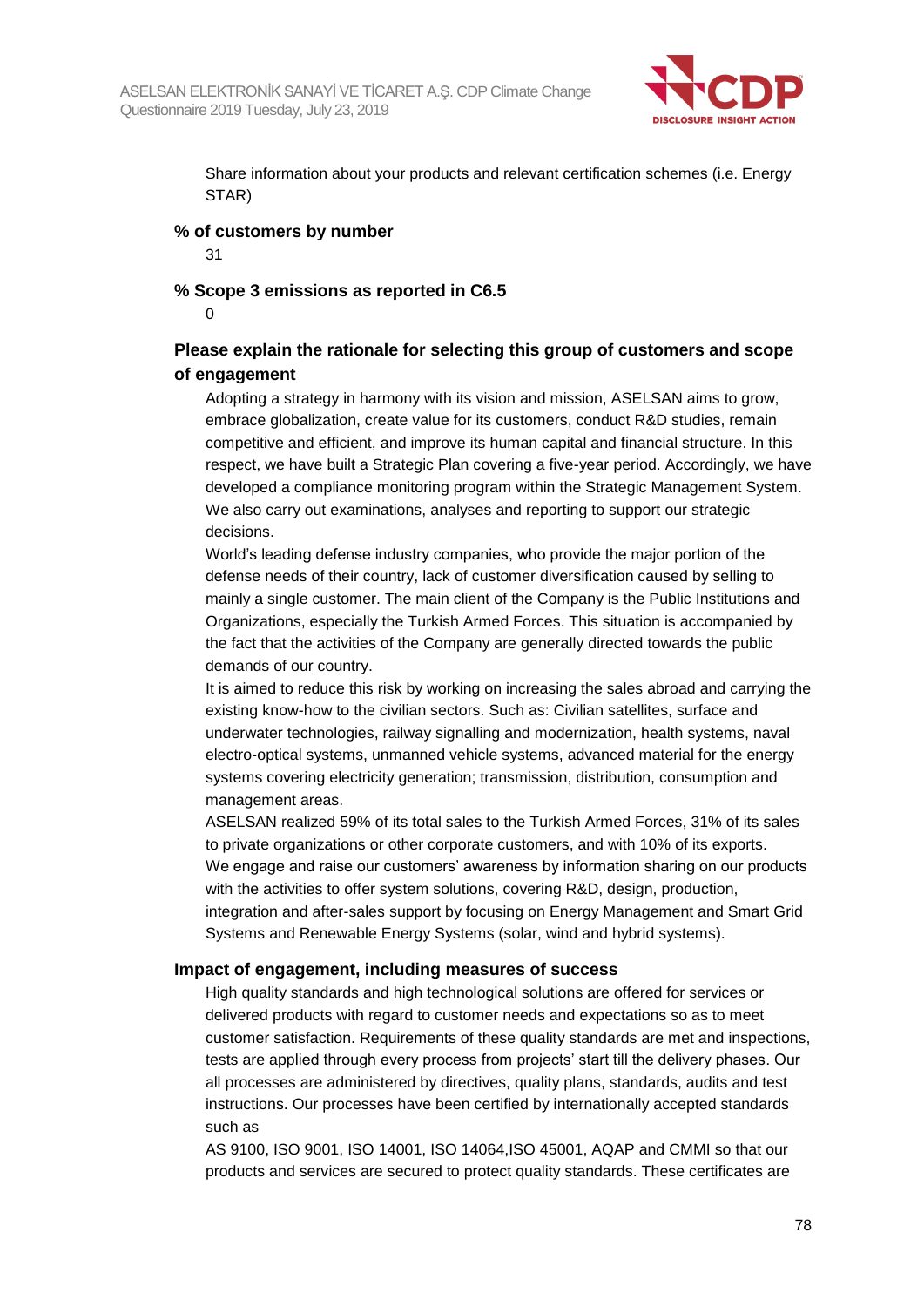

renewed every year with the audits performed. Changes and improvements of international standards are being followed and our processes are developed accordingly. Customer satisfaction, which is the primary objective, is evaluated and reported for the access of related executives. In addition, results and trends are evaluated by the upper management in an annual basis and required recovery activities are planned.

In the reporting year; the company measured its customer satisfaction, and operated to ensure full customer satisfaction. Customers are notified of any delays in handling their requests. The company complied with the quality standards with respect to its products and services.

# **C12.1c**

## **(C12.1c) Give details of your climate-related engagement strategy with other partners in the value chain.**

ASELSAN's vision is to be a reliable, competitively preferred, environment-friendly and human conscious technology firm which preserves its sustainable growth in the global market via the values created for stakeholders, as well as serving its establishment purposes. In order to achieve the sustainable growth:

• The quality and technological perspectives of the cooperation formed with the universities have been increased.

• ASELSAN employees are provided with the opportunity to study in the work environment with the initiation of ASELSAN Academy Postgraduate Training Program. The program serves the purpose of having the necessary technologies and developing existing technologies.

• The efforts to form an Eco-system with the sub-industry companies and SME's have continued.

• Company is continuing its operations in civil electronic areas which requires high technology.

• Inorganic expansion will be also evaluated as well as organic expansion Implemented with the mission of increasing ASELSAN personnel's knowledge of the Company's field of activity, contributing to the applied academic development of the other stakeholders (universities, R&D center, institutions, subcontractors, etc.) that operate in our country, the ASELSAN Academy has become a new and innovative model oftremendous importance for Turkey which commands very high expectations.

Several universities were brought together through the ASELSAN Academy under the coordination of Council of Higher Education (YÖK), which became operational in 2017-2018 Fall Semester, forming a cooperation model in a single program. The ASELSAN Academy Model allows the applicant (the ASELSAN employee), who applies for the graduate program and fulfills the necessary conditions, to take courses and conduct R&D activities about the projects they involve as part of their engineering roles within the company.

In 2018, ASELSAN continued to grow its R&D activities in the framework of national goals, in areas such as energy, transportation, medical systems, and next generation cellular communication. ASELSAN aims to become a leading solution provider in these fields and continues innovative R&D projects in GaN Based Power Switching Elements, the fault detection solutions for traction systems, Contactless Power Transfer Technologies as a future solution for charging electric vehicles (EVs), under the university-industry collaboration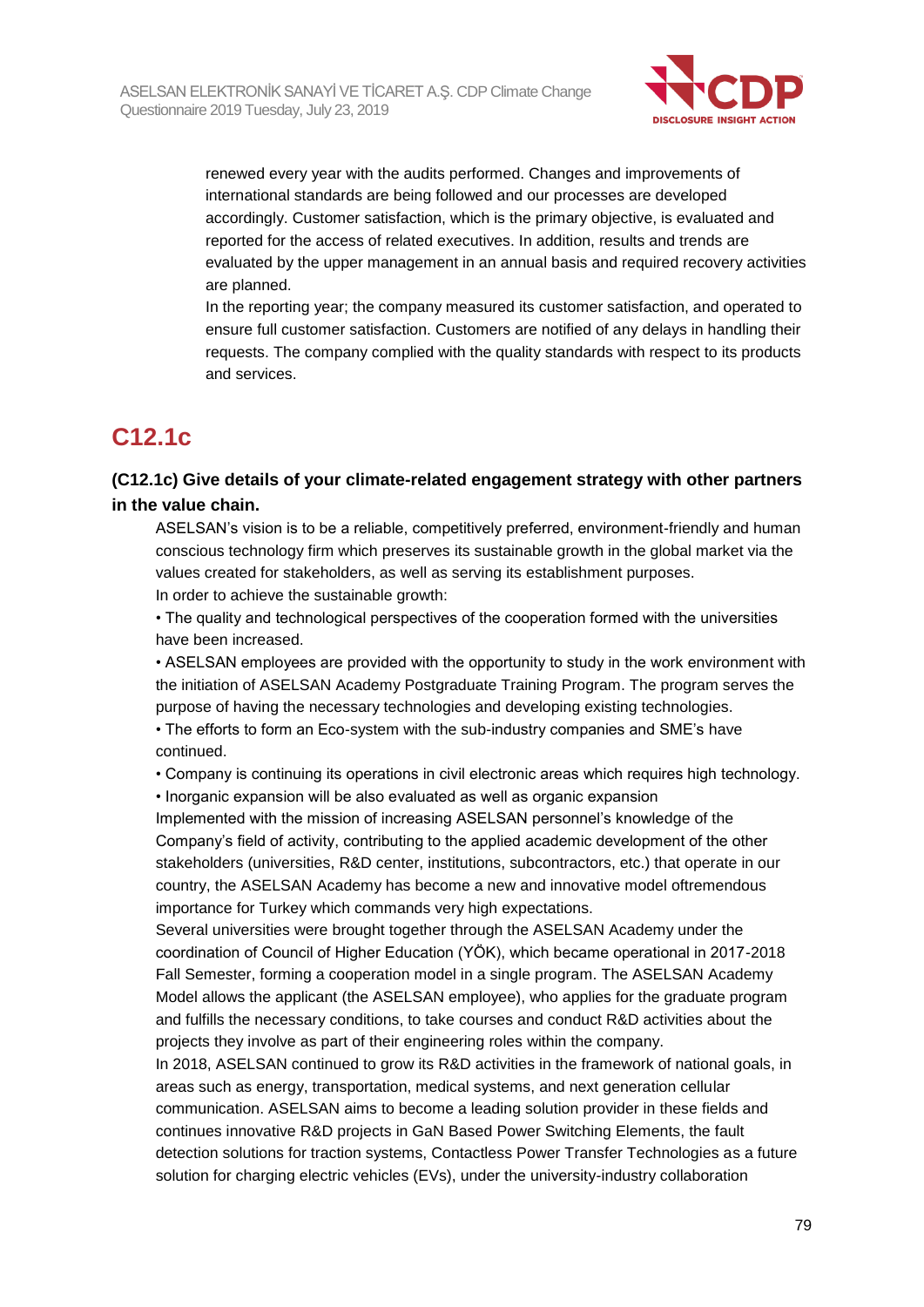

programs. In these studies, the goal is to develop efficient, compact and lightweight systems that aim to distinguish themselves.

DEPAR Power Quality Analyzer and Measurement Devices, which were developed under the project implemented together with Boğaziçi Elektrik Dağıtım A.Ş. were installed, tested and commissioned Development work continued on the National SCADA and National Energy Management systems, including the critical information security algorithms and software required for energy transmission and distribution. The design of the ARTU - Advanced Remote Terminal Unit has largely been completed and preparations for the first experiments in live systems have got underway by continuing algorithm and software development studies. Necessary preliminary studies were carried out for the qualification tests and certification process - which will be carried out in 2019 - of ARTU, which is targeted to be widely used in electricity, natural gas, oil and water transmission and distribution systems.

The systems developed will aid in securing the energy supply for efficient and uninterrupted electric energy generated from Turkey's rich solar and wind energy resources. The critical components are developed with maximum national resources to be competitive in the local market. In the field of wind energy, the design, development and production processes of full scale wind energy power converter systems and power grid connection algorithms, which are required by wind turbine manufacturers, have been completed. The first 300 kW power converter systems, which was ordered by the Northel EMK Company, has been successfully commissioned in the field.

In the field of solar energy, very high efficiency c-Si photo voltaic cell and module development studies have been continuing with the IBC (Interdigitated Back Contact)

technology. Within the scope of the joint studies carried out with GÜNAM at METU (Middle East Technical University), production infrastructure has been completed and prototype IBC solar cells have been manufactured.

• Hybrid energy system solutions have been developed for military and civilian applications, providing reliable, economical and clean energy from the sun and wind. The design and production of the GURU Kompakt, a hybrid system integrated within a container, was completed and systems are in use in the field.

• Preliminary work for Renewable Energy Micro Grid System R&D project has been completed. Detailed studies and designs will be performed in 2019.

# **C12.3**

## **(C12.3) Do you engage in activities that could either directly or indirectly influence public policy on climate-related issues through any of the following?**

Direct engagement with policy makers Trade associations

# **C12.3a**

### **(C12.3a) On what issues have you been engaging directly with policy makers?**

| l Focus of           | <b>Corporate Details of engagement</b> | <b>Proposed</b> |
|----------------------|----------------------------------------|-----------------|
| legislation position |                                        | legislative     |
|                      |                                        | solution        |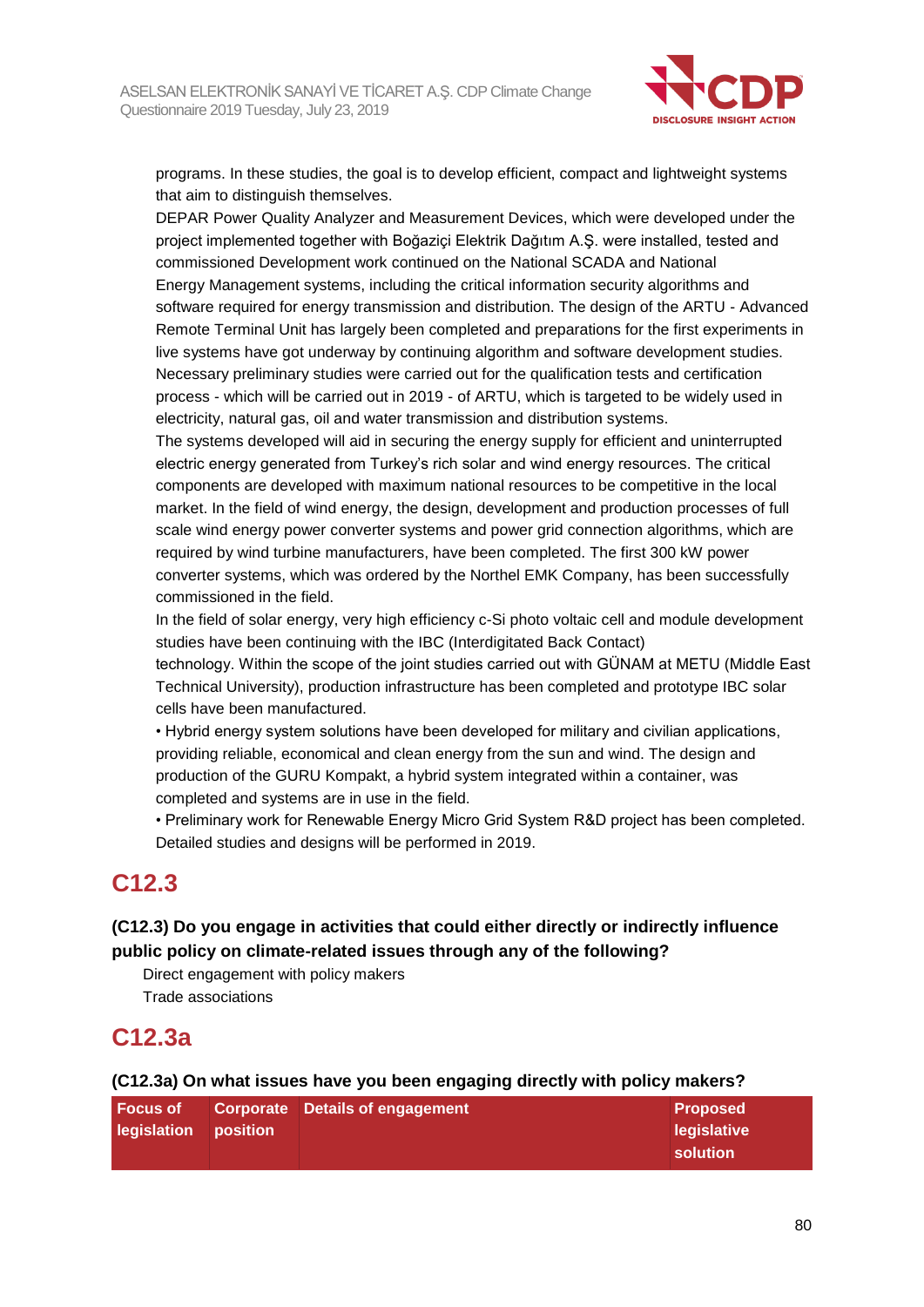

| Mandatory<br>carbon<br>reporting | Support | We follow the implementation of the regulation on<br>monitoring and reporting of GHG emissions that was<br>published on 2012 and revised in 2014 very closely.<br>Although ASELSAN is not yet included in the scope<br>of this regulation, we still participate in meetings and<br>our Sustainability Committee is ready to send our<br>comments about the Communiqués that are related<br>to this regulation.                                                                                                                                                                                                                                                                        | For the moment we<br>support the<br>legislation<br>and the<br>communiqués<br>related to this<br>legislation<br>with no exceptions. |
|----------------------------------|---------|---------------------------------------------------------------------------------------------------------------------------------------------------------------------------------------------------------------------------------------------------------------------------------------------------------------------------------------------------------------------------------------------------------------------------------------------------------------------------------------------------------------------------------------------------------------------------------------------------------------------------------------------------------------------------------------|------------------------------------------------------------------------------------------------------------------------------------|
| Energy<br>efficiency             | Support | We have sent our comments for the energy<br>efficiency law no 5627 by the Ministry of Energy<br>and Natural Resources during its preparation stage.<br>We fully support this law.                                                                                                                                                                                                                                                                                                                                                                                                                                                                                                     | We fully support<br>the<br>energy efficiency<br>law and the related<br>by-laws                                                     |
| Cap and<br>trade                 | Support | The cap and trade principle which is the cornerstone<br>of the EU's policy to combat climate change is<br>adopted by EU-ETS. For the purpose to be ready to<br>the future commitment this system was taken in the<br>agenda of Turkish Ministry of Environment &<br>Urbanization who announced that the phase 2 of<br>PMR project studies will be started in 2019 and pilot<br>implementations will be realized between 2020-<br>2021. In order to manage this risk ASELSAN's<br>Board chair assigned some sustainability committee<br>members to participate the PMR meetings executed<br>by the Ministry.<br>This communication will prepare our company to this<br>upcoming system | For the moment we<br>closely follow up<br>the PMR activities<br>of MoEU                                                            |

# **C12.3b**

**(C12.3b) Are you on the board of any trade associations or do you provide funding beyond membership?**

No

# **C12.3f**

## **(C12.3f) What processes do you have in place to ensure that all of your direct and indirect activities that influence policy are consistent with your overall climate change strategy?**

Adopting a strategy in harmony with its vision and mission, ASELSAN aims to grow, embrace globalization, create value for its customers, conduct R&D studies, remain competitive and efficient, and improve its human capital and financial structure.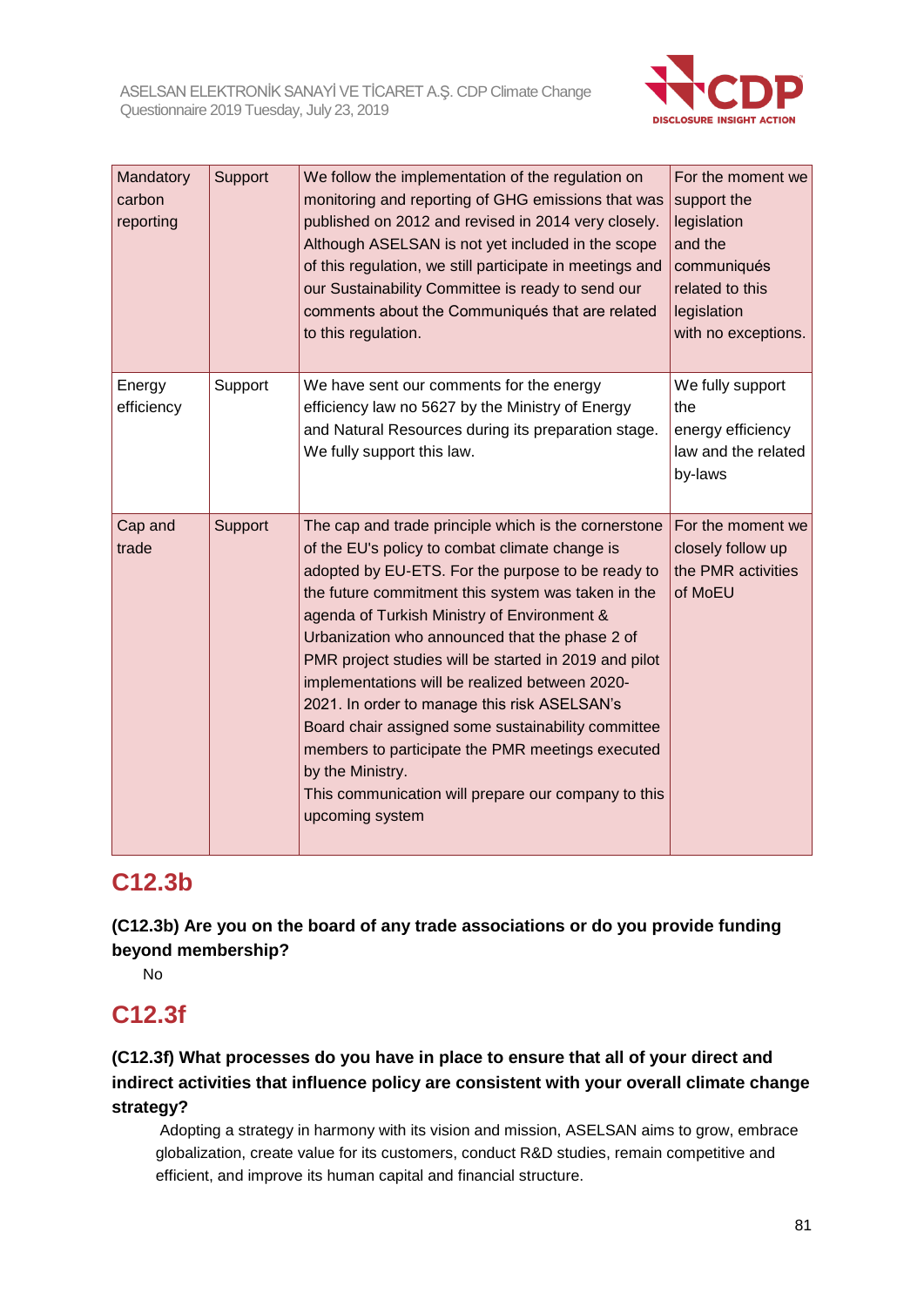

In this respect, we have built a Strategic Plan covering a five-year period. Accordingly, we have developed a compliance monitoring program within the Strategic Management System. We also carry out examinations, analyses and reporting to support our strategic decisions.

According to our new corporate communication strategy, all communication activities have to be approved by our CEO/ Board Chairman who is the highest level of executive in ASELSAN, Our CEO/ Board Chairman is fully aware of our general corporate strategies and our overall climate change strategy. Moreover, our Sustainability Committee together with our Strategic Planning and Corporate Performance Directorate are responsible of setting and tracking actions to ensure our direct and indirect activities are consistent with our overall climate change strategy.

ASELSAN is placed in the A- list according to 2018 results, among the firms that most successfully manage climate change risks through production process and has the highest gas emission performance on the outcome of the research conducted by evaluating big firms including firms listed on Borsa İstanbul.

In ASELSAN, where decreasing carbon emission is one of the strategic goals, carbon emission has been monitored since 2009. Also, ASELSAN is the first and only company that is ranked with the highest initial score among Defence Industry firms in Turkey by participating in CDP survey.

ASELSAN has decreased carbon emission significantly through its efforts, and continues its operations by increasing momentum in the fields of increasing energy efficiency in production, giving priority to production technologies that decrease carbon emission, switching to use of energy that does not cause carbon emission.

Having certifications for ISO 14001 Environmental and OHSAS 45001 Work Health and Safety Integrated Management System; we will proceed to take part in pioneer applications through actualization of national and international initiatives.

In November 2014, Borsa Istanbul (BIST) has launched Sustainability Index that display the performance of January-March 2014 time period for BIST-30 firms in the fields of financial, environmental, social issues and corporate governance. With respect to that, as of this date, ASELSAN started publishing sustainability reports. As a result of the evaluation of our Company on the ASELSAN Sustainability Report, published in Turkish and English for the first time before the Index assessments, ASELSAN was among the 15 firms that were approved to be included in BIST Sustainability Index. In November 2018, ASELSAN kept its place in the index as a consequence of the re-evaluation of ASELSAN Sustainability Report which was published in June 2018.

# **C12.4**

**(C12.4) Have you published information about your organization's response to climate change and GHG emissions performance for this reporting year in places other than in your CDP response? If so, please attach the publication(s).**

**Publication** In mainstream reports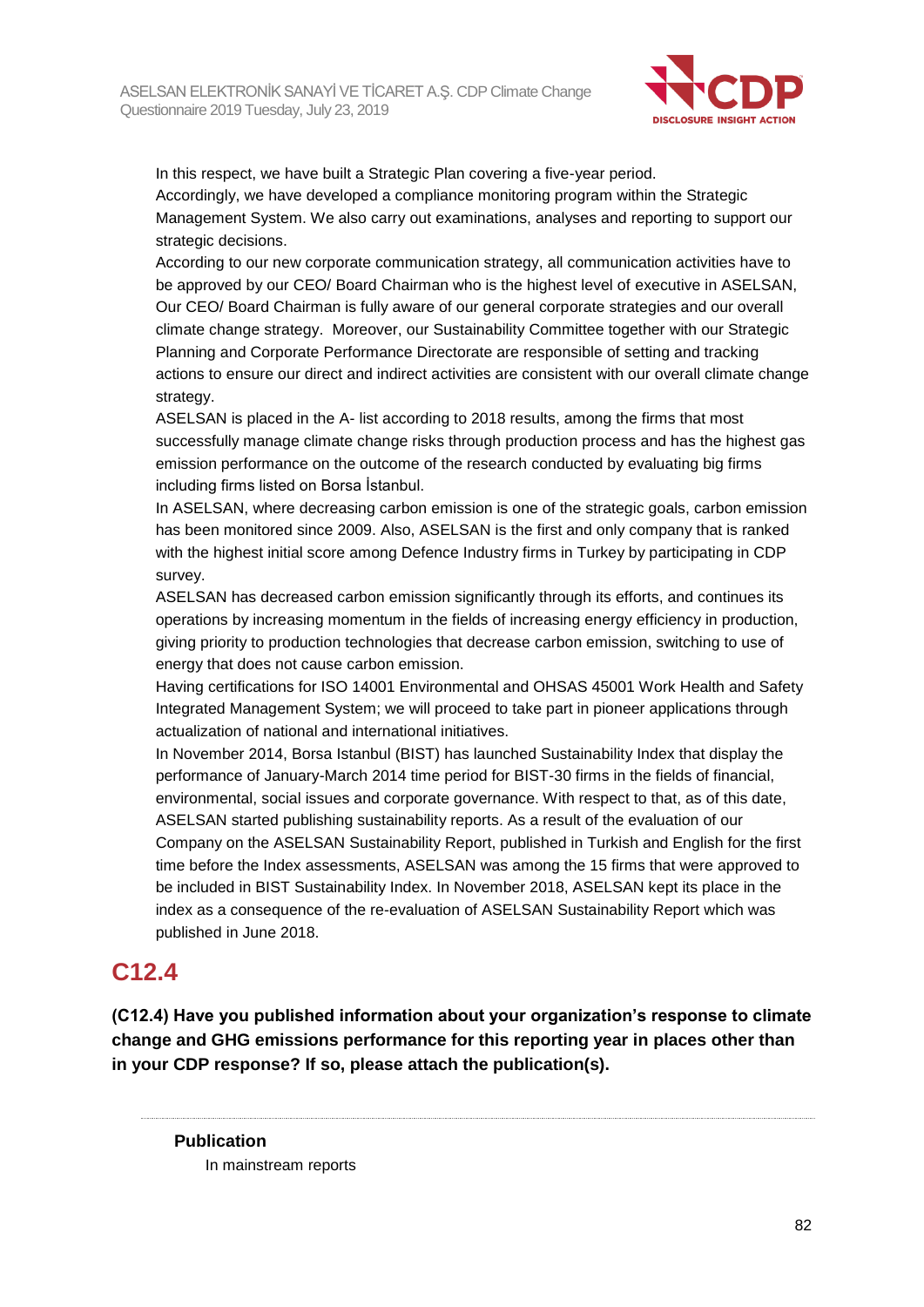ASELSAN ELEKTRONİK SANAYİ VE TİCARET A.Ş. CDP Climate Change Questionnaire 2019 Tuesday, July 23, 2019



### **Status**

**Complete** 

### **Attach the document**

ASELSAN Annual Report 2018.pdf

### **Page/Section reference**

ASELSAN Annual Report 2018 Pages: Governance: 20-21, Strategy: 30-33 https://www.aselsan.com.tr/Annual\_Report\_2018\_8711.pdf

### **Content elements**

**Governance Strategy** 

### **Comment**

#### **Publication**

In voluntary sustainability report

### **Status**

**Complete** 

### **Attach the document**

ASELSAN Sustainability Report 2018.pdf

### **Page/Section reference**

ASELSAN Sustainability Report 2018 Pages: 22-30 & 36-45 Reliable Operations Management 22, Corporate Governance 22, Internal Audit 12, Risk Management 27, Sustainability Management 28, Corporate Sustainability Approach 28, Material Sustainability Issues 30, Shareholders and Communication Methods 30, Environmental Management 36, Climate Change and Carbon Management 37, Emissions and Energy 38, Water Management 41, Waste Management 42, Environmental Compliance 43, Green Solutions in Operations 44.

### **Content elements**

Governance **Strategy** Risks & opportunities Emissions figures Emission targets

### **Comment**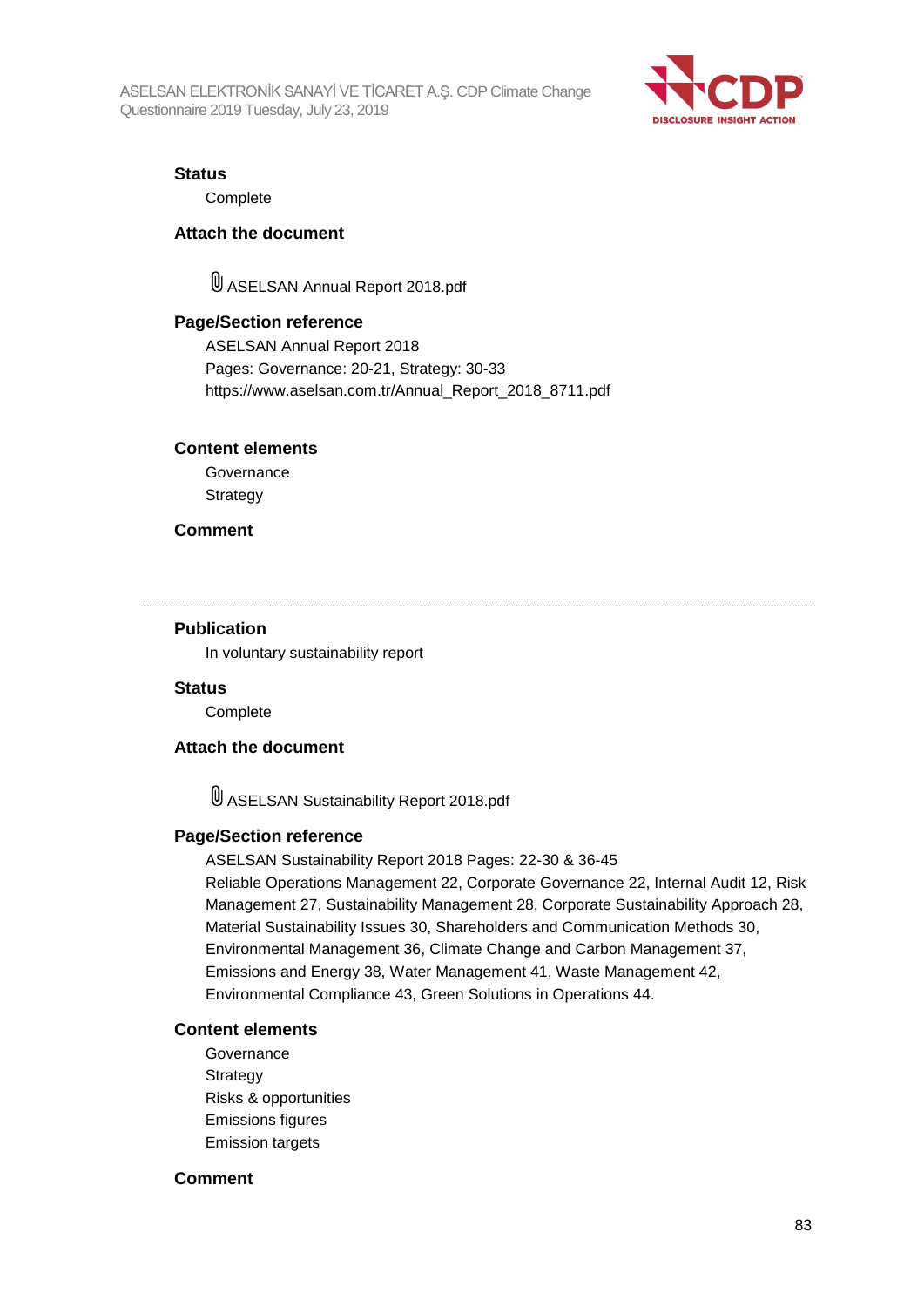

# **C14. Signoff**

# **C-FI**

**(C-FI) Use this field to provide any additional information or context that you feel is relevant to your organization's response. Please note that this field is optional and is not scored.**

ASELSAN Sustainability Report 2018 file is annex of C0, C1, C2, C3, C4, C6 and C12. ASELSAN Annual Report 2018 file is the annex of C0, C1, C2, C3 and C12.

ASELSAN Environmental R and O's file is the annex of C2.

2018 ASELSAN Carbon Footprint Verification Opinion Statement Scope 1 and 2 file is the annex of C10.

2018 ASELSAN Carbon Footprint Verification Opinion Statement Scope 3 file is the annex of C10.

2018 ASELSAN Carbon Footprint Verification Opinion Statement Scope 1 and 2.pdf

- 2018 ASELSAN Carbon Footprint Verification Opinion Statement Scope 3.pdf
- U ASELSAN Environmental R and O's.xlsx
- ASELSAN Sustainability Report 2018.pdf
- ASELSAN Annual Report 2018.pdf

# **C14.1**

## **(C14.1) Provide details for the person that has signed off (approved) your CDP climate change response.**

|       | <b>Job title</b>                    | <b>Corresponding job category</b> |
|-------|-------------------------------------|-----------------------------------|
| Row 1 | Corporate Management Vice President | Board/Executive board             |

# **Submit your response**

## **In which language are you submitting your response?**

English

### **Please confirm how your response should be handled by CDP**

|                             | <b>Public or Non-Public Submission</b> | I am submitting to |
|-----------------------------|----------------------------------------|--------------------|
| I am submitting my response | 'Public                                | Investors          |